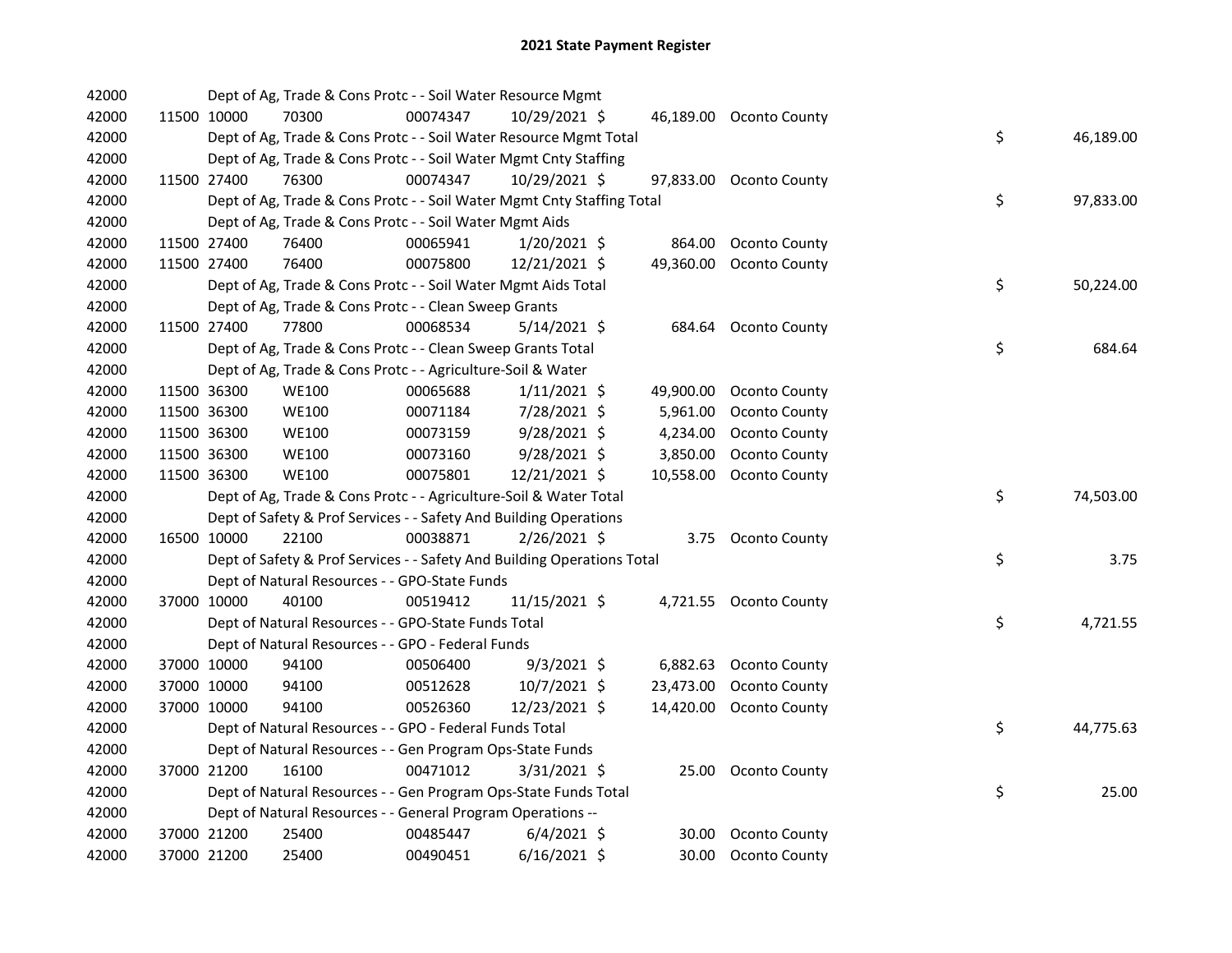| 42000 |             | Dept of Natural Resources - - General Program Operations -- Total  |          |                |           |                         | \$ | 60.00     |
|-------|-------------|--------------------------------------------------------------------|----------|----------------|-----------|-------------------------|----|-----------|
| 42000 |             | Dept of Natural Resources - - GPO -Federal Funds                   |          |                |           |                         |    |           |
| 42000 | 37000 21200 | 38100                                                              | 00466869 | 3/12/2021 \$   |           | 973.90 Oconto County    |    |           |
| 42000 |             | Dept of Natural Resources - - GPO -Federal Funds Total             |          |                |           |                         | \$ | 973.90    |
| 42000 |             | Dept of Natural Resources - - Ra- Utv Prj Aids, Gas Tax Pymt       |          |                |           |                         |    |           |
| 42000 | 37000 21200 | 54800                                                              | 00457024 | $1/19/2021$ \$ | 2,250.00  | Oconto County           |    |           |
| 42000 | 37000 21200 | 54800                                                              | 00508969 | $9/15/2021$ \$ | 750.00    | Oconto County           |    |           |
| 42000 | 37000 21200 | 54800                                                              | 00508971 | $9/15/2021$ \$ | 7,020.00  | Oconto County           |    |           |
| 42000 | 37000 21200 | 54800                                                              | 00512533 | 10/7/2021 \$   | 5,868.25  | Oconto County           |    |           |
| 42000 | 37000 21200 | 54800                                                              | 00515093 | 10/18/2021 \$  | 16,387.50 | Oconto County           |    |           |
| 42000 | 37000 21200 | 54800                                                              | 00521732 | 11/26/2021 \$  | 4,880.00  | Oconto County           |    |           |
| 42000 |             | Dept of Natural Resources - - Ra- Utv Prj Aids, Gas Tax Pymt Total |          |                |           |                         | \$ | 37,155.75 |
| 42000 |             | Dept of Natural Resources - - Venison Processing                   |          |                |           |                         |    |           |
| 42000 | 37000 21200 | 54900                                                              | 00473877 | 4/16/2021 \$   |           | 240.00 Oconto County    |    |           |
| 42000 |             | Dept of Natural Resources - - Venison Processing Total             |          |                |           |                         | \$ | 240.00    |
| 42000 |             | Dept of Natural Resources - - Enf A - Boating Enforcement          |          |                |           |                         |    |           |
| 42000 | 37000 21200 | 55000                                                              | 00466869 | $3/12/2021$ \$ |           | 2,006.30 Oconto County  |    |           |
| 42000 |             | Dept of Natural Resources - - Enf A - Boating Enforcement Total    |          |                |           |                         | \$ | 2,006.30  |
| 42000 |             | Dept of Natural Resources - - Enf A - Atv & Utv Enforcement        |          |                |           |                         |    |           |
| 42000 | 37000 21200 | 55100                                                              | 00509163 | $9/16/2021$ \$ |           | 40,408.45 Oconto County |    |           |
| 42000 |             | Dept of Natural Resources - - Enf A - Atv & Utv Enforcement Total  |          |                |           |                         | \$ | 40,408.45 |
| 42000 |             | Dept of Natural Resources - - Enf A - Snow Enforcement             |          |                |           |                         |    |           |
| 42000 | 37000 21200 | 55200                                                              | 00509625 | $9/20/2021$ \$ |           | 8,040.89 Oconto County  |    |           |
| 42000 |             | Dept of Natural Resources - - Enf A - Snow Enforcement Total       |          |                |           |                         | \$ | 8,040.89  |
| 42000 |             | Dept of Natural Resources - - Wildlife Damage Claims & Abat        |          |                |           |                         |    |           |
| 42000 | 37000 21200 | 55300                                                              | 00458549 | $2/5/2021$ \$  | 264.44    | <b>Oconto County</b>    |    |           |
| 42000 | 37000 21200 | 55300                                                              | 00481144 | $5/14/2021$ \$ | 1,773.25  | Oconto County           |    |           |
| 42000 | 37000 21200 | 55300                                                              | 00501309 | $8/13/2021$ \$ | 575.85    | <b>Oconto County</b>    |    |           |
| 42000 | 37000 21200 | 55300                                                              | 00522152 | 12/10/2021 \$  | 1,495.97  | Oconto County           |    |           |
| 42000 |             | Dept of Natural Resources - - Wildlife Damage Claims & Abat Total  |          |                |           |                         | \$ | 4,109.51  |
| 42000 |             | Dept of Natural Resources - - Resaids - County Cons Aids           |          |                |           |                         |    |           |
| 42000 | 37000 21200 | 56300                                                              | 00472185 | $4/9/2021$ \$  | 9,857.00  | Oconto County           |    |           |
| 42000 | 37000 21200 | 56300                                                              | 00510038 | $9/23/2021$ \$ | 8,827.00  | Oconto County           |    |           |
| 42000 |             | Dept of Natural Resources - - Resaids - County Cons Aids Total     |          |                |           |                         | \$ | 18,684.00 |
| 42000 |             | Dept of Natural Resources - - Ra- Fish, WI & Forestry              |          |                |           |                         |    |           |
| 42000 | 37000 21200 | 56400                                                              | 00469780 | $3/25/2021$ \$ | 2,044.26  | Oconto County           |    |           |
| 42000 |             | Dept of Natural Resources - - Ra- Fish, WI & Forestry Total        |          |                |           |                         | \$ | 2,044.26  |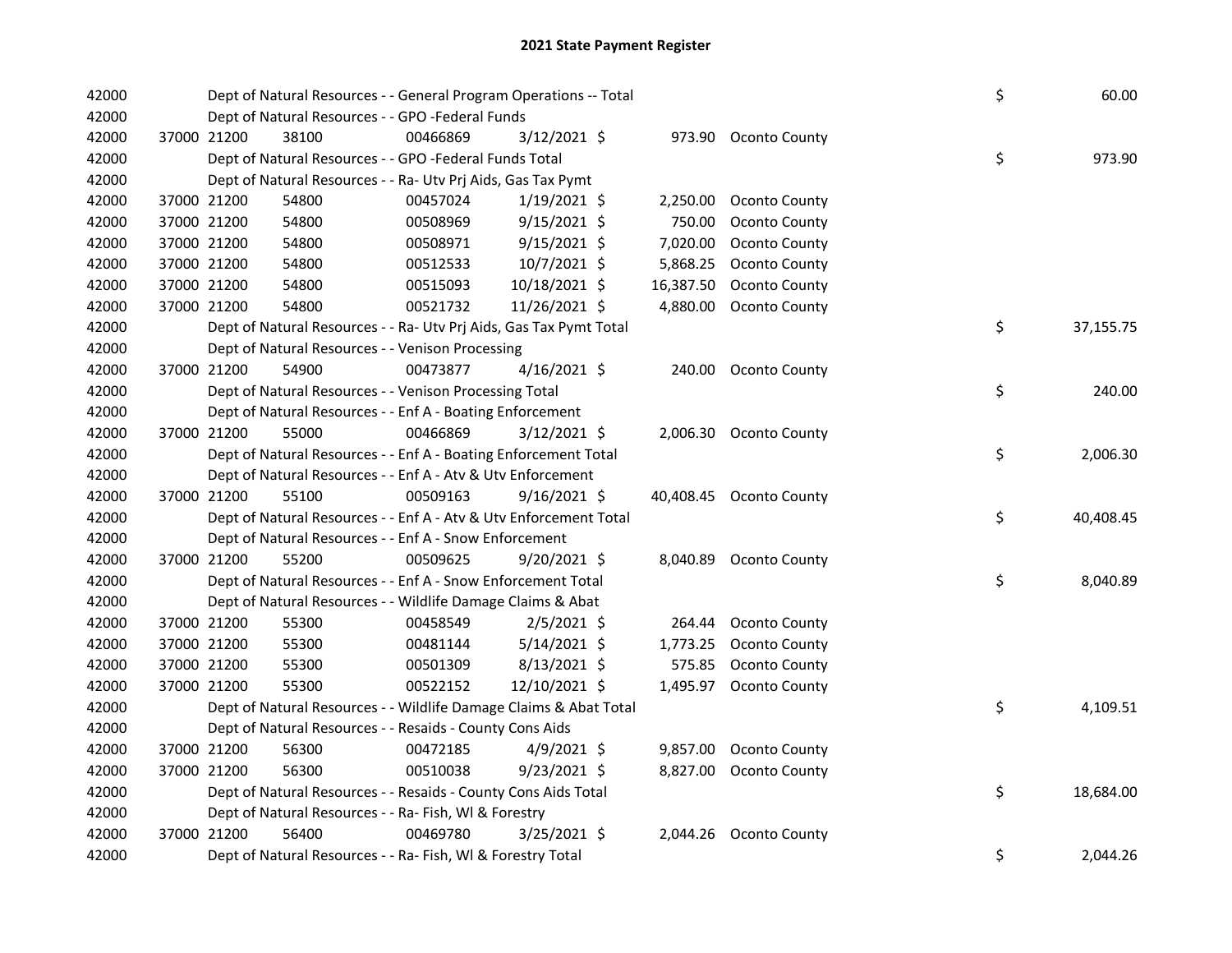| 42000 |             | Dept of Natural Resources - - Resaids - Forest Croplnd & Mfl       |          |                |           |                         |    |            |
|-------|-------------|--------------------------------------------------------------------|----------|----------------|-----------|-------------------------|----|------------|
| 42000 | 37000 21200 | 56600                                                              | 00509477 | $9/17/2021$ \$ |           | 24,517.77 Oconto County |    |            |
| 42000 |             | Dept of Natural Resources - - Resaids - Forest CropInd & Mfl Total |          |                |           |                         | \$ | 24,517.77  |
| 42000 |             | Dept of Natural Resources - - Resaids - Cnty Forst & Admin         |          |                |           |                         |    |            |
| 42000 | 37000 21200 | 57200                                                              | 00462960 | 2/18/2021 \$   |           | 53,790.85 Oconto County |    |            |
| 42000 |             | Dept of Natural Resources - - Resaids - Cnty Forst & Admin Total   |          |                |           |                         | \$ | 53,790.85  |
| 42000 |             | Dept of Natural Resources - - Ra- Cnty Snow Trail & Area Aid       |          |                |           |                         |    |            |
| 42000 | 37000 21200 | 57400                                                              | 00465992 | $3/5/2021$ \$  | 29,743.37 | Oconto County           |    |            |
| 42000 | 37000 21200 | 57400                                                              | 00497449 | 7/16/2021 \$   | 3,870.00  | Oconto County           |    |            |
| 42000 |             | Dept of Natural Resources - - Ra- Cnty Snow Trail & Area Aid Total |          |                |           |                         | \$ | 33,613.37  |
| 42000 |             | Dept of Natural Resources - - Ra- Snowmobile Trail Areas           |          |                |           |                         |    |            |
| 42000 | 37000 21200 | 57500                                                              | 00459743 | 1/28/2021 \$   | 92,436.82 | <b>Oconto County</b>    |    |            |
| 42000 | 37000 21200 | 57500                                                              | 00497449 | 7/16/2021 \$   | 63,945.00 | <b>Oconto County</b>    |    |            |
| 42000 | 37000 21200 | 57500                                                              | 00510020 | $9/27/2021$ \$ | 31,595.03 | <b>Oconto County</b>    |    |            |
| 42000 | 37000 21200 | 57500                                                              | 00512078 | 10/1/2021 \$   | 65,880.00 | Oconto County           |    |            |
| 42000 |             | Dept of Natural Resources - - Ra- Snowmobile Trail Areas Total     |          |                |           |                         | \$ | 253,856.85 |
| 42000 |             | Dept of Natural Resources - - Ra- Atv Prj Aids, Gas Tax Pymt       |          |                |           |                         |    |            |
| 42000 | 37000 21200 | 57600                                                              | 00511882 | $9/30/2021$ \$ | 33,758.00 | Oconto County           |    |            |
| 42000 | 37000 21200 | 57600                                                              | 00511891 | $9/30/2021$ \$ | 4,788.53  | Oconto County           |    |            |
| 42000 | 37000 21200 | 57600                                                              | 00515091 | 10/20/2021 \$  | 33,758.00 | Oconto County           |    |            |
| 42000 |             | Dept of Natural Resources - - Ra- Atv Prj Aids, Gas Tax Pymt Total |          |                |           |                         | \$ | 72,304.53  |
| 42000 |             | Dept of Natural Resources - - Ra- Atv Project Aids                 |          |                |           |                         |    |            |
| 42000 | 37000 21200 | 57700                                                              | 00466047 | 3/5/2021 \$    | 35,509.32 | Oconto County           |    |            |
| 42000 | 37000 21200 | 57700                                                              | 00515086 | 10/18/2021 \$  | 4,786.05  | <b>Oconto County</b>    |    |            |
| 42000 | 37000 21200 | 57700                                                              | 00515090 | 10/18/2021 \$  | 300.00    | Oconto County           |    |            |
| 42000 |             | Dept of Natural Resources - - Ra- Atv Project Aids Total           |          |                |           |                         | \$ | 40,595.37  |
| 42000 |             | Dept of Natural Resources - - Resaids - Nat Forest Income          |          |                |           |                         |    |            |
| 42000 | 37000 21200 | 58200                                                              | 00475043 | $4/21/2021$ \$ |           | 6,230.83 Oconto County  |    |            |
| 42000 |             | Dept of Natural Resources - - Resaids - Nat Forest Income Total    |          |                |           |                         | \$ | 6,230.83   |
| 42000 |             | Dept of Natural Resources - - Resaids - Pymt In Lieu Tax Fed       |          |                |           |                         |    |            |
| 42000 | 37000 21200 | 58400                                                              | 00510761 | 9/28/2021 \$   |           | 77.96 Oconto County     |    |            |
| 42000 |             | Dept of Natural Resources - - Resaids - Pymt In Lieu Tax Fed Total |          |                |           |                         | \$ | 77.96      |
| 42000 |             | Dept of Natural Resources - - Ea - Lake Protection                 |          |                |           |                         |    |            |
| 42000 | 37000 21200 | 66300                                                              | 00464927 | $3/3/2021$ \$  |           | 1,851.82 Oconto County  |    |            |
| 42000 | 37000 21200 | 66300                                                              | 00464928 | $3/3/2021$ \$  | 3,718.96  | Oconto County           |    |            |
| 42000 | 37000 21200 | 66300                                                              | 00464929 | $3/3/2021$ \$  | 7,641.55  | Oconto County           |    |            |
| 42000 | 37000 21200 | 66300                                                              | 00464931 | $3/3/2021$ \$  | 1,425.67  | Oconto County           |    |            |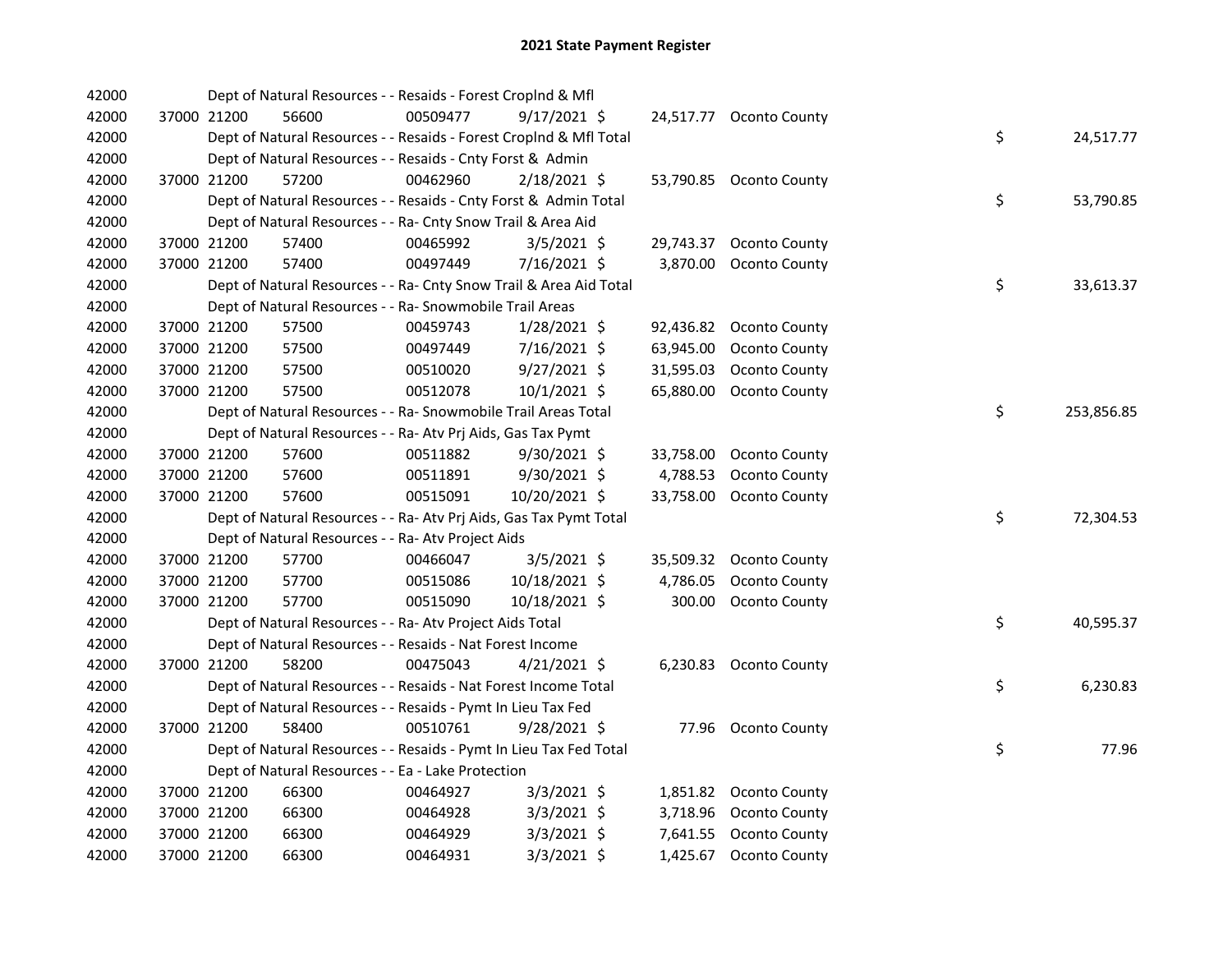| 42000 | 37000 21200 | 66300                                                              | 00464933 | $3/3/2021$ \$  | 6,776.69   | Oconto County            |    |              |
|-------|-------------|--------------------------------------------------------------------|----------|----------------|------------|--------------------------|----|--------------|
| 42000 | 37000 21200 | 66300                                                              | 00512528 | 10/7/2021 \$   | 8,699.64   | Oconto County            |    |              |
| 42000 | 37000 21200 | 66300                                                              | 00512529 | 10/7/2021 \$   | 2,284.94   | Oconto County            |    |              |
| 42000 | 37000 21200 | 66300                                                              | 00514449 | 10/13/2021 \$  | 4,152.43   | Oconto County            |    |              |
| 42000 |             | Dept of Natural Resources - - Ea - Lake Protection Total           |          |                |            |                          | \$ | 36,551.70    |
| 42000 |             | Dept of Natural Resources - - GPO--State Funds                     |          |                |            |                          |    |              |
| 42000 | 37000 21200 | 86100                                                              | 00461436 | $2/4/2021$ \$  | 9.00       | <b>Oconto County</b>     |    |              |
| 42000 | 37000 21200 | 86100                                                              | 00508921 | 10/8/2021 \$   | 5.00       | Oconto County            |    |              |
| 42000 |             | Dept of Natural Resources - - GPO--State Funds Total               |          |                |            |                          | \$ | 14.00        |
| 42000 |             | Dept of Natural Resources - - Fin Asst For Responsible Units       |          |                |            |                          |    |              |
| 42000 | 37000 27400 | 67000                                                              | 00483429 | $5/21/2021$ \$ | 161,181.49 | Oconto County            |    |              |
| 42000 |             | Dept of Natural Resources - - Fin Asst For Responsible Units Total |          |                |            |                          | \$ | 161,181.49   |
| 42000 |             | Dept of Natural Resources - - Recycling Consolidation Grants       |          |                |            |                          |    |              |
| 42000 | 37000 27400 | 67300                                                              | 00483429 | $5/21/2021$ \$ |            | 5,071.80 Oconto County   |    |              |
| 42000 |             | Dept of Natural Resources - - Recycling Consolidation Grants Total |          |                |            |                          | \$ | 5,071.80     |
| 42000 |             | Dept of Natural Resources - - Land Acquisition                     |          |                |            |                          |    |              |
| 42000 | 37000 36300 | TA100                                                              | 00464198 | $2/17/2021$ \$ | 55,405.00  | <b>Oconto County</b>     |    |              |
| 42000 | 37000 36300 | TA100                                                              | 00464286 | 2/24/2021 \$   | 645.00     | Oconto County            |    |              |
| 42000 | 37000 36300 | TA100                                                              | 00499029 | 7/26/2021 \$   | 2,437.50   | Oconto County            |    |              |
| 42000 | 37000 36300 | TA100                                                              | 00506392 | $9/2/2021$ \$  | 30,000.00  | Oconto County            |    |              |
| 42000 | 37000 36300 | TA100                                                              | 00524538 | 12/15/2021 \$  | 2,442.00   | Oconto County            |    |              |
| 42000 | 37000 36300 | <b>TA100</b>                                                       | 00526420 | 12/30/2021 \$  | 33,488.64  | <b>Oconto County</b>     |    |              |
| 42000 |             | Dept of Natural Resources - - Land Acquisition Total               |          |                |            |                          | \$ | 124,418.14   |
| 42000 |             | Dept of Natural Resources - - Dnr-Nonpoint Source                  |          |                |            |                          |    |              |
| 42000 | 37000 36300 | <b>TF100</b>                                                       | 00524410 | 12/15/2021 \$  |            | 225,000.00 Oconto County |    |              |
| 42000 |             | Dept of Natural Resources - - Dnr-Nonpoint Source Total            |          |                |            |                          | \$ | 225,000.00   |
| 42000 |             | WI Dept of Transportation - - Eldly&Disa Co/Aid Sf                 |          |                |            |                          |    |              |
| 42000 | 39500 21100 | 16800                                                              | 00650092 | $2/5/2021$ \$  |            | 119,457.00 Oconto County |    |              |
| 42000 |             | WI Dept of Transportation - - Eldly&Disa Co/Aid Sf Total           |          |                |            |                          | \$ | 119,457.00   |
| 42000 |             | WI Dept of Transportation - - County Forest Aids                   |          |                |            |                          |    |              |
| 42000 | 39500 21100 | 17000                                                              | 00658076 | $3/9/2021$ \$  |            | 13,080.71 Oconto County  |    |              |
| 42000 |             | WI Dept of Transportation - - County Forest Aids Total             |          |                |            |                          | \$ | 13,080.71    |
| 42000 |             | WI Dept of Transportation - - Trans Aids To Co.-Sf                 |          |                |            |                          |    |              |
| 42000 | 39500 21100 | 19000                                                              | 00631641 | $1/4/2021$ \$  | 276,776.85 | <b>Oconto County</b>     |    |              |
| 42000 | 39500 21100 | 19000                                                              | 00710736 | $7/6/2021$ \$  | 553,553.70 | <b>Oconto County</b>     |    |              |
| 42000 | 39500 21100 | 19000                                                              | 00751295 | 10/4/2021 \$   | 276,776.87 | <b>Oconto County</b>     |    |              |
| 42000 |             | WI Dept of Transportation - - Trans Aids To Co.-Sf Total           |          |                |            |                          | \$ | 1,107,107.42 |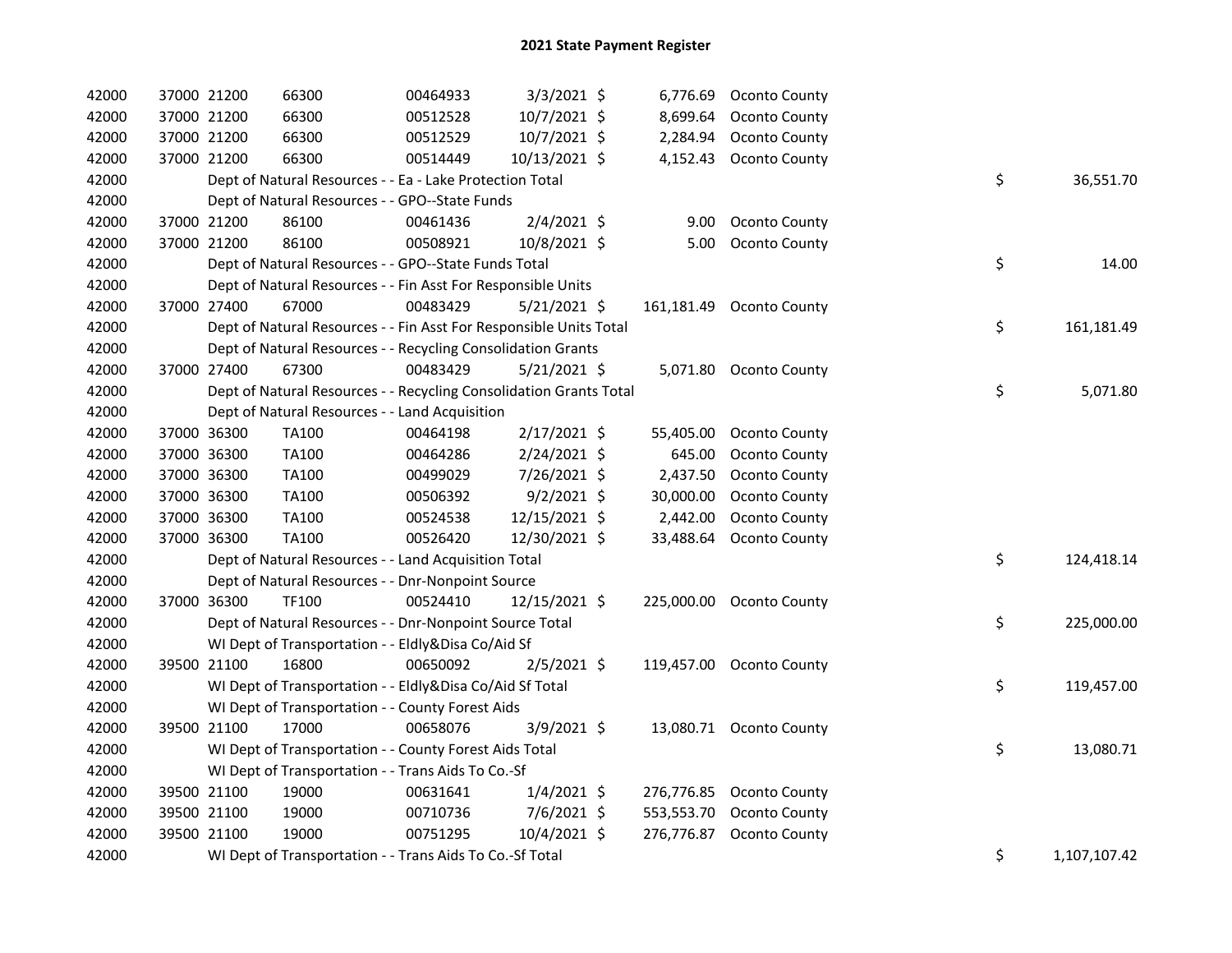| 42000 |             | WI Dept of Transportation - - Loc Rd Imp Prg St Fd       |          |                |            |                        |    |           |
|-------|-------------|----------------------------------------------------------|----------|----------------|------------|------------------------|----|-----------|
| 42000 | 39500 21100 | 27800                                                    | 00777350 | $12/1/2021$ \$ |            | 6,718.53 Oconto County |    |           |
| 42000 |             | WI Dept of Transportation - - Loc Rd Imp Prg St Fd Total |          |                |            |                        | \$ | 6,718.53  |
| 42000 |             | WI Dept of Transportation - - St Hwy Rehab, Sf           |          |                |            |                        |    |           |
| 42000 | 39500 21100 | 36300                                                    | 00662405 | 3/9/2021 \$    |            | 197.37 Oconto County   |    |           |
| 42000 |             | WI Dept of Transportation - - St Hwy Rehab, Sf Total     |          |                |            |                        | \$ | 197.37    |
| 42000 |             | WI Dept of Transportation - - Hwy Mgmt & Opers Sf        |          |                |            |                        |    |           |
| 42000 | 39500 21100 | 36500                                                    | 00637917 | $1/11/2021$ \$ | 872.26     | Oconto County          |    |           |
| 42000 | 39500 21100 | 36500                                                    | 00662405 | 3/9/2021 \$    | 2,274.26   | Oconto County          |    |           |
| 42000 | 39500 21100 | 36500                                                    | 00673571 | $4/5/2021$ \$  | 188.14     | Oconto County          |    |           |
| 42000 | 39500 21100 | 36500                                                    | 00693223 | 5/17/2021 \$   | 515.22     | Oconto County          |    |           |
| 42000 | 39500 21100 | 36500                                                    | 00696921 | 5/24/2021 \$   | 560.66     | Oconto County          |    |           |
| 42000 | 39500 21100 | 36500                                                    | 00717949 | 7/8/2021 \$    | 432.00     | Oconto County          |    |           |
| 42000 | 39500 21100 | 36500                                                    | 00718044 | 7/9/2021 \$    | 324.00     | Oconto County          |    |           |
| 42000 | 39500 21100 | 36500                                                    | 00724602 | 7/26/2021 \$   | 3,820.00   | Oconto County          |    |           |
| 42000 | 39500 21100 | 36500                                                    | 00740622 | $9/1/2021$ \$  | 756.00     | Oconto County          |    |           |
| 42000 | 39500 21100 | 36500                                                    | 00773254 | 11/15/2021 \$  | 324.00     | Oconto County          |    |           |
| 42000 | 39500 21100 | 36500                                                    | 00779452 | 12/2/2021 \$   | 324.00     | Oconto County          |    |           |
| 42000 | 39500 21100 | 36500                                                    | 00785852 | 12/23/2021 \$  | 383.86     | Oconto County          |    |           |
| 42000 |             | WI Dept of Transportation - - Hwy Mgmt & Opers Sf Total  |          |                |            |                        | \$ | 10,774.40 |
| 42000 |             | WI Dept of Transportation - - Routine Maint Sf           |          |                |            |                        |    |           |
| 42000 | 39500 21100 | 36800                                                    | 00536909 | 2/4/2021 \$    | 215.48     | Oconto County          |    |           |
| 42000 | 39500 21100 | 36800                                                    | 00636417 | $1/6/2021$ \$  | 86,480.40  | Oconto County          |    |           |
| 42000 | 39500 21100 | 36800                                                    | 00636419 | $1/6/2021$ \$  | 656.23     | Oconto County          |    |           |
| 42000 | 39500 21100 | 36800                                                    | 00637917 | $1/11/2021$ \$ | 14,200.54  | Oconto County          |    |           |
| 42000 | 39500 21100 | 36800                                                    | 00640540 | $1/15/2021$ \$ | 424.60     | Oconto County          |    |           |
| 42000 | 39500 21100 | 36800                                                    | 00641526 | 1/20/2021 \$   | 44,176.63  | Oconto County          |    |           |
| 42000 | 39500 21100 | 36800                                                    | 00641527 | 1/20/2021 \$   | 21,113.69  | Oconto County          |    |           |
| 42000 | 39500 21100 | 36800                                                    | 00641528 | 1/20/2021 \$   | 2,653.02   | Oconto County          |    |           |
| 42000 | 39500 21100 | 36800                                                    | 00647573 | $2/2/2021$ \$  | 35,726.95  | Oconto County          |    |           |
| 42000 | 39500 21100 | 36800                                                    | 00659179 | 3/2/2021 \$    | 502.86     | Oconto County          |    |           |
| 42000 | 39500 21100 | 36800                                                    | 00662405 | 3/9/2021 \$    | 3,979.51   | Oconto County          |    |           |
| 42000 | 39500 21100 | 36800                                                    | 00662476 | 3/9/2021 \$    | 244,197.33 | Oconto County          |    |           |
| 42000 | 39500 21100 | 36800                                                    | 00670557 | 3/25/2021 \$   | 4,283.25   | Oconto County          |    |           |
| 42000 | 39500 21100 | 36800                                                    | 00673571 | $4/5/2021$ \$  | 12,983.22  | Oconto County          |    |           |
| 42000 | 39500 21100 | 36800                                                    | 00685225 | 4/29/2021 \$   | 3,550.15   | Oconto County          |    |           |
| 42000 | 39500 21100 | 36800                                                    | 00686420 | 5/3/2021 \$    | 215,764.02 | Oconto County          |    |           |
|       |             |                                                          |          |                |            |                        |    |           |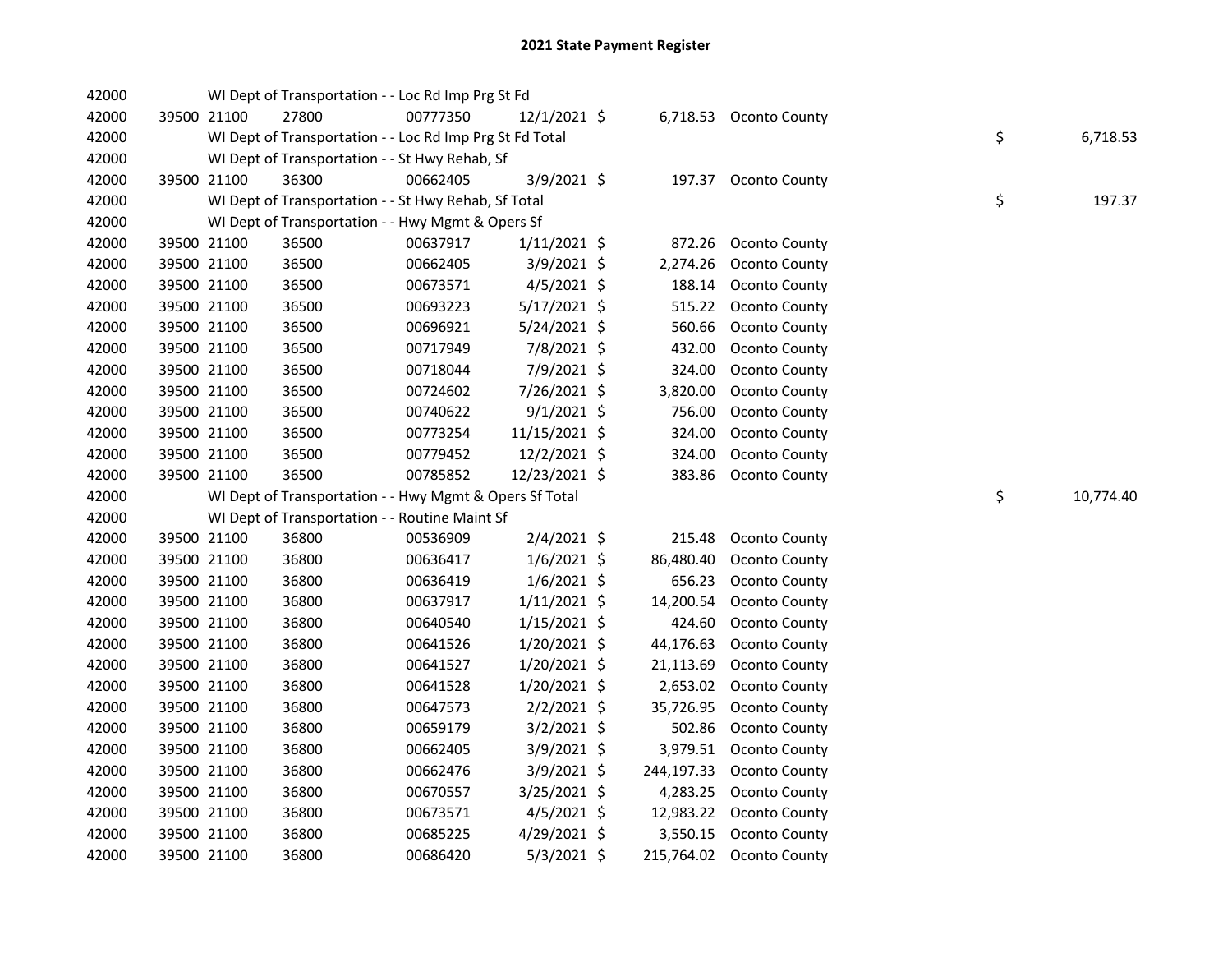| 42000 | 39500 21100 | 36800 | 00693223                                                     | 5/17/2021 \$   | 10,143.61  | Oconto County        |    |              |
|-------|-------------|-------|--------------------------------------------------------------|----------------|------------|----------------------|----|--------------|
| 42000 | 39500 21100 | 36800 | 00694185                                                     | 5/19/2021 \$   | 196,452.06 | <b>Oconto County</b> |    |              |
| 42000 | 39500 21100 | 36800 | 00696438                                                     | 5/24/2021 \$   | 153,833.04 | Oconto County        |    |              |
| 42000 | 39500 21100 | 36800 | 00696440                                                     | 5/24/2021 \$   | 3,388.12   | Oconto County        |    |              |
| 42000 | 39500 21100 | 36800 | 00696921                                                     | 5/24/2021 \$   | 2,453.91   | Oconto County        |    |              |
| 42000 | 39500 21100 | 36800 | 00705489                                                     | $6/14/2021$ \$ | 308.90     | Oconto County        |    |              |
| 42000 | 39500 21100 | 36800 | 00707925                                                     | $6/22/2021$ \$ | 200,000.00 | Oconto County        |    |              |
| 42000 | 39500 21100 | 36800 | 00709756                                                     | $6/24/2021$ \$ | 146,753.74 | Oconto County        |    |              |
| 42000 | 39500 21100 | 36800 | 00715870                                                     | 7/6/2021 \$    | 42,472.87  | Oconto County        |    |              |
| 42000 | 39500 21100 | 36800 | 00717949                                                     | 7/8/2021 \$    | 2,438.71   | Oconto County        |    |              |
| 42000 | 39500 21100 | 36800 | 00718044                                                     | 7/9/2021 \$    | 1,180.52   | Oconto County        |    |              |
| 42000 | 39500 21100 | 36800 | 00722836                                                     | 7/22/2021 \$   | 66,447.75  | Oconto County        |    |              |
| 42000 | 39500 21100 | 36800 | 00739981                                                     | 8/30/2021 \$   | 81,960.01  | Oconto County        |    |              |
| 42000 | 39500 21100 | 36800 | 00739985                                                     | 8/30/2021 \$   | 85,883.26  | Oconto County        |    |              |
| 42000 | 39500 21100 | 36800 | 00740622                                                     | $9/1/2021$ \$  | 10,185.80  | Oconto County        |    |              |
| 42000 | 39500 21100 | 36800 | 00750068                                                     | 9/24/2021 \$   | 38,644.83  | Oconto County        |    |              |
| 42000 | 39500 21100 | 36800 | 00750069                                                     | $9/24/2021$ \$ | 59,980.92  | Oconto County        |    |              |
| 42000 | 39500 21100 | 36800 | 00750074                                                     | $9/24/2021$ \$ | 326.30     | Oconto County        |    |              |
| 42000 | 39500 21100 | 36800 | 00769472                                                     | 11/4/2021 \$   | 408.38     | Oconto County        |    |              |
| 42000 | 39500 21100 | 36800 | 00770541                                                     | 11/5/2021 \$   | 3,389.30   | Oconto County        |    |              |
| 42000 | 39500 21100 | 36800 | 00770569                                                     | 11/5/2021 \$   | 451.67     | Oconto County        |    |              |
| 42000 | 39500 21100 | 36800 | 00772437                                                     | 11/15/2021 \$  | 7,595.47   | Oconto County        |    |              |
| 42000 | 39500 21100 | 36800 | 00772439                                                     | 11/15/2021 \$  | 45,446.48  | Oconto County        |    |              |
| 42000 | 39500 21100 | 36800 | 00773254                                                     | 11/15/2021 \$  | 156.88     | Oconto County        |    |              |
| 42000 | 39500 21100 | 36800 | 00779452                                                     | 12/2/2021 \$   | 1,912.07   | Oconto County        |    |              |
| 42000 | 39500 21100 | 36800 | 00780347                                                     | 12/6/2021 \$   | 71,532.95  | Oconto County        |    |              |
| 42000 | 39500 21100 | 36800 | 00783399                                                     | 12/15/2021 \$  | 497.48     | Oconto County        |    |              |
| 42000 | 39500 21100 | 36800 | 00785478                                                     | 12/21/2021 \$  | 93,609.84  | Oconto County        |    |              |
| 42000 | 39500 21100 | 36800 | 00785852                                                     | 12/23/2021 \$  | 3,328.46   | Oconto County        |    |              |
| 42000 |             |       | WI Dept of Transportation - - Routine Maint Sf Total         |                |            |                      | \$ | 2,022,091.21 |
| 42000 |             |       | Department of Corrections - - Corrections Contracts And Agre |                |            |                      |    |              |
| 42000 | 41000 10000 | 11400 | 00402923                                                     | $1/7/2021$ \$  | 617.52     | Oconto County        |    |              |
| 42000 | 41000 10000 | 11400 | 00406147                                                     | $1/27/2021$ \$ | 1,904.02   | Oconto County        |    |              |
| 42000 | 41000 10000 | 11400 | 00411521                                                     | 2/23/2021 \$   | 4,271.18   | Oconto County        |    |              |
| 42000 | 41000 10000 | 11400 | 00411524                                                     | 2/23/2021 \$   | 3,705.12   | Oconto County        |    |              |
| 42000 | 41000 10000 | 11400 | 00412182                                                     | 2/26/2021 \$   | 1,595.26   | Oconto County        |    |              |
| 42000 | 41000 10000 | 11400 | 00412305                                                     | 2/26/2021 \$   | 5,146.00   | Oconto County        |    |              |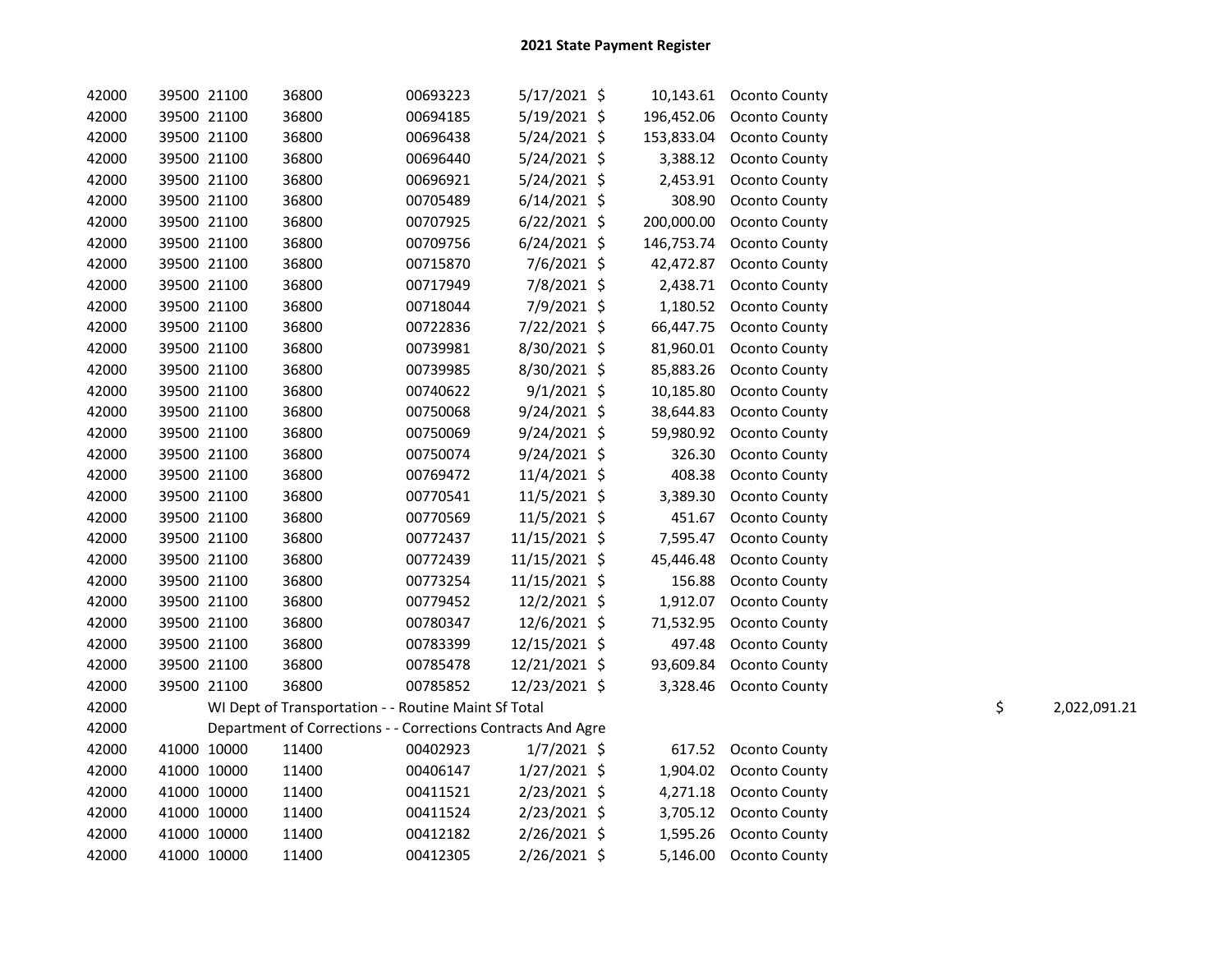| 42000 | 41000 10000 | 11400                                                              | 00415958 | 3/15/2021 \$   | 9,674.48   | Oconto County                                                                                                 |                    |
|-------|-------------|--------------------------------------------------------------------|----------|----------------|------------|---------------------------------------------------------------------------------------------------------------|--------------------|
| 42000 | 41000 10000 | 11400                                                              | 00419054 | $4/8/2021$ \$  | 1,852.56   | Oconto County                                                                                                 |                    |
| 42000 | 41000 10000 | 11400                                                              | 00419356 | 4/6/2021 \$    | 8,439.44   | Oconto County                                                                                                 |                    |
| 42000 | 41000 10000 | 11400                                                              | 00420739 | 4/15/2021 \$   | 3,396.36   | Oconto County                                                                                                 |                    |
| 42000 | 41000 10000 | 11400                                                              | 00424409 | $5/4/2021$ \$  | 8,027.76   | Oconto County                                                                                                 |                    |
| 42000 | 41000 10000 | 11400                                                              | 00424865 | $5/7/2021$ \$  | 4,528.48   | Oconto County                                                                                                 |                    |
| 42000 | 41000 10000 | 11400                                                              | 00431052 | $6/9/2021$ \$  | 4,682.86   | Oconto County                                                                                                 |                    |
| 42000 | 41000 10000 | 11400                                                              | 00432511 | $6/15/2021$ \$ | 5,043.08   | Oconto County                                                                                                 |                    |
| 42000 | 41000 10000 | 11400                                                              | 00435347 | $6/29/2021$ \$ | 10,292.00  | Oconto County                                                                                                 |                    |
| 42000 | 41000 10000 | 11400                                                              | 00436976 | 7/8/2021 \$    | 5,917.90   | Oconto County                                                                                                 |                    |
| 42000 | 41000 10000 | 11400                                                              | 00437559 | 7/9/2021 \$    | 10,806.60  | Oconto County                                                                                                 |                    |
| 42000 | 41000 10000 | 11400                                                              | 00443486 | $8/11/2021$ \$ | 3,139.06   | Oconto County                                                                                                 |                    |
| 42000 | 41000 10000 | 11400                                                              | 00447772 | $8/31/2021$ \$ | 12,401.86  | Oconto County                                                                                                 |                    |
| 42000 | 41000 10000 | 11400                                                              | 00448860 | 9/9/2021 \$    | 3,653.66   | <b>Oconto County</b>                                                                                          |                    |
| 42000 | 41000 10000 | 11400                                                              | 00454526 | 10/7/2021 \$   | 5,454.76   | Oconto County                                                                                                 |                    |
| 42000 | 41000 10000 | 11400                                                              | 00459935 | 11/2/2021 \$   | 11,835.80  | Oconto County                                                                                                 |                    |
| 42000 | 41000 10000 | 11400                                                              | 00461560 | 11/12/2021 \$  | 2,675.92   | <b>Oconto County</b>                                                                                          |                    |
| 42000 | 41000 10000 | 11400                                                              | 00462267 | 11/12/2021 \$  | 3,087.60   | Oconto County                                                                                                 |                    |
| 42000 | 41000 10000 | 11400                                                              | 00467127 | 12/10/2021 \$  |            | 4,271.18 Oconto County                                                                                        |                    |
| 42000 |             | Department of Corrections - - Corrections Contracts And Agre Total |          |                |            |                                                                                                               | \$<br>136,420.46   |
| 42000 |             |                                                                    |          |                |            | Department of Corrections - - Reimbursing Counties For Probation, Extended Supervision And Parole Holds       |                    |
| 42000 | 41000 10000 | 11600                                                              | 00459654 | 10/29/2021 \$  |            | 3,200.00 Oconto County                                                                                        |                    |
| 42000 |             |                                                                    |          |                |            | Department of Corrections - - Reimbursing Counties For Probation, Extended Supervision And Parole Holds Total | \$<br>3,200.00     |
| 42000 |             | Department of Health Services - - State/Federal Aids               |          |                |            |                                                                                                               |                    |
| 42000 | 43500 10000 | 00000                                                              | 92106    | $1/4/2021$ \$  | 101,545.00 | Oconto County                                                                                                 |                    |
| 42000 | 43500 10000 | 00000                                                              | 92107    | $2/1/2021$ \$  | 85,537.00  | <b>Oconto County</b>                                                                                          |                    |
| 42000 | 43500 10000 | 00000                                                              | 92108    | $3/1/2021$ \$  | 289,346.00 | <b>Oconto County</b>                                                                                          |                    |
| 42000 | 43500 10000 | 00000                                                              | 92109    | $4/1/2021$ \$  | 3,023.00   | Oconto County                                                                                                 |                    |
| 42000 | 43500 10000 | 00000                                                              | 92110    | $5/3/2021$ \$  | 127,225.00 | Oconto County                                                                                                 |                    |
| 42000 | 43500 10000 | 00000                                                              | 92111    | $6/1/2021$ \$  | 97,299.00  | Oconto County                                                                                                 |                    |
| 42000 | 43500 10000 | 00000                                                              | 92200    | $7/1/2021$ \$  | 105,492.00 | Oconto County                                                                                                 |                    |
| 42000 | 43500 10000 | 00000                                                              | 92201    | 8/2/2021 \$    | 816,423.00 | Oconto County                                                                                                 |                    |
| 42000 | 43500 10000 | 00000                                                              | 92202    | $9/1/2021$ \$  | 66,845.00  | Oconto County                                                                                                 |                    |
| 42000 | 43500 10000 | 00000                                                              | 92204    | 10/1/2021 \$   | 26,072.00  | Oconto County                                                                                                 |                    |
| 42000 | 43500 10000 | 00000                                                              | 92206    | $11/1/2021$ \$ | 34,668.00  | Oconto County                                                                                                 |                    |
| 42000 | 43500 10000 | 00000                                                              | 92207    | 12/1/2021 \$   | 49,530.00  | Oconto County                                                                                                 |                    |
| 42000 |             | Department of Health Services - - State/Federal Aids Total         |          |                |            |                                                                                                               | \$<br>1,803,005.00 |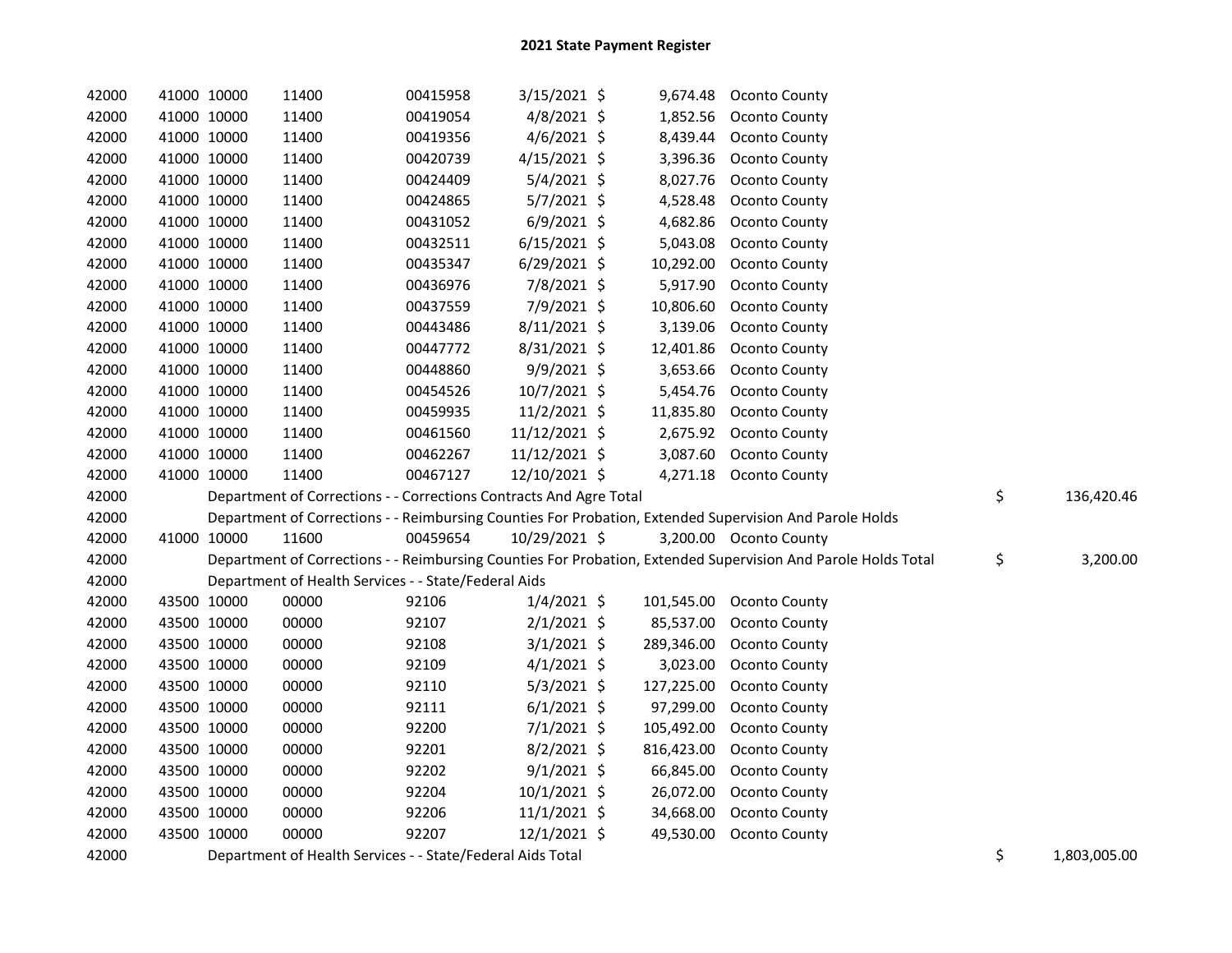| 42000 |             |             | Department of Health Services - - Public Health Dispensaries And       |          |                |            |                      |    |        |
|-------|-------------|-------------|------------------------------------------------------------------------|----------|----------------|------------|----------------------|----|--------|
| 42000 |             | 43500 10000 | 10700                                                                  | 00458446 | $11/3/2021$ \$ |            | 97.74 Oconto County  |    |        |
| 42000 |             |             | Department of Health Services - - Public Health Dispensaries And Total |          |                |            |                      | \$ | 97.74  |
| 42000 |             |             | Department of Health Services - - General Program Operations           |          |                |            |                      |    |        |
| 42000 |             | 43500 10000 | 40100                                                                  | 00445171 | 8/18/2021 \$   | 1.50       | Oconto County        |    |        |
| 42000 |             | 43500 10000 | 40100                                                                  | 00447299 | 8/31/2021 \$   | 1.50       | Oconto County        |    |        |
| 42000 | 43500 10000 |             | 40100                                                                  | 00462764 | 11/16/2021 \$  |            | 1.50 Oconto County   |    |        |
| 42000 |             |             | Department of Health Services - - General Program Operations Total     |          |                |            |                      | \$ | 4.50   |
| 42000 |             |             | Department of Health Services - - Medical Assistance State Admin       |          |                |            |                      |    |        |
| 42000 |             | 43500 10000 | 44000                                                                  | 00445171 | $8/18/2021$ \$ | 1.50       | Oconto County        |    |        |
| 42000 | 43500 10000 |             | 44000                                                                  | 00447299 | $8/31/2021$ \$ | 1.50       | Oconto County        |    |        |
| 42000 | 43500 10000 |             | 44000                                                                  | 00462764 | 11/16/2021 \$  |            | 1.50 Oconto County   |    |        |
| 42000 |             |             | Department of Health Services - - Medical Assistance State Admin Total |          |                |            |                      | \$ | 4.50   |
| 42000 |             |             | Dept of Children and Families - - Fees For Administrative Servic       |          |                |            |                      |    |        |
| 42000 |             | 43700 10000 | 23100                                                                  | 00080581 | $2/16/2021$ \$ | 40.00      | <b>Oconto County</b> |    |        |
| 42000 |             | 43700 10000 | 23100                                                                  | 00083437 | 4/20/2021 \$   | 15.00      | <b>Oconto County</b> |    |        |
| 42000 |             | 43700 10000 | 23100                                                                  | 00087320 | 7/23/2021 \$   | 35.00      | Oconto County        |    |        |
| 42000 | 43700 10000 |             | 23100                                                                  | 00090935 | $11/2/2021$ \$ | 20.00      | <b>Oconto County</b> |    |        |
| 42000 |             |             | Dept of Children and Families - - Fees For Administrative Servic Total |          |                |            |                      | \$ | 110.00 |
| 42000 |             |             | Dept of Children and Families - - General Aids                         |          |                |            |                      |    |        |
| 42000 |             | 43700 10000 | 99000                                                                  | 00079015 | $1/5/2021$ \$  | 16,401.71  | Oconto County        |    |        |
| 42000 |             | 43700 10000 | 99000                                                                  | 00079768 | $1/29/2021$ \$ | 82,885.10  | Oconto County        |    |        |
| 42000 |             | 43700 10000 | 99000                                                                  | 00079952 | $2/1/2021$ \$  | 163.87     | Oconto County        |    |        |
| 42000 |             | 43700 10000 | 99000                                                                  | 00080171 | $2/5/2021$ \$  | 38,265.81  | Oconto County        |    |        |
| 42000 | 43700 10000 |             | 99000                                                                  | 00080281 | $2/5/2021$ \$  | 100.74     | Oconto County        |    |        |
| 42000 | 43700 10000 |             | 99000                                                                  | 00080947 | 2/26/2021 \$   | 9,158.48   | Oconto County        |    |        |
| 42000 | 43700 10000 |             | 99000                                                                  | 00081245 | 3/5/2021 \$    | 95,200.76  | Oconto County        |    |        |
| 42000 | 43700 10000 |             | 99000                                                                  | 00081325 | $3/5/2021$ \$  | 322.70     | Oconto County        |    |        |
| 42000 | 43700 10000 |             | 99000                                                                  | 00081992 | $3/19/2021$ \$ | 49,680.00  | Oconto County        |    |        |
| 42000 | 43700 10000 |             | 99000                                                                  | 00082542 | $4/1/2021$ \$  | 15,565.08  | Oconto County        |    |        |
| 42000 | 43700 10000 |             | 99000                                                                  | 00082656 | $4/5/2021$ \$  | 190,449.59 | Oconto County        |    |        |
| 42000 | 43700 10000 |             | 99000                                                                  | 00083902 | 4/30/2021 \$   | 94,769.60  | Oconto County        |    |        |
| 42000 | 43700 10000 |             | 99000                                                                  | 00084118 | $5/5/2021$ \$  | 84,995.20  | Oconto County        |    |        |
| 42000 | 43700 10000 |             | 99000                                                                  | 00084930 | 5/18/2021 \$   | 5,680.39   | Oconto County        |    |        |
| 42000 | 43700 10000 |             | 99000                                                                  | 00085631 | $6/7/2021$ \$  | 98,901.69  | Oconto County        |    |        |
| 42000 | 43700 10000 |             | 99000                                                                  | 00086563 | $6/30/2021$ \$ | 1,587.00   | Oconto County        |    |        |
| 42000 |             | 43700 10000 | 99000                                                                  | 00086691 | $7/7/2021$ \$  | 74,410.89  | Oconto County        |    |        |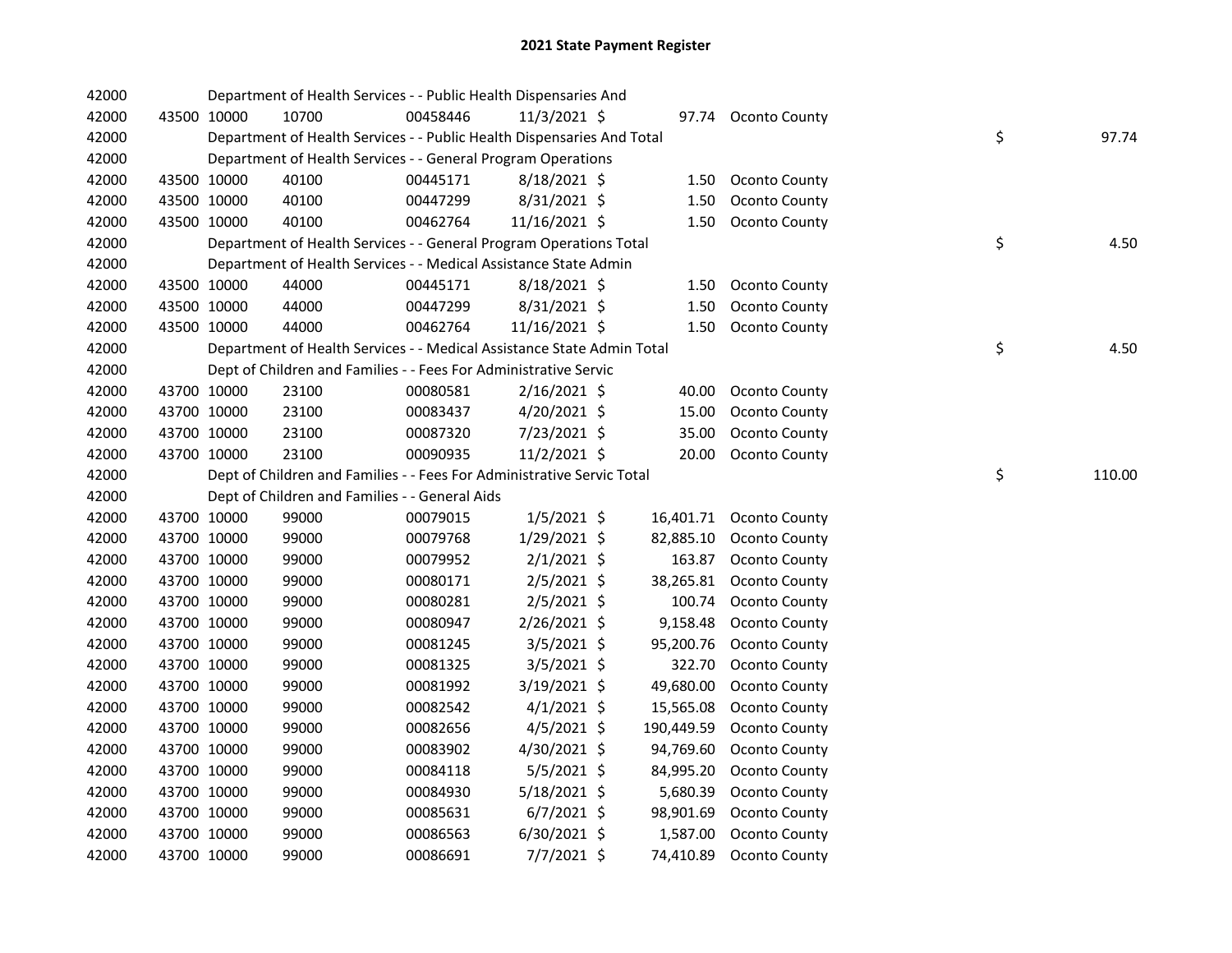| 42000<br>43700 10000<br>99000<br>7/30/2021 \$<br>109,725.43<br>Oconto County<br>00087566<br>42000<br>43700 10000<br>99000<br>7/30/2021 \$<br>21,460.00<br>00087701<br>Oconto County<br>42000<br>43700 10000<br>99000<br>8/5/2021 \$<br>70,102.55<br>00087936<br>Oconto County<br>42000<br>43700 10000<br>99000<br>8/6/2021 \$<br>591.75<br>00087982<br>Oconto County<br>42000<br>43700 10000<br>99000<br>8/13/2021 \$<br>57,655.00<br>Oconto County<br>00088176<br>42000<br>43700 10000<br>99000<br>$9/7/2021$ \$<br>577,504.16<br><b>Oconto County</b><br>00088940<br>9/10/2021 \$<br>42000<br>43700 10000<br>99000<br>00089119<br>22,610.52<br>Oconto County<br>42000<br>43700 10000<br>99000<br>00089912<br>$10/5/2021$ \$<br>66,405.55<br>Oconto County<br>42000<br>43700 10000<br>99000<br>00090760<br>10/29/2021 \$<br>79,623.51<br>Oconto County<br>42000<br>43700 10000<br>99000<br>00090882<br>11/3/2021 \$<br>1,914.41<br>Oconto County<br>42000<br>43700 10000<br>99000<br>00091028<br>11/5/2021 \$<br>68,436.92<br>Oconto County<br>42000<br>43700 10000<br>99000<br>92,783.12 Oconto County<br>00092222<br>12/6/2021 \$<br>\$<br>42000<br>Dept of Children and Families - - General Aids Total<br>42000<br>Dept of Workforce Development - - Auxiliary Services<br>42000<br>44500 10000<br>13000<br>00310327<br>$1/4/2021$ \$<br>40.00<br>Oconto County<br>42000<br>44500 10000<br>13000<br>$2/2/2021$ \$<br>35.00<br>Oconto County<br>00313417<br>42000<br>44500 10000<br>13000<br>$3/2/2021$ \$<br>25.00<br>00317046<br>Oconto County<br>42000<br>44500 10000<br>13000<br>$4/2/2021$ \$<br>35.00<br>00320854<br>Oconto County<br>13000<br>5/4/2021 \$<br>42000<br>44500 10000<br>00324399<br>20.00<br>Oconto County<br>13000<br>$6/2/2021$ \$<br>42000<br>44500 10000<br>00327592<br>35.00<br>Oconto County<br>13000<br>7/2/2021 \$<br>42000<br>44500 10000<br>00331377<br>20.00<br>Oconto County<br>13000<br>8/3/2021 \$<br>42000<br>44500 10000<br>00335276<br>30.00<br>Oconto County | 42000 | 43700 10000 | 99000 | 00087102 | 7/19/2021 \$  | 1,245.36 | Oconto County |  |              |
|--------------------------------------------------------------------------------------------------------------------------------------------------------------------------------------------------------------------------------------------------------------------------------------------------------------------------------------------------------------------------------------------------------------------------------------------------------------------------------------------------------------------------------------------------------------------------------------------------------------------------------------------------------------------------------------------------------------------------------------------------------------------------------------------------------------------------------------------------------------------------------------------------------------------------------------------------------------------------------------------------------------------------------------------------------------------------------------------------------------------------------------------------------------------------------------------------------------------------------------------------------------------------------------------------------------------------------------------------------------------------------------------------------------------------------------------------------------------------------------------------------------------------------------------------------------------------------------------------------------------------------------------------------------------------------------------------------------------------------------------------------------------------------------------------------------------------------------------------------------------------------------------------------------------------------------------------------------------------------------------------------|-------|-------------|-------|----------|---------------|----------|---------------|--|--------------|
|                                                                                                                                                                                                                                                                                                                                                                                                                                                                                                                                                                                                                                                                                                                                                                                                                                                                                                                                                                                                                                                                                                                                                                                                                                                                                                                                                                                                                                                                                                                                                                                                                                                                                                                                                                                                                                                                                                                                                                                                        |       |             |       |          |               |          |               |  |              |
|                                                                                                                                                                                                                                                                                                                                                                                                                                                                                                                                                                                                                                                                                                                                                                                                                                                                                                                                                                                                                                                                                                                                                                                                                                                                                                                                                                                                                                                                                                                                                                                                                                                                                                                                                                                                                                                                                                                                                                                                        |       |             |       |          |               |          |               |  |              |
|                                                                                                                                                                                                                                                                                                                                                                                                                                                                                                                                                                                                                                                                                                                                                                                                                                                                                                                                                                                                                                                                                                                                                                                                                                                                                                                                                                                                                                                                                                                                                                                                                                                                                                                                                                                                                                                                                                                                                                                                        |       |             |       |          |               |          |               |  |              |
|                                                                                                                                                                                                                                                                                                                                                                                                                                                                                                                                                                                                                                                                                                                                                                                                                                                                                                                                                                                                                                                                                                                                                                                                                                                                                                                                                                                                                                                                                                                                                                                                                                                                                                                                                                                                                                                                                                                                                                                                        |       |             |       |          |               |          |               |  |              |
|                                                                                                                                                                                                                                                                                                                                                                                                                                                                                                                                                                                                                                                                                                                                                                                                                                                                                                                                                                                                                                                                                                                                                                                                                                                                                                                                                                                                                                                                                                                                                                                                                                                                                                                                                                                                                                                                                                                                                                                                        |       |             |       |          |               |          |               |  |              |
|                                                                                                                                                                                                                                                                                                                                                                                                                                                                                                                                                                                                                                                                                                                                                                                                                                                                                                                                                                                                                                                                                                                                                                                                                                                                                                                                                                                                                                                                                                                                                                                                                                                                                                                                                                                                                                                                                                                                                                                                        |       |             |       |          |               |          |               |  |              |
|                                                                                                                                                                                                                                                                                                                                                                                                                                                                                                                                                                                                                                                                                                                                                                                                                                                                                                                                                                                                                                                                                                                                                                                                                                                                                                                                                                                                                                                                                                                                                                                                                                                                                                                                                                                                                                                                                                                                                                                                        |       |             |       |          |               |          |               |  |              |
|                                                                                                                                                                                                                                                                                                                                                                                                                                                                                                                                                                                                                                                                                                                                                                                                                                                                                                                                                                                                                                                                                                                                                                                                                                                                                                                                                                                                                                                                                                                                                                                                                                                                                                                                                                                                                                                                                                                                                                                                        |       |             |       |          |               |          |               |  |              |
|                                                                                                                                                                                                                                                                                                                                                                                                                                                                                                                                                                                                                                                                                                                                                                                                                                                                                                                                                                                                                                                                                                                                                                                                                                                                                                                                                                                                                                                                                                                                                                                                                                                                                                                                                                                                                                                                                                                                                                                                        |       |             |       |          |               |          |               |  |              |
|                                                                                                                                                                                                                                                                                                                                                                                                                                                                                                                                                                                                                                                                                                                                                                                                                                                                                                                                                                                                                                                                                                                                                                                                                                                                                                                                                                                                                                                                                                                                                                                                                                                                                                                                                                                                                                                                                                                                                                                                        |       |             |       |          |               |          |               |  |              |
|                                                                                                                                                                                                                                                                                                                                                                                                                                                                                                                                                                                                                                                                                                                                                                                                                                                                                                                                                                                                                                                                                                                                                                                                                                                                                                                                                                                                                                                                                                                                                                                                                                                                                                                                                                                                                                                                                                                                                                                                        |       |             |       |          |               |          |               |  |              |
|                                                                                                                                                                                                                                                                                                                                                                                                                                                                                                                                                                                                                                                                                                                                                                                                                                                                                                                                                                                                                                                                                                                                                                                                                                                                                                                                                                                                                                                                                                                                                                                                                                                                                                                                                                                                                                                                                                                                                                                                        |       |             |       |          |               |          |               |  |              |
|                                                                                                                                                                                                                                                                                                                                                                                                                                                                                                                                                                                                                                                                                                                                                                                                                                                                                                                                                                                                                                                                                                                                                                                                                                                                                                                                                                                                                                                                                                                                                                                                                                                                                                                                                                                                                                                                                                                                                                                                        |       |             |       |          |               |          |               |  | 2,028,596.89 |
|                                                                                                                                                                                                                                                                                                                                                                                                                                                                                                                                                                                                                                                                                                                                                                                                                                                                                                                                                                                                                                                                                                                                                                                                                                                                                                                                                                                                                                                                                                                                                                                                                                                                                                                                                                                                                                                                                                                                                                                                        |       |             |       |          |               |          |               |  |              |
|                                                                                                                                                                                                                                                                                                                                                                                                                                                                                                                                                                                                                                                                                                                                                                                                                                                                                                                                                                                                                                                                                                                                                                                                                                                                                                                                                                                                                                                                                                                                                                                                                                                                                                                                                                                                                                                                                                                                                                                                        |       |             |       |          |               |          |               |  |              |
|                                                                                                                                                                                                                                                                                                                                                                                                                                                                                                                                                                                                                                                                                                                                                                                                                                                                                                                                                                                                                                                                                                                                                                                                                                                                                                                                                                                                                                                                                                                                                                                                                                                                                                                                                                                                                                                                                                                                                                                                        |       |             |       |          |               |          |               |  |              |
|                                                                                                                                                                                                                                                                                                                                                                                                                                                                                                                                                                                                                                                                                                                                                                                                                                                                                                                                                                                                                                                                                                                                                                                                                                                                                                                                                                                                                                                                                                                                                                                                                                                                                                                                                                                                                                                                                                                                                                                                        |       |             |       |          |               |          |               |  |              |
|                                                                                                                                                                                                                                                                                                                                                                                                                                                                                                                                                                                                                                                                                                                                                                                                                                                                                                                                                                                                                                                                                                                                                                                                                                                                                                                                                                                                                                                                                                                                                                                                                                                                                                                                                                                                                                                                                                                                                                                                        |       |             |       |          |               |          |               |  |              |
|                                                                                                                                                                                                                                                                                                                                                                                                                                                                                                                                                                                                                                                                                                                                                                                                                                                                                                                                                                                                                                                                                                                                                                                                                                                                                                                                                                                                                                                                                                                                                                                                                                                                                                                                                                                                                                                                                                                                                                                                        |       |             |       |          |               |          |               |  |              |
|                                                                                                                                                                                                                                                                                                                                                                                                                                                                                                                                                                                                                                                                                                                                                                                                                                                                                                                                                                                                                                                                                                                                                                                                                                                                                                                                                                                                                                                                                                                                                                                                                                                                                                                                                                                                                                                                                                                                                                                                        |       |             |       |          |               |          |               |  |              |
|                                                                                                                                                                                                                                                                                                                                                                                                                                                                                                                                                                                                                                                                                                                                                                                                                                                                                                                                                                                                                                                                                                                                                                                                                                                                                                                                                                                                                                                                                                                                                                                                                                                                                                                                                                                                                                                                                                                                                                                                        |       |             |       |          |               |          |               |  |              |
|                                                                                                                                                                                                                                                                                                                                                                                                                                                                                                                                                                                                                                                                                                                                                                                                                                                                                                                                                                                                                                                                                                                                                                                                                                                                                                                                                                                                                                                                                                                                                                                                                                                                                                                                                                                                                                                                                                                                                                                                        |       |             |       |          |               |          |               |  |              |
|                                                                                                                                                                                                                                                                                                                                                                                                                                                                                                                                                                                                                                                                                                                                                                                                                                                                                                                                                                                                                                                                                                                                                                                                                                                                                                                                                                                                                                                                                                                                                                                                                                                                                                                                                                                                                                                                                                                                                                                                        | 42000 | 44500 10000 | 13000 | 00339069 | $9/2/2021$ \$ | 50.00    | Oconto County |  |              |
| 13000<br>10/4/2021 \$<br>42000<br>44500 10000<br>00343058<br>40.00<br>Oconto County                                                                                                                                                                                                                                                                                                                                                                                                                                                                                                                                                                                                                                                                                                                                                                                                                                                                                                                                                                                                                                                                                                                                                                                                                                                                                                                                                                                                                                                                                                                                                                                                                                                                                                                                                                                                                                                                                                                    |       |             |       |          |               |          |               |  |              |
| 42000<br>13000<br>11/2/2021 \$<br>44500 10000<br>00347097<br>25.00<br>Oconto County                                                                                                                                                                                                                                                                                                                                                                                                                                                                                                                                                                                                                                                                                                                                                                                                                                                                                                                                                                                                                                                                                                                                                                                                                                                                                                                                                                                                                                                                                                                                                                                                                                                                                                                                                                                                                                                                                                                    |       |             |       |          |               |          |               |  |              |
| 42000<br>44500 10000<br>13000<br>12/2/2021 \$<br>15.00<br><b>Oconto County</b><br>00350746                                                                                                                                                                                                                                                                                                                                                                                                                                                                                                                                                                                                                                                                                                                                                                                                                                                                                                                                                                                                                                                                                                                                                                                                                                                                                                                                                                                                                                                                                                                                                                                                                                                                                                                                                                                                                                                                                                             |       |             |       |          |               |          |               |  |              |
| \$<br>42000<br>Dept of Workforce Development - - Auxiliary Services Total                                                                                                                                                                                                                                                                                                                                                                                                                                                                                                                                                                                                                                                                                                                                                                                                                                                                                                                                                                                                                                                                                                                                                                                                                                                                                                                                                                                                                                                                                                                                                                                                                                                                                                                                                                                                                                                                                                                              |       |             |       |          |               |          |               |  | 370.00       |
| 42000<br>Dept of Workforce Development - - Wc Ops Uninsured Emplyr Admin                                                                                                                                                                                                                                                                                                                                                                                                                                                                                                                                                                                                                                                                                                                                                                                                                                                                                                                                                                                                                                                                                                                                                                                                                                                                                                                                                                                                                                                                                                                                                                                                                                                                                                                                                                                                                                                                                                                               |       |             |       |          |               |          |               |  |              |
| 42000<br>44500 22700<br>17700<br>00315971<br>2/23/2021 \$<br>20.00<br>Oconto County                                                                                                                                                                                                                                                                                                                                                                                                                                                                                                                                                                                                                                                                                                                                                                                                                                                                                                                                                                                                                                                                                                                                                                                                                                                                                                                                                                                                                                                                                                                                                                                                                                                                                                                                                                                                                                                                                                                    |       |             |       |          |               |          |               |  |              |
| \$<br>42000<br>Dept of Workforce Development - - Wc Ops Uninsured Emplyr Admin Total                                                                                                                                                                                                                                                                                                                                                                                                                                                                                                                                                                                                                                                                                                                                                                                                                                                                                                                                                                                                                                                                                                                                                                                                                                                                                                                                                                                                                                                                                                                                                                                                                                                                                                                                                                                                                                                                                                                   |       |             |       |          |               |          |               |  | 20.00        |
| 42000<br>Department of Justice - - Officer training reimbursement                                                                                                                                                                                                                                                                                                                                                                                                                                                                                                                                                                                                                                                                                                                                                                                                                                                                                                                                                                                                                                                                                                                                                                                                                                                                                                                                                                                                                                                                                                                                                                                                                                                                                                                                                                                                                                                                                                                                      |       |             |       |          |               |          |               |  |              |
| 42000<br>45500 10000<br>21400<br>00105882<br>11/24/2021 \$<br>6,880.00<br>Oconto County                                                                                                                                                                                                                                                                                                                                                                                                                                                                                                                                                                                                                                                                                                                                                                                                                                                                                                                                                                                                                                                                                                                                                                                                                                                                                                                                                                                                                                                                                                                                                                                                                                                                                                                                                                                                                                                                                                                |       |             |       |          |               |          |               |  |              |
| \$<br>42000<br>Department of Justice - - Officer training reimbursement Total                                                                                                                                                                                                                                                                                                                                                                                                                                                                                                                                                                                                                                                                                                                                                                                                                                                                                                                                                                                                                                                                                                                                                                                                                                                                                                                                                                                                                                                                                                                                                                                                                                                                                                                                                                                                                                                                                                                          |       |             |       |          |               |          |               |  | 6,880.00     |
| 42000<br>Department of Justice - - Crime Laboratories, Dna                                                                                                                                                                                                                                                                                                                                                                                                                                                                                                                                                                                                                                                                                                                                                                                                                                                                                                                                                                                                                                                                                                                                                                                                                                                                                                                                                                                                                                                                                                                                                                                                                                                                                                                                                                                                                                                                                                                                             |       |             |       |          |               |          |               |  |              |
| 42000<br>45500 10000<br>22100<br>00100360<br>7/14/2021 \$<br>1,280.00<br>Oconto County                                                                                                                                                                                                                                                                                                                                                                                                                                                                                                                                                                                                                                                                                                                                                                                                                                                                                                                                                                                                                                                                                                                                                                                                                                                                                                                                                                                                                                                                                                                                                                                                                                                                                                                                                                                                                                                                                                                 |       |             |       |          |               |          |               |  |              |
| \$<br>42000<br>Department of Justice - - Crime Laboratories, Dna Total                                                                                                                                                                                                                                                                                                                                                                                                                                                                                                                                                                                                                                                                                                                                                                                                                                                                                                                                                                                                                                                                                                                                                                                                                                                                                                                                                                                                                                                                                                                                                                                                                                                                                                                                                                                                                                                                                                                                 |       |             |       |          |               |          |               |  | 1,280.00     |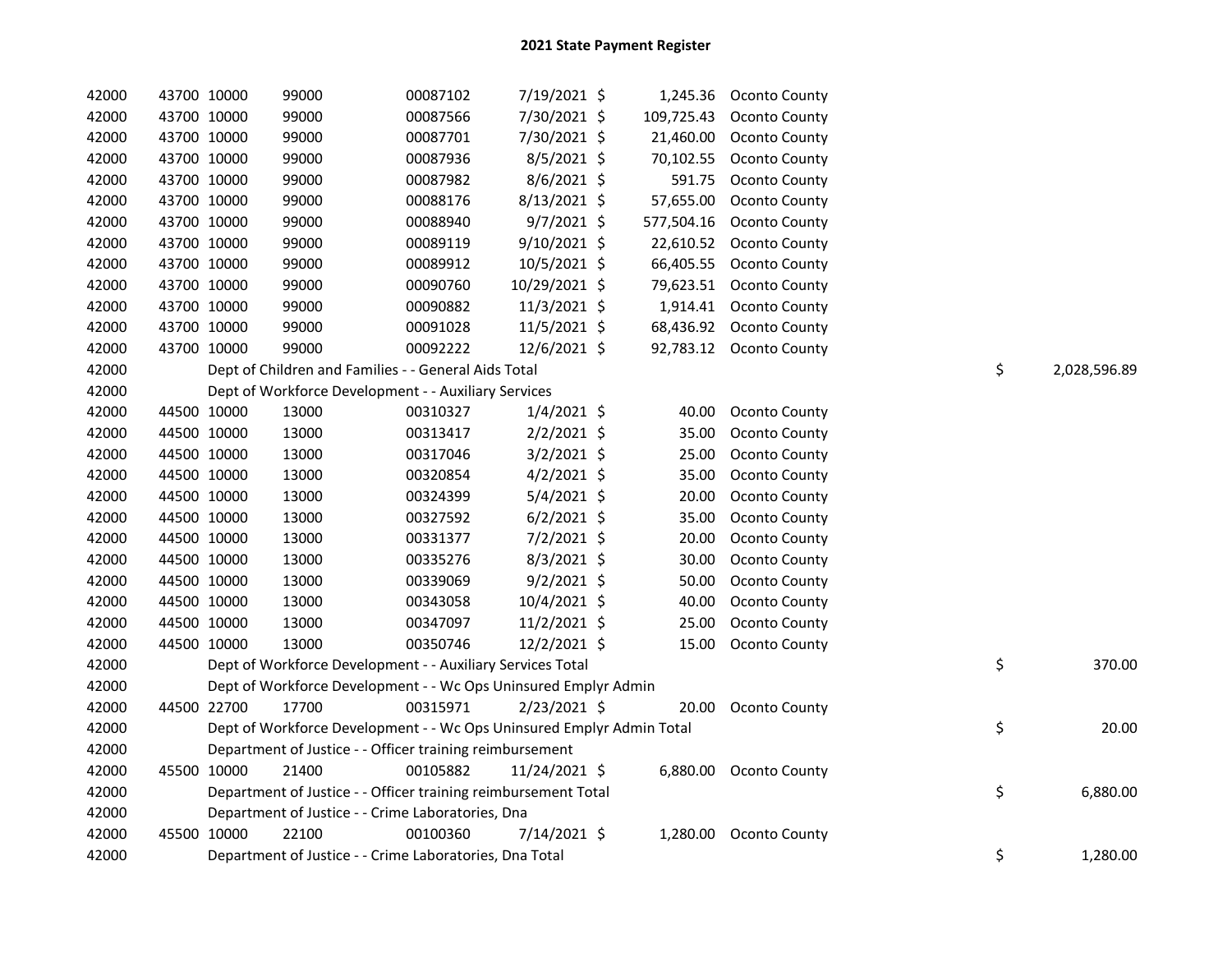| 42000 |             | Department of Justice - - County Law Enforcement Service               |          |                |           |                         |    |            |
|-------|-------------|------------------------------------------------------------------------|----------|----------------|-----------|-------------------------|----|------------|
| 42000 | 45500 10000 | 22600                                                                  | 00093427 | $1/20/2021$ \$ |           | 25,175.00 Oconto County |    |            |
| 42000 |             | Department of Justice - - County Law Enforcement Service Total         |          |                |           |                         | \$ | 25,175.00  |
| 42000 |             | Department of Justice - - Federal Aid, Local Assistance                |          |                |           |                         |    |            |
| 42000 | 45500 10000 | 25100                                                                  | 00104362 | 10/28/2021 \$  |           | 2,592.50 Oconto County  |    |            |
| 42000 |             | Department of Justice - - Federal Aid, Local Assistance Total          |          |                |           |                         | \$ | 2,592.50   |
| 42000 |             | Department of Justice - - Internet Crimes Against Childr               |          |                |           |                         |    |            |
| 42000 | 45500 10000 | 28400                                                                  | 00099042 | $6/10/2021$ \$ | 3,813.39  | Oconto County           |    |            |
| 42000 | 45500 10000 | 28400                                                                  | 00100874 | 7/26/2021 \$   | 0.50      | Oconto County           |    |            |
| 42000 | 45500 10000 | 28400                                                                  | 00102596 | 9/10/2021 \$   | 3,153.28  | Oconto County           |    |            |
| 42000 | 45500 10000 | 28400                                                                  | 00102623 | 9/24/2021 \$   | 704.94    | Oconto County           |    |            |
| 42000 |             | Department of Justice - - Internet Crimes Against Childr Total         |          |                |           |                         | \$ | 7,672.11   |
| 42000 |             | Department of Justice - - Crime Victim Witness Assist                  |          |                |           |                         |    |            |
| 42000 | 45500 10000 | 53200                                                                  | 00095456 | $3/5/2021$ \$  | 13,356.64 | Oconto County           |    |            |
| 42000 | 45500 10000 | 53200                                                                  | 00100550 | 7/15/2021 \$   |           | 16,727.85 Oconto County |    |            |
| 42000 |             | Department of Justice - - Crime Victim Witness Assist Total            |          |                |           |                         | \$ | 30,084.49  |
| 42000 |             | Department of Military Affairs - - Disaster Recovery Aid               |          |                |           |                         |    |            |
| 42000 | 46500 10000 | 30500                                                                  | 00091446 | 3/17/2021 \$   |           | 3,202.50 Oconto County  |    |            |
| 42000 |             | Department of Military Affairs - - Disaster Recovery Aid Total         |          |                |           |                         | \$ | 3,202.50   |
| 42000 |             | Department of Military Affairs - - Emergency Response Training         |          |                |           |                         |    |            |
| 42000 | 46500 10000 | 31000                                                                  | 00092036 | 3/31/2021 \$   |           | 900.00 Oconto County    |    |            |
| 42000 |             | Department of Military Affairs - - Emergency Response Training Total   |          |                |           |                         | \$ | 900.00     |
| 42000 |             | Department of Military Affairs - - Local Emer Planning Grants          |          |                |           |                         |    |            |
| 42000 | 46500 10000 | 33700                                                                  | 00089317 | $2/5/2021$ \$  |           | 11,127.22 Oconto County |    |            |
| 42000 |             | Department of Military Affairs - - Local Emer Planning Grants Total    |          |                |           |                         | \$ | 11,127.22  |
| 42000 |             | Department of Military Affairs - - Federal Aid, Local Assistance       |          |                |           |                         |    |            |
| 42000 | 46500 10000 | 34200                                                                  | 00090147 | $2/22/2021$ \$ |           | 43,314.04 Oconto County |    |            |
| 42000 | 46500 10000 | 34200                                                                  | 00091446 | 3/17/2021 \$   | 19,215.00 | Oconto County           |    |            |
| 42000 | 46500 10000 | 34200                                                                  | 00094936 | $6/3/2021$ \$  |           | 79,747.50 Oconto County |    |            |
| 42000 |             | Department of Military Affairs - - Federal Aid, Local Assistance Total |          |                |           |                         | \$ | 142,276.54 |
| 42000 |             | Department of Military Affairs - - Next Generation 911                 |          |                |           |                         |    |            |
| 42000 | 46500 23900 | 36800                                                                  | 00091115 | $3/12/2021$ \$ |           | 525.00 Oconto County    |    |            |
| 42000 |             | Department of Military Affairs - - Next Generation 911 Total           |          |                |           |                         | \$ | 525.00     |
| 42000 |             | Department of Veterans Affairs - - County Grants                       |          |                |           |                         |    |            |
| 42000 | 48500 58200 | 26700                                                                  | 00091446 | 3/12/2021 \$   |           | 10,000.00 Oconto County |    |            |
| 42000 |             | Department of Veterans Affairs - - County Grants Total                 |          |                |           |                         | \$ | 10,000.00  |
| 42000 |             | Department of Veterans Affairs - - Veterans Transportation Grant       |          |                |           |                         |    |            |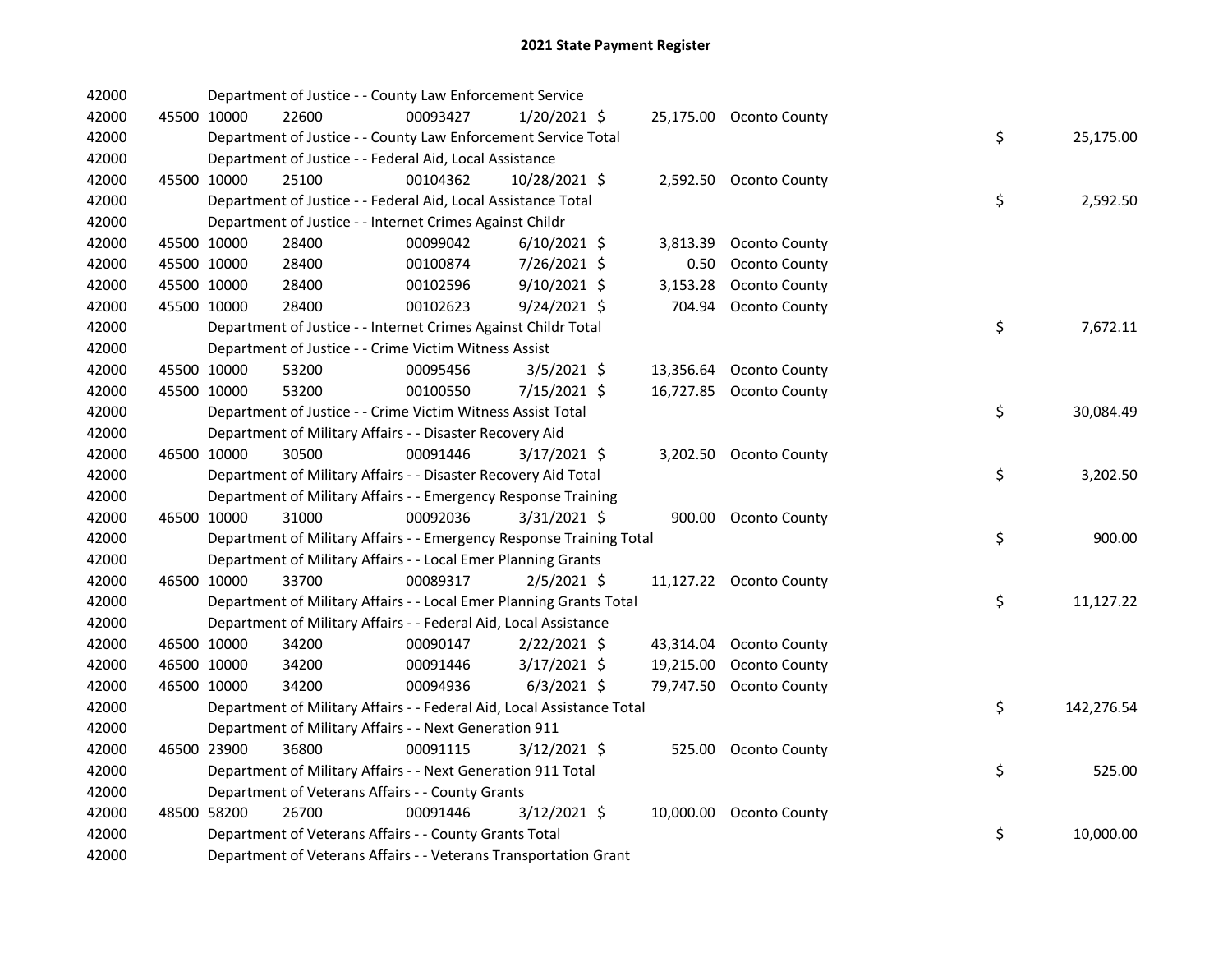| 42000 | 48500 58200 | 28000                                                                                             | 00102983 | 12/3/2021 \$   |           | 6,158.42 Oconto County                                                                                  |                  |
|-------|-------------|---------------------------------------------------------------------------------------------------|----------|----------------|-----------|---------------------------------------------------------------------------------------------------------|------------------|
| 42000 |             | Department of Veterans Affairs - - Veterans Transportation Grant Total                            |          |                |           |                                                                                                         | \$<br>6,158.42   |
| 42000 |             | Department of Administration - - Federal Aid, Local Assistance                                    |          |                |           |                                                                                                         |                  |
| 42000 | 50500 10000 | 74300                                                                                             | 00150771 | $8/30/2021$ \$ |           | 98,408.16 Oconto County                                                                                 |                  |
| 42000 | 50500 10000 | 74300                                                                                             | 00155277 | 12/1/2021 \$   |           | 60,207.54 Oconto County                                                                                 |                  |
| 42000 |             | Department of Administration - - Federal Aid, Local Assistance Total                              |          |                |           |                                                                                                         | \$<br>158,615.70 |
| 42000 |             | Department of Administration - - Low-Income Assistance Grants                                     |          |                |           |                                                                                                         |                  |
| 42000 | 50500 23500 | 37100                                                                                             | 00138420 | $1/15/2021$ \$ | 28,314.83 | Oconto County                                                                                           |                  |
| 42000 | 50500 23500 | 37100                                                                                             | 00143147 | 3/30/2021 \$   | 8,153.03  | Oconto County                                                                                           |                  |
| 42000 | 50500 23500 | 37100                                                                                             | 00143910 | $4/15/2021$ \$ | 11,088.14 | <b>Oconto County</b>                                                                                    |                  |
| 42000 | 50500 23500 | 37100                                                                                             | 00147852 | $6/29/2021$ \$ | 134.73    | Oconto County                                                                                           |                  |
| 42000 | 50500 23500 | 37100                                                                                             | 00148955 | 7/15/2021 \$   | 24,865.00 | <b>Oconto County</b>                                                                                    |                  |
| 42000 | 50500 23500 | 37100                                                                                             | 00150601 | 8/17/2021 \$   | 0.27      | Oconto County                                                                                           |                  |
| 42000 | 50500 23500 | 37100                                                                                             | 00154842 | 11/16/2021 \$  | 3,889.09  | Oconto County                                                                                           |                  |
| 42000 | 50500 23500 | 37100                                                                                             | 00156529 | 12/15/2021 \$  | 19,716.69 | <b>Oconto County</b>                                                                                    |                  |
| 42000 |             | Department of Administration - - Low-Income Assistance Grants Total                               |          |                |           |                                                                                                         | \$<br>96,161.78  |
| 42000 |             | Department of Administration - - Land Information Program; Loca                                   |          |                |           |                                                                                                         |                  |
| 42000 | 50500 26900 | 17300                                                                                             | 00138485 | 1/29/2021 \$   | 1,000.00  | Oconto County                                                                                           |                  |
| 42000 | 50500 26900 | 17300                                                                                             | 00139581 | $4/6/2021$ \$  | 20,464.00 | Oconto County                                                                                           |                  |
| 42000 | 50500 26900 | 17300                                                                                             | 00145544 | 5/12/2021 \$   | 25,000.00 | <b>Oconto County</b>                                                                                    |                  |
| 42000 | 50500 26900 | 17300                                                                                             | 00156932 | 12/30/2021 \$  | 25,000.00 | Oconto County                                                                                           |                  |
| 42000 |             | Department of Administration - - Land Information Program; Loca Total                             |          |                |           |                                                                                                         | \$<br>71,464.00  |
| 42000 |             | Public Defender Board - - Transcript, Discovery and Records Provided to the Public Defender Board |          |                |           |                                                                                                         |                  |
| 42000 | 55000 10000 | 10600                                                                                             | 00278911 | 2/22/2021 \$   |           | 948.42 Oconto County                                                                                    |                  |
| 42000 | 55000 10000 | 10600                                                                                             | 00287741 | 4/30/2021 \$   | 9.00      | Oconto County                                                                                           |                  |
| 42000 | 55000 10000 | 10600                                                                                             | 00292289 | 5/28/2021 \$   | 1,037.50  | Oconto County                                                                                           |                  |
| 42000 | 55000 10000 | 10600                                                                                             | 00299532 | $7/1/2021$ \$  | 10.00     | Oconto County                                                                                           |                  |
| 42000 | 55000 10000 | 10600                                                                                             | 00300880 | 7/30/2021 \$   | 1,123.00  | Oconto County                                                                                           |                  |
| 42000 | 55000 10000 | 10600                                                                                             | 00308766 | 10/29/2021 \$  |           | 665.50 Oconto County                                                                                    |                  |
| 42000 |             |                                                                                                   |          |                |           | Public Defender Board - - Transcript, Discovery and Records Provided to the Public Defender Board Total | \$<br>3,793.42   |
| 42000 |             | Department of Revenue - - GPR Earned                                                              |          |                |           |                                                                                                         |                  |
| 42000 | 56600 10000 | 100GE                                                                                             | 00210310 | 7/15/2021 \$   | 3.00      | Oconto County                                                                                           |                  |
| 42000 |             | Department of Revenue - - GPR Earned Total                                                        |          |                |           |                                                                                                         | \$<br>3.00       |
| 42000 |             | Department of Revenue - - Warrants and Satisfactions                                              |          |                |           |                                                                                                         |                  |
| 42000 | 56600 10000 | 10100                                                                                             | 00191275 | 2/12/2021 \$   | 545.00    | Oconto County                                                                                           |                  |
| 42000 | 56600 10000 | 10100                                                                                             | 00212274 | $8/27/2021$ \$ | 440.00    | Oconto County                                                                                           |                  |
| 42000 |             | Department of Revenue - - Warrants and Satisfactions Total                                        |          |                |           |                                                                                                         | \$<br>985.00     |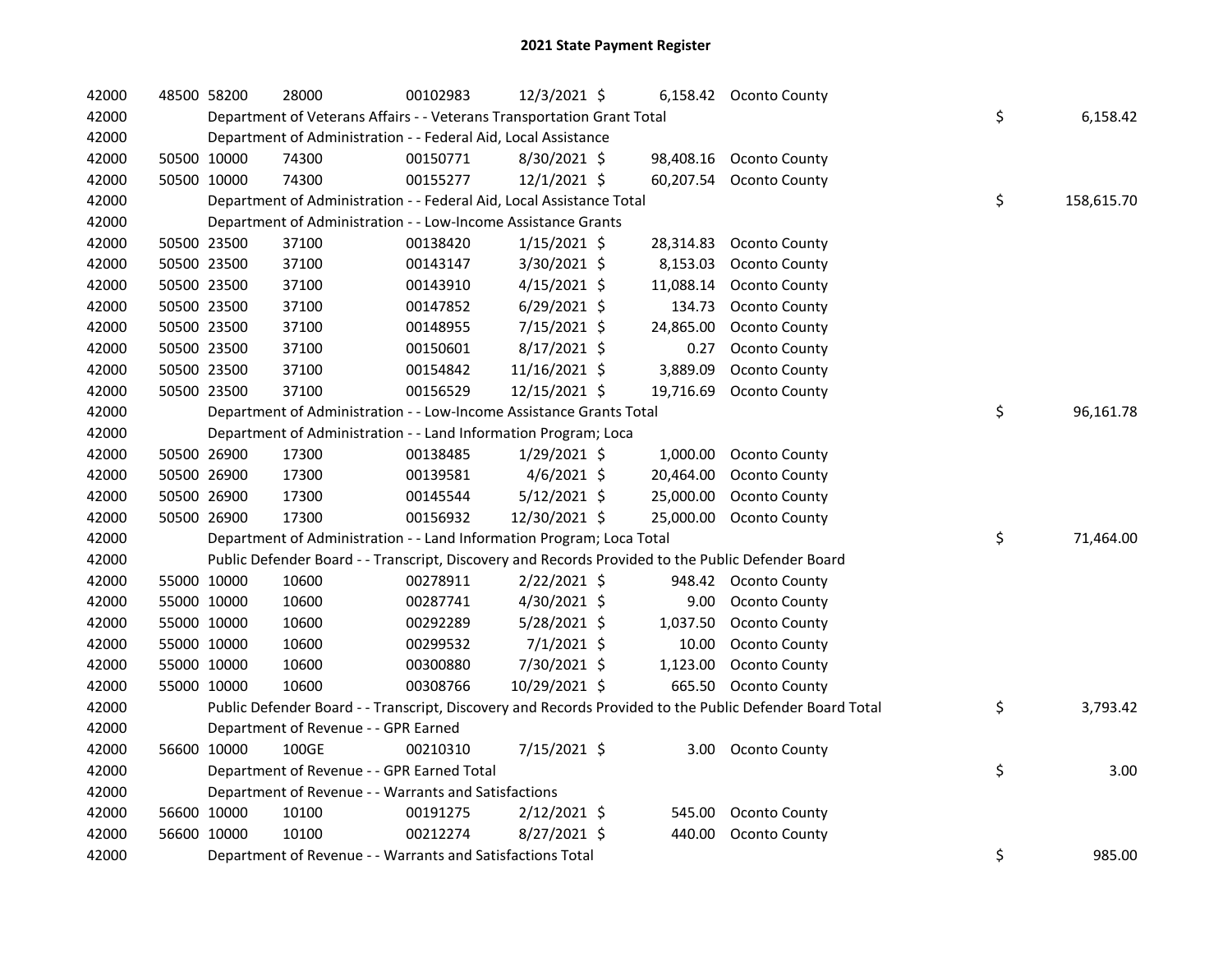| 42000 |             |       | Department of Revenue - - Misc Revenue Holding Clearing |               |           |               |
|-------|-------------|-------|---------------------------------------------------------|---------------|-----------|---------------|
| 42000 | 56600 10000 | 99500 | 00188915                                                | $1/8/2021$ \$ | 1,507.27  | Oconto County |
| 42000 | 56600 10000 | 99500 | 00188916                                                | 1/8/2021 \$   | 7,775.91  | Oconto County |
| 42000 | 56600 10000 | 99500 | 00188917                                                | 1/8/2021 \$   | 5,451.19  | Oconto County |
| 42000 | 56600 10000 | 99500 | 00190067                                                | 1/25/2021 \$  | 30.00     | Oconto County |
| 42000 | 56600 10000 | 99500 | 00190984                                                | 2/5/2021 \$   | 455.00    | Oconto County |
| 42000 | 56600 10000 | 99500 | 00190985                                                | 2/5/2021 \$   | 894.27    | Oconto County |
| 42000 | 56600 10000 | 99500 | 00190986                                                | $2/5/2021$ \$ | 5,986.59  | Oconto County |
| 42000 | 56600 10000 | 99500 | 00192025                                                | 2/22/2021 \$  | 351.00    | Oconto County |
| 42000 | 56600 10000 | 99500 | 00192787                                                | $3/1/2021$ \$ | 50.00     | Oconto County |
| 42000 | 56600 10000 | 99500 | 00192788                                                | $3/1/2021$ \$ | 3,167.88  | Oconto County |
| 42000 | 56600 10000 | 99500 | 00192789                                                | $3/1/2021$ \$ | 10,396.69 | Oconto County |
| 42000 | 56600 10000 | 99500 | 00192790                                                | $3/1/2021$ \$ | 1,422.54  | Oconto County |
| 42000 | 56600 10000 | 99500 | 00193593                                                | 3/5/2021 \$   | 4,936.06  | Oconto County |
| 42000 | 56600 10000 | 99500 | 00193594                                                | 3/5/2021 \$   | 5,349.77  | Oconto County |
| 42000 | 56600 10000 | 99500 | 00193595                                                | 3/5/2021 \$   | 22,456.61 | Oconto County |
| 42000 | 56600 10000 | 99500 | 00194203                                                | 3/8/2021 \$   | 20.99     | Oconto County |
| 42000 | 56600 10000 | 99500 | 00194204                                                | 3/8/2021 \$   | 3,050.20  | Oconto County |
| 42000 | 56600 10000 | 99500 | 00194205                                                | 3/8/2021 \$   | 194.63    | Oconto County |
| 42000 | 56600 10000 | 99500 | 00195059                                                | 3/15/2021 \$  | 570.00    | Oconto County |
| 42000 | 56600 10000 | 99500 | 00195060                                                | 3/15/2021 \$  | 1,124.63  | Oconto County |
| 42000 | 56600 10000 | 99500 | 00195889                                                | 3/22/2021 \$  | 1,832.00  | Oconto County |
| 42000 | 56600 10000 | 99500 | 00195890                                                | 3/22/2021 \$  | 351.00    | Oconto County |
| 42000 | 56600 10000 | 99500 | 00196563                                                | 3/29/2021 \$  | 1,766.00  | Oconto County |
| 42000 | 56600 10000 | 99500 | 00197307                                                | $4/5/2021$ \$ | 1,315.00  | Oconto County |
| 42000 | 56600 10000 | 99500 | 00197308                                                | $4/5/2021$ \$ | 1,472.70  | Oconto County |
| 42000 | 56600 10000 | 99500 | 00197309                                                | 4/5/2021 \$   | 209.00    | Oconto County |
| 42000 | 56600 10000 | 99500 | 00197310                                                | 4/5/2021 \$   | 183.00    | Oconto County |
| 42000 | 56600 10000 | 99500 | 00197875                                                | 4/7/2021 \$   | 5,270.73  | Oconto County |
| 42000 | 56600 10000 | 99500 | 00197876                                                | $4/7/2021$ \$ | 3,551.15  | Oconto County |
| 42000 | 56600 10000 | 99500 | 00197877                                                | 4/7/2021 \$   | 19,161.89 | Oconto County |
| 42000 | 56600 10000 | 99500 | 00198511                                                | 4/12/2021 \$  | 1,431.40  | Oconto County |
| 42000 | 56600 10000 | 99500 | 00199245                                                | 4/20/2021 \$  | 2,132.88  | Oconto County |
| 42000 | 56600 10000 | 99500 | 00199887                                                | 4/26/2021 \$  | 1,893.70  | Oconto County |
| 42000 | 56600 10000 | 99500 | 00199888                                                | 4/26/2021 \$  | 271.30    | Oconto County |
| 42000 | 56600 10000 | 99500 | 00200478                                                | $5/3/2021$ \$ | 496.00    | Oconto County |
| 42000 | 56600 10000 | 99500 | 00201237                                                | 5/7/2021 \$   | 2,166.70  | Oconto County |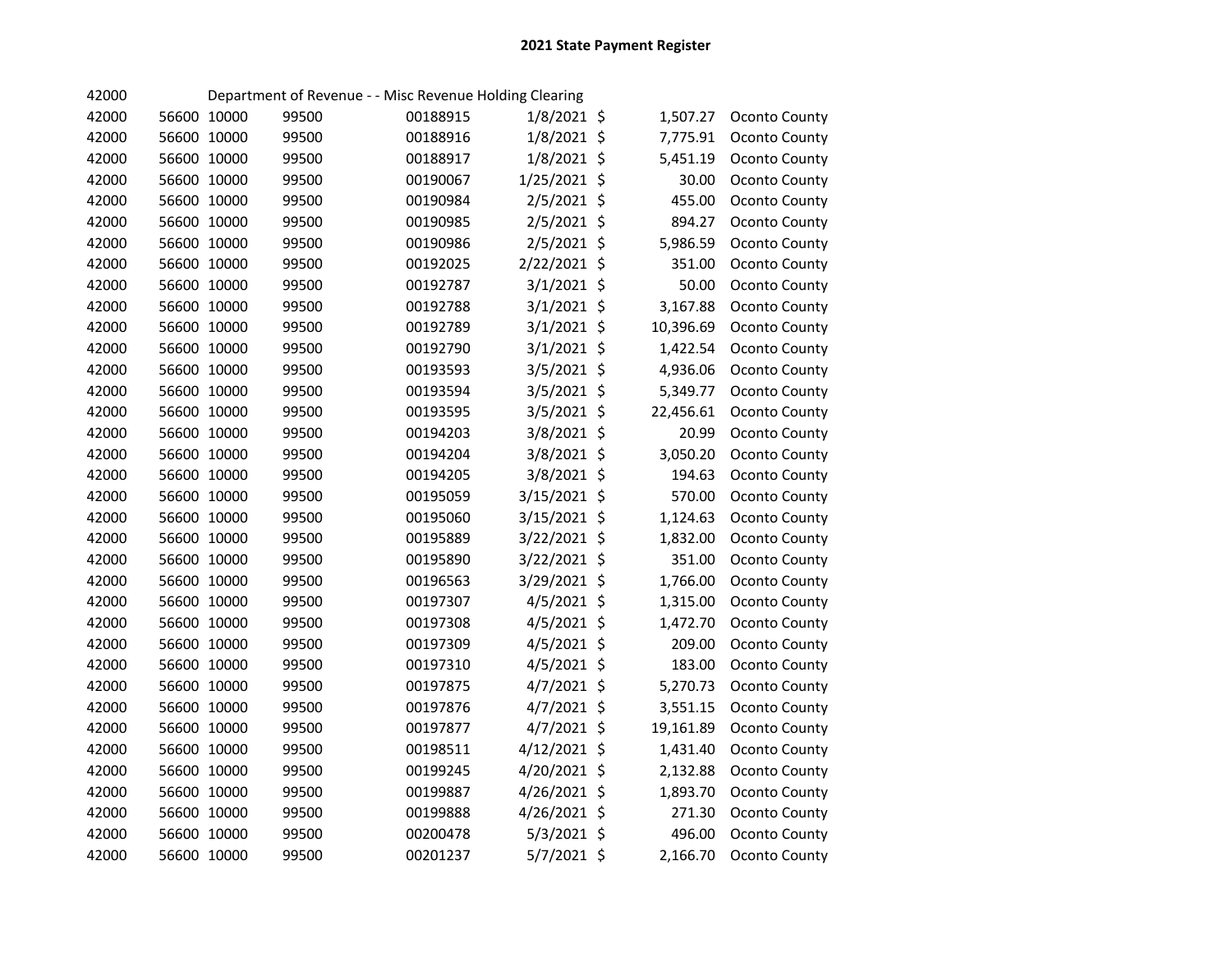| 42000 | 56600 10000 | 99500 | 00201238 | 5/7/2021 \$    |      | 839.89    | Oconto County |
|-------|-------------|-------|----------|----------------|------|-----------|---------------|
| 42000 | 56600 10000 | 99500 | 00201239 | 5/7/2021 \$    |      | 12,553.91 | Oconto County |
| 42000 | 56600 10000 | 99500 | 00201677 | 5/10/2021      | \$   | 2,425.80  | Oconto County |
| 42000 | 56600 10000 | 99500 | 00202316 | 5/17/2021      | \$   | 444.00    | Oconto County |
| 42000 | 56600 10000 | 99500 | 00202317 | 5/17/2021 \$   |      | 680.69    | Oconto County |
| 42000 | 56600 10000 | 99500 | 00203039 | 5/24/2021      | \$   | 536.00    | Oconto County |
| 42000 | 56600 10000 | 99500 | 00203040 | 5/24/2021 \$   |      | 1,949.00  | Oconto County |
| 42000 | 56600 10000 | 99500 | 00203041 | 5/24/2021      | - \$ | 81.02     | Oconto County |
| 42000 | 56600 10000 | 99500 | 00203740 | $6/1/2021$ \$  |      | 964.00    | Oconto County |
| 42000 | 56600 10000 | 99500 | 00204462 | $6/7/2021$ \$  |      | 2,789.45  | Oconto County |
| 42000 | 56600 10000 | 99500 | 00204463 | $6/7/2021$ \$  |      | 1,611.61  | Oconto County |
| 42000 | 56600 10000 | 99500 | 00204464 | $6/7/2021$ \$  |      | 15,546.78 | Oconto County |
| 42000 | 56600 10000 | 99500 | 00204803 | 6/7/2021 \$    |      | 410.10    | Oconto County |
| 42000 | 56600 10000 | 99500 | 00205401 | $6/14/2021$ \$ |      | 888.00    | Oconto County |
| 42000 | 56600 10000 | 99500 | 00205900 | $6/21/2021$ \$ |      | 161.30    | Oconto County |
| 42000 | 56600 10000 | 99500 | 00205901 | $6/21/2021$ \$ |      | 205.50    | Oconto County |
| 42000 | 56600 10000 | 99500 | 00208119 | $6/28/2021$ \$ |      | 95.00     | Oconto County |
| 42000 | 56600 10000 | 99500 | 00208561 | 7/6/2021 \$    |      | 727.82    | Oconto County |
| 42000 | 56600 10000 | 99500 | 00209036 | 7/8/2021 \$    |      | 614.62    | Oconto County |
| 42000 | 56600 10000 | 99500 | 00209037 | 7/8/2021 \$    |      | 1,172.77  | Oconto County |
| 42000 | 56600 10000 | 99500 | 00209038 | 7/8/2021 \$    |      | 15,354.18 | Oconto County |
| 42000 | 56600 10000 | 99500 | 00210220 | 7/19/2021 \$   |      | 213.00    | Oconto County |
| 42000 | 56600 10000 | 99500 | 00210834 | 7/26/2021 \$   |      | 30.00     | Oconto County |
| 42000 | 56600 10000 | 99500 | 00211783 | 8/6/2021 \$    |      | 550.89    | Oconto County |
| 42000 | 56600 10000 | 99500 | 00211784 | 8/6/2021 \$    |      | 1,150.10  | Oconto County |
| 42000 | 56600 10000 | 99500 | 00211785 | 8/6/2021 \$    |      | 8,825.70  | Oconto County |
| 42000 | 56600 10000 | 99500 | 00212170 | 8/9/2021 \$    |      | 436.42    | Oconto County |
| 42000 | 56600 10000 | 99500 | 00212678 | 8/16/2021      | \$   | 292.01    | Oconto County |
| 42000 | 56600 10000 | 99500 | 00214396 | 9/8/2021 \$    |      | 1,251.82  | Oconto County |
| 42000 | 56600 10000 | 99500 | 00214397 | 9/8/2021 \$    |      | 807.35    | Oconto County |
| 42000 | 56600 10000 | 99500 | 00214398 | 9/8/2021 \$    |      | 7,401.34  | Oconto County |
| 42000 | 56600 10000 | 99500 | 00214805 | 9/13/2021 \$   |      | 212.50    | Oconto County |
| 42000 | 56600 10000 | 99500 | 00215698 | 9/27/2021 \$   |      | 78.00     | Oconto County |
| 42000 | 56600 10000 | 99500 | 00216648 | 10/7/2021 \$   |      | 715.83    | Oconto County |
| 42000 | 56600 10000 | 99500 | 00216649 | 10/7/2021 \$   |      | 1,537.87  | Oconto County |
| 42000 | 56600 10000 | 99500 | 00216650 | 10/7/2021      | \$   | 14,725.66 | Oconto County |
| 42000 | 56600 10000 | 99500 | 00218620 | 11/1/2021 \$   |      | 300.00    | Oconto County |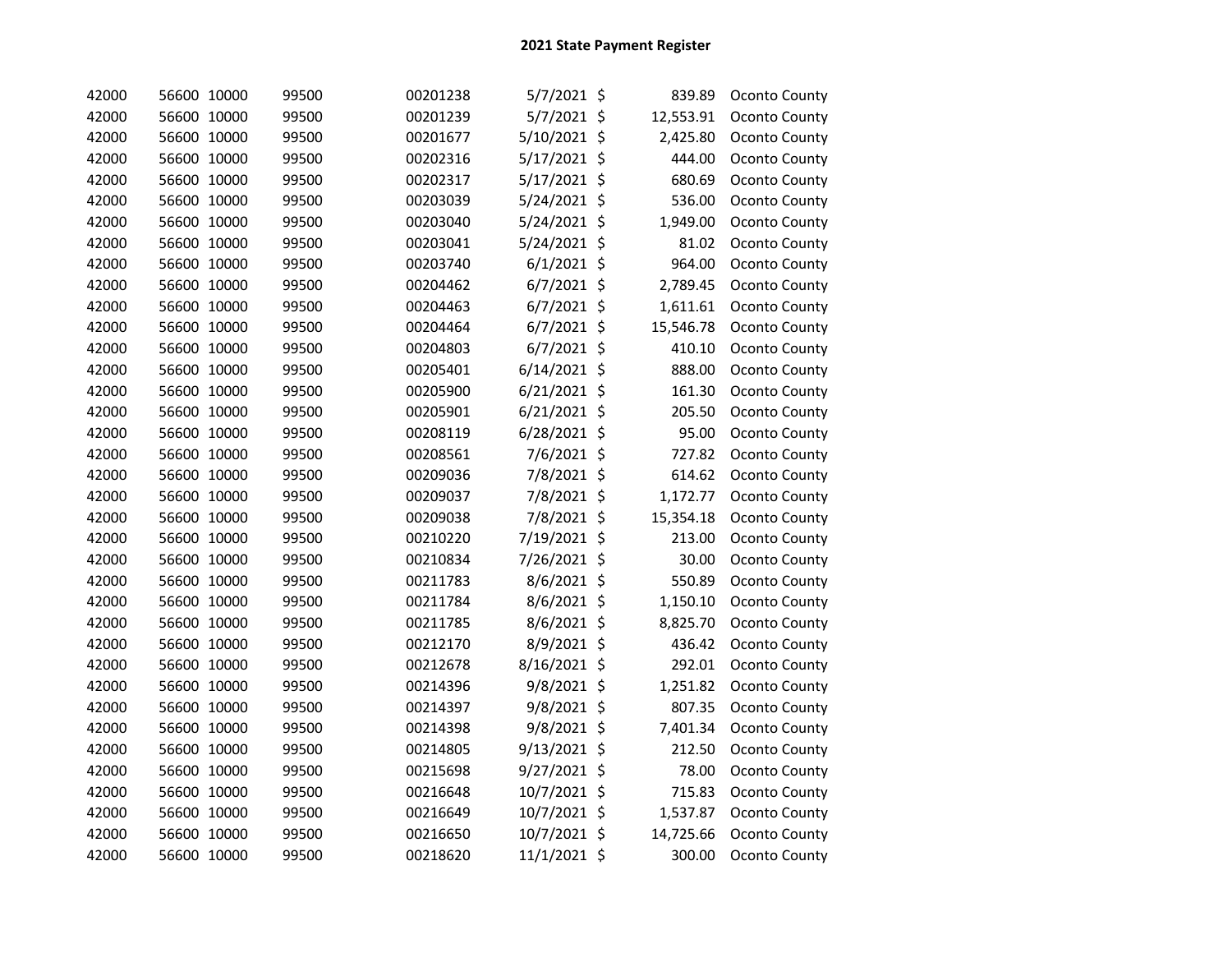| 42000 | 56600 10000 |             | 99500                                                                 | 00219235 | 11/5/2021 \$   |            | 570.25 Oconto County       |    |              |
|-------|-------------|-------------|-----------------------------------------------------------------------|----------|----------------|------------|----------------------------|----|--------------|
| 42000 | 56600 10000 |             | 99500                                                                 | 00219236 | 11/5/2021 \$   | 1,515.16   | <b>Oconto County</b>       |    |              |
| 42000 |             | 56600 10000 | 99500                                                                 | 00219237 | 11/5/2021 \$   | 6,692.34   | Oconto County              |    |              |
| 42000 |             | 56600 10000 | 99500                                                                 | 00220008 | 11/16/2021 \$  | 15.00      | <b>Oconto County</b>       |    |              |
| 42000 |             | 56600 10000 | 99500                                                                 | 00220781 | 11/30/2021 \$  | 403.00     | Oconto County              |    |              |
| 42000 |             | 56600 10000 | 99500                                                                 | 00221386 | $12/7/2021$ \$ | 1,107.38   | Oconto County              |    |              |
| 42000 |             | 56600 10000 | 99500                                                                 | 00221387 | 12/7/2021 \$   | 1,813.83   | Oconto County              |    |              |
| 42000 |             | 56600 10000 | 99500                                                                 | 00221388 | 12/7/2021 \$   | 6,560.80   | Oconto County              |    |              |
| 42000 |             |             | Department of Revenue - - Misc Revenue Holding Clearing Total         |          |                |            |                            | \$ | 235,953.37   |
| 42000 |             |             | Circuit Courts - - Circuit Court Costs                                |          |                |            |                            |    |              |
| 42000 |             | 62500 10000 | 10500                                                                 | 00002119 | $2/1/2021$ \$  |            | 74,722.00 Oconto County    |    |              |
| 42000 | 62500 10000 |             | 10500                                                                 | 00002252 | 7/26/2021 \$   | 127,792.00 | Oconto County              |    |              |
| 42000 |             |             | Circuit Courts - - Circuit Court Costs Total                          |          |                |            |                            | \$ | 202,514.00   |
| 42000 |             |             | Shared Revenue and Tax Relief - - County And Municipal Aid            |          |                |            |                            |    |              |
| 42000 | 83500 10000 |             | 10500                                                                 | 00081832 | 7/26/2021 \$   |            | 72,267.11 Oconto County    |    |              |
| 42000 | 83500 10000 |             | 10500                                                                 | 00088934 | 11/15/2021 \$  | 409,513.63 | Oconto County              |    |              |
| 42000 |             |             | Shared Revenue and Tax Relief - - County And Municipal Aid Total      |          |                |            |                            | \$ | 481,780.74   |
| 42000 |             |             | Shared Revenue and Tax Relief - - Exempt Computer Aid                 |          |                |            |                            |    |              |
| 42000 | 83500 10000 |             | 10900                                                                 | 00083356 | 7/26/2021 \$   |            | 13,566.44 Oconto County    |    |              |
| 42000 |             |             | Shared Revenue and Tax Relief - - Exempt Computer Aid Total           |          |                |            |                            | \$ | 13,566.44    |
| 42000 |             |             | Shared Revenue and Tax Relief - - Utility Aid                         |          |                |            |                            |    |              |
| 42000 |             | 83500 10000 | 11000                                                                 | 00081832 | 7/26/2021 \$   |            | 30,020.62 Oconto County    |    |              |
| 42000 |             | 83500 10000 | 11000                                                                 | 00088934 | 11/15/2021 \$  | 173,084.57 | Oconto County              |    |              |
| 42000 |             |             | Shared Revenue and Tax Relief - - Utility Aid Total                   |          |                |            |                            | \$ | 203,105.19   |
| 42000 |             |             | Shared Revenue and Tax Relief - - Personal Property Aid               |          |                |            |                            |    |              |
| 42000 | 83500 10000 |             | 11100                                                                 | 00076542 | $5/3/2021$ \$  |            | 47,471.04 Oconto County    |    |              |
| 42000 |             |             | Shared Revenue and Tax Relief - - Personal Property Aid Total         |          |                |            |                            | \$ | 47,471.04    |
| 42000 |             |             | Shared Revenue and Tax Relief - - School Lvy Tx/First Dollar Cr       |          |                |            |                            |    |              |
| 42000 |             | 83500 10000 | 30200                                                                 | 00082709 | 7/26/2021 \$   |            | 6,393,838.50 Oconto County |    |              |
| 42000 | 83500 10000 |             | 30200                                                                 | 00086105 | 7/26/2021 \$   |            | 1,551,971.95 Oconto County |    |              |
| 42000 |             |             | Shared Revenue and Tax Relief - - School Lvy Tx/First Dollar Cr Total |          |                |            |                            | \$ | 7,945,810.45 |
| 42000 |             |             | Shared Revenue and Tax Relief - - County Sales Tax Reptd/Distd        |          |                |            |                            |    |              |
| 42000 |             | 83500 10000 | 43100                                                                 | 00073899 | $1/29/2021$ \$ | 184,425.06 | Oconto County              |    |              |
| 42000 | 83500 10000 |             | 43100                                                                 | 00073987 | $2/26/2021$ \$ | 204,901.72 | Oconto County              |    |              |
| 42000 | 83500 10000 |             | 43100                                                                 | 00074700 | 3/31/2021 \$   | 163,477.97 | <b>Oconto County</b>       |    |              |
| 42000 | 83500 10000 |             | 43100                                                                 | 00079143 | 4/30/2021 \$   | 190,679.55 | Oconto County              |    |              |
| 42000 | 83500 10000 |             | 43100                                                                 | 00079947 | 5/28/2021 \$   | 234,803.99 | Oconto County              |    |              |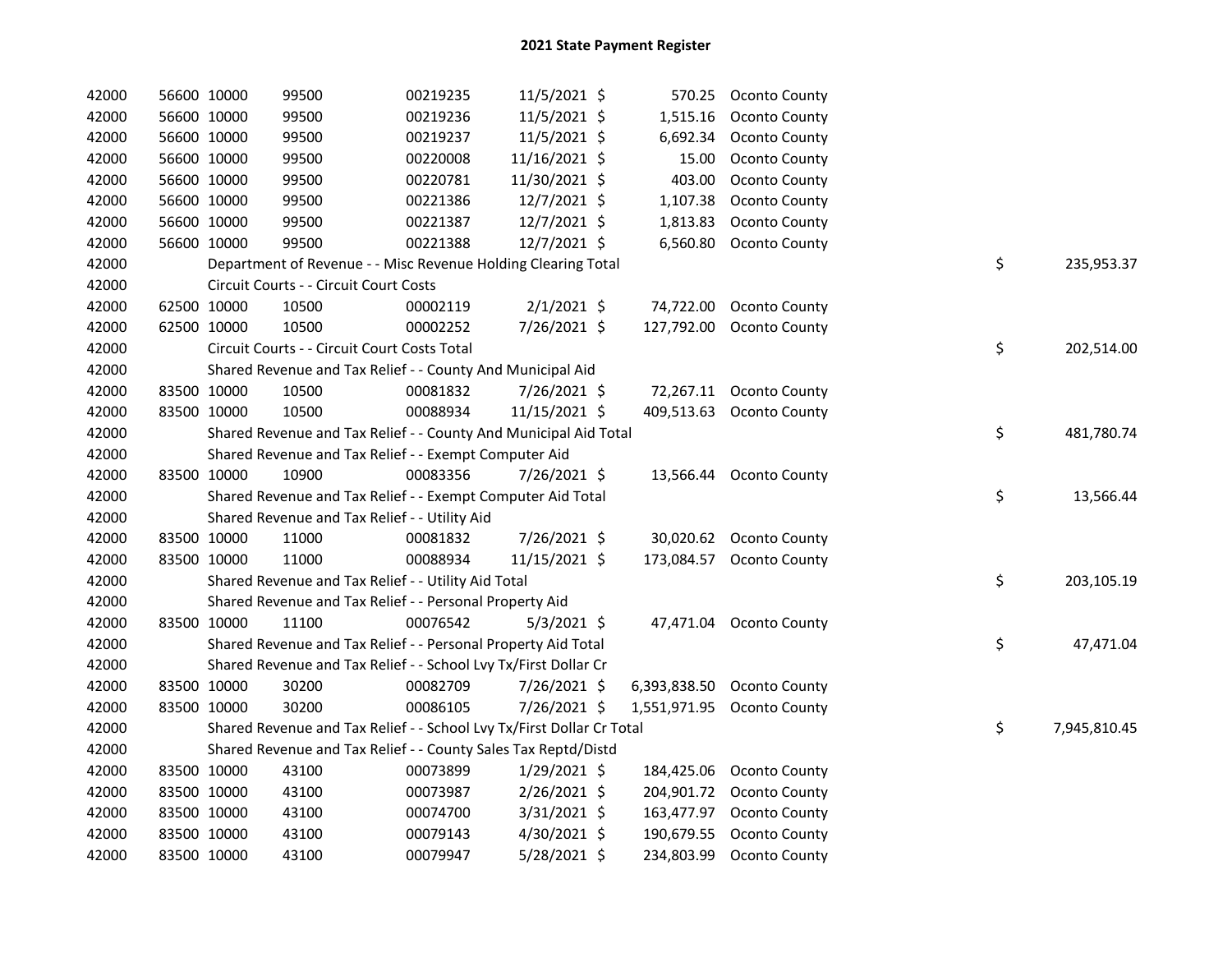| 42000       | 83500 10000 | 43100                                                                | 00080678 | $6/30/2021$ \$ | 260,782.27   | Oconto County            |  |               |
|-------------|-------------|----------------------------------------------------------------------|----------|----------------|--------------|--------------------------|--|---------------|
| 42000       | 83500 10000 | 43100                                                                | 00086220 | 7/30/2021 \$   | 264.501.02   | Oconto County            |  |               |
| 42000       | 83500 10000 | 43100                                                                | 00086783 | $8/31/2021$ \$ | 246.175.52   | Oconto County            |  |               |
| 42000       | 83500 10000 | 43100                                                                | 00087085 | $9/30/2021$ \$ | 298.478.74   | Oconto County            |  |               |
| 42000       | 83500 10000 | 43100                                                                | 00087774 | 10/29/2021 \$  |              | 313,126.75 Oconto County |  |               |
| 42000       | 83500 10000 | 43100                                                                | 00089784 | 11/30/2021 \$  | 250.798.73   | Oconto County            |  |               |
| 42000       | 83500 10000 | 43100                                                                | 00089868 | 12/30/2021 \$  |              | 234,317.58 Oconto County |  |               |
| 42000       |             | Shared Revenue and Tax Relief - - County Sales Tax Reptd/Distd Total |          |                |              |                          |  | 2,846,468.90  |
| 42000       |             | Shared Revenue and Tax Relief - - Lottery & Gaming Credit            |          |                |              |                          |  |               |
| 42000       | 83500 52100 | 36300                                                                | 00074588 | 3/22/2021 \$   | 2.063.700.13 | Oconto County            |  |               |
| 42000       |             | Shared Revenue and Tax Relief - - Lottery & Gaming Credit Total      |          |                |              |                          |  | 2,063,700.13  |
| 42000 Total |             |                                                                      |          |                |              |                          |  | 23.340.429.96 |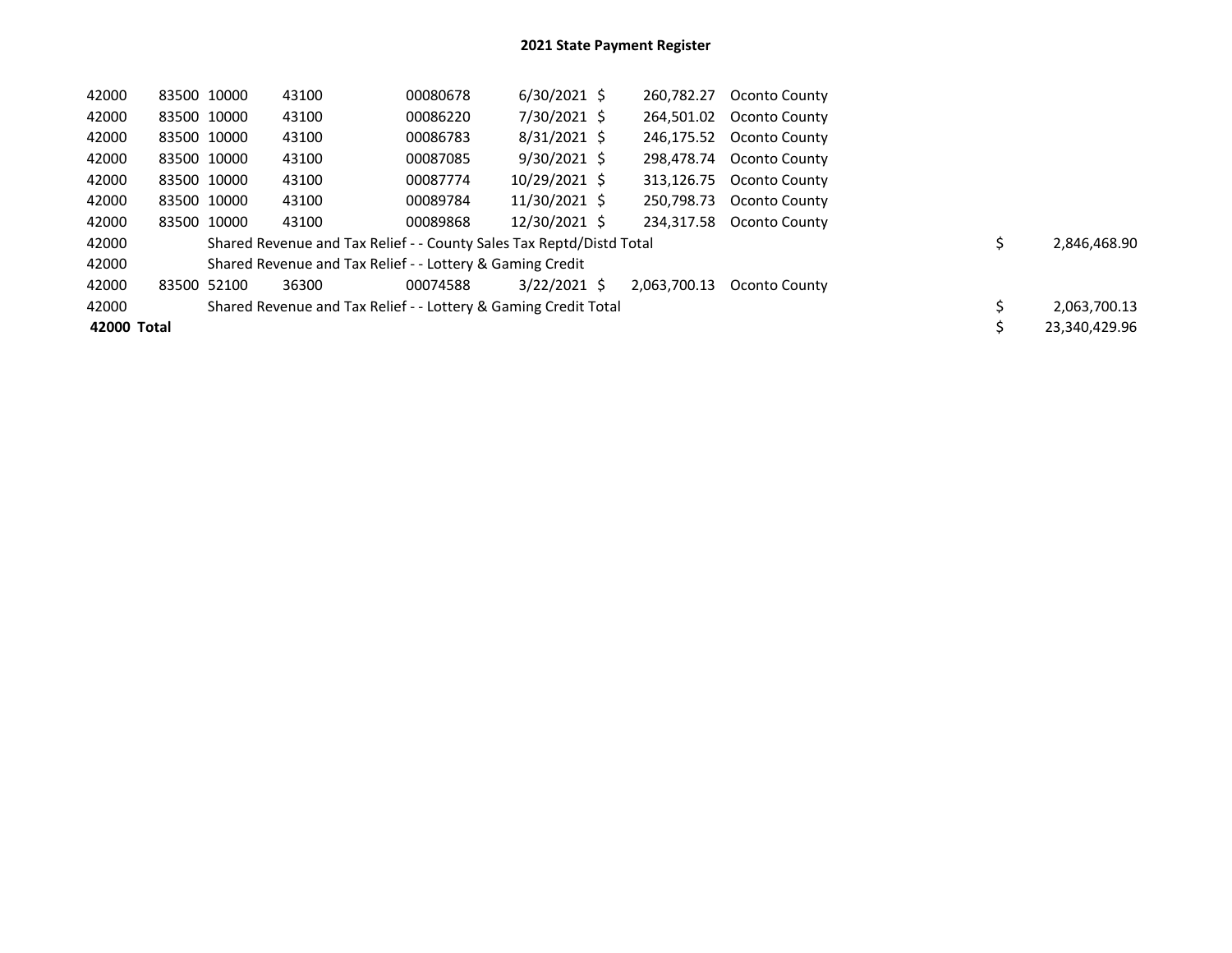| 42002       |       |             | Dept of Safety & Prof Services - - Fire Dues Distribution          |          |                |           |                         |    |            |
|-------------|-------|-------------|--------------------------------------------------------------------|----------|----------------|-----------|-------------------------|----|------------|
| 42002       | 16500 | 10000       | 22500                                                              | 00041279 | $7/15/2021$ \$ | 7,846.00  | Town Of Abrams          |    |            |
| 42002       |       |             | Dept of Safety & Prof Services - - Fire Dues Distribution Total    |          |                |           |                         | \$ | 7,846.00   |
| 42002       |       |             | Dept of Natural Resources - - Resaids - Cnty Forst, CI & Mfl       |          |                |           |                         |    |            |
| 42002       |       | 37000 21200 | 57100                                                              | 00488086 | $6/14/2021$ \$ |           | 2,250.56 Town Of Abrams |    |            |
| 42002       |       |             | Dept of Natural Resources - - Resaids - Cnty Forst, CI & Mfl Total |          |                |           |                         | \$ | 2,250.56   |
| 42002       |       |             | WI Dept of Transportation - - Trns Aids To Mnc.-Sf                 |          |                |           |                         |    |            |
| 42002       |       | 39500 21100 | 19100                                                              | 00632726 | $1/4/2021$ \$  | 37,968.03 | Town Of Abrams          |    |            |
| 42002       |       | 39500 21100 | 19100                                                              | 00668333 | $4/5/2021$ \$  | 37.968.03 | Town Of Abrams          |    |            |
| 42002       |       | 39500 21100 | 19100                                                              | 00711821 | 7/6/2021 \$    | 37,968.03 | Town Of Abrams          |    |            |
| 42002       |       | 39500 21100 | 19100                                                              | 00752380 | $10/4/2021$ \$ | 37,968.03 | Town Of Abrams          |    |            |
| 42002       |       |             | WI Dept of Transportation - - Trns Aids To Mnc.-Sf Total           |          |                |           |                         | \$ | 151,872.12 |
| 42002       |       |             | Department of Revenue - - Gifts And Grants                         |          |                |           |                         |    |            |
| 42002       |       | 56600 10000 | 12100                                                              | 00207144 | $6/25/2021$ \$ | 99,068.79 | Town Of Abrams          |    |            |
| 42002       |       |             | Department of Revenue - - Gifts And Grants Total                   |          |                |           |                         | \$ | 99,068.79  |
| 42002       |       |             | Shared Revenue and Tax Relief - - County And Municipal Aid         |          |                |           |                         |    |            |
| 42002       |       | 83500 10000 | 10500                                                              | 00081804 | 7/26/2021 \$   | 5,362.19  | Town Of Abrams          |    |            |
| 42002       | 83500 | 10000       | 10500                                                              | 00088906 | 11/15/2021 \$  | 30,392.21 | Town Of Abrams          |    |            |
| 42002       |       |             | Shared Revenue and Tax Relief - - County And Municipal Aid Total   |          |                |           |                         | \$ | 35,754.40  |
| 42002       |       |             | Shared Revenue and Tax Relief - - Exempt Computer Aid              |          |                |           |                         |    |            |
| 42002       |       | 83500 10000 | 10900                                                              | 00084388 | 7/26/2021 \$   | 246.30    | Town Of Abrams          |    |            |
| 42002       |       |             | Shared Revenue and Tax Relief - - Exempt Computer Aid Total        |          |                |           |                         | \$ | 246.30     |
| 42002       |       |             | Shared Revenue and Tax Relief - - Personal Property Aid            |          |                |           |                         |    |            |
| 42002       |       | 83500 10000 | 11100                                                              | 00077558 | $5/3/2021$ \$  | 946.83    | Town Of Abrams          |    |            |
| 42002       |       |             | Shared Revenue and Tax Relief - - Personal Property Aid Total      |          |                |           |                         | \$ | 946.83     |
| 42002 Total |       |             |                                                                    |          |                |           |                         | \$ | 297,985.00 |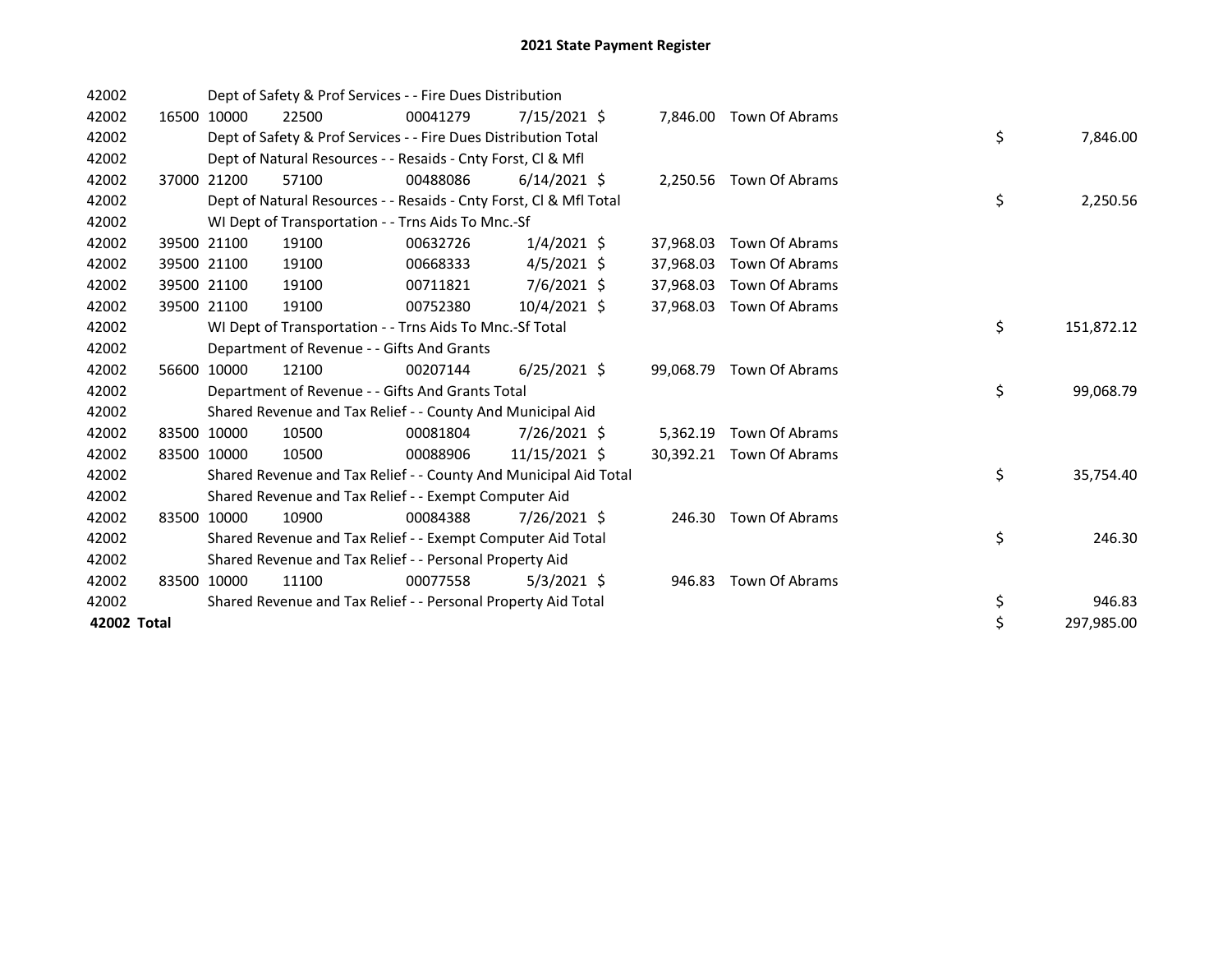| 42006 |             |             | Dept of Safety & Prof Services - - Fire Dues Distribution              |          |                |  |                          |    |            |
|-------|-------------|-------------|------------------------------------------------------------------------|----------|----------------|--|--------------------------|----|------------|
| 42006 |             | 16500 10000 | 22500                                                                  | 00041280 | 7/16/2021 \$   |  | 1,497.73 Town Of Bagley  |    |            |
| 42006 |             |             | Dept of Safety & Prof Services - - Fire Dues Distribution Total        |          |                |  |                          | \$ | 1,497.73   |
| 42006 |             |             | Dept of Natural Resources - - Aids In Lieu Of Taxes - Gener            |          |                |  |                          |    |            |
| 42006 | 37000 10000 |             | 50300                                                                  | 00459724 | $1/28/2021$ \$ |  | 718.73 Town Of Bagley    |    |            |
| 42006 |             |             | Dept of Natural Resources - - Aids In Lieu Of Taxes - Gener Total      |          |                |  |                          | \$ | 718.73     |
| 42006 |             |             | Dept of Natural Resources - - Resaids - Cnty Forst, Cl & Mfl           |          |                |  |                          |    |            |
| 42006 | 37000 21200 |             | 57100                                                                  | 00488087 | $6/14/2021$ \$ |  | 3,558.04 Town Of Bagley  |    |            |
| 42006 |             |             | Dept of Natural Resources - - Resaids - Cnty Forst, Cl & Mfl Total     |          |                |  |                          | \$ | 3,558.04   |
| 42006 |             |             | Dept of Natural Resources - - Aids In Lieu Of Taxes - Sum S            |          |                |  |                          |    |            |
| 42006 | 37000 21200 |             | 57900                                                                  | 00476844 | $4/21/2021$ \$ |  | 1,900.80 Town Of Bagley  |    |            |
| 42006 |             |             | Dept of Natural Resources - - Aids In Lieu Of Taxes - Sum S Total      |          |                |  |                          | \$ | 1,900.80   |
| 42006 |             |             | WI Dept of Transportation - - Trns Aids To Mnc.-Sf                     |          |                |  |                          |    |            |
| 42006 | 39500 21100 |             | 19100                                                                  | 00632727 | $1/4/2021$ \$  |  | 27,550.90 Town Of Bagley |    |            |
| 42006 | 39500 21100 |             | 19100                                                                  | 00668334 | $4/5/2021$ \$  |  | 27,550.90 Town Of Bagley |    |            |
| 42006 | 39500 21100 |             | 19100                                                                  | 00711822 | $7/6/2021$ \$  |  | 27,550.90 Town Of Bagley |    |            |
| 42006 | 39500 21100 |             | 19100                                                                  | 00752381 | 10/4/2021 \$   |  | 27,550.93 Town Of Bagley |    |            |
| 42006 |             |             | WI Dept of Transportation - - Trns Aids To Mnc.-Sf Total               |          |                |  |                          | \$ | 110,203.63 |
| 42006 |             |             | WI Dept of Transportation - - Supplemental Transportation Aids         |          |                |  |                          |    |            |
| 42006 |             | 39500 21100 | 19600                                                                  | 00633690 | $1/4/2021$ \$  |  | 19,447.70 Town Of Bagley |    |            |
| 42006 |             |             | WI Dept of Transportation - - Supplemental Transportation Aids Total   |          |                |  |                          | \$ | 19,447.70  |
| 42006 |             |             | WI Dept of Transportation - - Loc Rd Imp Prg St Fd                     |          |                |  |                          |    |            |
| 42006 | 39500 21100 |             | 27800                                                                  | 00646107 | $1/27/2021$ \$ |  | 19,336.64 Town Of Bagley |    |            |
| 42006 |             |             | WI Dept of Transportation - - Loc Rd Imp Prg St Fd Total               |          |                |  |                          | \$ | 19,336.64  |
| 42006 |             |             | Department of Military Affairs - - Disaster Recovery Aid               |          |                |  |                          |    |            |
| 42006 | 46500 10000 |             | 30500                                                                  | 00091716 | 3/25/2021 \$   |  | 980.19 Town Of Bagley    |    |            |
| 42006 |             |             | Department of Military Affairs - - Disaster Recovery Aid Total         |          |                |  |                          | \$ | 980.19     |
| 42006 |             |             | Department of Military Affairs - - Federal Aid, Local Assistance       |          |                |  |                          |    |            |
| 42006 | 46500 10000 |             | 34200                                                                  | 00091716 | $3/25/2021$ \$ |  | 5,881.13 Town Of Bagley  |    |            |
| 42006 |             |             | Department of Military Affairs - - Federal Aid, Local Assistance Total |          |                |  |                          | \$ | 5,881.13   |
| 42006 |             |             | Department of Revenue - - Gifts And Grants                             |          |                |  |                          |    |            |
| 42006 |             | 56600 10000 | 12100                                                                  | 00207145 | $6/25/2021$ \$ |  | 15,490.95 Town Of Bagley |    |            |
| 42006 |             |             | Department of Revenue - - Gifts And Grants Total                       |          |                |  |                          | \$ | 15,490.95  |
| 42006 |             |             | Shared Revenue and Tax Relief - - County And Municipal Aid             |          |                |  |                          |    |            |
| 42006 | 83500 10000 |             | 10500                                                                  | 00081805 | 7/26/2021 \$   |  | 1,395.58 Town Of Bagley  |    |            |
| 42006 | 83500 10000 |             | 10500                                                                  | 00088907 | 11/15/2021 \$  |  | 7,908.28 Town Of Bagley  |    |            |
| 42006 |             |             | Shared Revenue and Tax Relief - - County And Municipal Aid Total       |          |                |  |                          | \$ | 9,303.86   |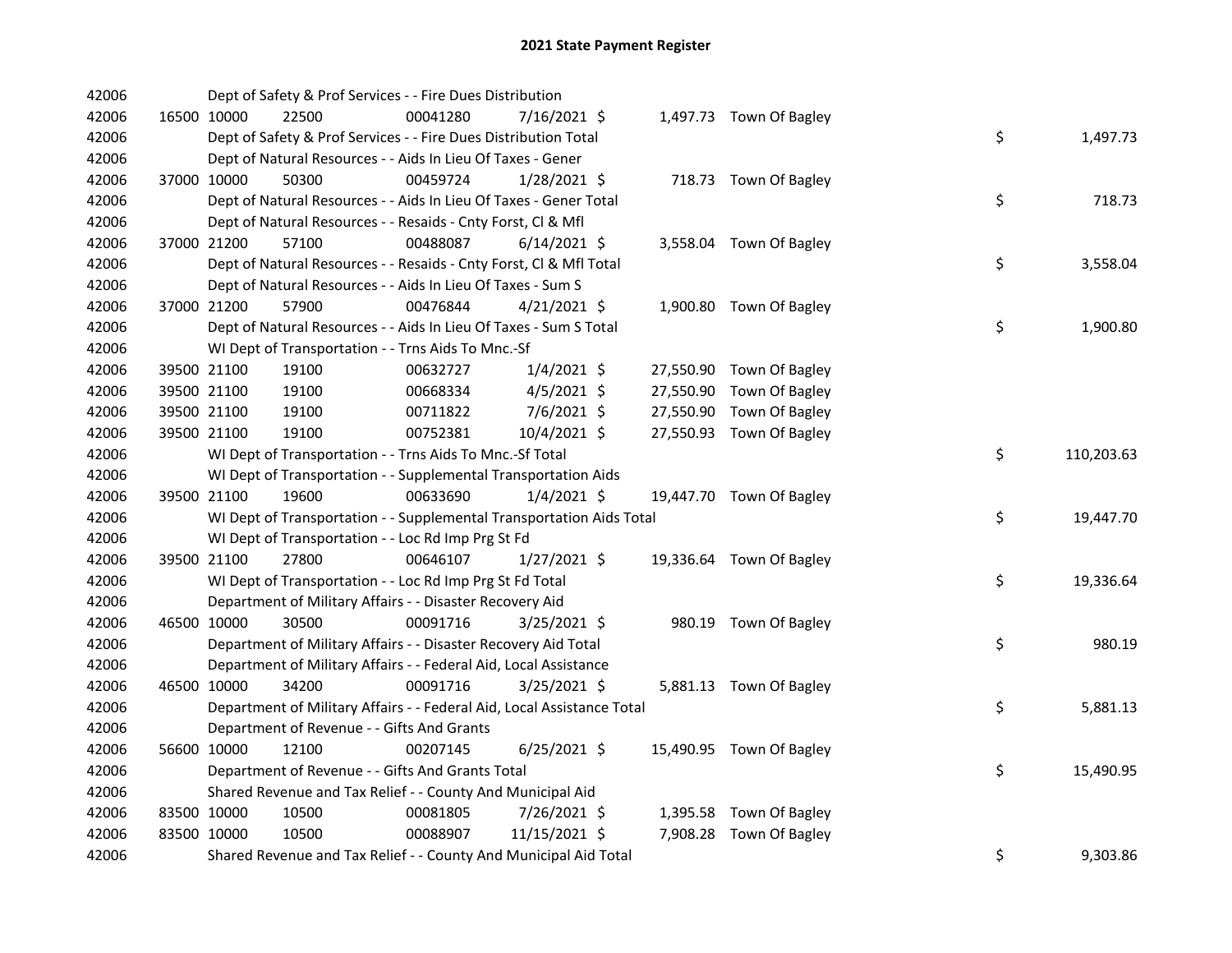| 42006       |             | Shared Revenue and Tax Relief - - Personal Property Aid       |          |             |                      |            |
|-------------|-------------|---------------------------------------------------------------|----------|-------------|----------------------|------------|
| 42006       | 83500 10000 | 11100                                                         | 00077559 | 5/3/2021 \$ | 96.28 Town Of Bagley |            |
| 42006       |             | Shared Revenue and Tax Relief - - Personal Property Aid Total |          |             |                      | 96.28      |
| 42006 Total |             |                                                               |          |             |                      | 188,415.68 |
|             |             |                                                               |          |             |                      |            |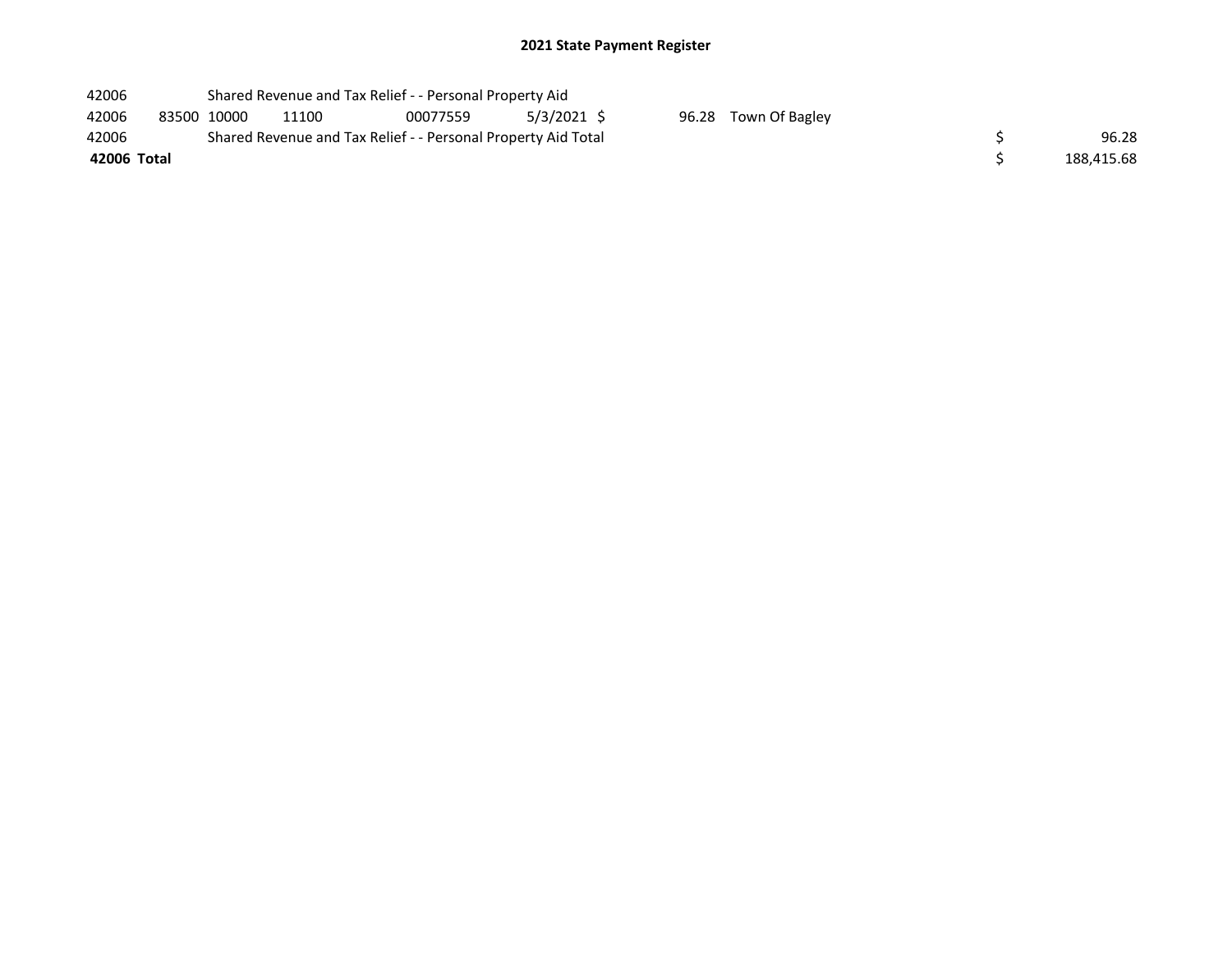| 42008 |             | Dept of Safety & Prof Services - - Fire Dues Distribution                       |           |                |  |                           |    |            |
|-------|-------------|---------------------------------------------------------------------------------|-----------|----------------|--|---------------------------|----|------------|
| 42008 | 16500 10000 | 22500                                                                           | 00041281  | 7/16/2021 \$   |  | 7,883.89 Town Of Brazeau  |    |            |
| 42008 |             | Dept of Safety & Prof Services - - Fire Dues Distribution Total                 |           |                |  |                           | \$ | 7,883.89   |
| 42008 |             | Dept of Natural Resources - - Seg Earned                                        |           |                |  |                           |    |            |
| 42008 | 37000 21200 | 100SE                                                                           | 00456031  | $1/12/2021$ \$ |  | 787.92 Town Of Brazeau    |    |            |
| 42008 |             | Dept of Natural Resources - - Seg Earned Total                                  |           |                |  |                           | \$ | 787.92     |
| 42008 |             | Dept of Natural Resources - - General Program Operations --                     |           |                |  |                           |    |            |
| 42008 | 37000 21200 | 25400                                                                           | 00471017  | $4/16/2021$ \$ |  | 173.50 Town Of Brazeau    |    |            |
| 42008 | 37000 21200 | 25400                                                                           | 00479285  | $5/21/2021$ \$ |  | 398.00 Town Of Brazeau    |    |            |
| 42008 |             | Dept of Natural Resources - - General Program Operations -- Total               |           |                |  |                           | \$ | 571.50     |
| 42008 |             | Dept of Natural Resources - - Resaids - Fire Suppress Grant                     |           |                |  |                           |    |            |
| 42008 | 37000 21200 | 54500                                                                           | 00480689  | $5/18/2021$ \$ |  | 7,426.83 Town Of Brazeau  |    |            |
| 42008 |             | Dept of Natural Resources - - Resaids - Fire Suppress Grant Total               |           |                |  |                           | \$ | 7,426.83   |
| 42008 |             | Dept of Natural Resources - - Resaids - Cnty Forst, Cl & Mfl                    |           |                |  |                           |    |            |
| 42008 | 37000 21200 | 57100                                                                           | 00488088  | $6/14/2021$ \$ |  | 4,552.00 Town Of Brazeau  |    |            |
| 42008 |             | Dept of Natural Resources - - Resaids - Cnty Forst, Cl & Mfl Total              |           |                |  |                           | \$ | 4,552.00   |
| 42008 |             | Dept of Natural Resources - - Fin Asst For Responsible Units                    |           |                |  |                           |    |            |
| 42008 | 37000 27400 | 67000                                                                           | 00483162  | $5/21/2021$ \$ |  | 1,713.40 Town Of Brazeau  |    |            |
| 42008 |             | Dept of Natural Resources - - Fin Asst For Responsible Units Total              |           |                |  |                           | \$ | 1,713.40   |
| 42008 |             | WI Dept of Transportation - - Trns Aids To Mnc.-Sf                              |           |                |  |                           |    |            |
| 42008 | 39500 21100 | 19100                                                                           | 00632728  | $1/4/2021$ \$  |  | 72,644.49 Town Of Brazeau |    |            |
| 42008 | 39500 21100 | 19100                                                                           | 00679486  | $4/15/2021$ \$ |  | 72,644.49 Town Of Brazeau |    |            |
| 42008 | 39500 21100 | 19100                                                                           | 00711823  | 7/6/2021 \$    |  | 72,644.49 Town Of Brazeau |    |            |
| 42008 | 39500 21100 | 19100                                                                           | 00752382  | 10/4/2021 \$   |  | 72,644.49 Town Of Brazeau |    |            |
| 42008 |             | WI Dept of Transportation - - Trns Aids To Mnc.-Sf Total                        |           |                |  |                           | \$ | 290,577.96 |
| 42008 |             | WI Dept of Transportation - - Loc Rd Imp Prg St Fd                              |           |                |  |                           |    |            |
| 42008 | 39500 21100 | 27800                                                                           | 00785417  | 12/20/2021 \$  |  | 19,336.64 Town Of Brazeau |    |            |
| 42008 |             | WI Dept of Transportation - - Loc Rd Imp Prg St Fd Total                        |           |                |  |                           | \$ | 19,336.64  |
| 42008 |             | Department of Health Services - - Prepaid Medical Transport Reimbursement       |           |                |  |                           |    |            |
| 42008 | 43500 10000 | 16300                                                                           | AMBULANCE | 11/15/2021 \$  |  | 2,000.00 Town Of Brazeau  |    |            |
| 42008 |             | Department of Health Services - - Prepaid Medical Transport Reimbursement Total |           |                |  |                           | \$ | 2,000.00   |
| 42008 |             | Department of Military Affairs - - Disaster Recovery Aid                        |           |                |  |                           |    |            |
| 42008 | 46500 10000 | 30500                                                                           | 00097275  | $7/13/2021$ \$ |  | 6,709.72 Town Of Brazeau  |    |            |
| 42008 |             | Department of Military Affairs - - Disaster Recovery Aid Total                  |           |                |  |                           | \$ | 6,709.72   |
| 42008 |             | Department of Military Affairs - - Federal Aid, Local Assistance                |           |                |  |                           |    |            |
| 42008 | 46500 10000 | 34200                                                                           | 00097275  | 7/13/2021 \$   |  | 40,258.34 Town Of Brazeau |    |            |
| 42008 |             | Department of Military Affairs - - Federal Aid, Local Assistance Total          |           |                |  |                           | \$ | 40,258.34  |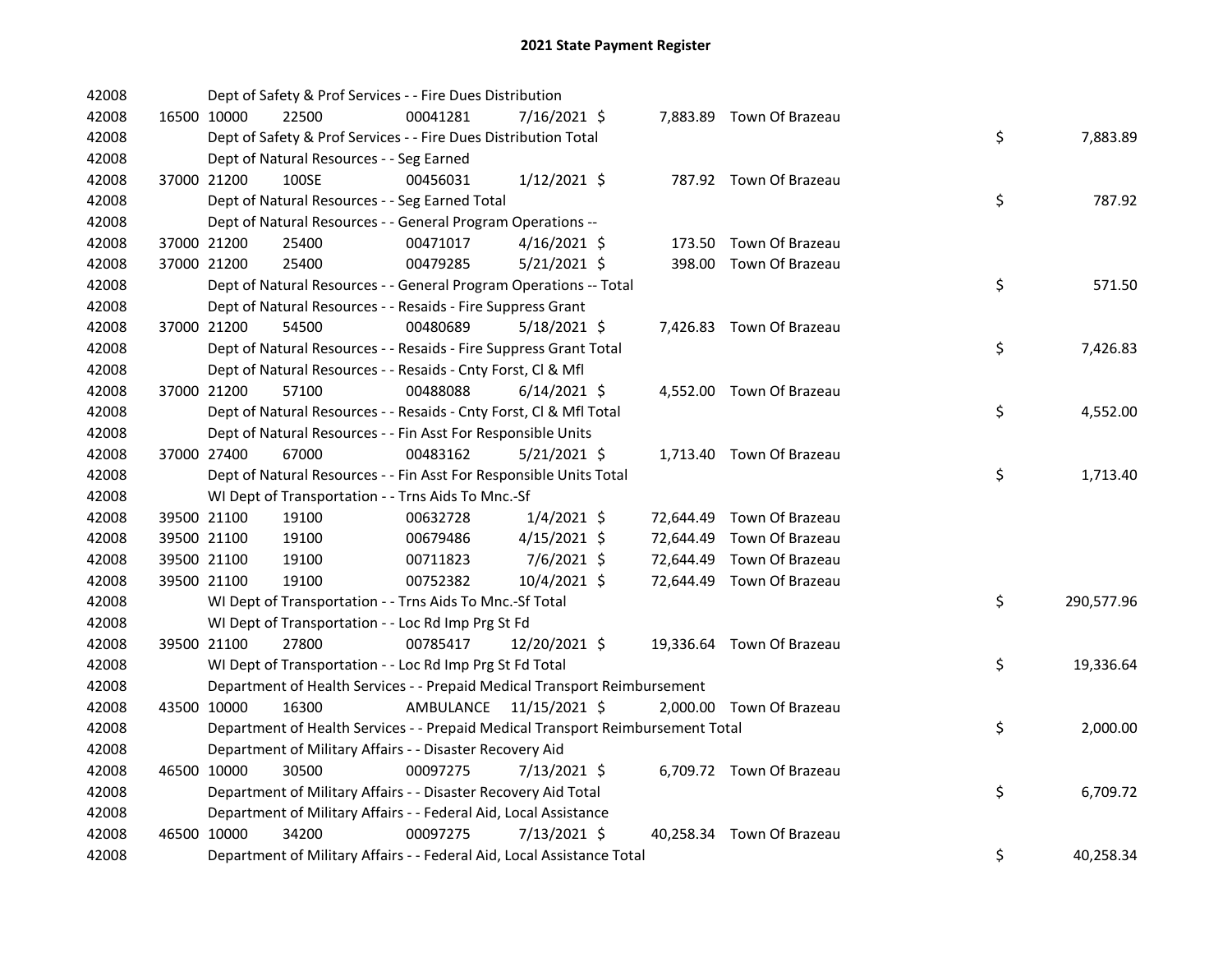| 42008       |             |             | Department of Revenue - - Gifts And Grants                       |          |                |           |                           |    |            |
|-------------|-------------|-------------|------------------------------------------------------------------|----------|----------------|-----------|---------------------------|----|------------|
| 42008       | 56600       | 10000       | 12100                                                            | 00207146 | $6/25/2021$ \$ | 68,453.23 | Town Of Brazeau           |    |            |
| 42008       |             |             | Department of Revenue - - Gifts And Grants Total                 |          |                |           |                           | \$ | 68,453.23  |
| 42008       |             |             | Department of Revenue - - Misc Revenue Holding Clearing          |          |                |           |                           |    |            |
| 42008       |             | 56600 10000 | 99500                                                            | 00192784 | $3/1/2021$ \$  | 17.00     | Town Of Brazeau           |    |            |
| 42008       |             | 56600 10000 | 99500                                                            | 00194200 | $3/8/2021$ \$  | 747.15    | Town Of Brazeau           |    |            |
| 42008       | 56600       | 10000       | 99500                                                            | 00195886 | $3/22/2021$ \$ | 952.49    | Town Of Brazeau           |    |            |
| 42008       | 56600       | 10000       | 99500                                                            | 00196561 | 3/29/2021 \$   | 287.18    | Town Of Brazeau           |    |            |
| 42008       |             | 56600 10000 | 99500                                                            | 00198509 | $4/12/2021$ \$ | 718.00    | Town Of Brazeau           |    |            |
| 42008       | 56600 10000 |             | 99500                                                            | 00199243 | $4/20/2021$ \$ | 259.00    | Town Of Brazeau           |    |            |
| 42008       |             |             | Department of Revenue - - Misc Revenue Holding Clearing Total    |          |                |           |                           | \$ | 2,980.82   |
| 42008       |             |             | Shared Revenue and Tax Relief - - County And Municipal Aid       |          |                |           |                           |    |            |
| 42008       |             | 83500 10000 | 10500                                                            | 00081806 | 7/26/2021 \$   | 3,416.97  | Town Of Brazeau           |    |            |
| 42008       | 83500 10000 |             | 10500                                                            | 00088908 | 11/15/2021 \$  |           | 17,362.85 Town Of Brazeau |    |            |
| 42008       |             |             | Shared Revenue and Tax Relief - - County And Municipal Aid Total |          |                |           |                           | \$ | 20,779.82  |
| 42008       |             |             | Shared Revenue and Tax Relief - - Exempt Computer Aid            |          |                |           |                           |    |            |
| 42008       |             | 83500 10000 | 10900                                                            | 00084389 | 7/26/2021 \$   | 5.19      | Town Of Brazeau           |    |            |
| 42008       |             |             | Shared Revenue and Tax Relief - - Exempt Computer Aid Total      |          |                |           |                           | \$ | 5.19       |
| 42008       |             |             | Shared Revenue and Tax Relief - - Utility Aid                    |          |                |           |                           |    |            |
| 42008       | 83500 10000 |             | 11000                                                            | 00081806 | 7/26/2021 \$   | 61.54     | Town Of Brazeau           |    |            |
| 42008       | 83500 10000 |             | 11000                                                            | 00088908 | 11/15/2021 \$  | 333.44    | Town Of Brazeau           |    |            |
| 42008       |             |             | Shared Revenue and Tax Relief - - Utility Aid Total              |          |                |           |                           | \$ | 394.98     |
| 42008       |             |             | Shared Revenue and Tax Relief - - Personal Property Aid          |          |                |           |                           |    |            |
| 42008       | 83500       | 10000       | 11100                                                            | 00077560 | $5/3/2021$ \$  | 955.69    | Town Of Brazeau           |    |            |
| 42008       |             |             | Shared Revenue and Tax Relief - - Personal Property Aid Total    |          |                |           |                           | \$ | 955.69     |
| 42008 Total |             |             |                                                                  |          |                |           |                           | \$ | 475,387.93 |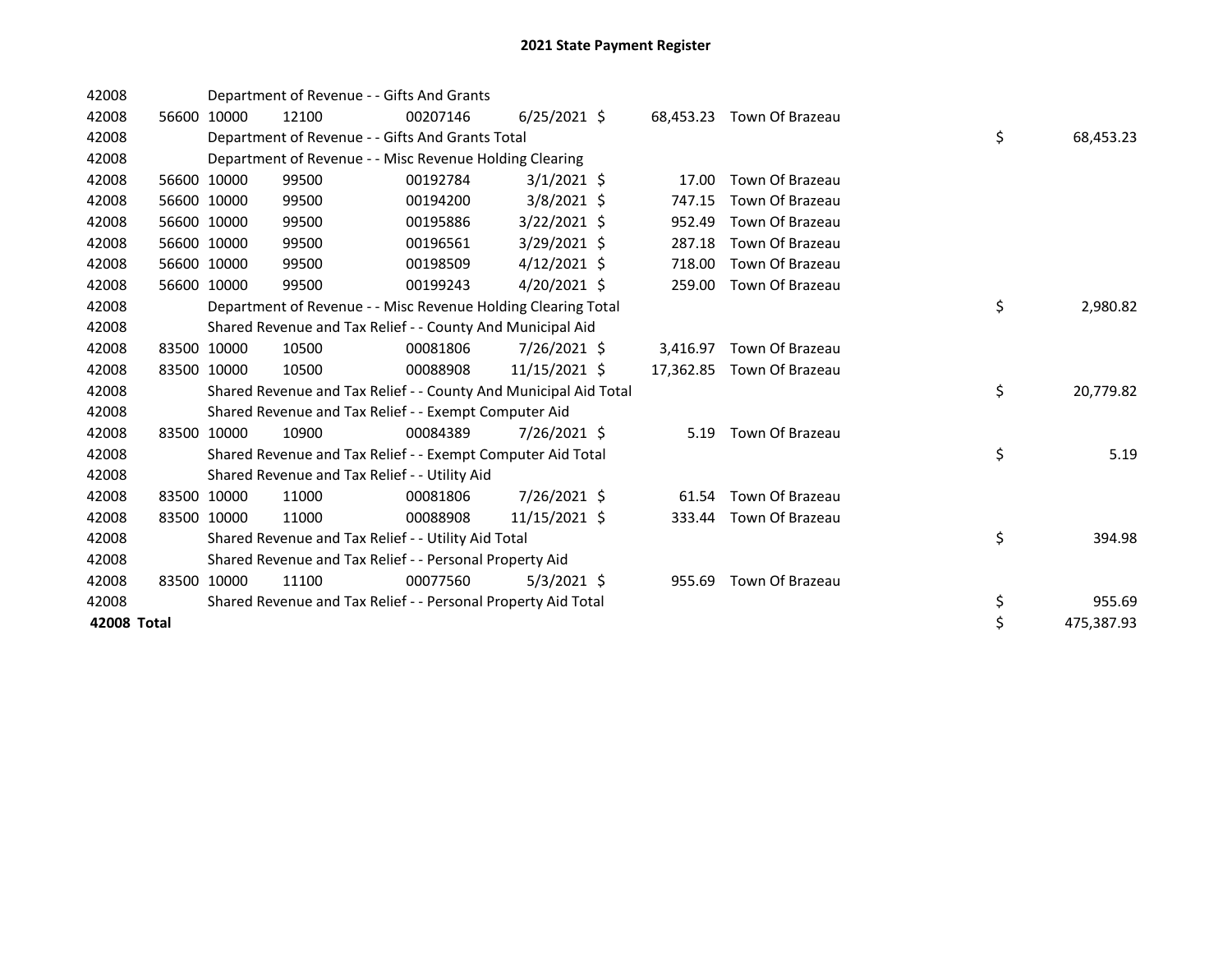| 42010 |             | Dept of Safety & Prof Services - - Fire Dues Distribution              |          |                |  |                         |    |            |
|-------|-------------|------------------------------------------------------------------------|----------|----------------|--|-------------------------|----|------------|
| 42010 | 16500 10000 | 22500                                                                  | 00041282 | 7/16/2021 \$   |  | 2,749.43 Town Of Breed  |    |            |
| 42010 |             | Dept of Safety & Prof Services - - Fire Dues Distribution Total        |          |                |  |                         | \$ | 2,749.43   |
| 42010 |             | Dept of Natural Resources - - Aids In Lieu Of Taxes - Gener            |          |                |  |                         |    |            |
| 42010 | 37000 10000 | 50300                                                                  | 00459608 | 1/28/2021 \$   |  | 6,851.81 Town Of Breed  |    |            |
| 42010 | 37000 10000 | 50300                                                                  | 00459609 | 1/28/2021 \$   |  | 2,318.53 Town Of Breed  |    |            |
| 42010 | 37000 10000 | 50300                                                                  | 00475816 | $4/21/2021$ \$ |  | 235.44 Town Of Breed    |    |            |
| 42010 |             | Dept of Natural Resources - - Aids In Lieu Of Taxes - Gener Total      |          |                |  |                         | \$ | 9,405.78   |
| 42010 |             | Dept of Natural Resources - - Resaids - Cnty Forst, Cl & Mfl           |          |                |  |                         |    |            |
| 42010 | 37000 21200 | 57100                                                                  | 00488089 | $6/14/2021$ \$ |  | 2,540.97 Town Of Breed  |    |            |
| 42010 |             | Dept of Natural Resources - - Resaids - Cnty Forst, Cl & Mfl Total     |          |                |  |                         | \$ | 2,540.97   |
| 42010 |             | Dept of Natural Resources - - Aids In Lieu Of Taxes - Sum S            |          |                |  |                         |    |            |
| 42010 | 37000 21200 | 57900                                                                  | 00475817 | $4/21/2021$ \$ |  | 47.28 Town Of Breed     |    |            |
| 42010 |             | Dept of Natural Resources - - Aids In Lieu Of Taxes - Sum S Total      |          |                |  |                         | \$ | 47.28      |
| 42010 |             | WI Dept of Transportation - - Trns Aids To Mnc.-Sf                     |          |                |  |                         |    |            |
| 42010 | 39500 21100 | 19100                                                                  | 00632729 | $1/4/2021$ \$  |  | 39,065.22 Town Of Breed |    |            |
| 42010 | 39500 21100 | 19100                                                                  | 00668336 | $4/5/2021$ \$  |  | 39,065.22 Town Of Breed |    |            |
| 42010 | 39500 21100 | 19100                                                                  | 00711824 | $7/6/2021$ \$  |  | 39,065.22 Town Of Breed |    |            |
| 42010 | 39500 21100 | 19100                                                                  | 00752383 | 10/4/2021 \$   |  | 39,065.22 Town Of Breed |    |            |
| 42010 |             | WI Dept of Transportation - - Trns Aids To Mnc.-Sf Total               |          |                |  |                         | \$ | 156,260.88 |
| 42010 |             | WI Dept of Transportation - - Loc Rd Imp Prg St Fd                     |          |                |  |                         |    |            |
| 42010 | 39500 21100 | 27800                                                                  | 00646114 | $1/27/2021$ \$ |  | 19,336.64 Town Of Breed |    |            |
| 42010 |             | WI Dept of Transportation - - Loc Rd Imp Prg St Fd Total               |          |                |  |                         | \$ | 19,336.64  |
| 42010 |             | Department of Military Affairs - - Disaster Recovery Aid               |          |                |  |                         |    |            |
| 42010 | 46500 10000 | 30500                                                                  | 00094920 | $6/3/2021$ \$  |  | 1,880.84 Town Of Breed  |    |            |
| 42010 |             | Department of Military Affairs - - Disaster Recovery Aid Total         |          |                |  |                         | \$ | 1,880.84   |
| 42010 |             | Department of Military Affairs - - Federal Aid, Local Assistance       |          |                |  |                         |    |            |
| 42010 | 46500 10000 | 34200                                                                  | 00094920 | $6/3/2021$ \$  |  | 11,285.03 Town Of Breed |    |            |
| 42010 |             | Department of Military Affairs - - Federal Aid, Local Assistance Total |          |                |  |                         | \$ | 11,285.03  |
| 42010 |             | Department of Revenue - - Gifts And Grants                             |          |                |  |                         |    |            |
| 42010 | 56600 10000 | 12100                                                                  | 00207147 | $6/25/2021$ \$ |  | 38,047.02 Town Of Breed |    |            |
| 42010 |             | Department of Revenue - - Gifts And Grants Total                       |          |                |  |                         | \$ | 38,047.02  |
| 42010 |             | Shared Revenue and Tax Relief - - County And Municipal Aid             |          |                |  |                         |    |            |
| 42010 | 83500 10000 | 10500                                                                  | 00081807 | 7/26/2021 \$   |  | 1,661.18 Town Of Breed  |    |            |
| 42010 | 83500 10000 | 10500                                                                  | 00088909 | 11/15/2021 \$  |  | 9,413.38 Town Of Breed  |    |            |
| 42010 |             | Shared Revenue and Tax Relief - - County And Municipal Aid Total       |          |                |  |                         | \$ | 11,074.56  |
| 42010 |             | Shared Revenue and Tax Relief - - Exempt Computer Aid                  |          |                |  |                         |    |            |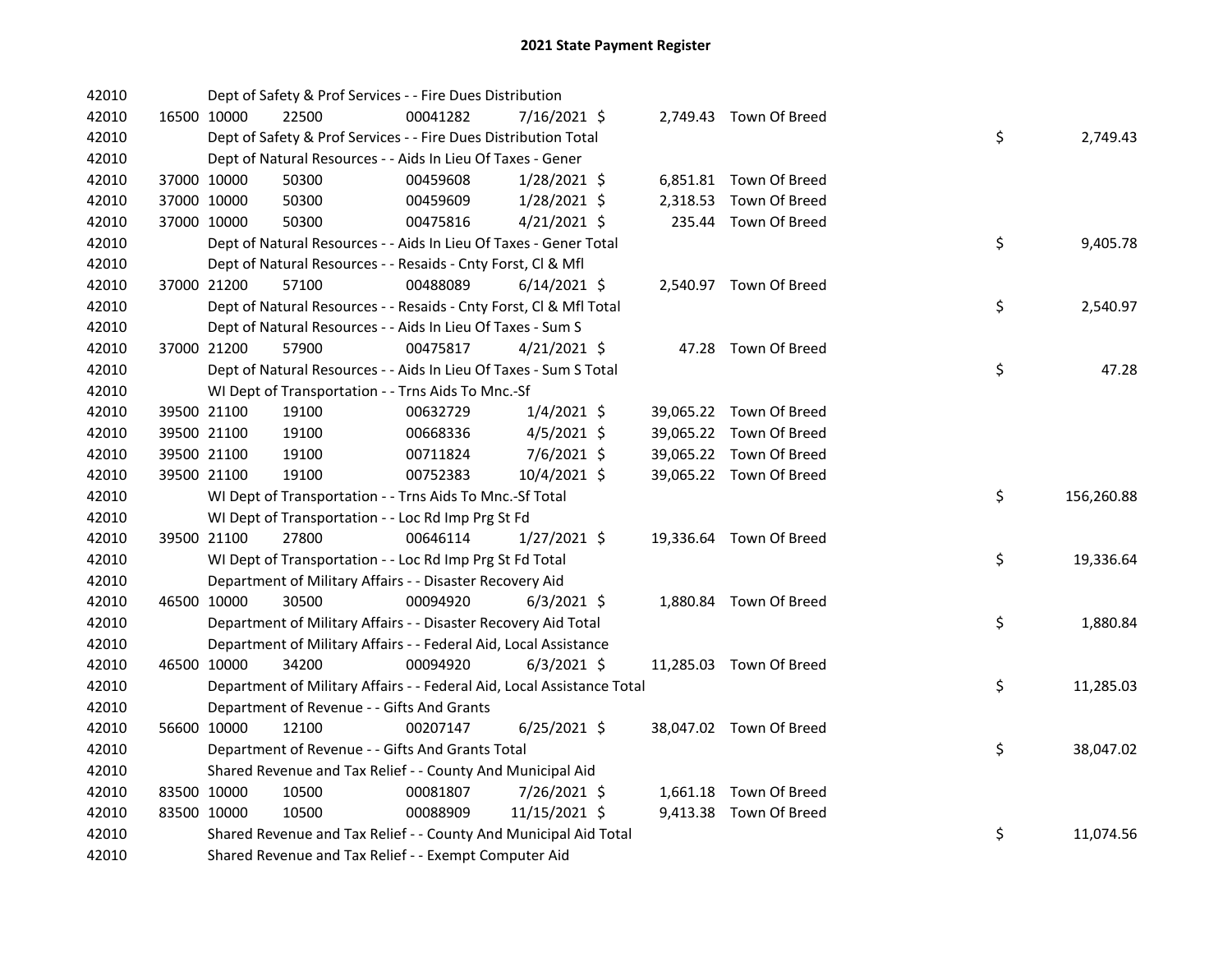| 42010       |       | 83500 10000 | 10900                                                         | 00084390 | 7/26/2021 \$                                                        | 13.51  | Town Of Breed |            |
|-------------|-------|-------------|---------------------------------------------------------------|----------|---------------------------------------------------------------------|--------|---------------|------------|
| 42010       |       |             | Shared Revenue and Tax Relief - - Exempt Computer Aid Total   |          |                                                                     |        |               | 13.51      |
| 42010       |       |             | Shared Revenue and Tax Relief - - Personal Property Aid       |          |                                                                     |        |               |            |
| 42010       | 83500 | 10000       | 11100                                                         | 00077561 | 5/3/2021 \$                                                         | 292.72 | Town Of Breed |            |
| 42010       |       |             | Shared Revenue and Tax Relief - - Personal Property Aid Total |          |                                                                     |        |               | 292.72     |
| 42010       |       |             | Shared Revenue and Tax Relief - - Payments For Municipal Svcs |          |                                                                     |        |               |            |
| 42010       |       | 83500 10000 | 50100                                                         | 00073711 | $2/1/2021$ \$                                                       | 39.90  | Town Of Breed |            |
| 42010       |       |             |                                                               |          | Shared Revenue and Tax Relief - - Payments For Municipal Svcs Total |        |               | 39.90      |
| 42010 Total |       |             |                                                               |          |                                                                     |        |               | 252.974.56 |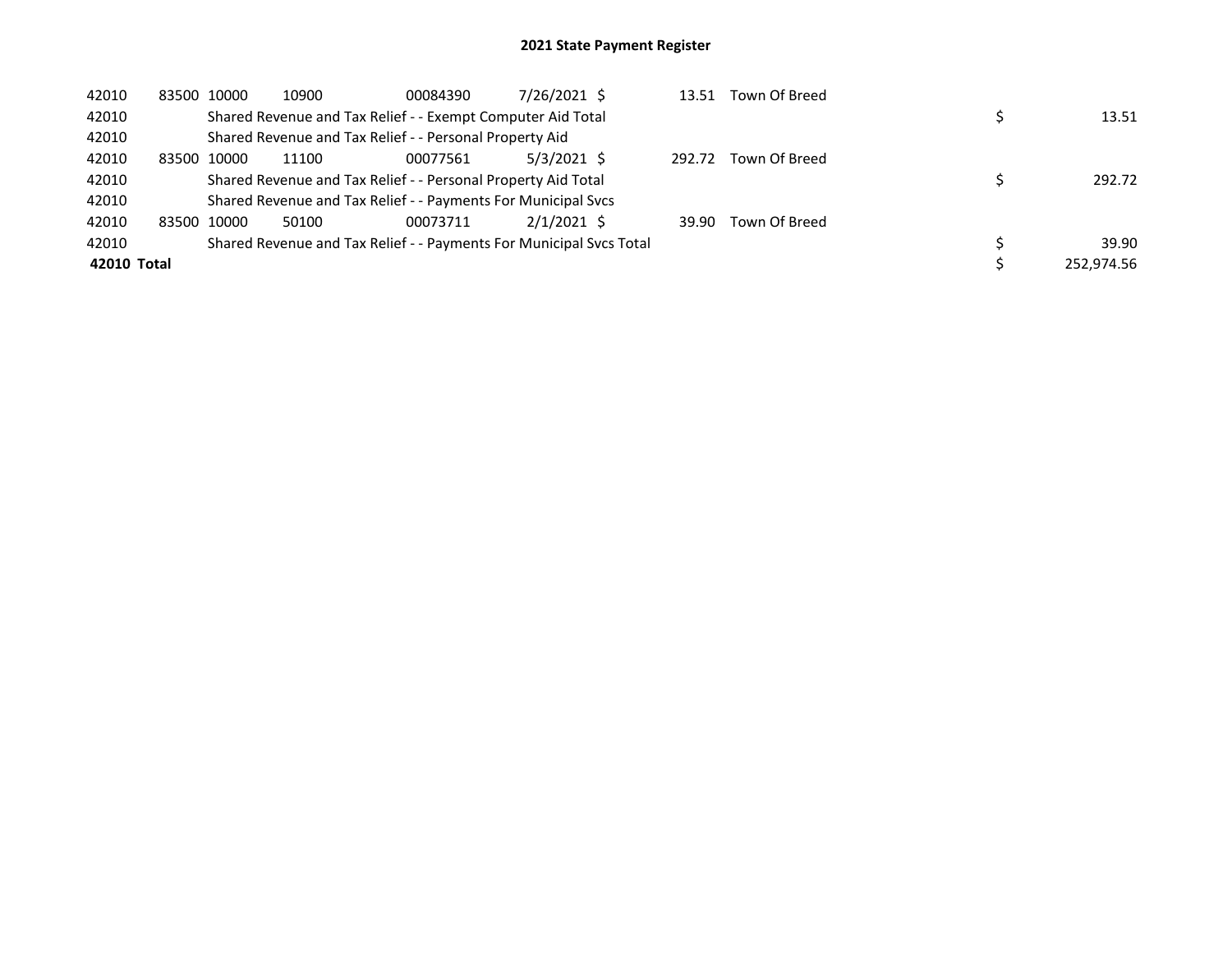| 42012 |             | Dept of Safety & Prof Services - - Fire Dues Distribution                     |          |                |           |                           |    |            |
|-------|-------------|-------------------------------------------------------------------------------|----------|----------------|-----------|---------------------------|----|------------|
| 42012 |             | 16500 10000<br>22500                                                          | 00041283 | 7/16/2021 \$   |           | 12,007.32 Chase, Town of  |    |            |
| 42012 |             | Dept of Safety & Prof Services - - Fire Dues Distribution Total               |          |                |           |                           | \$ | 12,007.32  |
| 42012 |             | Dept of Natural Resources - - Resaids - Cnty Forst, Cl & Mfl                  |          |                |           |                           |    |            |
| 42012 | 37000 21200 | 57100                                                                         | 00488090 | $6/14/2021$ \$ |           | 305.24 Chase, Town of     |    |            |
| 42012 |             | Dept of Natural Resources - - Resaids - Cnty Forst, Cl & Mfl Total            |          |                |           |                           | \$ | 305.24     |
| 42012 |             | Dept of Natural Resources - - Fin Asst For Responsible Units                  |          |                |           |                           |    |            |
| 42012 | 37000 27400 | 67000                                                                         | 00483793 | $5/21/2021$ \$ |           | 4,798.62 Chase, Town of   |    |            |
| 42012 |             | Dept of Natural Resources - - Fin Asst For Responsible Units Total            |          |                |           |                           | \$ | 4,798.62   |
| 42012 |             | WI Dept of Transportation - - Trns Aids To Mnc.-Sf                            |          |                |           |                           |    |            |
| 42012 |             | 39500 21100<br>19100                                                          | 00632730 | $1/4/2021$ \$  |           | 39,801.06 Chase, Town of  |    |            |
| 42012 |             | 39500 21100<br>19100                                                          | 00668337 | $4/5/2021$ \$  | 39,801.06 | Chase, Town of            |    |            |
| 42012 |             | 39500 21100<br>19100                                                          | 00711825 | $7/6/2021$ \$  | 39,801.06 | Chase, Town of            |    |            |
| 42012 | 39500 21100 | 19100                                                                         | 00752384 | 10/4/2021 \$   |           | 39,801.06 Chase, Town of  |    |            |
| 42012 |             | WI Dept of Transportation - - Trns Aids To Mnc.-Sf Total                      |          |                |           |                           | \$ | 159,204.24 |
| 42012 |             | WI Dept of Transportation - - Loc Rd Imp Prg St Fd                            |          |                |           |                           |    |            |
| 42012 | 39500 21100 | 27800                                                                         | 00639116 | $1/13/2021$ \$ |           | 19,336.71 Chase, Town of  |    |            |
| 42012 |             | WI Dept of Transportation - - Loc Rd Imp Prg St Fd Total                      |          |                |           |                           | \$ | 19,336.71  |
| 42012 |             | Department of Revenue - - Gifts And Grants                                    |          |                |           |                           |    |            |
| 42012 |             | 12100<br>56600 10000                                                          | 00207148 | $6/25/2021$ \$ |           | 160,038.22 Chase, Town of |    |            |
| 42012 |             | Department of Revenue - - Gifts And Grants Total                              |          |                |           |                           | \$ | 160,038.22 |
| 42012 |             | Shared Revenue and Tax Relief - - County And Municipal Aid                    |          |                |           |                           |    |            |
| 42012 | 83500 10000 | 10500                                                                         | 00081808 | 7/26/2021 \$   |           | 5,130.42 Chase, Town of   |    |            |
| 42012 | 83500 10000 | 10500                                                                         | 00088910 | 11/15/2021 \$  |           | 29,072.36 Chase, Town of  |    |            |
| 42012 |             | Shared Revenue and Tax Relief - - County And Municipal Aid Total              |          |                |           |                           | \$ | 34,202.78  |
| 42012 |             | Shared Revenue and Tax Relief - - Exempt Computer Aid                         |          |                |           |                           |    |            |
| 42012 | 83500 10000 | 10900                                                                         | 00084391 | 7/26/2021 \$   |           | 36.37 Chase, Town of      |    |            |
| 42012 |             | Shared Revenue and Tax Relief - - Exempt Computer Aid Total                   |          |                |           |                           | \$ | 36.37      |
| 42012 |             | Shared Revenue and Tax Relief - - Personal Property Aid                       |          |                |           |                           |    |            |
| 42012 |             | 83500 10000<br>11100                                                          | 00077562 | $5/3/2021$ \$  |           | 652.77 Chase, Town of     |    |            |
| 42012 |             | Shared Revenue and Tax Relief - - Personal Property Aid Total                 |          |                |           |                           | \$ | 652.77     |
| 42012 |             | Shared Revenue and Tax Relief - - State Aid; Video Service Provider Fee       |          |                |           |                           |    |            |
| 42012 | 83500 10000 | 11200                                                                         | 00083060 | 7/26/2021 \$   |           | 3,103.40 Chase, Town of   |    |            |
| 42012 |             | Shared Revenue and Tax Relief - - State Aid; Video Service Provider Fee Total |          |                |           |                           | \$ | 3,103.40   |
| 42012 |             | Shared Revenue and Tax Relief - - Lottery & Gaming Credit                     |          |                |           |                           |    |            |
| 42012 | 83500 52100 | 36300                                                                         | 00074313 | $3/22/2021$ \$ |           | 1,403.64 Chase, Town of   |    |            |
| 42012 |             | Shared Revenue and Tax Relief - - Lottery & Gaming Credit Total               |          |                |           |                           | \$ | 1,403.64   |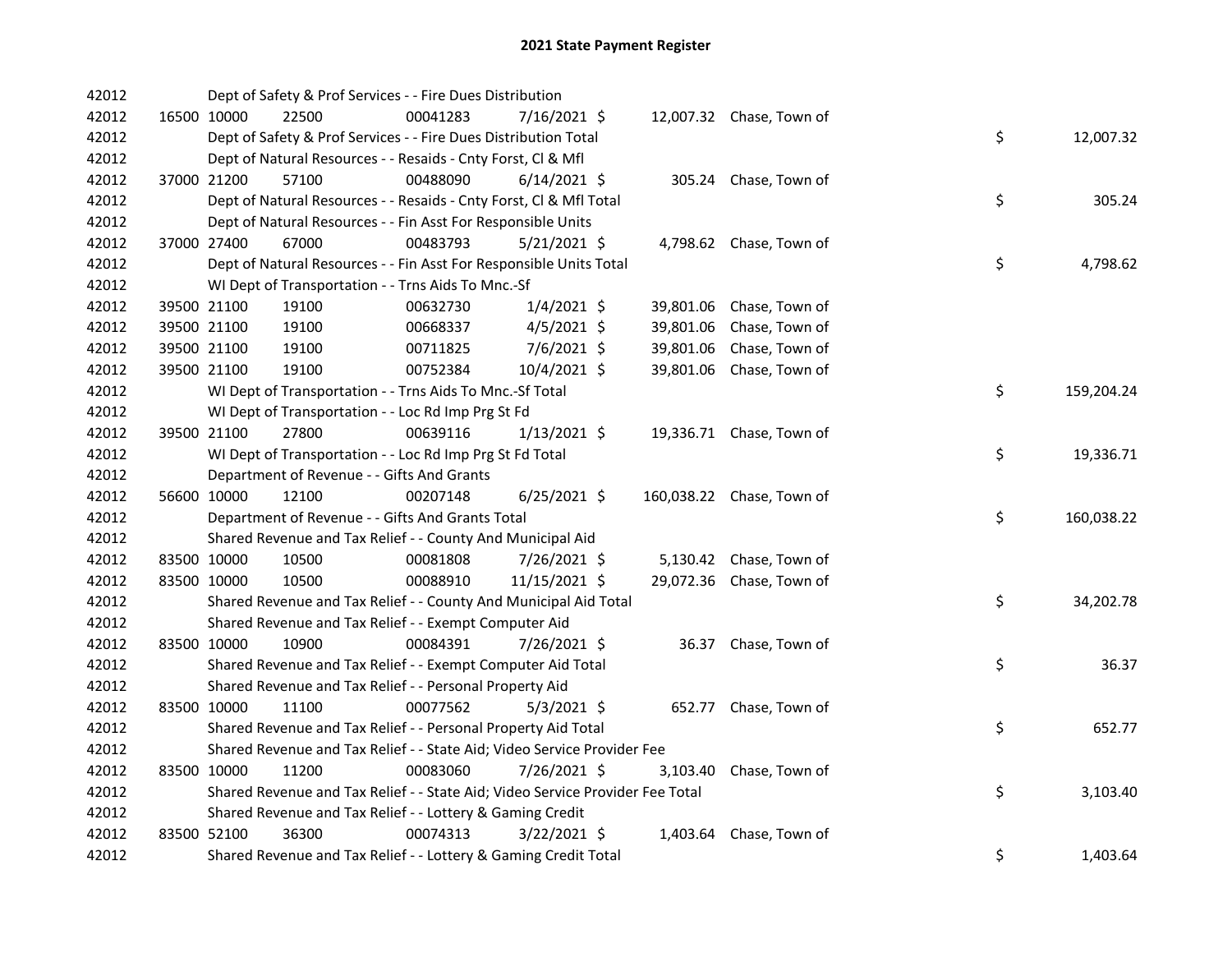42012 Total \$ 395,089.31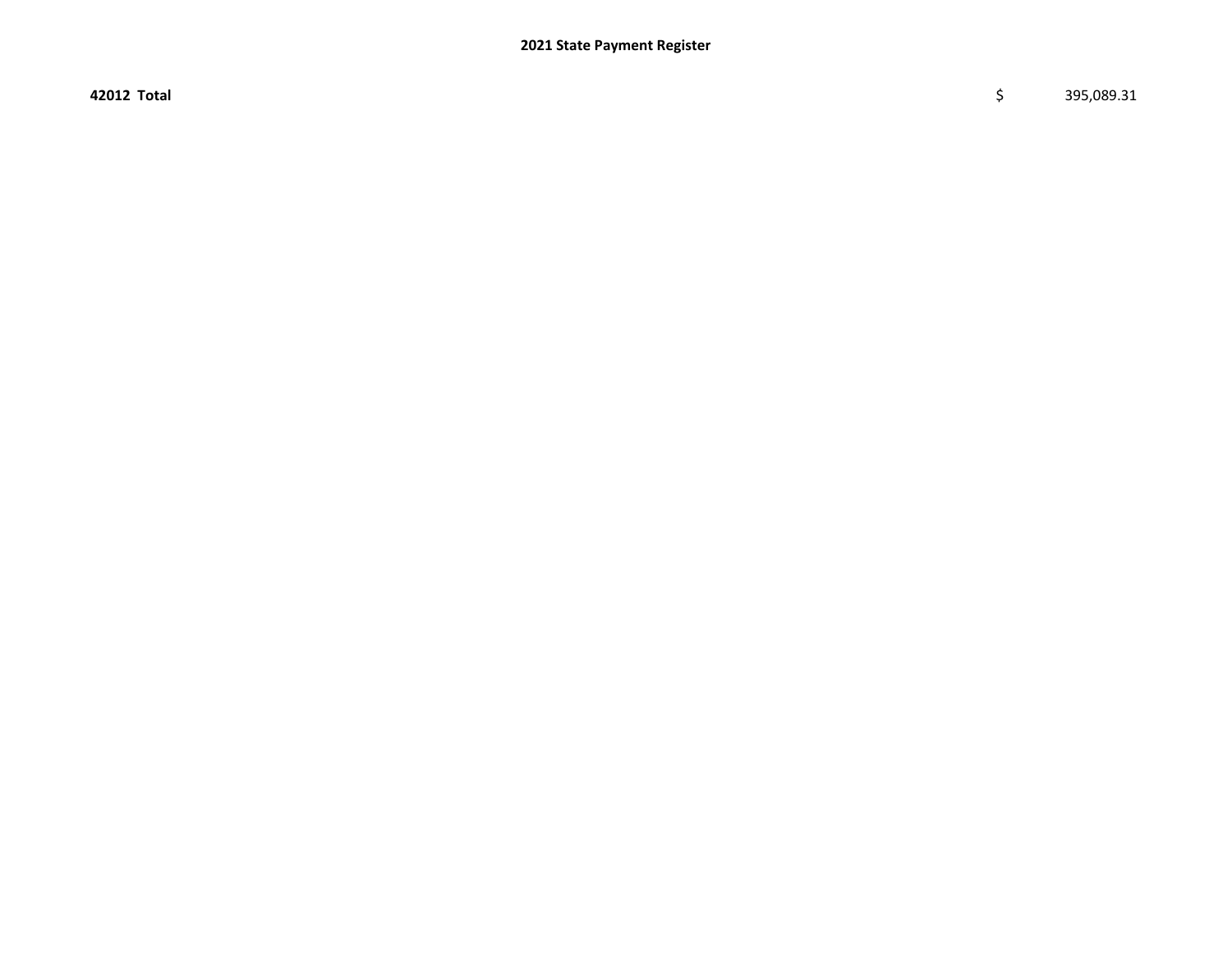| 42014       |             |             | Dept of Safety & Prof Services - - Fire Dues Distribution          |          |                |  |                        |    |            |
|-------------|-------------|-------------|--------------------------------------------------------------------|----------|----------------|--|------------------------|----|------------|
| 42014       | 16500 10000 |             | 22500                                                              | 00041284 | 7/16/2021 \$   |  | 3,312.24 Town Of Doty  |    |            |
| 42014       |             |             | Dept of Safety & Prof Services - - Fire Dues Distribution Total    |          |                |  |                        | \$ | 3,312.24   |
| 42014       |             |             | Dept of Natural Resources - - General Program Operations --        |          |                |  |                        |    |            |
| 42014       |             | 37000 21200 | 25400                                                              | 00515059 | 11/5/2021 \$   |  | 1,193.32 Town Of Doty  |    |            |
| 42014       |             | 37000 21200 | 25400                                                              | 00515067 | 11/5/2021 \$   |  | 2,621.25 Town Of Doty  |    |            |
| 42014       |             |             | Dept of Natural Resources - - General Program Operations -- Total  |          |                |  |                        | \$ | 3,814.57   |
| 42014       |             |             | Dept of Natural Resources - - Resaids - Cnty Forst, Cl & Mfl       |          |                |  |                        |    |            |
| 42014       | 37000 21200 |             | 57100                                                              | 00488091 | $6/14/2021$ \$ |  | 664.54 Town Of Doty    |    |            |
| 42014       |             |             | Dept of Natural Resources - - Resaids - Cnty Forst, Cl & Mfl Total |          |                |  |                        | \$ | 664.54     |
| 42014       |             |             | Dept of Natural Resources - - Resaids - Pymt In Lieu Tax Fed       |          |                |  |                        |    |            |
| 42014       |             | 37000 21200 | 58400                                                              | 00510815 | $9/28/2021$ \$ |  | 48,810.68 Town Of Doty |    |            |
| 42014       |             |             | Dept of Natural Resources - - Resaids - Pymt In Lieu Tax Fed Total |          |                |  |                        | \$ | 48,810.68  |
| 42014       |             |             | WI Dept of Transportation - - Trns Aids To Mnc.-Sf                 |          |                |  |                        |    |            |
| 42014       |             | 39500 21100 | 19100                                                              | 00632731 | $1/4/2021$ \$  |  | 40,221.54 Town Of Doty |    |            |
| 42014       |             | 39500 21100 | 19100                                                              | 00668338 | $4/5/2021$ \$  |  | 40,221.54 Town Of Doty |    |            |
| 42014       |             | 39500 21100 | 19100                                                              | 00711826 | 7/6/2021 \$    |  | 40,221.54 Town Of Doty |    |            |
| 42014       |             | 39500 21100 | 19100                                                              | 00752385 | 10/4/2021 \$   |  | 40,221.54 Town Of Doty |    |            |
| 42014       |             |             | WI Dept of Transportation - - Trns Aids To Mnc.-Sf Total           |          |                |  |                        | \$ | 160,886.16 |
| 42014       |             |             | Department of Revenue - - Gifts And Grants                         |          |                |  |                        |    |            |
| 42014       |             | 56600 10000 | 12100                                                              | 00207149 | $6/25/2021$ \$ |  | 13,816.25 Town Of Doty |    |            |
| 42014       |             |             | Department of Revenue - - Gifts And Grants Total                   |          |                |  |                        | \$ | 13,816.25  |
| 42014       |             |             | Shared Revenue and Tax Relief - - County And Municipal Aid         |          |                |  |                        |    |            |
| 42014       | 83500 10000 |             | 10500                                                              | 00081809 | 7/26/2021 \$   |  | 473.91 Town Of Doty    |    |            |
| 42014       |             | 83500 10000 | 10500                                                              | 00088911 | 11/15/2021 \$  |  | 2,685.52 Town Of Doty  |    |            |
| 42014       |             |             | Shared Revenue and Tax Relief - - County And Municipal Aid Total   |          |                |  |                        | \$ | 3,159.43   |
| 42014       |             |             | Shared Revenue and Tax Relief - - Exempt Computer Aid              |          |                |  |                        |    |            |
| 42014       |             | 83500 10000 | 10900                                                              | 00084392 | 7/26/2021 \$   |  | 4.16 Town Of Doty      |    |            |
| 42014       |             |             | Shared Revenue and Tax Relief - - Exempt Computer Aid Total        |          |                |  |                        | \$ | 4.16       |
| 42014       |             |             | Shared Revenue and Tax Relief - - Personal Property Aid            |          |                |  |                        |    |            |
| 42014       |             | 83500 10000 | 11100                                                              | 00077563 | $5/3/2021$ \$  |  | 84.55 Town Of Doty     |    |            |
| 42014       |             |             | Shared Revenue and Tax Relief - - Personal Property Aid Total      |          |                |  |                        | \$ | 84.55      |
| 42014 Total |             |             |                                                                    |          |                |  |                        | \$ | 234,552.58 |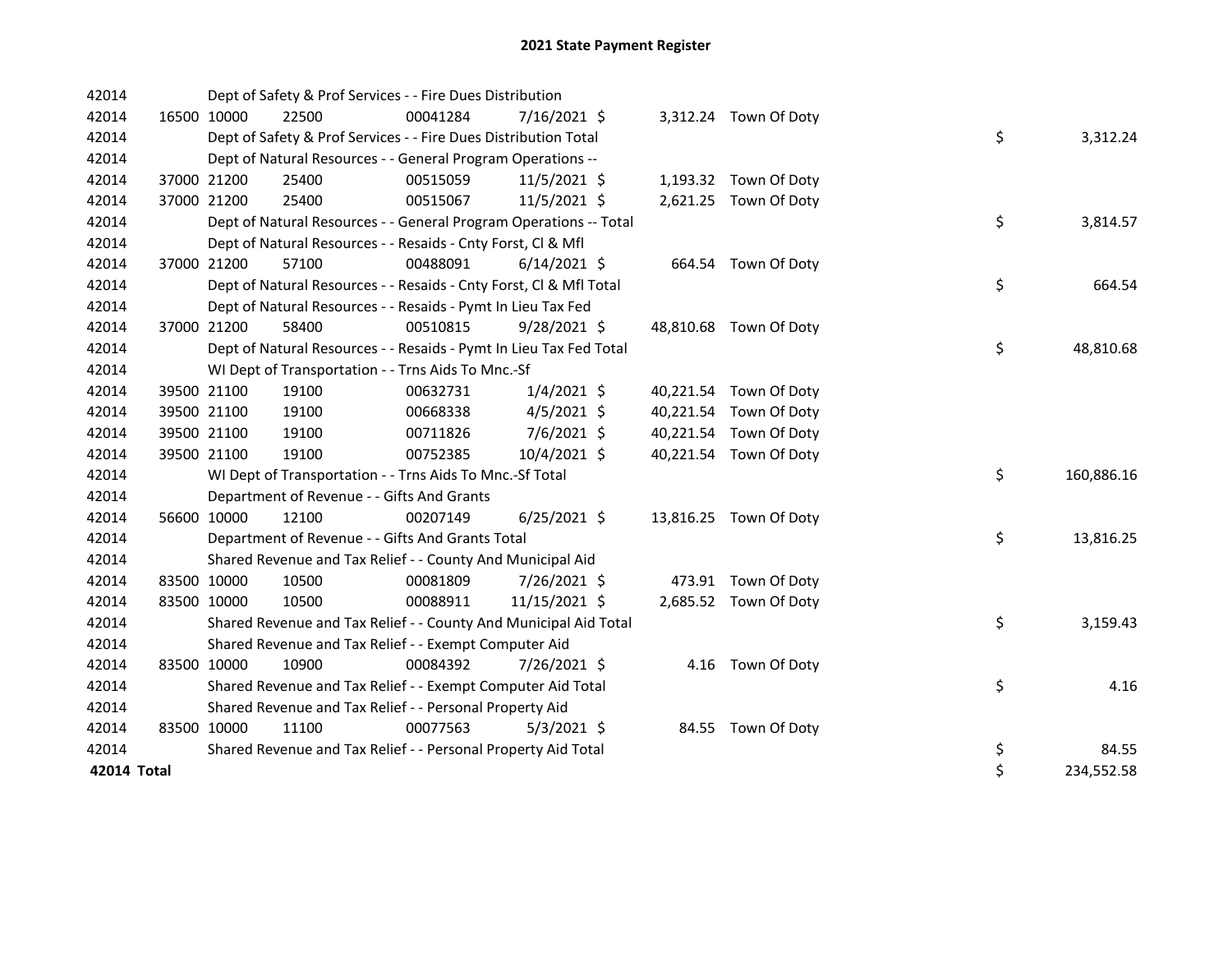| 42016       |             | Dept of Safety & Prof Services - - Fire Dues Distribution          |          |                |  |                           |    |            |
|-------------|-------------|--------------------------------------------------------------------|----------|----------------|--|---------------------------|----|------------|
| 42016       | 16500 10000 | 22500                                                              | 00041286 | 7/16/2021 \$   |  | 3,337.36 Town Of Gillett  |    |            |
| 42016       |             | Dept of Safety & Prof Services - - Fire Dues Distribution Total    |          |                |  |                           | \$ | 3,337.36   |
| 42016       |             | Dept of Natural Resources - - Aids In Lieu Of Taxes - Gener        |          |                |  |                           |    |            |
| 42016       | 37000 10000 | 50300                                                              | 00459629 | $1/28/2021$ \$ |  | 1,048.41 Town Of Gillett  |    |            |
| 42016       |             | Dept of Natural Resources - - Aids In Lieu Of Taxes - Gener Total  |          |                |  |                           | \$ | 1,048.41   |
| 42016       |             | Dept of Natural Resources - - Resaids - Cnty Forst, Cl & Mfl       |          |                |  |                           |    |            |
| 42016       | 37000 21200 | 57100                                                              | 00488092 | $6/14/2021$ \$ |  | 257.21 Town Of Gillett    |    |            |
| 42016       |             | Dept of Natural Resources - - Resaids - Cnty Forst, CI & Mfl Total |          |                |  |                           | \$ | 257.21     |
| 42016       |             | WI Dept of Transportation - - Trns Aids To Mnc.-Sf                 |          |                |  |                           |    |            |
| 42016       | 39500 21100 | 19100                                                              | 00632732 | $1/4/2021$ \$  |  | 30,090.60 Town Of Gillett |    |            |
| 42016       | 39500 21100 | 19100                                                              | 00668339 | $4/5/2021$ \$  |  | 30,090.60 Town Of Gillett |    |            |
| 42016       | 39500 21100 | 19100                                                              | 00711827 | $7/6/2021$ \$  |  | 30,090.60 Town Of Gillett |    |            |
| 42016       | 39500 21100 | 19100                                                              | 00752386 | 10/4/2021 \$   |  | 30,090.60 Town Of Gillett |    |            |
| 42016       |             | WI Dept of Transportation - - Trns Aids To Mnc.-Sf Total           |          |                |  |                           | \$ | 120,362.40 |
| 42016       |             | Department of Revenue - - Gifts And Grants                         |          |                |  |                           |    |            |
| 42016       | 56600 10000 | 12100                                                              | 00207150 | $6/25/2021$ \$ |  | 55,526.67 Town Of Gillett |    |            |
| 42016       |             | Department of Revenue - - Gifts And Grants Total                   |          |                |  |                           | \$ | 55,526.67  |
| 42016       |             | Shared Revenue and Tax Relief - - County And Municipal Aid         |          |                |  |                           |    |            |
| 42016       | 83500 10000 | 10500                                                              | 00081810 | 7/26/2021 \$   |  | 7,261.76 Town Of Gillett  |    |            |
| 42016       | 83500 10000 | 10500                                                              | 00088912 | 11/15/2021 \$  |  | 41,168.76 Town Of Gillett |    |            |
| 42016       |             | Shared Revenue and Tax Relief - - County And Municipal Aid Total   |          |                |  |                           | \$ | 48,430.52  |
| 42016       |             | Shared Revenue and Tax Relief - - Exempt Computer Aid              |          |                |  |                           |    |            |
| 42016       | 83500 10000 | 10900                                                              | 00084393 | 7/26/2021 \$   |  | 76.91 Town Of Gillett     |    |            |
| 42016       |             | Shared Revenue and Tax Relief - - Exempt Computer Aid Total        |          |                |  |                           | \$ | 76.91      |
| 42016       |             | Shared Revenue and Tax Relief - - Utility Aid                      |          |                |  |                           |    |            |
| 42016       | 83500 10000 | 11000                                                              | 00088912 | 11/15/2021 \$  |  | 253.51 Town Of Gillett    |    |            |
| 42016       |             | Shared Revenue and Tax Relief - - Utility Aid Total                |          |                |  |                           | \$ | 253.51     |
| 42016       |             | Shared Revenue and Tax Relief - - Personal Property Aid            |          |                |  |                           |    |            |
| 42016       | 83500 10000 | 11100                                                              | 00077564 | $5/3/2021$ \$  |  | 467.92 Town Of Gillett    |    |            |
| 42016       |             | Shared Revenue and Tax Relief - - Personal Property Aid Total      |          |                |  |                           | \$ | 467.92     |
| 42016 Total |             |                                                                    |          |                |  |                           | \$ | 229,760.91 |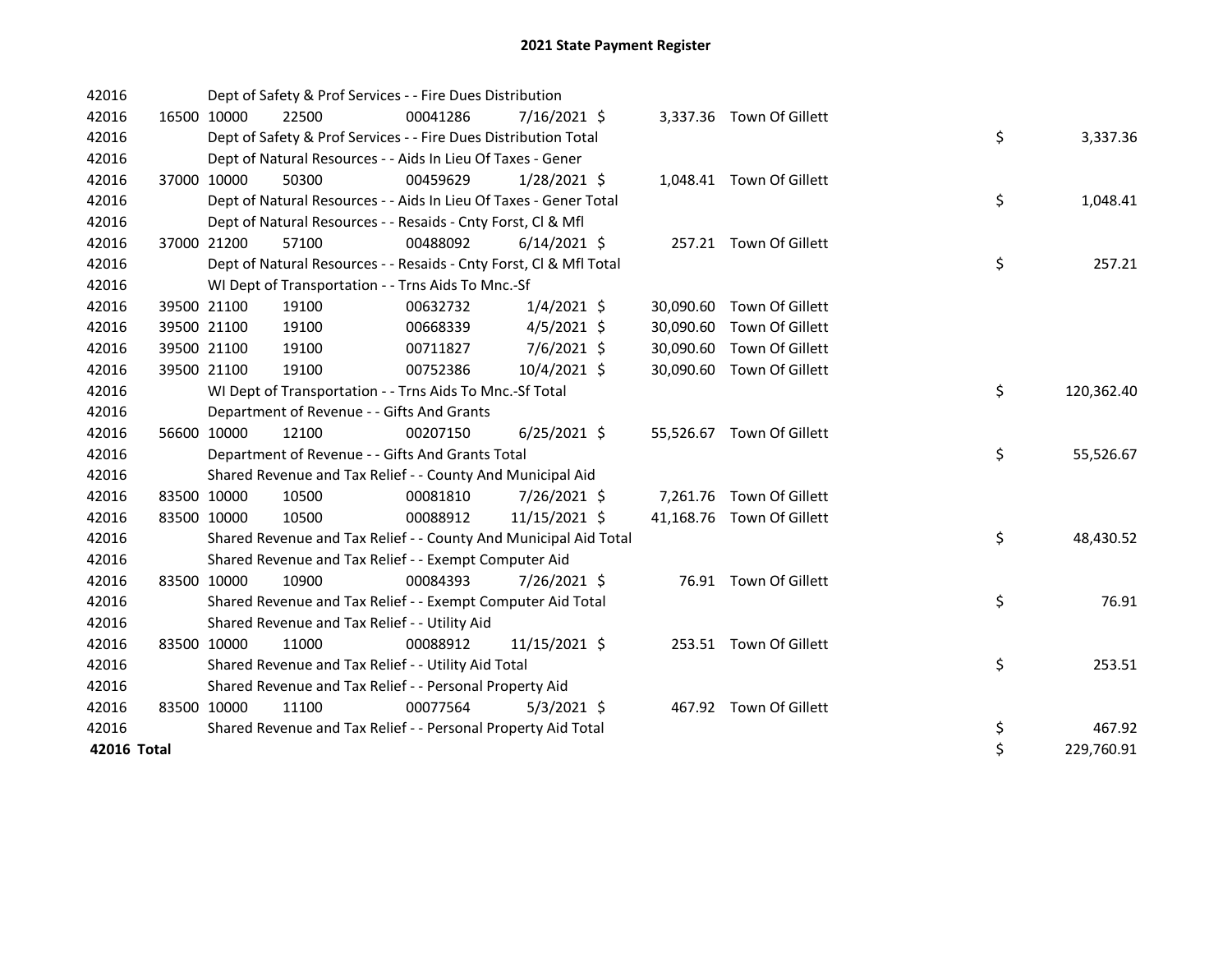| 42018 |             | Dept of Safety & Prof Services - - Fire Dues Distribution          |          |                |  |                       |    |            |
|-------|-------------|--------------------------------------------------------------------|----------|----------------|--|-----------------------|----|------------|
| 42018 | 16500 10000 | 22500                                                              | 00041287 | 7/16/2021 \$   |  | 1,535.95 Town Of How  |    |            |
| 42018 |             | Dept of Safety & Prof Services - - Fire Dues Distribution Total    |          |                |  |                       | \$ | 1,535.95   |
| 42018 |             | Dept of Natural Resources - - Aids In Lieu Of Taxes - Gener        |          |                |  |                       |    |            |
| 42018 | 37000 10000 | 50300                                                              | 00459616 | 1/28/2021 \$   |  | 4,518.21 Town Of How  |    |            |
| 42018 | 37000 10000 | 50300                                                              | 00459617 | 1/28/2021 \$   |  | 523.21 Town Of How    |    |            |
| 42018 | 37000 10000 | 50300                                                              | 00475847 | $4/21/2021$ \$ |  | 181.26 Town Of How    |    |            |
| 42018 |             | Dept of Natural Resources - - Aids In Lieu Of Taxes - Gener Total  |          |                |  |                       | \$ | 5,222.68   |
| 42018 |             | Dept of Natural Resources - - Resaids - Cnty Forst, Cl & Mfl       |          |                |  |                       |    |            |
| 42018 | 37000 21200 | 57100                                                              | 00488093 | $6/14/2021$ \$ |  | 1,258.07 Town Of How  |    |            |
| 42018 |             | Dept of Natural Resources - - Resaids - Cnty Forst, CI & Mfl Total |          |                |  |                       | \$ | 1,258.07   |
| 42018 |             | Dept of Natural Resources - - Aids In Lieu Of Taxes - Sum S        |          |                |  |                       |    |            |
| 42018 | 37000 21200 | 57900                                                              | 00475848 | $4/21/2021$ \$ |  | 6.81 Town Of How      |    |            |
| 42018 |             | Dept of Natural Resources - - Aids In Lieu Of Taxes - Sum S Total  |          |                |  |                       | \$ | 6.81       |
| 42018 |             | Dept of Natural Resources - - Land Acquisition                     |          |                |  |                       |    |            |
| 42018 | 37000 36300 | <b>TA100</b>                                                       | 00471426 | $4/2/2021$ \$  |  | 1,426.50 Town Of How  |    |            |
| 42018 |             | Dept of Natural Resources - - Land Acquisition Total               |          |                |  |                       | \$ | 1,426.50   |
| 42018 |             | WI Dept of Transportation - - Trns Aids To Mnc.-Sf                 |          |                |  |                       |    |            |
| 42018 | 39500 21100 | 19100                                                              | 00632733 | $1/4/2021$ \$  |  | 28,579.50 Town Of How |    |            |
| 42018 | 39500 21100 | 19100                                                              | 00668340 | 4/5/2021 \$    |  | 28,579.50 Town Of How |    |            |
| 42018 | 39500 21100 | 19100                                                              | 00711828 | 7/6/2021 \$    |  | 28,579.50 Town Of How |    |            |
| 42018 | 39500 21100 | 19100                                                              | 00752387 | 10/4/2021 \$   |  | 28,579.50 Town Of How |    |            |
| 42018 |             | WI Dept of Transportation - - Trns Aids To Mnc.-Sf Total           |          |                |  |                       | \$ | 114,318.00 |
| 42018 |             | WI Dept of Transportation - - Loc Rd Imp Prg St Fd                 |          |                |  |                       |    |            |
| 42018 | 39500 21100 | 27800                                                              | 00710230 | $6/23/2021$ \$ |  | 17,500.00 Town Of How |    |            |
| 42018 |             | WI Dept of Transportation - - Loc Rd Imp Prg St Fd Total           |          |                |  |                       | \$ | 17,500.00  |
| 42018 |             | Department of Revenue - - Gifts And Grants                         |          |                |  |                       |    |            |
| 42018 | 56600 10000 | 12100                                                              | 00207151 | $6/25/2021$ \$ |  | 27,266.16 Town Of How |    |            |
| 42018 |             | Department of Revenue - - Gifts And Grants Total                   |          |                |  |                       | \$ | 27,266.16  |
| 42018 |             | Shared Revenue and Tax Relief - - County And Municipal Aid         |          |                |  |                       |    |            |
| 42018 | 83500 10000 | 10500                                                              | 00081811 | 7/26/2021 \$   |  | 5,991.27 Town Of How  |    |            |
| 42018 | 83500 10000 | 10500                                                              | 00088913 | 11/15/2021 \$  |  | 33,950.52 Town Of How |    |            |
| 42018 |             | Shared Revenue and Tax Relief - - County And Municipal Aid Total   |          |                |  |                       | \$ | 39,941.79  |
| 42018 |             | Shared Revenue and Tax Relief - - Exempt Computer Aid              |          |                |  |                       |    |            |
| 42018 | 83500 10000 | 10900                                                              | 00084394 | 7/26/2021 \$   |  | 19.75 Town Of How     |    |            |
| 42018 |             | Shared Revenue and Tax Relief - - Exempt Computer Aid Total        |          |                |  |                       | \$ | 19.75      |
| 42018 |             | Shared Revenue and Tax Relief - - Personal Property Aid            |          |                |  |                       |    |            |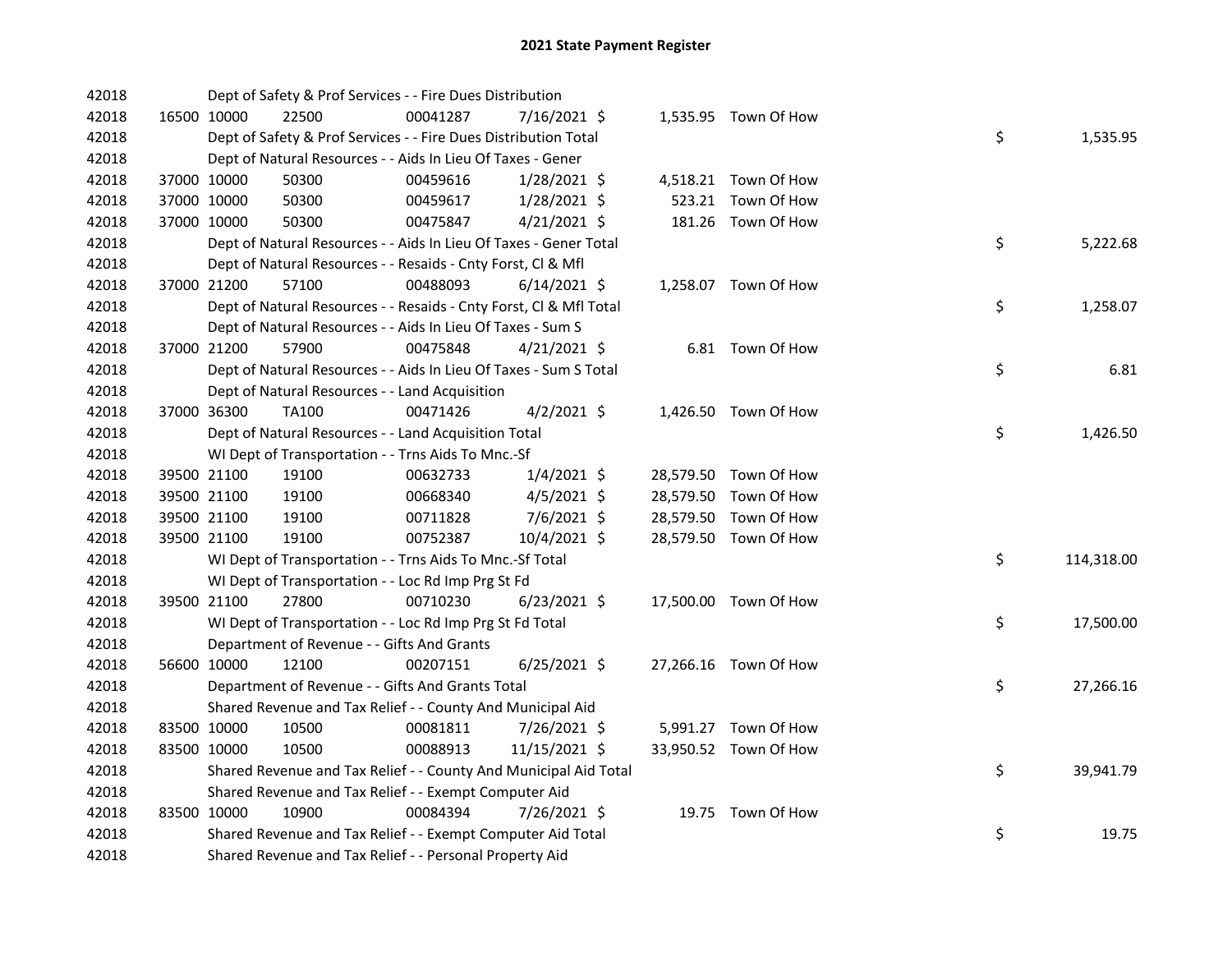| 42018       | 83500 10000 | 11100                                                         | 00077565 | 5/3/2021 \$ | 74.96 Town Of How |            |
|-------------|-------------|---------------------------------------------------------------|----------|-------------|-------------------|------------|
| 42018       |             | Shared Revenue and Tax Relief - - Personal Property Aid Total |          |             |                   | 74.96      |
| 42018 Total |             |                                                               |          |             |                   | 208.570.67 |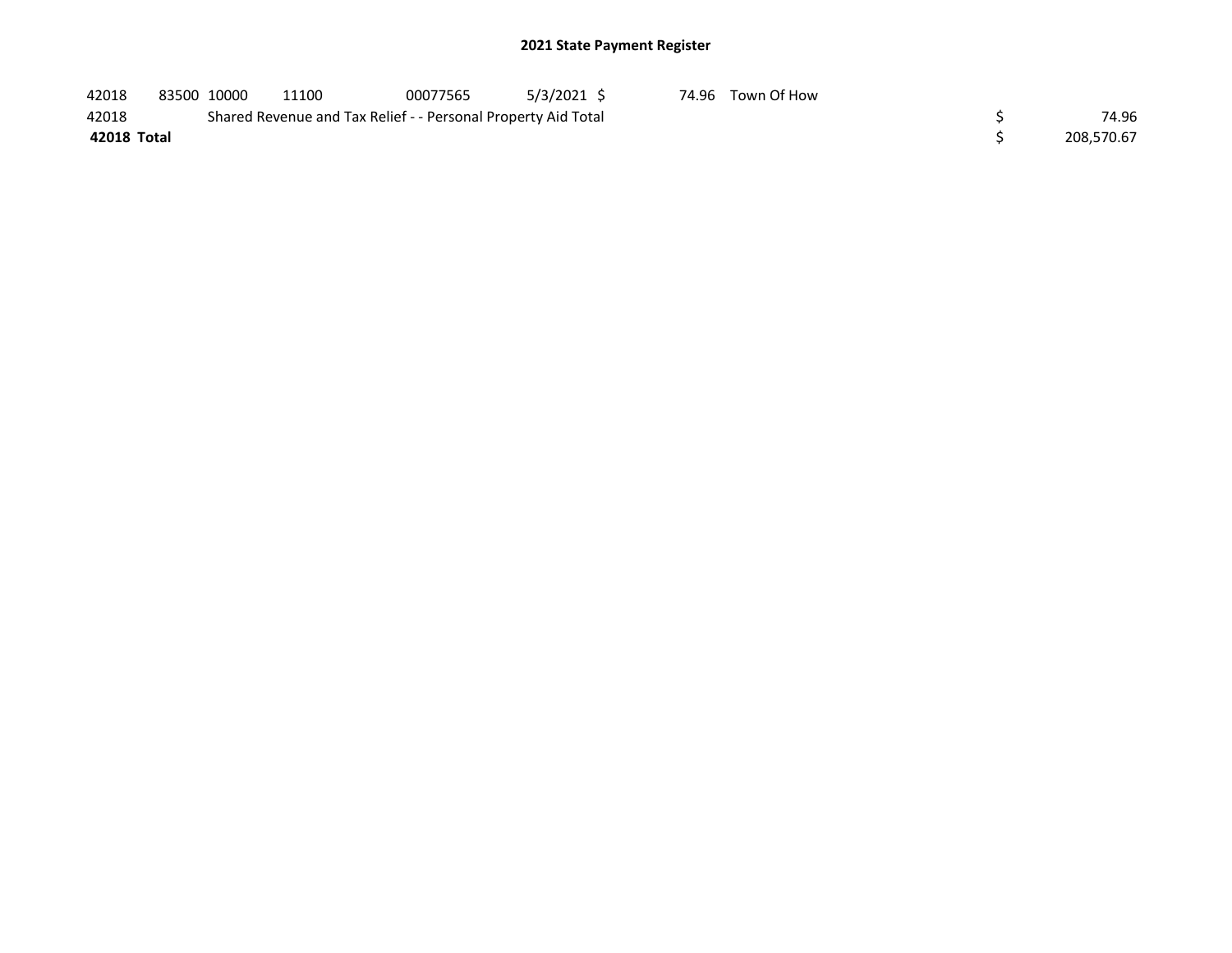| 42019 |             | Dept of Safety & Prof Services - - Fire Dues Distribution          |          |                |        |                            |    |            |
|-------|-------------|--------------------------------------------------------------------|----------|----------------|--------|----------------------------|----|------------|
| 42019 | 16500 10000 | 22500                                                              | 00041288 | 7/15/2021 \$   |        | 7,675.36 Town Of Lakewood  |    |            |
| 42019 |             | Dept of Safety & Prof Services - - Fire Dues Distribution Total    |          |                |        |                            | \$ | 7,675.36   |
| 42019 |             | Dept of Natural Resources - - Aids In Lieu Of Taxes - Gener        |          |                |        |                            |    |            |
| 42019 | 37000 10000 | 50300                                                              | 00459716 | $1/27/2021$ \$ |        | 36,964.37 Town Of Lakewood |    |            |
| 42019 | 37000 10000 | 50300                                                              | 00459717 | $1/27/2021$ \$ | 601.05 | Town Of Lakewood           |    |            |
| 42019 | 37000 10000 | 50300                                                              | 00476763 | $4/21/2021$ \$ |        | 39.92 Town Of Lakewood     |    |            |
| 42019 |             | Dept of Natural Resources - - Aids In Lieu Of Taxes - Gener Total  |          |                |        |                            | \$ | 37,605.34  |
| 42019 |             | Dept of Natural Resources - - Seg Earned                           |          |                |        |                            |    |            |
| 42019 | 37000 21200 | 100SE                                                              | 00456032 | $1/12/2021$ \$ |        | 66.75 Town Of Lakewood     |    |            |
| 42019 | 37000 21200 | 100SE                                                              | 00497493 | 7/15/2021 \$   |        | 323.50 Town Of Lakewood    |    |            |
| 42019 |             | Dept of Natural Resources - - Seg Earned Total                     |          |                |        |                            | \$ | 390.25     |
| 42019 |             | Dept of Natural Resources - - General Program Operations --        |          |                |        |                            |    |            |
| 42019 | 37000 21200 | 25400                                                              | 00519426 | 11/26/2021 \$  |        | 3,495.25 Town Of Lakewood  |    |            |
| 42019 | 37000 21200 | 25400                                                              | 00519596 | 11/26/2021 \$  | 200.00 | Town Of Lakewood           |    |            |
| 42019 | 37000 21200 | 25400                                                              | 00522143 | 11/29/2021 \$  |        | 3,794.90 Town Of Lakewood  |    |            |
| 42019 |             | Dept of Natural Resources - - General Program Operations -- Total  |          |                |        |                            | \$ | 7,490.15   |
| 42019 |             | Dept of Natural Resources - - Resaids - Cnty Forst, Cl & Mfl       |          |                |        |                            |    |            |
| 42019 | 37000 21200 | 57100                                                              | 00488094 | $6/14/2021$ \$ |        | 509.12 Town Of Lakewood    |    |            |
| 42019 |             | Dept of Natural Resources - - Resaids - Cnty Forst, CI & Mfl Total |          |                |        |                            | \$ | 509.12     |
| 42019 |             | Dept of Natural Resources - - Aids In Lieu Of Taxes - Sum S        |          |                |        |                            |    |            |
| 42019 | 37000 21200 | 57900                                                              | 00476764 | $4/21/2021$ \$ |        | 143.08 Town Of Lakewood    |    |            |
| 42019 |             | Dept of Natural Resources - - Aids In Lieu Of Taxes - Sum S Total  |          |                |        |                            | \$ | 143.08     |
| 42019 |             | Dept of Natural Resources - - Resaids - Pymt In Lieu Tax Fed       |          |                |        |                            |    |            |
| 42019 | 37000 21200 | 58400                                                              | 00510816 | 9/28/2021 \$   |        | 79,560.64 Town Of Lakewood |    |            |
| 42019 |             | Dept of Natural Resources - - Resaids - Pymt In Lieu Tax Fed Total |          |                |        |                            | \$ | 79,560.64  |
| 42019 |             | Dept of Natural Resources - - Fin Asst For Responsible Units       |          |                |        |                            |    |            |
| 42019 | 37000 27400 | 67000                                                              | 00483712 | $5/21/2021$ \$ |        | 7,647.68 Town Of Lakewood  |    |            |
| 42019 |             | Dept of Natural Resources - - Fin Asst For Responsible Units Total |          |                |        |                            | \$ | 7,647.68   |
| 42019 |             | WI Dept of Transportation - - Trns Aids To Mnc.-Sf                 |          |                |        |                            |    |            |
| 42019 | 39500 21100 | 19100                                                              | 00632734 | $1/4/2021$ \$  |        | 67,546.17 Town Of Lakewood |    |            |
| 42019 | 39500 21100 | 19100                                                              | 00668341 | $4/5/2021$ \$  |        | 67,546.17 Town Of Lakewood |    |            |
| 42019 | 39500 21100 | 19100                                                              | 00711829 | 7/6/2021 \$    |        | 67,546.17 Town Of Lakewood |    |            |
| 42019 | 39500 21100 | 19100                                                              | 00752388 | 10/4/2021 \$   |        | 67,546.17 Town Of Lakewood |    |            |
| 42019 |             | WI Dept of Transportation - - Trns Aids To Mnc.-Sf Total           |          |                |        |                            | \$ | 270,184.68 |
| 42019 |             | Department of Revenue - - Gifts And Grants                         |          |                |        |                            |    |            |
| 42019 | 56600 10000 | 12100                                                              | 00207152 | $6/25/2021$ \$ |        | 43,699.12 Town Of Lakewood |    |            |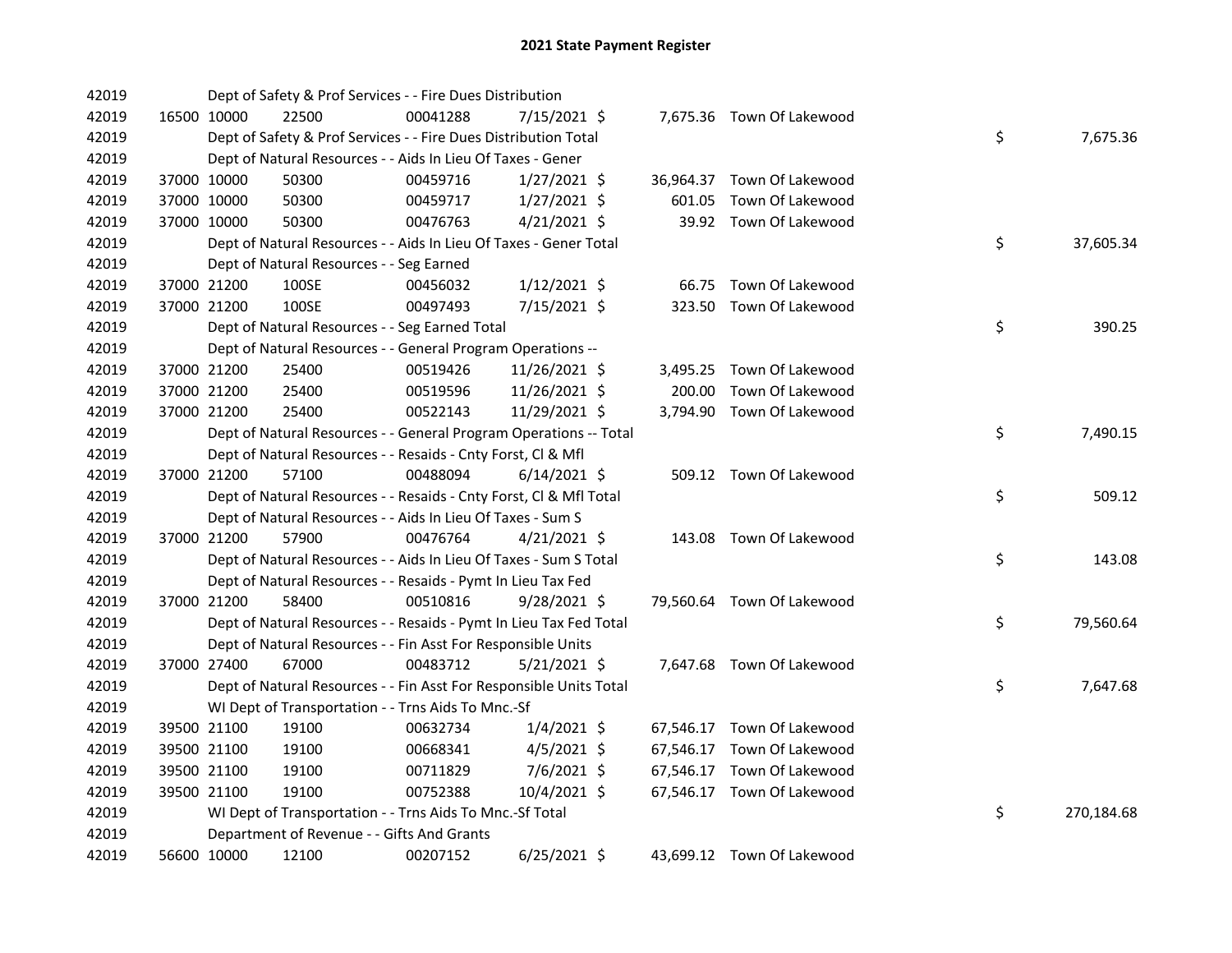| 42019       |       |             |       | Department of Revenue - - Gifts And Grants Total                    |               | \$<br>43,699.12 |                  |                 |
|-------------|-------|-------------|-------|---------------------------------------------------------------------|---------------|-----------------|------------------|-----------------|
| 42019       |       |             |       | Shared Revenue and Tax Relief - - County And Municipal Aid          |               |                 |                  |                 |
| 42019       |       | 83500 10000 | 10500 | 00081812                                                            | 7/26/2021 \$  | 2,821.93        | Town Of Lakewood |                 |
| 42019       |       | 83500 10000 | 10500 | 00088914                                                            | 11/15/2021 \$ | 15,990.93       | Town Of Lakewood |                 |
| 42019       |       |             |       | Shared Revenue and Tax Relief - - County And Municipal Aid Total    |               |                 |                  | \$<br>18,812.86 |
| 42019       |       |             |       | Shared Revenue and Tax Relief - - Exempt Computer Aid               |               |                 |                  |                 |
| 42019       | 83500 | 10000       | 10900 | 00084395                                                            | 7/26/2021 \$  | 562.23          | Town Of Lakewood |                 |
| 42019       |       |             |       | Shared Revenue and Tax Relief - - Exempt Computer Aid Total         |               |                 |                  | \$<br>562.23    |
| 42019       |       |             |       | Shared Revenue and Tax Relief - - Personal Property Aid             |               |                 |                  |                 |
| 42019       |       | 83500 10000 | 11100 | 00077566                                                            | $5/3/2021$ \$ | 1.194.35        | Town Of Lakewood |                 |
| 42019       |       |             |       | Shared Revenue and Tax Relief - - Personal Property Aid Total       |               |                 |                  | \$<br>1,194.35  |
| 42019       |       |             |       | Shared Revenue and Tax Relief - - Payments For Municipal Svcs       |               |                 |                  |                 |
| 42019       | 83500 | 10000       | 50100 | 00073712                                                            | $2/1/2021$ \$ | 227.27          | Town Of Lakewood |                 |
| 42019       |       |             |       | Shared Revenue and Tax Relief - - Payments For Municipal Svcs Total |               |                 |                  | \$<br>227.27    |
| 42019 Total |       |             |       |                                                                     |               |                 |                  | 475.702.13      |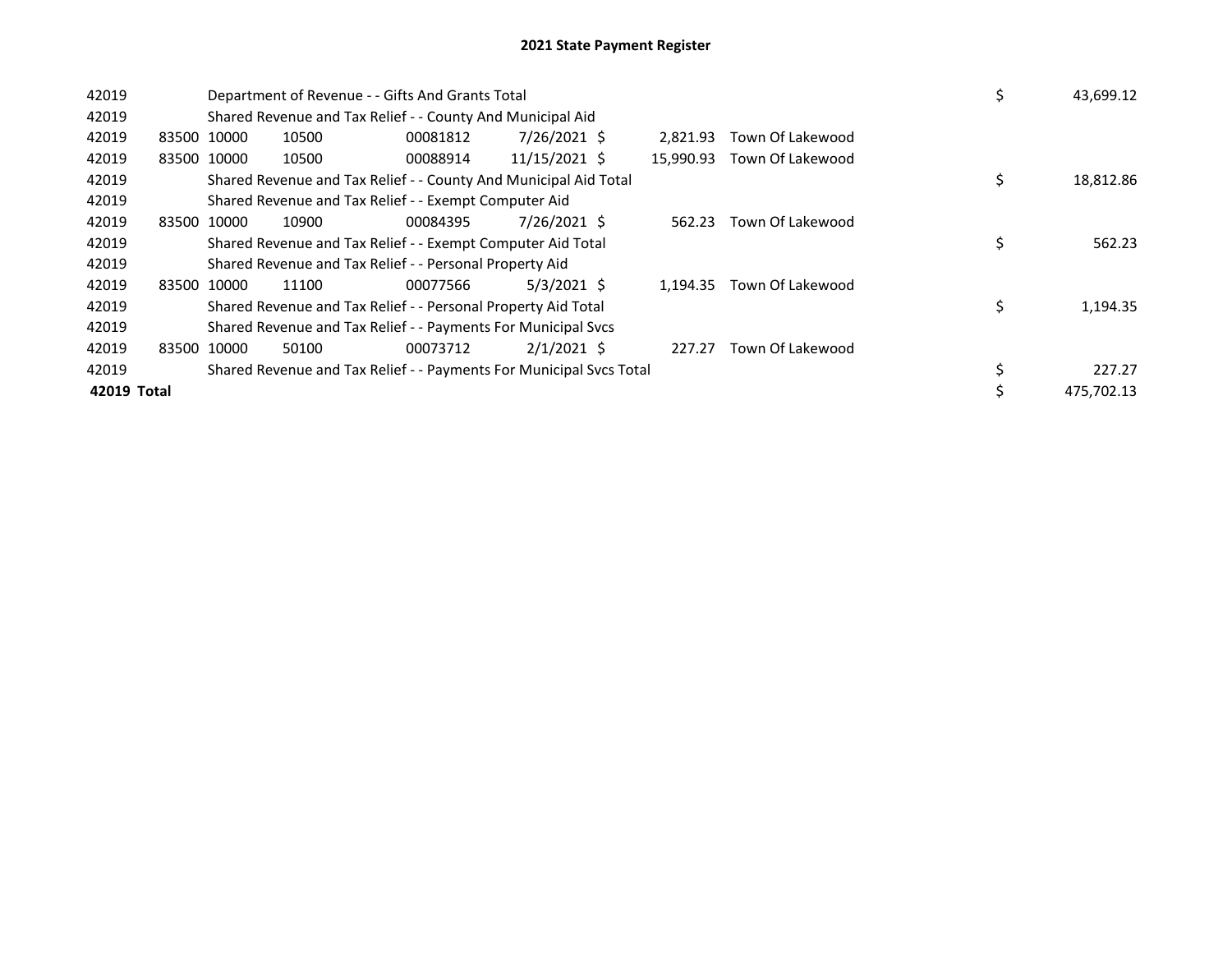| 42020       |             |             | Dept of Safety & Prof Services - - Fire Dues Distribution          |          |                |           |                        |    |            |
|-------------|-------------|-------------|--------------------------------------------------------------------|----------|----------------|-----------|------------------------|----|------------|
| 42020       |             | 16500 10000 | 22500                                                              | 00041289 | $7/16/2021$ \$ |           | 2,426.80 Town Of Lena  |    |            |
| 42020       |             |             | Dept of Safety & Prof Services - - Fire Dues Distribution Total    |          |                |           |                        | \$ | 2,426.80   |
| 42020       |             |             | Dept of Natural Resources - - Resaids - Cnty Forst, Cl & Mfl       |          |                |           |                        |    |            |
| 42020       | 37000 21200 |             | 57100                                                              | 00488095 | $6/14/2021$ \$ |           | 233.93 Town Of Lena    |    |            |
| 42020       |             |             | Dept of Natural Resources - - Resaids - Cnty Forst, CI & Mfl Total |          |                |           |                        | \$ | 233.93     |
| 42020       |             |             | WI Dept of Transportation - - Trns Aids To Mnc.-Sf                 |          |                |           |                        |    |            |
| 42020       |             | 39500 21100 | 19100                                                              | 00632735 | $1/4/2021$ \$  |           | 30,550.50 Town Of Lena |    |            |
| 42020       |             | 39500 21100 | 19100                                                              | 00668342 | $4/5/2021$ \$  | 30,550.50 | Town Of Lena           |    |            |
| 42020       |             | 39500 21100 | 19100                                                              | 00711830 | 7/6/2021 \$    | 30,550.50 | Town Of Lena           |    |            |
| 42020       |             | 39500 21100 | 19100                                                              | 00752389 | $10/4/2021$ \$ | 30,550.50 | Town Of Lena           |    |            |
| 42020       |             |             | WI Dept of Transportation - - Trns Aids To Mnc.-Sf Total           |          |                |           |                        | \$ | 122,202.00 |
| 42020       |             |             | Department of Revenue - - Gifts And Grants                         |          |                |           |                        |    |            |
| 42020       |             | 56600 10000 | 12100                                                              | 00207153 | $6/25/2021$ \$ |           | 38,832.03 Town Of Lena |    |            |
| 42020       |             |             | Department of Revenue - - Gifts And Grants Total                   |          |                |           |                        | \$ | 38,832.03  |
| 42020       |             |             | Shared Revenue and Tax Relief - - County And Municipal Aid         |          |                |           |                        |    |            |
| 42020       |             | 83500 10000 | 10500                                                              | 00081813 | 7/26/2021 \$   |           | 7,946.52 Town Of Lena  |    |            |
| 42020       |             | 83500 10000 | 10500                                                              | 00088915 | 11/15/2021 \$  |           | 45,030.26 Town Of Lena |    |            |
| 42020       |             |             | Shared Revenue and Tax Relief - - County And Municipal Aid Total   |          |                |           |                        | \$ | 52,976.78  |
| 42020       |             |             | Shared Revenue and Tax Relief - - Exempt Computer Aid              |          |                |           |                        |    |            |
| 42020       |             | 83500 10000 | 10900                                                              | 00084396 | 7/26/2021 \$   |           | 9.35 Town Of Lena      |    |            |
| 42020       |             |             | Shared Revenue and Tax Relief - - Exempt Computer Aid Total        |          |                |           |                        | \$ | 9.35       |
| 42020       |             |             | Shared Revenue and Tax Relief - - Utility Aid                      |          |                |           |                        |    |            |
| 42020       | 83500 10000 |             | 11000                                                              | 00081813 | 7/26/2021 \$   |           | 89.80 Town Of Lena     |    |            |
| 42020       | 83500 10000 |             | 11000                                                              | 00088915 | 11/15/2021 \$  |           | 513.96 Town Of Lena    |    |            |
| 42020       |             |             | Shared Revenue and Tax Relief - - Utility Aid Total                |          |                |           |                        | \$ | 603.76     |
| 42020       |             |             | Shared Revenue and Tax Relief - - Personal Property Aid            |          |                |           |                        |    |            |
| 42020       |             | 83500 10000 | 11100                                                              | 00077567 | $5/3/2021$ \$  |           | 2,441.06 Town Of Lena  |    |            |
| 42020       |             |             | Shared Revenue and Tax Relief - - Personal Property Aid Total      |          |                |           |                        | \$ | 2,441.06   |
| 42020 Total |             |             |                                                                    |          |                |           |                        | \$ | 219,725.71 |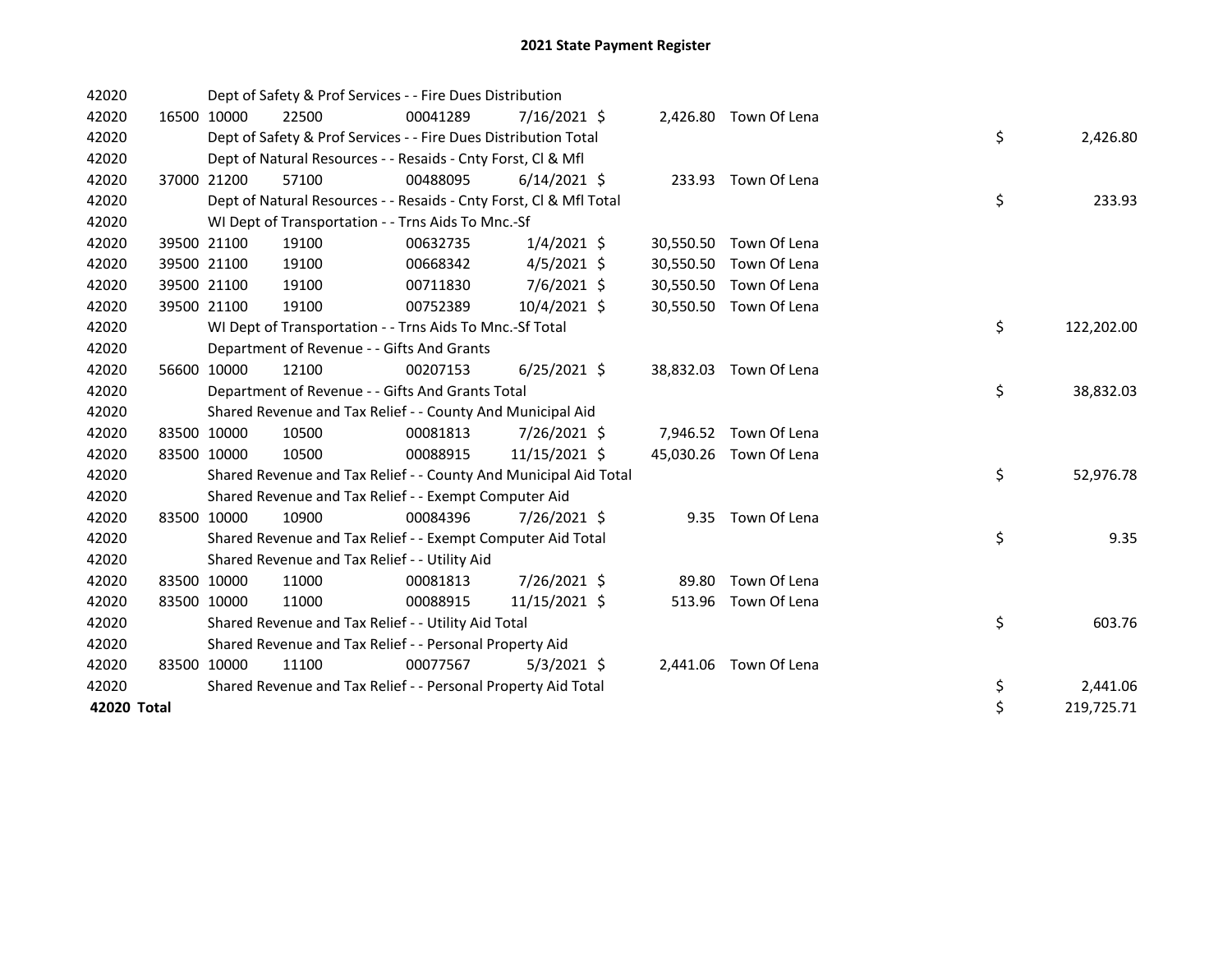| 42022       |             |             | Dept of Safety & Prof Services - - Fire Dues Distribution          |          |                |  |                                |    |            |
|-------------|-------------|-------------|--------------------------------------------------------------------|----------|----------------|--|--------------------------------|----|------------|
| 42022       |             | 16500 10000 | 22500                                                              | 00041291 | 7/16/2021 \$   |  | 3,073.16 Town Of Little River  |    |            |
| 42022       |             |             | Dept of Safety & Prof Services - - Fire Dues Distribution Total    |          |                |  |                                | \$ | 3,073.16   |
| 42022       |             |             | Dept of Natural Resources - - Aids In Lieu Of Taxes - Gener        |          |                |  |                                |    |            |
| 42022       |             | 37000 10000 | 50300                                                              | 00459595 | 1/28/2021 \$   |  | 10,392.26 Town Of Little River |    |            |
| 42022       |             | 37000 10000 | 50300                                                              | 00475689 | $4/21/2021$ \$ |  | 510.41 Town Of Little River    |    |            |
| 42022       |             |             | Dept of Natural Resources - - Aids In Lieu Of Taxes - Gener Total  |          |                |  |                                | \$ | 10,902.67  |
| 42022       |             |             | Dept of Natural Resources - - Resaids - Cnty Forst, Cl & Mfl       |          |                |  |                                |    |            |
| 42022       |             | 37000 21200 | 57100                                                              | 00488096 | $6/14/2021$ \$ |  | 1,600.83 Town Of Little River  |    |            |
| 42022       |             |             | Dept of Natural Resources - - Resaids - Cnty Forst, Cl & Mfl Total |          |                |  |                                | \$ | 1,600.83   |
| 42022       |             |             | Dept of Natural Resources - - Aids In Lieu Of Taxes - Sum S        |          |                |  |                                |    |            |
| 42022       |             | 37000 21200 | 57900                                                              | 00475688 | $4/21/2021$ \$ |  | 22.36 Town Of Little River     |    |            |
| 42022       |             |             | Dept of Natural Resources - - Aids In Lieu Of Taxes - Sum S Total  |          |                |  |                                | \$ | 22.36      |
| 42022       |             |             | Dept of Natural Resources - - Fin Asst For Responsible Units       |          |                |  |                                |    |            |
| 42022       | 37000 27400 |             | 67000                                                              | 00483506 | $5/21/2021$ \$ |  | 1,745.10 Town Of Little River  |    |            |
| 42022       |             |             | Dept of Natural Resources - - Fin Asst For Responsible Units Total |          |                |  |                                | \$ | 1,745.10   |
| 42022       |             |             | WI Dept of Transportation - - Trns Aids To Mnc.-Sf                 |          |                |  |                                |    |            |
| 42022       |             | 39500 21100 | 19100                                                              | 00632736 | $1/4/2021$ \$  |  | 40,320.09 Town Of Little River |    |            |
| 42022       |             | 39500 21100 | 19100                                                              | 00668343 | $4/5/2021$ \$  |  | 40,320.09 Town Of Little River |    |            |
| 42022       |             | 39500 21100 | 19100                                                              | 00711831 | 7/6/2021 \$    |  | 40,320.09 Town Of Little River |    |            |
| 42022       |             | 39500 21100 | 19100                                                              | 00752390 | 10/4/2021 \$   |  | 40,320.09 Town Of Little River |    |            |
| 42022       |             |             | WI Dept of Transportation - - Trns Aids To Mnc.-Sf Total           |          |                |  |                                | \$ | 161,280.36 |
| 42022       |             |             | Department of Revenue - - Gifts And Grants                         |          |                |  |                                |    |            |
| 42022       |             | 56600 10000 | 12100                                                              | 00207154 | $6/25/2021$ \$ |  | 57,986.38 Town Of Little River |    |            |
| 42022       |             |             | Department of Revenue - - Gifts And Grants Total                   |          |                |  |                                | \$ | 57,986.38  |
| 42022       |             |             | Shared Revenue and Tax Relief - - County And Municipal Aid         |          |                |  |                                |    |            |
| 42022       |             | 83500 10000 | 10500                                                              | 00081814 | 7/26/2021 \$   |  | 6,633.19 Town Of Little River  |    |            |
| 42022       |             | 83500 10000 | 10500                                                              | 00088916 | 11/15/2021 \$  |  | 37,588.05 Town Of Little River |    |            |
| 42022       |             |             | Shared Revenue and Tax Relief - - County And Municipal Aid Total   |          |                |  |                                | \$ | 44,221.24  |
| 42022       |             |             | Shared Revenue and Tax Relief - - Exempt Computer Aid              |          |                |  |                                |    |            |
| 42022       |             | 83500 10000 | 10900                                                              | 00084397 | 7/26/2021 \$   |  | 6.24 Town Of Little River      |    |            |
| 42022       |             |             | Shared Revenue and Tax Relief - - Exempt Computer Aid Total        |          |                |  |                                | \$ | 6.24       |
| 42022       |             |             | Shared Revenue and Tax Relief - - Personal Property Aid            |          |                |  |                                |    |            |
| 42022       |             | 83500 10000 | 11100                                                              | 00077568 | $5/3/2021$ \$  |  | 400.96 Town Of Little River    |    |            |
| 42022       |             |             | Shared Revenue and Tax Relief - - Personal Property Aid Total      |          |                |  |                                | \$ | 400.96     |
| 42022 Total |             |             |                                                                    |          |                |  |                                | \$ | 281,239.30 |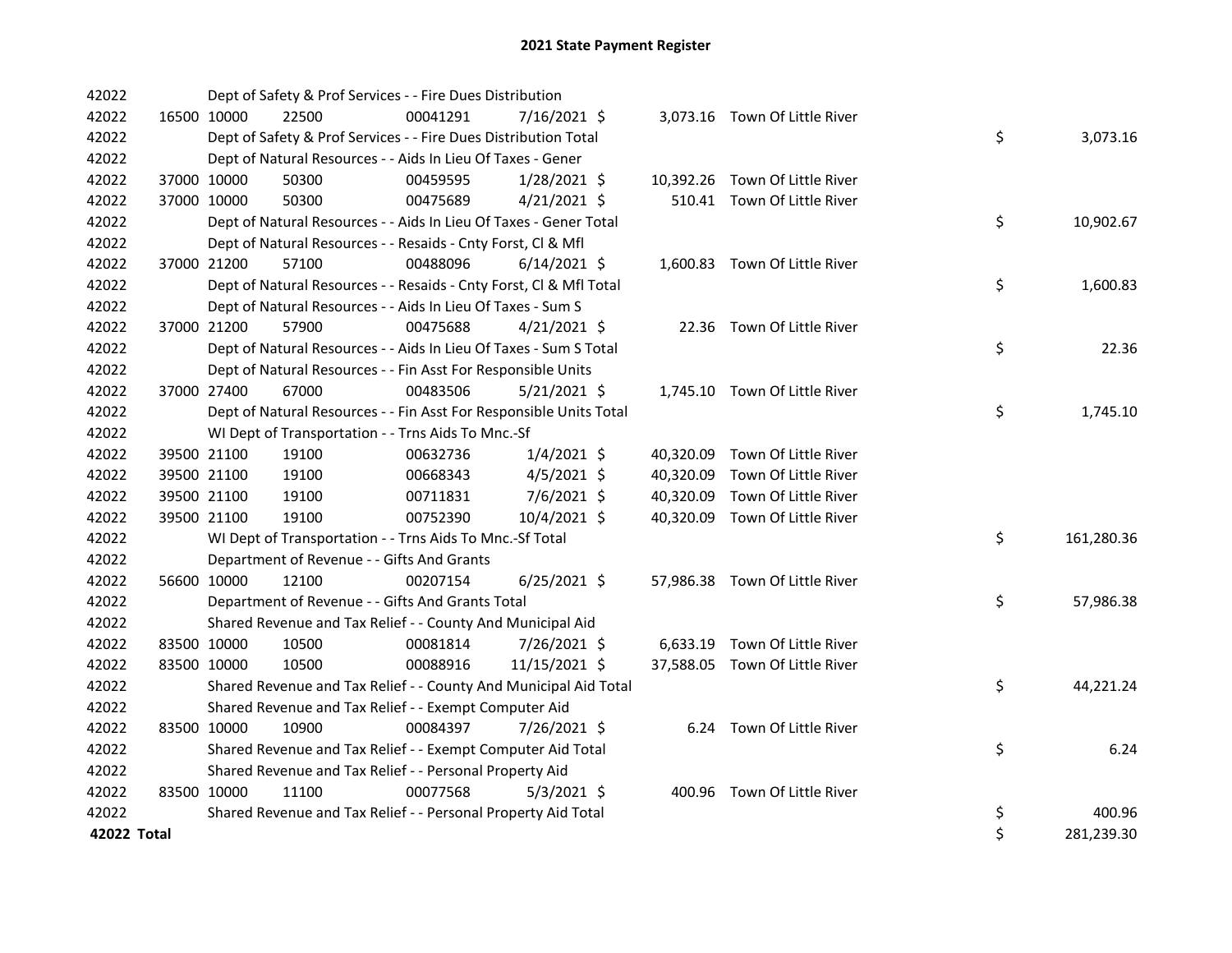| 42024 |             | Dept of Safety & Prof Services - - Fire Dues Distribution          |          |                |           |                                    |    |            |
|-------|-------------|--------------------------------------------------------------------|----------|----------------|-----------|------------------------------------|----|------------|
| 42024 | 16500 10000 | 22500                                                              | 00041292 | 7/16/2021 \$   |           | 23,752.91 Little Suamico, Town of  |    |            |
| 42024 |             | Dept of Safety & Prof Services - - Fire Dues Distribution Total    |          |                |           |                                    | \$ | 23,752.91  |
| 42024 |             | Dept of Natural Resources - - Aids In Lieu Of Taxes - Gener        |          |                |           |                                    |    |            |
| 42024 | 37000 10000 | 50300                                                              | 00459644 | $1/28/2021$ \$ | 12,665.82 | Little Suamico, Town of            |    |            |
| 42024 | 37000 10000 | 50300                                                              | 00459645 | 1/28/2021 \$   | 11,266.51 | Little Suamico, Town of            |    |            |
| 42024 | 37000 10000 | 50300                                                              | 00476004 | $4/21/2021$ \$ | 62.40     | Little Suamico, Town of            |    |            |
| 42024 |             | Dept of Natural Resources - - Aids In Lieu Of Taxes - Gener Total  |          |                |           |                                    | \$ | 23,994.73  |
| 42024 |             | Dept of Natural Resources - - Resaids - Cnty Forst, Cl & Mfl       |          |                |           |                                    |    |            |
| 42024 | 37000 21200 | 57100                                                              | 00488097 | $6/14/2021$ \$ |           | 313.70 Little Suamico, Town of     |    |            |
| 42024 |             | Dept of Natural Resources - - Resaids - Cnty Forst, Cl & Mfl Total |          |                |           |                                    | \$ | 313.70     |
| 42024 |             | WI Dept of Transportation - - Trns Aids To Mnc.-Sf                 |          |                |           |                                    |    |            |
| 42024 | 39500 21100 | 19100                                                              | 00632737 | $1/4/2021$ \$  | 61,961.67 | Little Suamico, Town of            |    |            |
| 42024 | 39500 21100 | 19100                                                              | 00668344 | 4/5/2021 \$    | 61,961.67 | Little Suamico, Town of            |    |            |
| 42024 | 39500 21100 | 19100                                                              | 00711832 | 7/6/2021 \$    | 61,961.67 | Little Suamico, Town of            |    |            |
| 42024 | 39500 21100 | 19100                                                              | 00752391 | 10/4/2021 \$   | 61,961.67 | Little Suamico, Town of            |    |            |
| 42024 |             | WI Dept of Transportation - - Trns Aids To Mnc.-Sf Total           |          |                |           |                                    | \$ | 247,846.68 |
| 42024 |             | Department of Revenue - - Gifts And Grants                         |          |                |           |                                    |    |            |
| 42024 | 56600 10000 | 12100                                                              | 00207155 | $6/25/2021$ \$ |           | 256,019.28 Little Suamico, Town of |    |            |
| 42024 |             | Department of Revenue - - Gifts And Grants Total                   |          |                |           |                                    | \$ | 256,019.28 |
| 42024 |             | Shared Revenue and Tax Relief - - County And Municipal Aid         |          |                |           |                                    |    |            |
| 42024 | 83500 10000 | 10500                                                              | 00081815 | 7/26/2021 \$   |           | 7,446.35 Little Suamico, Town of   |    |            |
| 42024 | 83500 10000 | 10500                                                              | 00088917 | 11/15/2021 \$  | 42,195.98 | Little Suamico, Town of            |    |            |
| 42024 |             | Shared Revenue and Tax Relief - - County And Municipal Aid Total   |          |                |           |                                    | \$ | 49,642.33  |
| 42024 |             | Shared Revenue and Tax Relief - - Exempt Computer Aid              |          |                |           |                                    |    |            |
| 42024 | 83500 10000 | 10900                                                              | 00084398 | 7/26/2021 \$   | 188.10    | Little Suamico, Town of            |    |            |
| 42024 |             | Shared Revenue and Tax Relief - - Exempt Computer Aid Total        |          |                |           |                                    | \$ | 188.10     |
| 42024 |             | Shared Revenue and Tax Relief - - Utility Aid                      |          |                |           |                                    |    |            |
| 42024 | 83500 10000 | 11000                                                              | 00081815 | 7/26/2021 \$   |           | 1,762.73 Little Suamico, Town of   |    |            |
| 42024 | 83500 10000 | 11000                                                              | 00088917 | 11/15/2021 \$  |           | 10,061.91 Little Suamico, Town of  |    |            |
| 42024 |             | Shared Revenue and Tax Relief - - Utility Aid Total                |          |                |           |                                    | \$ | 11,824.64  |
| 42024 |             | Shared Revenue and Tax Relief - - Personal Property Aid            |          |                |           |                                    |    |            |
| 42024 | 83500 10000 | 11100                                                              | 00077569 | $5/3/2021$ \$  |           | 2,228.31 Little Suamico, Town of   |    |            |
| 42024 |             | Shared Revenue and Tax Relief - - Personal Property Aid Total      |          |                |           |                                    | \$ | 2,228.31   |
| 42024 |             | Shared Revenue and Tax Relief - - Lottery & Gaming Credit          |          |                |           |                                    |    |            |
| 42024 | 83500 52100 | 36300                                                              | 00074314 | 3/22/2021 \$   | 9,441.00  | Little Suamico, Town of            |    |            |
| 42024 |             | Shared Revenue and Tax Relief - - Lottery & Gaming Credit Total    |          |                |           |                                    | \$ | 9,441.00   |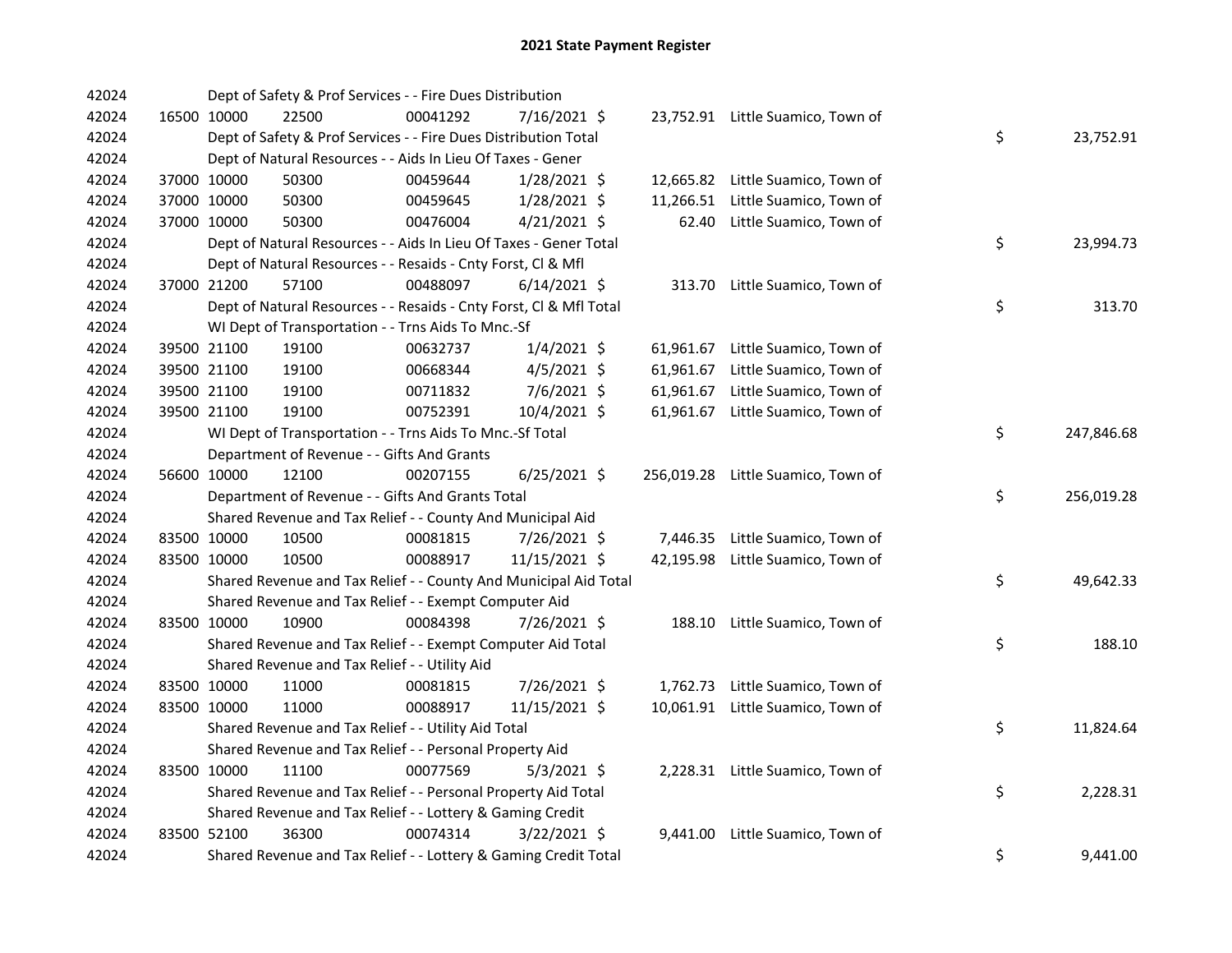42024 Total \$ 625,251.68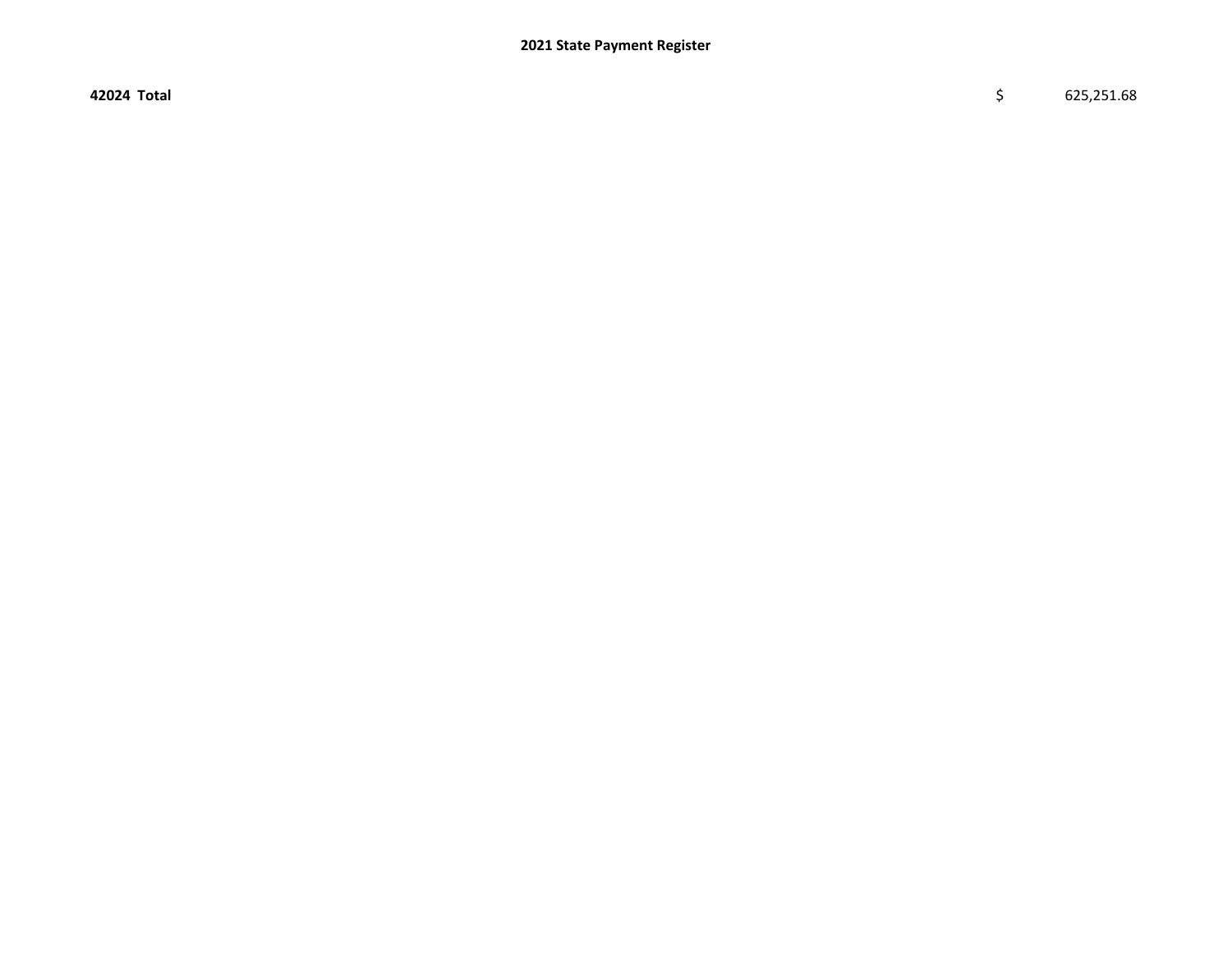| 42026       |             | Dept of Safety & Prof Services - - Fire Dues Distribution          |          |                |  |                                |    |            |
|-------------|-------------|--------------------------------------------------------------------|----------|----------------|--|--------------------------------|----|------------|
| 42026       | 16500 10000 | 22500                                                              | 00041293 | 7/16/2021 \$   |  | 1,872.27 Town Of Maple Valley  |    |            |
| 42026       |             | Dept of Safety & Prof Services - - Fire Dues Distribution Total    |          |                |  |                                | \$ | 1,872.27   |
| 42026       |             | Dept of Natural Resources - - Aids In Lieu Of Taxes - Gener        |          |                |  |                                |    |            |
| 42026       | 37000 10000 | 50300                                                              | 00459612 | $1/28/2021$ \$ |  | 629.33 Town Of Maple Valley    |    |            |
| 42026       |             | Dept of Natural Resources - - Aids In Lieu Of Taxes - Gener Total  |          |                |  |                                | \$ | 629.33     |
| 42026       |             | Dept of Natural Resources - - Resaids - Cnty Forst, Cl & Mfl       |          |                |  |                                |    |            |
| 42026       | 37000 21200 | 57100                                                              | 00488098 | $6/14/2021$ \$ |  | 656.85 Town Of Maple Valley    |    |            |
| 42026       |             | Dept of Natural Resources - - Resaids - Cnty Forst, Cl & Mfl Total |          |                |  |                                | \$ | 656.85     |
| 42026       |             | WI Dept of Transportation - - Trns Aids To Mnc.-Sf                 |          |                |  |                                |    |            |
| 42026       | 39500 21100 | 19100                                                              | 00632738 | $1/4/2021$ \$  |  | 24,164.46 Town Of Maple Valley |    |            |
| 42026       | 39500 21100 | 19100                                                              | 00668345 | $4/5/2021$ \$  |  | 24,164.46 Town Of Maple Valley |    |            |
| 42026       | 39500 21100 | 19100                                                              | 00711833 | 7/6/2021 \$    |  | 24,164.46 Town Of Maple Valley |    |            |
| 42026       | 39500 21100 | 19100                                                              | 00752392 | 10/4/2021 \$   |  | 24,164.46 Town Of Maple Valley |    |            |
| 42026       |             | WI Dept of Transportation - - Trns Aids To Mnc.-Sf Total           |          |                |  |                                | \$ | 96,657.84  |
| 42026       |             | WI Dept of Transportation - - Loc Rd Imp Prg St Fd                 |          |                |  |                                |    |            |
| 42026       | 39500 21100 | 27800                                                              | 00656090 | $2/22/2021$ \$ |  | 19,336.64 Town Of Maple Valley |    |            |
| 42026       |             | WI Dept of Transportation - - Loc Rd Imp Prg St Fd Total           |          |                |  |                                | \$ | 19,336.64  |
| 42026       |             | Department of Revenue - - Gifts And Grants                         |          |                |  |                                |    |            |
| 42026       | 56600 10000 | 12100                                                              | 00207156 | $6/25/2021$ \$ |  | 35,273.30 Town Of Maple Valley |    |            |
| 42026       |             | Department of Revenue - - Gifts And Grants Total                   |          |                |  |                                | \$ | 35,273.30  |
| 42026       |             | Shared Revenue and Tax Relief - - County And Municipal Aid         |          |                |  |                                |    |            |
| 42026       | 83500 10000 | 10500                                                              | 00081816 | 7/26/2021 \$   |  | 5,150.47 Town Of Maple Valley  |    |            |
| 42026       | 83500 10000 | 10500                                                              | 00088918 | 11/15/2021 \$  |  | 29,186.00 Town Of Maple Valley |    |            |
| 42026       |             | Shared Revenue and Tax Relief - - County And Municipal Aid Total   |          |                |  |                                | \$ | 34,336.47  |
| 42026       |             | Shared Revenue and Tax Relief - - Exempt Computer Aid              |          |                |  |                                |    |            |
| 42026       | 83500 10000 | 10900                                                              | 00084399 | 7/26/2021 \$   |  | 3.11 Town Of Maple Valley      |    |            |
| 42026       |             | Shared Revenue and Tax Relief - - Exempt Computer Aid Total        |          |                |  |                                | \$ | 3.11       |
| 42026       |             | Shared Revenue and Tax Relief - - Utility Aid                      |          |                |  |                                |    |            |
| 42026       | 83500 10000 | 11000                                                              | 00081816 | 7/26/2021 \$   |  | 13.87 Town Of Maple Valley     |    |            |
| 42026       | 83500 10000 | 11000                                                              | 00088918 | 11/15/2021 \$  |  | 246.36 Town Of Maple Valley    |    |            |
| 42026       |             | Shared Revenue and Tax Relief - - Utility Aid Total                |          |                |  |                                | \$ | 260.23     |
| 42026       |             | Shared Revenue and Tax Relief - - Personal Property Aid            |          |                |  |                                |    |            |
| 42026       | 83500 10000 | 11100                                                              | 00077570 | $5/3/2021$ \$  |  | 61.41 Town Of Maple Valley     |    |            |
| 42026       |             | Shared Revenue and Tax Relief - - Personal Property Aid Total      |          |                |  |                                | \$ | 61.41      |
| 42026 Total |             |                                                                    |          |                |  |                                | \$ | 189,087.45 |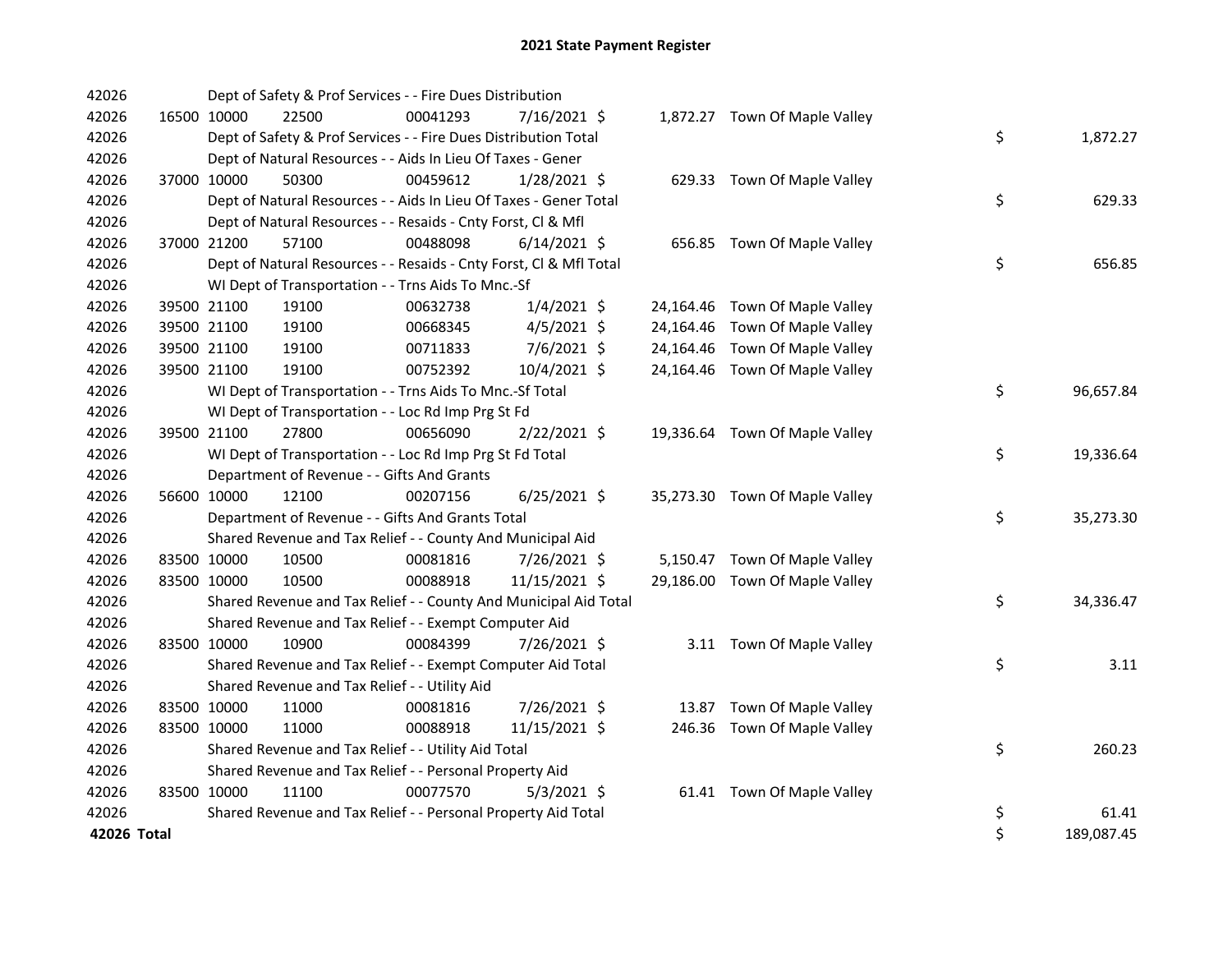| 42028 |             | Dept of Safety & Prof Services - - Fire Dues Distribution            |          |                |           |                           |    |            |
|-------|-------------|----------------------------------------------------------------------|----------|----------------|-----------|---------------------------|----|------------|
| 42028 | 16500 10000 | 22500                                                                | 00041294 | 7/16/2021 \$   |           | 3,657.04 Morgan, Town of  |    |            |
| 42028 |             | Dept of Safety & Prof Services - - Fire Dues Distribution Total      |          |                |           |                           | \$ | 3,657.04   |
| 42028 |             | Dept of Natural Resources - - Resaids - Cnty Forst, Cl & Mfl         |          |                |           |                           |    |            |
| 42028 | 37000 21200 | 57100                                                                | 00488099 | $6/14/2021$ \$ |           | 1,020.95 Morgan, Town of  |    |            |
| 42028 |             | Dept of Natural Resources - - Resaids - Cnty Forst, Cl & Mfl Total   |          |                |           |                           | \$ | 1,020.95   |
| 42028 |             | WI Dept of Transportation - - Trns Aids To Mnc.-Sf                   |          |                |           |                           |    |            |
| 42028 | 39500 21100 | 19100                                                                | 00632739 | $1/4/2021$ \$  | 33,388.74 | Morgan, Town of           |    |            |
| 42028 | 39500 21100 | 19100                                                                | 00668346 | $4/5/2021$ \$  | 33,388.74 | Morgan, Town of           |    |            |
| 42028 | 39500 21100 | 19100                                                                | 00711834 | 7/6/2021 \$    | 33,388.74 | Morgan, Town of           |    |            |
| 42028 | 39500 21100 | 19100                                                                | 00752393 | 10/4/2021 \$   | 33,388.74 | Morgan, Town of           |    |            |
| 42028 |             | WI Dept of Transportation - - Trns Aids To Mnc.-Sf Total             |          |                |           |                           | \$ | 133,554.96 |
| 42028 |             | WI Dept of Transportation - - Loc Rd Imp Prg St Fd                   |          |                |           |                           |    |            |
| 42028 | 39500 21100 | 27800                                                                | 00774080 | 11/15/2021 \$  |           | 19,336.64 Morgan, Town of |    |            |
| 42028 |             | WI Dept of Transportation - - Loc Rd Imp Prg St Fd Total             |          |                |           |                           | \$ | 19,336.64  |
| 42028 |             | Department of Administration - - Hv Trans Ln Annual Impact Fee       |          |                |           |                           |    |            |
| 42028 | 50500 10000 | 17400                                                                | 00144342 | $5/3/2021$ \$  | 24,189.00 | Morgan, Town of           |    |            |
| 42028 | 50500 10000 | 17400                                                                | 00144360 | $5/3/2021$ \$  | 40,359.00 | Morgan, Town of           |    |            |
| 42028 |             | Department of Administration - - Hv Trans Ln Annual Impact Fee Total |          |                |           |                           | \$ | 64,548.00  |
| 42028 |             | Elections Commission - - General Program Ops, GPR                    |          |                |           |                           |    |            |
| 42028 | 51000 10000 | 10100                                                                | 00005137 | $1/8/2021$ \$  |           | 285.55 Morgan, Town of    |    |            |
| 42028 |             | Elections Commission - - General Program Ops, GPR Total              |          |                |           |                           | \$ | 285.55     |
| 42028 |             | Department of Revenue - - Gifts And Grants                           |          |                |           |                           |    |            |
| 42028 | 56600 10000 | 12100                                                                | 00207157 | $6/25/2021$ \$ |           | 51,967.94 Morgan, Town of |    |            |
| 42028 |             | Department of Revenue - - Gifts And Grants Total                     |          |                |           |                           | \$ | 51,967.94  |
| 42028 |             | Shared Revenue and Tax Relief - - County And Municipal Aid           |          |                |           |                           |    |            |
| 42028 | 83500 10000 | 10500                                                                | 00081817 | 7/26/2021 \$   |           | 3,570.18 Morgan, Town of  |    |            |
| 42028 | 83500 10000 | 10500                                                                | 00088919 | 11/15/2021 \$  | 20,231.03 | Morgan, Town of           |    |            |
| 42028 |             | Shared Revenue and Tax Relief - - County And Municipal Aid Total     |          |                |           |                           | \$ | 23,801.21  |
| 42028 |             | Shared Revenue and Tax Relief - - Exempt Computer Aid                |          |                |           |                           |    |            |
| 42028 | 83500 10000 | 10900                                                                | 00084400 | 7/26/2021 \$   |           | 16.63 Morgan, Town of     |    |            |
| 42028 |             | Shared Revenue and Tax Relief - - Exempt Computer Aid Total          |          |                |           |                           | \$ | 16.63      |
| 42028 |             | Shared Revenue and Tax Relief - - Utility Aid                        |          |                |           |                           |    |            |
| 42028 | 83500 10000 | 11000                                                                | 00081817 | 7/26/2021 \$   | 6,305.49  | Morgan, Town of           |    |            |
| 42028 | 83500 10000 | 11000                                                                | 00088919 | 11/15/2021 \$  | 35,701.49 | Morgan, Town of           |    |            |
| 42028 |             | Shared Revenue and Tax Relief - - Utility Aid Total                  |          |                |           |                           | \$ | 42,006.98  |
| 42028 |             | Shared Revenue and Tax Relief - - Personal Property Aid              |          |                |           |                           |    |            |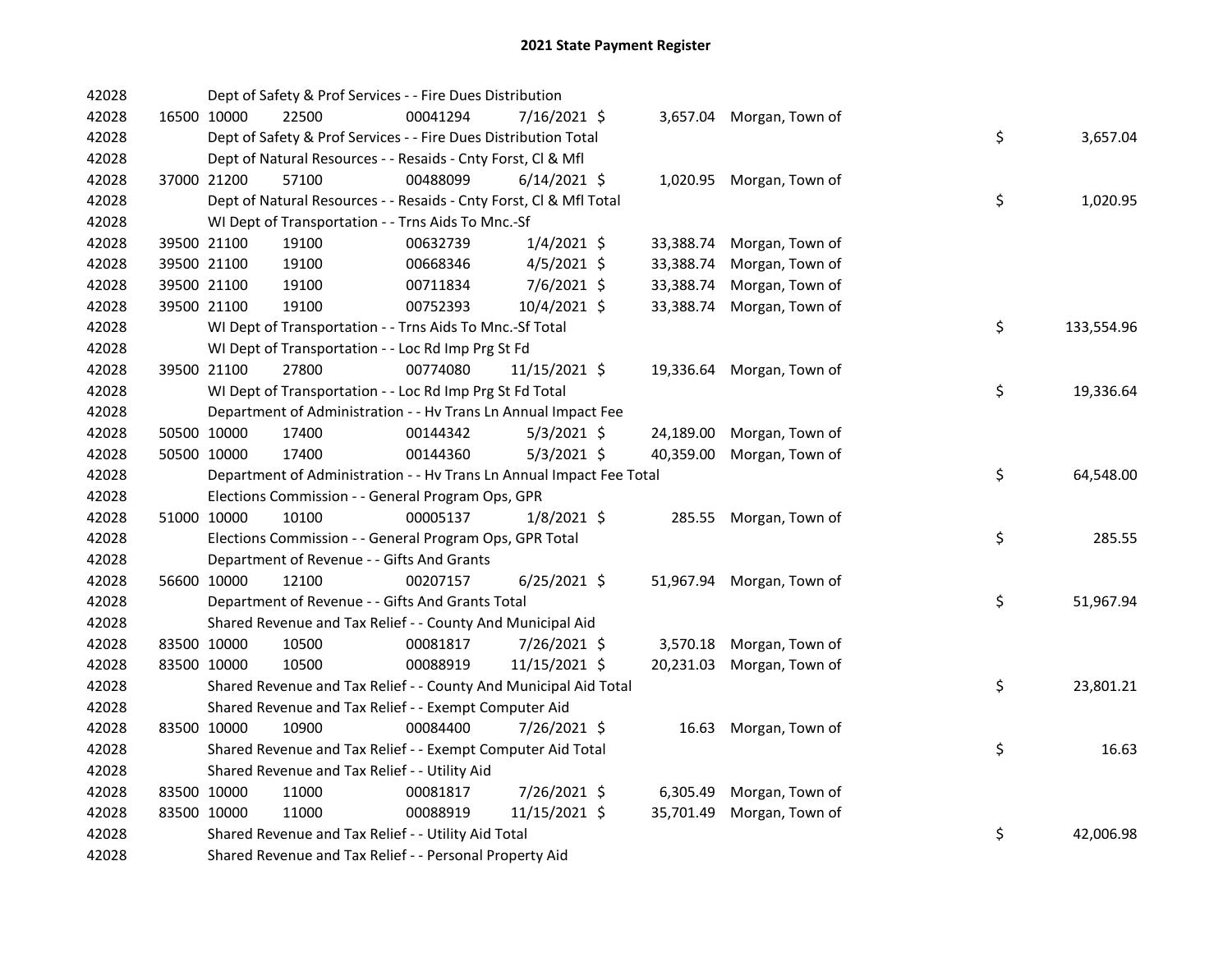| 42028       | 83500 10000 | 11100                                                         | 00077571 | 5/3/2021 \$ | 1,013.55 Morgan, Town of |            |
|-------------|-------------|---------------------------------------------------------------|----------|-------------|--------------------------|------------|
| 42028       |             | Shared Revenue and Tax Relief - - Personal Property Aid Total |          |             |                          | 1.013.55   |
| 42028 Total |             |                                                               |          |             |                          | 341.209.45 |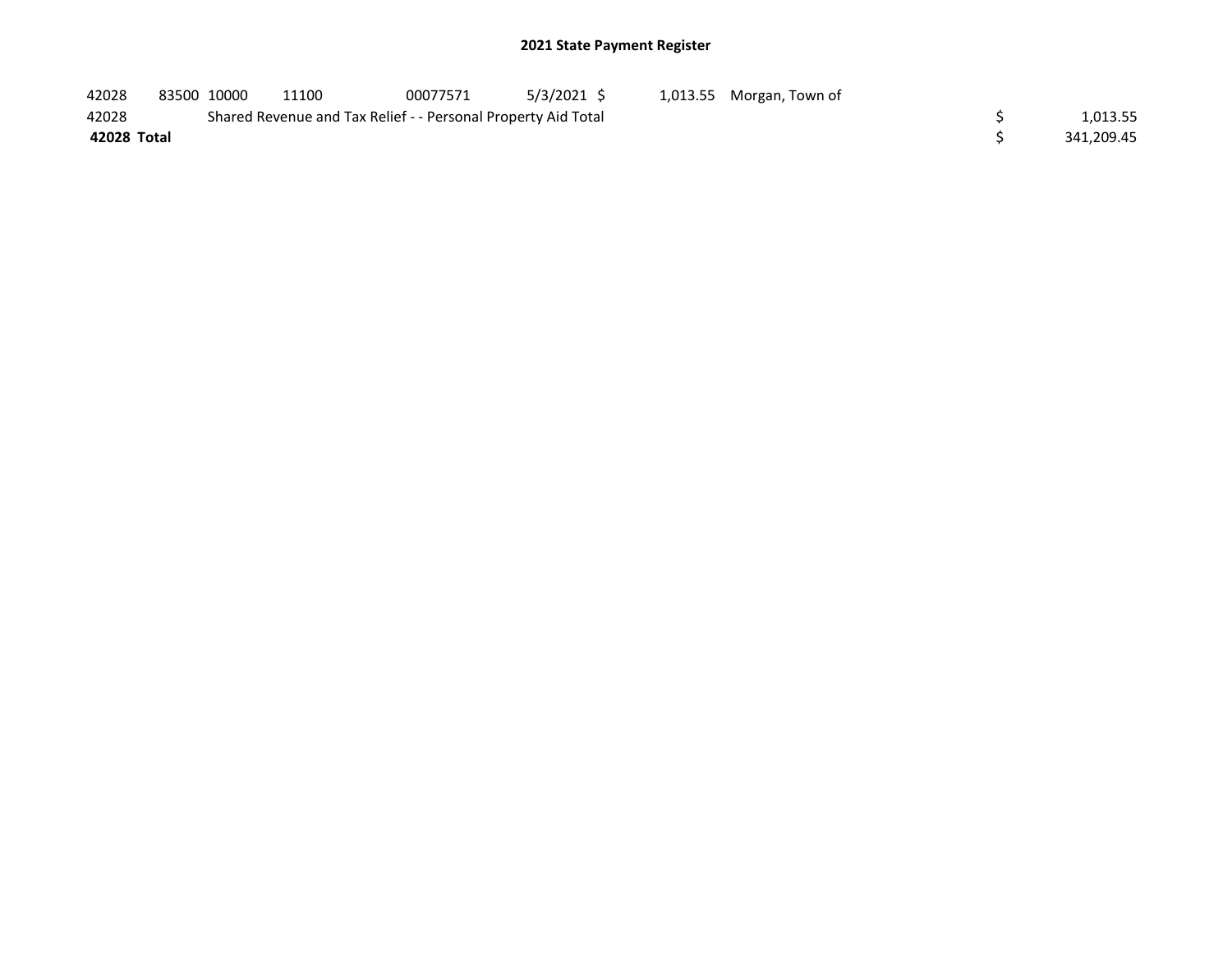| 42029 |             | Dept of Safety & Prof Services - - Fire Dues Distribution            |          |                |  |                            |    |            |
|-------|-------------|----------------------------------------------------------------------|----------|----------------|--|----------------------------|----|------------|
| 42029 | 16500 10000 | 22500                                                                | 00041295 | 7/16/2021 \$   |  | 5,174.19 Town Of Mountain  |    |            |
| 42029 |             | Dept of Safety & Prof Services - - Fire Dues Distribution Total      |          |                |  |                            | \$ | 5,174.19   |
| 42029 |             | Dept of Natural Resources - - Aids In Lieu Of Taxes - Gener          |          |                |  |                            |    |            |
| 42029 | 37000 10000 | 50300                                                                | 00459579 | $1/28/2021$ \$ |  | 160.97 Town Of Mountain    |    |            |
| 42029 | 37000 10000 | 50300                                                                | 00459580 | $1/28/2021$ \$ |  | 3,075.71 Town Of Mountain  |    |            |
| 42029 |             | Dept of Natural Resources - - Aids In Lieu Of Taxes - Gener Total    |          |                |  |                            | \$ | 3,236.68   |
| 42029 |             | Dept of Natural Resources - - General Program Operations --          |          |                |  |                            |    |            |
| 42029 | 37000 21200 | 25400                                                                | 00522597 | 12/10/2021 \$  |  | 9,569.11 Town Of Mountain  |    |            |
| 42029 |             | Dept of Natural Resources - - General Program Operations -- Total    |          |                |  |                            | \$ | 9,569.11   |
| 42029 |             | Dept of Natural Resources - - Resaids - Cnty Forst, Cl & Mfl         |          |                |  |                            |    |            |
| 42029 | 37000 21200 | 57100                                                                | 00488100 | $6/14/2021$ \$ |  | 461.03 Town Of Mountain    |    |            |
| 42029 |             | Dept of Natural Resources - - Resaids - Cnty Forst, Cl & Mfl Total   |          |                |  |                            | \$ | 461.03     |
| 42029 |             | Dept of Natural Resources - - Resaids - Pymt In Lieu Tax Fed         |          |                |  |                            |    |            |
| 42029 | 37000 21200 | 58400                                                                | 00510817 | $9/28/2021$ \$ |  | 65,056.70 Town Of Mountain |    |            |
| 42029 |             | Dept of Natural Resources - - Resaids - Pymt In Lieu Tax Fed Total   |          |                |  |                            | \$ | 65,056.70  |
| 42029 |             | WI Dept of Transportation - - Trns Aids To Mnc.-Sf                   |          |                |  |                            |    |            |
| 42029 | 39500 21100 | 19100                                                                | 00632740 | $1/4/2021$ \$  |  | 52,545.86 Town Of Mountain |    |            |
| 42029 | 39500 21100 | 19100                                                                | 00668347 | $4/5/2021$ \$  |  | 52,545.86 Town Of Mountain |    |            |
| 42029 | 39500 21100 | 19100                                                                | 00711835 | $7/6/2021$ \$  |  | 52,545.86 Town Of Mountain |    |            |
| 42029 | 39500 21100 | 19100                                                                | 00752394 | 10/4/2021 \$   |  | 52,545.89 Town Of Mountain |    |            |
| 42029 |             | WI Dept of Transportation - - Trns Aids To Mnc.-Sf Total             |          |                |  |                            | \$ | 210,183.47 |
| 42029 |             | WI Dept of Transportation - - Supplemental Transportation Aids       |          |                |  |                            |    |            |
| 42029 | 39500 21100 | 19600                                                                | 00633691 | $1/4/2021$ \$  |  | 37,091.20 Town Of Mountain |    |            |
| 42029 |             | WI Dept of Transportation - - Supplemental Transportation Aids Total |          |                |  |                            | \$ | 37,091.20  |
| 42029 |             | WI Dept of Transportation - - Loc Rd Imp Prg St Fd                   |          |                |  |                            |    |            |
| 42029 | 39500 21100 | 27800                                                                | 00694800 | $5/19/2021$ \$ |  | 19,336.64 Town Of Mountain |    |            |
| 42029 |             | WI Dept of Transportation - - Loc Rd Imp Prg St Fd Total             |          |                |  |                            | \$ | 19,336.64  |
| 42029 |             | Department of Revenue - - Gifts And Grants                           |          |                |  |                            |    |            |
| 42029 | 56600 10000 | 12100                                                                | 00207158 | $6/25/2021$ \$ |  | 43,908.46 Town Of Mountain |    |            |
| 42029 |             | Department of Revenue - - Gifts And Grants Total                     |          |                |  |                            | \$ | 43,908.46  |
| 42029 |             | Shared Revenue and Tax Relief - - County And Municipal Aid           |          |                |  |                            |    |            |
| 42029 | 83500 10000 | 10500                                                                | 00081818 | $7/26/2021$ \$ |  | 2,801.37 Town Of Mountain  |    |            |
| 42029 | 83500 10000 | 10500                                                                | 00088920 | 11/15/2021 \$  |  | 15,874.46 Town Of Mountain |    |            |
| 42029 |             | Shared Revenue and Tax Relief - - County And Municipal Aid Total     |          |                |  |                            | \$ | 18,675.83  |
| 42029 |             | Shared Revenue and Tax Relief - - Exempt Computer Aid                |          |                |  |                            |    |            |
| 42029 | 83500 10000 | 10900                                                                | 00084401 | 7/26/2021 \$   |  | 41.57 Town Of Mountain     |    |            |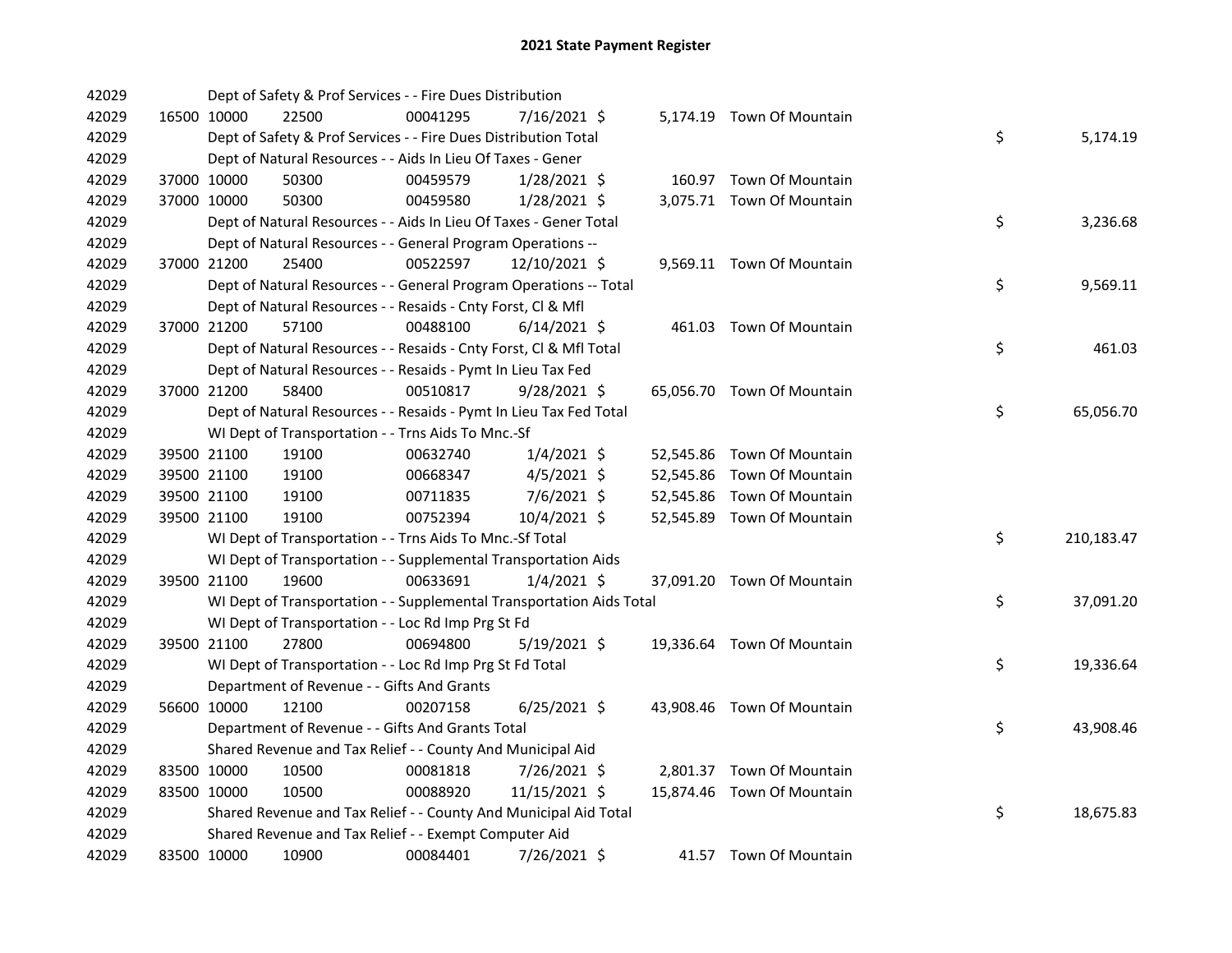| 42029       |             | Shared Revenue and Tax Relief - - Exempt Computer Aid Total   | 41.57    |               |          |                  |            |
|-------------|-------------|---------------------------------------------------------------|----------|---------------|----------|------------------|------------|
| 42029       |             | Shared Revenue and Tax Relief - - Utility Aid                 |          |               |          |                  |            |
| 42029       | 83500 10000 | 11000                                                         | 00081818 | 7/26/2021 \$  | 314.90   | Town Of Mountain |            |
| 42029       | 83500 10000 | 11000                                                         | 00088920 | 11/15/2021 \$ | 2,191.63 | Town Of Mountain |            |
| 42029       |             | Shared Revenue and Tax Relief - - Utility Aid Total           |          |               |          |                  | 2,506.53   |
| 42029       |             | Shared Revenue and Tax Relief - - Personal Property Aid       |          |               |          |                  |            |
| 42029       | 83500 10000 | 11100                                                         | 00077572 | 5/3/2021 \$   | 549.00   | Town Of Mountain |            |
| 42029       |             | Shared Revenue and Tax Relief - - Personal Property Aid Total |          |               |          |                  | 549.00     |
| 42029 Total |             |                                                               |          |               |          |                  | 415.790.41 |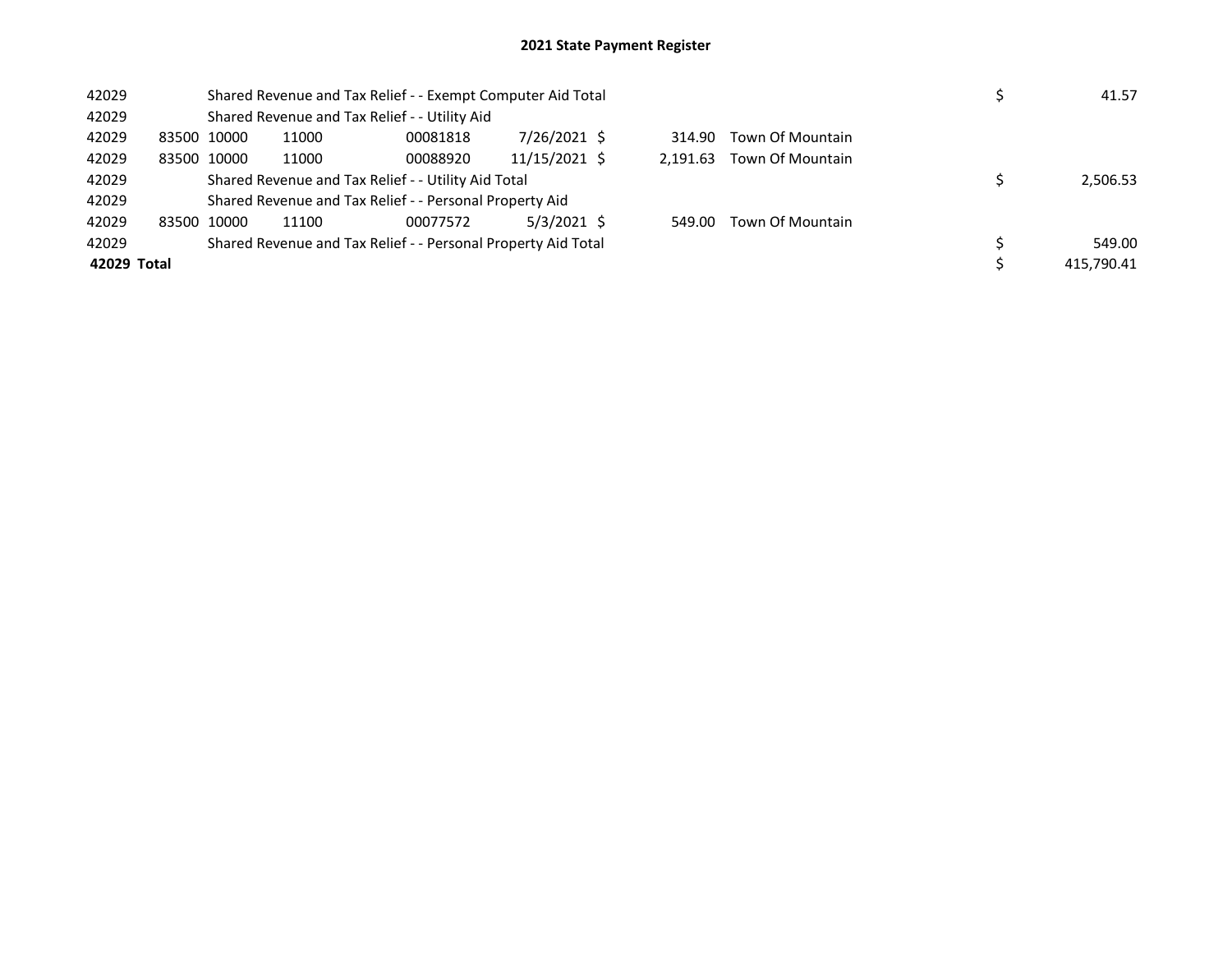| 42030 |             | Dept of Safety & Prof Services - - Fire Dues Distribution          |          |                |           |                           |    |            |
|-------|-------------|--------------------------------------------------------------------|----------|----------------|-----------|---------------------------|----|------------|
| 42030 | 16500 10000 | 22500                                                              | 00041299 | 7/16/2021 \$   |           | 4,712.87 Oconto, Town of  |    |            |
| 42030 |             | Dept of Safety & Prof Services - - Fire Dues Distribution Total    |          |                |           |                           | \$ | 4,712.87   |
| 42030 |             | Dept of Natural Resources - - Aids In Lieu Of Taxes - Gener        |          |                |           |                           |    |            |
| 42030 | 37000 10000 | 50300                                                              | 00459723 | 1/28/2021 \$   | 1,890.43  | Oconto, Town of           |    |            |
| 42030 | 37000 10000 | 50300                                                              | 00476824 | $4/21/2021$ \$ | 2.00      | Oconto, Town of           |    |            |
| 42030 |             | Dept of Natural Resources - - Aids In Lieu Of Taxes - Gener Total  |          |                |           |                           | \$ | 1,892.43   |
| 42030 |             | Dept of Natural Resources - - Seg Earned                           |          |                |           |                           |    |            |
| 42030 | 37000 21200 | 100SE                                                              | 00474009 | $4/15/2021$ \$ |           | 659.57 Oconto, Town of    |    |            |
| 42030 |             | Dept of Natural Resources - - Seg Earned Total                     |          |                |           |                           | \$ | 659.57     |
| 42030 |             | Dept of Natural Resources - - Resaids - Cnty Forst, Cl & Mfl       |          |                |           |                           |    |            |
| 42030 | 37000 21200 | 57100                                                              | 00488101 | $6/14/2021$ \$ |           | 718.18 Oconto, Town of    |    |            |
| 42030 |             | Dept of Natural Resources - - Resaids - Cnty Forst, Cl & Mfl Total |          |                |           |                           | \$ | 718.18     |
| 42030 |             | Dept of Natural Resources - - Aids In Lieu Of Taxes - Sum S        |          |                |           |                           |    |            |
| 42030 | 37000 21200 | 57900                                                              | 00476825 | $4/21/2021$ \$ |           | 0.20 Oconto, Town of      |    |            |
| 42030 |             | Dept of Natural Resources - - Aids In Lieu Of Taxes - Sum S Total  |          |                |           |                           | \$ | 0.20       |
| 42030 |             | WI Dept of Transportation - - Trns Aids To Mnc.-Sf                 |          |                |           |                           |    |            |
| 42030 | 39500 21100 | 19100                                                              | 00632741 | $1/4/2021$ \$  |           | 37,067.94 Oconto, Town of |    |            |
| 42030 | 39500 21100 | 19100                                                              | 00668348 | 4/5/2021 \$    | 37,067.94 | Oconto, Town of           |    |            |
| 42030 | 39500 21100 | 19100                                                              | 00711836 | 7/6/2021 \$    | 37,067.94 | Oconto, Town of           |    |            |
| 42030 | 39500 21100 | 19100                                                              | 00752395 | 10/4/2021 \$   |           | 37,067.94 Oconto, Town of |    |            |
| 42030 |             | WI Dept of Transportation - - Trns Aids To Mnc.-Sf Total           |          |                |           |                           | \$ | 148,271.76 |
| 42030 |             | Department of Revenue - - Gifts And Grants                         |          |                |           |                           |    |            |
| 42030 | 56600 10000 | 12100                                                              | 00207159 | $6/25/2021$ \$ |           | 70,598.94 Oconto, Town of |    |            |
| 42030 |             | Department of Revenue - - Gifts And Grants Total                   |          |                |           |                           | \$ | 70,598.94  |
| 42030 |             | Shared Revenue and Tax Relief - - County And Municipal Aid         |          |                |           |                           |    |            |
| 42030 | 83500 10000 | 10500                                                              | 00081819 | 7/26/2021 \$   |           | 6,703.95 Oconto, Town of  |    |            |
| 42030 | 83500 10000 | 10500                                                              | 00088921 | 11/15/2021 \$  |           | 37,989.02 Oconto, Town of |    |            |
| 42030 |             | Shared Revenue and Tax Relief - - County And Municipal Aid Total   |          |                |           |                           | \$ | 44,692.97  |
| 42030 |             | Shared Revenue and Tax Relief - - Exempt Computer Aid              |          |                |           |                           |    |            |
| 42030 | 83500 10000 | 10900                                                              | 00084402 | 7/26/2021 \$   |           | 11.43 Oconto, Town of     |    |            |
| 42030 |             | Shared Revenue and Tax Relief - - Exempt Computer Aid Total        |          |                |           |                           | \$ | 11.43      |
| 42030 |             | Shared Revenue and Tax Relief - - Utility Aid                      |          |                |           |                           |    |            |
| 42030 | 83500 10000 | 11000                                                              | 00081819 | 7/26/2021 \$   |           | 2,476.25 Oconto, Town of  |    |            |
| 42030 | 83500 10000 | 11000                                                              | 00088921 | 11/15/2021 \$  | 14,181.97 | Oconto, Town of           |    |            |
| 42030 |             | Shared Revenue and Tax Relief - - Utility Aid Total                |          |                |           |                           | \$ | 16,658.22  |
| 42030 |             | Shared Revenue and Tax Relief - - Personal Property Aid            |          |                |           |                           |    |            |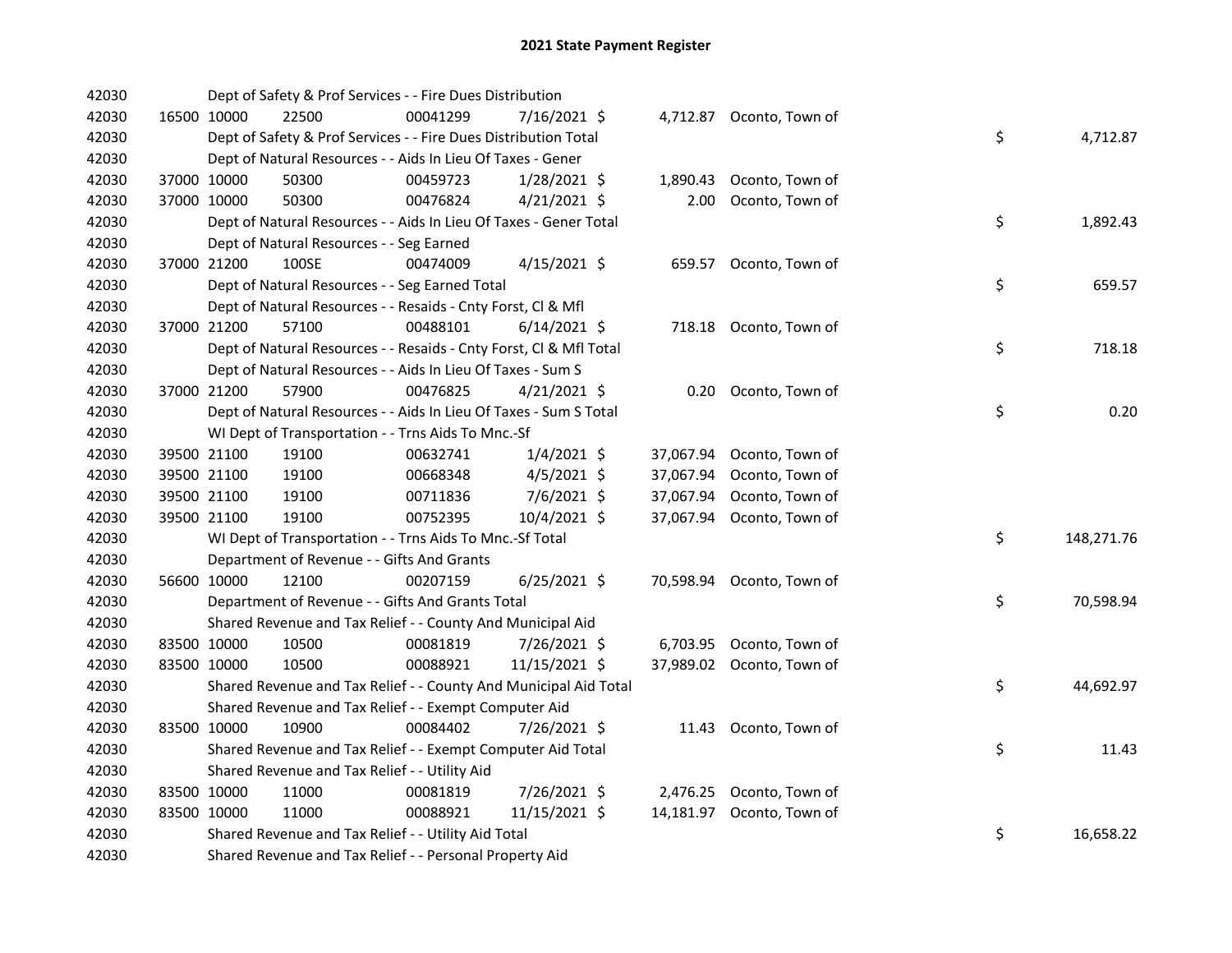| 42030       | 83500 10000 | 11100                                                         | 00077573 | 5/3/2021 \$ | 357.07 Oconto, Town of |            |
|-------------|-------------|---------------------------------------------------------------|----------|-------------|------------------------|------------|
| 42030       |             | Shared Revenue and Tax Relief - - Personal Property Aid Total |          |             |                        | 357.07     |
| 42030 Total |             |                                                               |          |             |                        | 288.573.64 |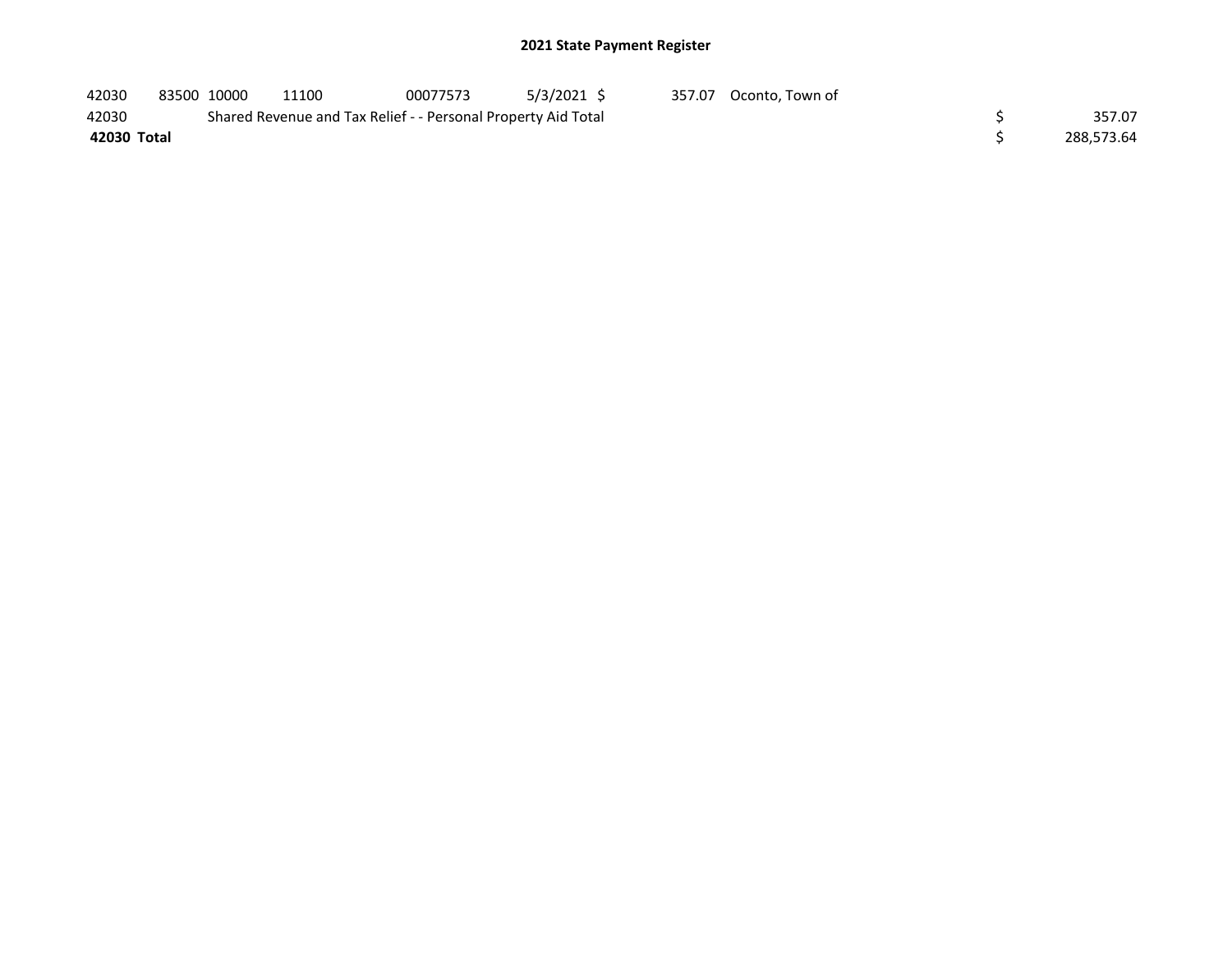| 42032       |             | Dept of Safety & Prof Services - - Fire Dues Distribution            |          |                |  |                                |    |            |
|-------------|-------------|----------------------------------------------------------------------|----------|----------------|--|--------------------------------|----|------------|
| 42032       | 16500 10000 | 22500                                                                | 00041297 | 7/16/2021 \$   |  | 4,900.38 Town Of Oconto Falls  |    |            |
| 42032       |             | Dept of Safety & Prof Services - - Fire Dues Distribution Total      |          |                |  |                                | \$ | 4,900.38   |
| 42032       |             | Dept of Natural Resources - - Resaids - Cnty Forst, CI & Mfl         |          |                |  |                                |    |            |
| 42032       | 37000 21200 | 57100                                                                | 00488102 | $6/14/2021$ \$ |  | 267.09 Town Of Oconto Falls    |    |            |
| 42032       |             | Dept of Natural Resources - - Resaids - Cnty Forst, Cl & Mfl Total   |          |                |  |                                | \$ | 267.09     |
| 42032       |             | WI Dept of Transportation - - Trns Aids To Mnc.-Sf                   |          |                |  |                                |    |            |
| 42032       | 39500 21100 | 19100                                                                | 00632742 | $1/4/2021$ \$  |  | 29,927.58 Town Of Oconto Falls |    |            |
| 42032       | 39500 21100 | 19100                                                                | 00668349 | $4/5/2021$ \$  |  | 29,927.58 Town Of Oconto Falls |    |            |
| 42032       | 39500 21100 | 19100                                                                | 00711837 | 7/6/2021 \$    |  | 29,927.58 Town Of Oconto Falls |    |            |
| 42032       | 39500 21100 | 19100                                                                | 00752396 | 10/4/2021 \$   |  | 29,927.58 Town Of Oconto Falls |    |            |
| 42032       |             | WI Dept of Transportation - - Trns Aids To Mnc.-Sf Total             |          |                |  |                                | \$ | 119,710.32 |
| 42032       |             | WI Dept of Transportation - - Supplemental Transportation Aids       |          |                |  |                                |    |            |
| 42032       | 39500 21100 | 19600                                                                | 00633692 | $1/4/2021$ \$  |  | 21,125.35 Town Of Oconto Falls |    |            |
| 42032       |             | WI Dept of Transportation - - Supplemental Transportation Aids Total |          |                |  |                                | \$ | 21,125.35  |
| 42032       |             | WI Dept of Transportation - - Loc Rd Imp Prg St Fd                   |          |                |  |                                |    |            |
| 42032       | 39500 21100 | 27800                                                                | 00772288 | 11/9/2021 \$   |  | 19,336.64 Town Of Oconto Falls |    |            |
| 42032       |             | WI Dept of Transportation - - Loc Rd Imp Prg St Fd Total             |          |                |  |                                | \$ | 19,336.64  |
| 42032       |             | Department of Revenue - - Gifts And Grants                           |          |                |  |                                |    |            |
| 42032       | 56600 10000 | 12100                                                                | 00207160 | $6/25/2021$ \$ |  | 67,144.88 Town Of Oconto Falls |    |            |
| 42032       |             | Department of Revenue - - Gifts And Grants Total                     |          |                |  |                                | \$ | 67,144.88  |
| 42032       |             | Shared Revenue and Tax Relief - - County And Municipal Aid           |          |                |  |                                |    |            |
| 42032       | 83500 10000 | 10500                                                                | 00081820 | 7/26/2021 \$   |  | 4,731.51 Town Of Oconto Falls  |    |            |
| 42032       | 83500 10000 | 10500                                                                | 00088922 | 11/15/2021 \$  |  | 26,811.91 Town Of Oconto Falls |    |            |
| 42032       |             | Shared Revenue and Tax Relief - - County And Municipal Aid Total     |          |                |  |                                | \$ | 31,543.42  |
| 42032       |             | Shared Revenue and Tax Relief - - Exempt Computer Aid                |          |                |  |                                |    |            |
| 42032       | 83500 10000 | 10900                                                                | 00084403 | 7/26/2021 \$   |  | 24.94 Town Of Oconto Falls     |    |            |
| 42032       |             | Shared Revenue and Tax Relief - - Exempt Computer Aid Total          |          |                |  |                                | \$ | 24.94      |
| 42032       |             | Shared Revenue and Tax Relief - - Utility Aid                        |          |                |  |                                |    |            |
| 42032       | 83500 10000 | 11000                                                                | 00081820 | 7/26/2021 \$   |  | 584.81 Town Of Oconto Falls    |    |            |
| 42032       | 83500 10000 | 11000                                                                | 00088922 | 11/15/2021 \$  |  | 3,348.67 Town Of Oconto Falls  |    |            |
| 42032       |             | Shared Revenue and Tax Relief - - Utility Aid Total                  |          |                |  |                                | \$ | 3,933.48   |
| 42032       |             | Shared Revenue and Tax Relief - - Personal Property Aid              |          |                |  |                                |    |            |
| 42032       | 83500 10000 | 11100                                                                | 00077574 | $5/3/2021$ \$  |  | 1,003.54 Town Of Oconto Falls  |    |            |
| 42032       |             | Shared Revenue and Tax Relief - - Personal Property Aid Total        |          |                |  |                                | \$ | 1,003.54   |
| 42032 Total |             |                                                                      |          |                |  |                                | \$ | 268,990.04 |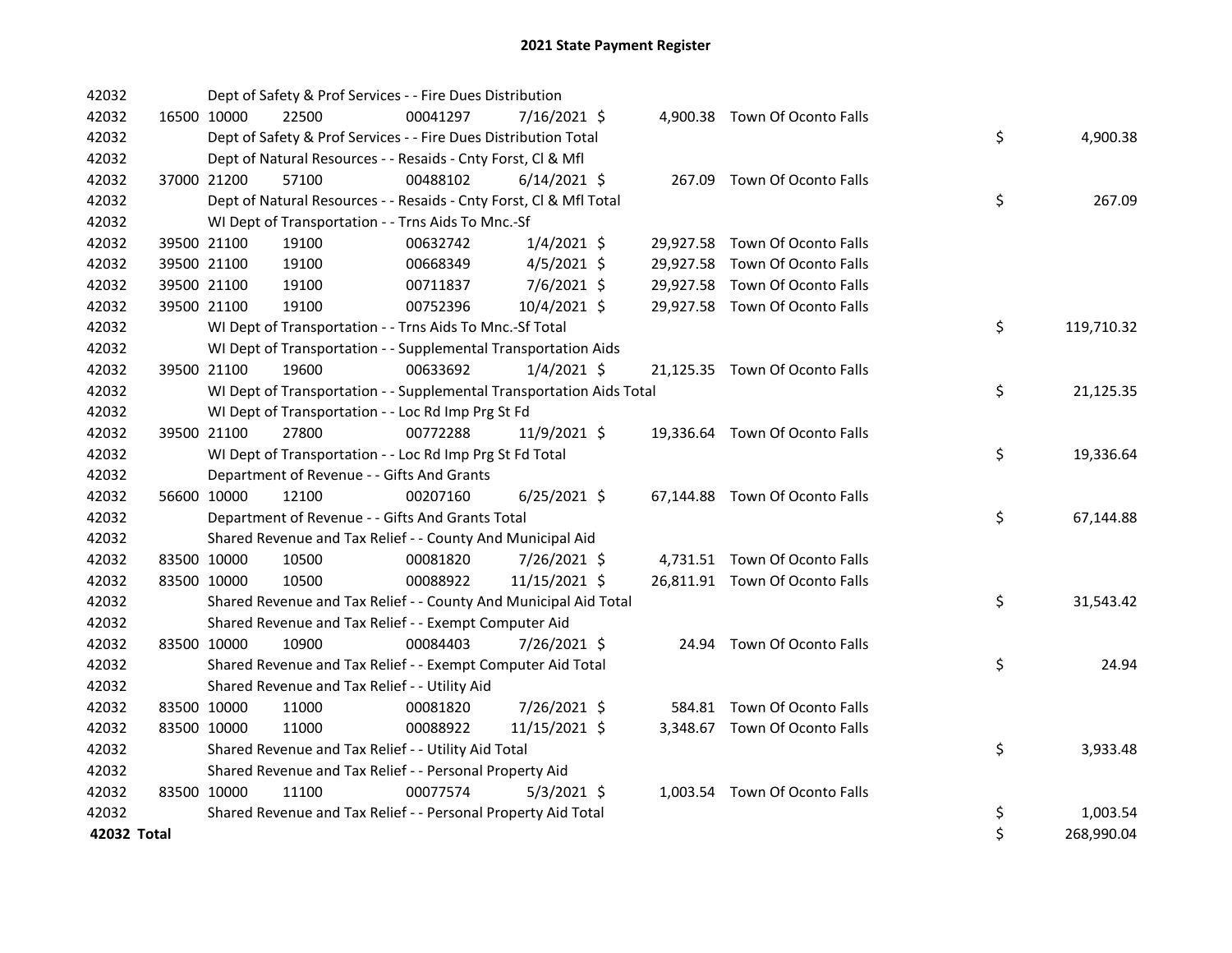| 42034 |             | Dept of Safety & Prof Services - - Fire Dues Distribution            |          |                |        |                              |    |              |
|-------|-------------|----------------------------------------------------------------------|----------|----------------|--------|------------------------------|----|--------------|
| 42034 | 16500 10000 | 22500                                                                | 00041300 | 7/16/2021 \$   |        | 5,000.90 Town Of Pensaukee   |    |              |
| 42034 |             | Dept of Safety & Prof Services - - Fire Dues Distribution Total      |          |                |        |                              | \$ | 5,000.90     |
| 42034 |             | Dept of Natural Resources - - Aids In Lieu Of Taxes - Gener          |          |                |        |                              |    |              |
| 42034 | 37000 10000 | 50300                                                                | 00459571 | $1/28/2021$ \$ |        | 5,358.26 Town Of Pensaukee   |    |              |
| 42034 | 37000 10000 | 50300                                                                | 00459572 | $1/28/2021$ \$ |        | 3,574.26 Town Of Pensaukee   |    |              |
| 42034 | 37000 10000 | 50300                                                                | 00475502 | $4/21/2021$ \$ | 168.77 | Town Of Pensaukee            |    |              |
| 42034 | 37000 10000 | 50300                                                                | 00475503 | $4/21/2021$ \$ | 48.69  | Town Of Pensaukee            |    |              |
| 42034 |             | Dept of Natural Resources - - Aids In Lieu Of Taxes - Gener Total    |          |                |        |                              | \$ | 9,149.98     |
| 42034 |             | Dept of Natural Resources - - Seg Earned                             |          |                |        |                              |    |              |
| 42034 | 37000 21200 | 100SE                                                                | 00474010 | $4/15/2021$ \$ |        | 700.34 Town Of Pensaukee     |    |              |
| 42034 |             | Dept of Natural Resources - - Seg Earned Total                       |          |                |        |                              | \$ | 700.34       |
| 42034 |             | Dept of Natural Resources - - Resaids - Fire Suppress Grant          |          |                |        |                              |    |              |
| 42034 | 37000 21200 | 54500                                                                | 00480694 | 5/18/2021 \$   |        | 3,748.82 Town Of Pensaukee   |    |              |
| 42034 |             | Dept of Natural Resources - - Resaids - Fire Suppress Grant Total    |          |                |        |                              | \$ | 3,748.82     |
| 42034 |             | Dept of Natural Resources - - Resaids - Cnty Forst, Cl & Mfl         |          |                |        |                              |    |              |
| 42034 | 37000 21200 | 57100                                                                | 00488103 | $6/14/2021$ \$ |        | 822.60 Town Of Pensaukee     |    |              |
| 42034 |             | Dept of Natural Resources - - Resaids - Cnty Forst, Cl & Mfl Total   |          |                |        |                              | \$ | 822.60       |
| 42034 |             | Dept of Natural Resources - - Aids In Lieu Of Taxes - Sum S          |          |                |        |                              |    |              |
| 42034 | 37000 21200 | 57900                                                                | 00475504 | $4/21/2021$ \$ |        | 219.36 Town Of Pensaukee     |    |              |
| 42034 |             | Dept of Natural Resources - - Aids In Lieu Of Taxes - Sum S Total    |          |                |        |                              | \$ | 219.36       |
| 42034 |             | Dept of Natural Resources - - Fin Asst For Responsible Units         |          |                |        |                              |    |              |
| 42034 | 37000 27400 | 67000                                                                | 00483015 | $5/21/2021$ \$ |        | 1,443.15 Town Of Pensaukee   |    |              |
| 42034 |             | Dept of Natural Resources - - Fin Asst For Responsible Units Total   |          |                |        |                              | \$ | 1,443.15     |
| 42034 |             | WI Dept of Transportation - - Trns Aids To Mnc.-Sf                   |          |                |        |                              |    |              |
| 42034 | 39500 21100 | 19100                                                                | 00632743 | $1/4/2021$ \$  |        | 33,038.76 Town Of Pensaukee  |    |              |
| 42034 | 39500 21100 | 19100                                                                | 00668350 | $4/5/2021$ \$  |        | 33,038.76 Town Of Pensaukee  |    |              |
| 42034 | 39500 21100 | 19100                                                                | 00711838 | $7/6/2021$ \$  |        | 33,038.76 Town Of Pensaukee  |    |              |
| 42034 | 39500 21100 | 19100                                                                | 00752397 | 10/4/2021 \$   |        | 33,038.77 Town Of Pensaukee  |    |              |
| 42034 |             | WI Dept of Transportation - - Trns Aids To Mnc.-Sf Total             |          |                |        |                              | \$ | 132,155.05   |
| 42034 |             | WI Dept of Transportation - - Supplemental Transportation Aids       |          |                |        |                              |    |              |
| 42034 | 39500 21100 | 19600                                                                | 00633693 | $1/4/2021$ \$  |        | 23,321.48 Town Of Pensaukee  |    |              |
| 42034 |             | WI Dept of Transportation - - Supplemental Transportation Aids Total |          |                |        |                              | \$ | 23,321.48    |
| 42034 |             | Commissioners of Public Lands - - Balsht Common School Fund          |          |                |        |                              |    |              |
| 42034 | 50700 37400 | 57700                                                                | 00003659 | $5/25/2021$ \$ |        | 750,000.00 Town Of Pensaukee |    |              |
| 42034 | 50700 37400 | 57700                                                                | 00003742 | 7/16/2021 \$   |        | 750,000.00 Town Of Pensaukee |    |              |
| 42034 |             | Commissioners of Public Lands - - Balsht Common School Fund Total    |          |                |        |                              | \$ | 1,500,000.00 |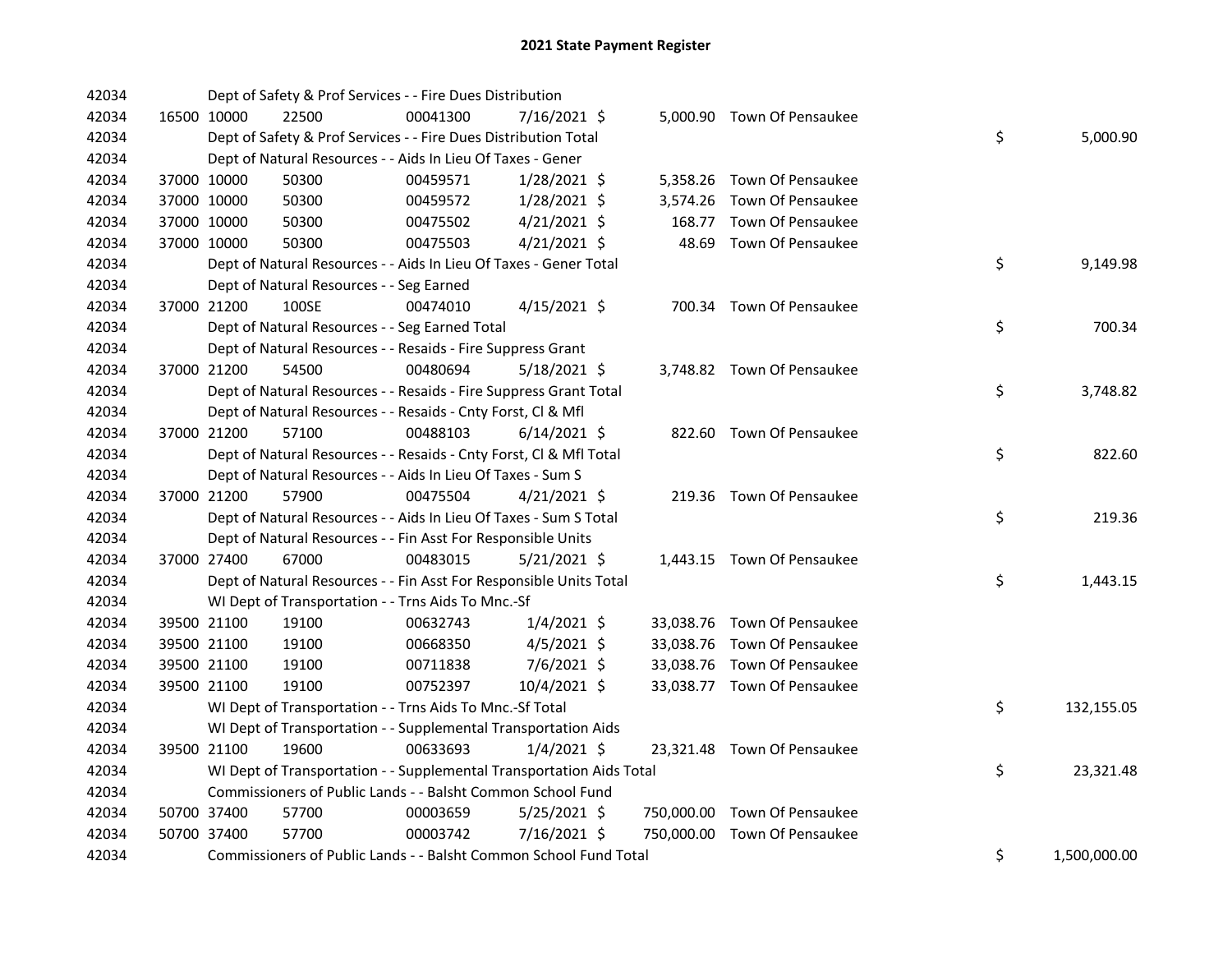| 42034       |       | Department of Revenue - - Gifts And Grants |                                                                  |          |                |  |           |                   |    |  |              |
|-------------|-------|--------------------------------------------|------------------------------------------------------------------|----------|----------------|--|-----------|-------------------|----|--|--------------|
| 42034       | 56600 | 10000                                      | 12100                                                            | 00207161 | $6/25/2021$ \$ |  | 73.424.99 | Town Of Pensaukee |    |  |              |
| 42034       |       |                                            | Department of Revenue - - Gifts And Grants Total                 |          |                |  |           |                   | \$ |  | 73,424.99    |
| 42034       |       |                                            | Shared Revenue and Tax Relief - - County And Municipal Aid       |          |                |  |           |                   |    |  |              |
| 42034       |       | 83500 10000                                | 10500                                                            | 00081821 | 7/26/2021 \$   |  | 3,594.23  | Town Of Pensaukee |    |  |              |
| 42034       |       | 83500 10000                                | 10500                                                            | 00088923 | 11/15/2021 \$  |  | 20,367.31 | Town Of Pensaukee |    |  |              |
| 42034       |       |                                            | Shared Revenue and Tax Relief - - County And Municipal Aid Total |          |                |  |           |                   | \$ |  | 23,961.54    |
| 42034       |       |                                            | Shared Revenue and Tax Relief - - Exempt Computer Aid            |          |                |  |           |                   |    |  |              |
| 42034       |       | 83500 10000                                | 10900                                                            | 00084404 | 7/26/2021 \$   |  | 6.24      | Town Of Pensaukee |    |  |              |
| 42034       |       |                                            | Shared Revenue and Tax Relief - - Exempt Computer Aid Total      |          |                |  |           |                   | \$ |  | 6.24         |
| 42034       |       |                                            | Shared Revenue and Tax Relief - - Utility Aid                    |          |                |  |           |                   |    |  |              |
| 42034       |       | 83500 10000                                | 11000                                                            | 00081821 | 7/26/2021 \$   |  | 7.85      | Town Of Pensaukee |    |  |              |
| 42034       |       | 83500 10000                                | 11000                                                            | 00088923 | 11/15/2021 \$  |  | 16.10     | Town Of Pensaukee |    |  |              |
| 42034       |       |                                            | Shared Revenue and Tax Relief - - Utility Aid Total              |          |                |  |           |                   | \$ |  | 23.95        |
| 42034       |       |                                            | Shared Revenue and Tax Relief - - Personal Property Aid          |          |                |  |           |                   |    |  |              |
| 42034       | 83500 | 10000                                      | 11100                                                            | 00077575 | 5/3/2021 \$    |  | 591.61    | Town Of Pensaukee |    |  |              |
| 42034       |       |                                            | Shared Revenue and Tax Relief - - Personal Property Aid Total    |          |                |  |           |                   | \$ |  | 591.61       |
| 42034 Total |       |                                            |                                                                  |          |                |  |           |                   | \$ |  | 1,774,570.01 |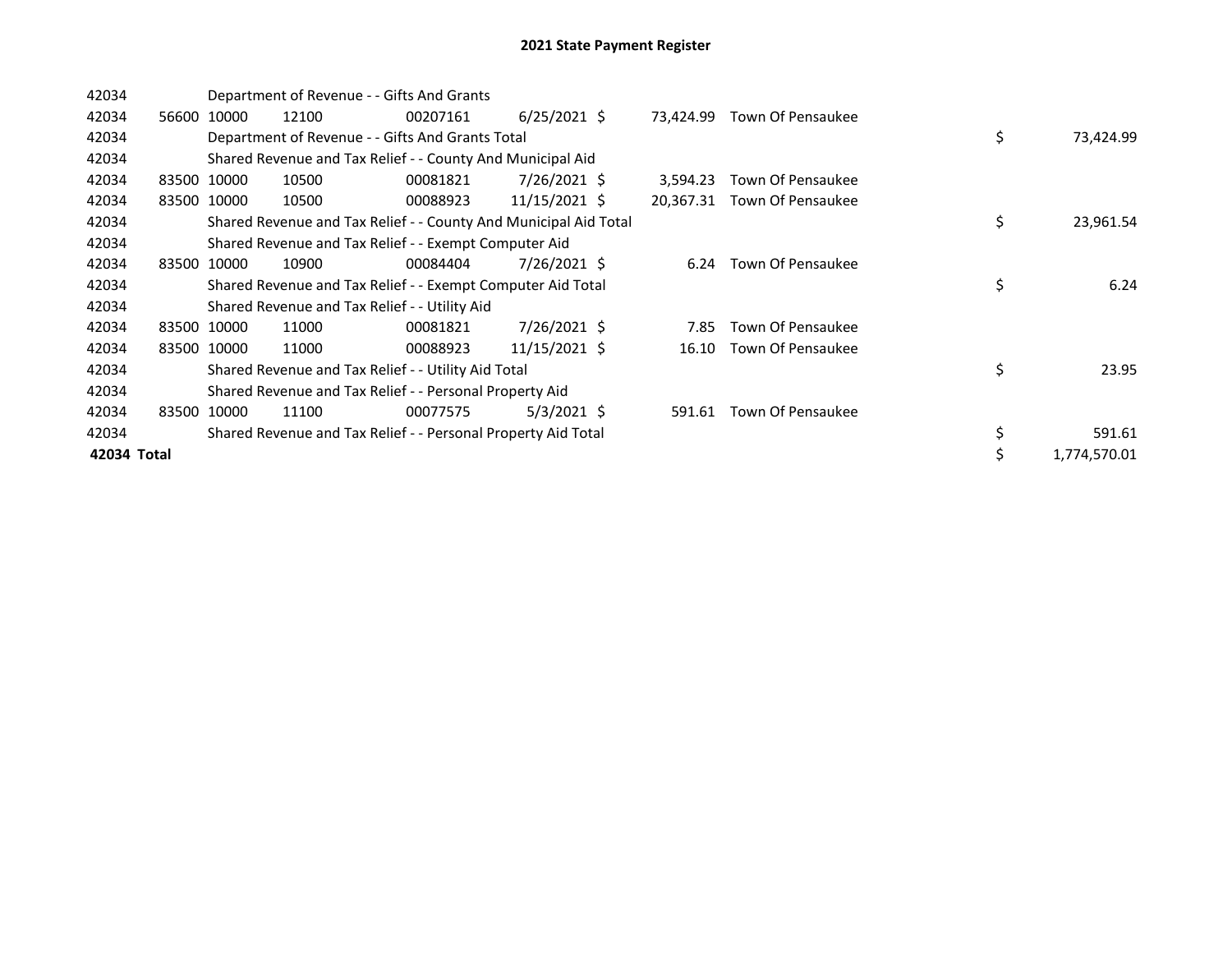| 42036 |             | Dept of Safety & Prof Services - - Fire Dues Distribution                       |           |                |  |                             |    |            |
|-------|-------------|---------------------------------------------------------------------------------|-----------|----------------|--|-----------------------------|----|------------|
| 42036 | 16500 10000 | 22500                                                                           | 00041301  | 7/16/2021 \$   |  | 8,001.80 Town of Riverview  |    |            |
| 42036 |             | Dept of Safety & Prof Services - - Fire Dues Distribution Total                 |           |                |  |                             | \$ | 8,001.80   |
| 42036 |             | Dept of Natural Resources - - Aids In Lieu Of Taxes - Gener                     |           |                |  |                             |    |            |
| 42036 | 37000 10000 | 50300                                                                           | 00459575  | $1/28/2021$ \$ |  | 1,530.54 Town of Riverview  |    |            |
| 42036 |             | Dept of Natural Resources - - Aids In Lieu Of Taxes - Gener Total               |           |                |  |                             | \$ | 1,530.54   |
| 42036 |             | Dept of Natural Resources - - General Program Operations --                     |           |                |  |                             |    |            |
| 42036 | 37000 21200 | 25400                                                                           | 00521788  | 12/10/2021 \$  |  | 12,322.50 Town of Riverview |    |            |
| 42036 |             | Dept of Natural Resources - - General Program Operations -- Total               |           |                |  |                             | \$ | 12,322.50  |
| 42036 |             | Dept of Natural Resources - - Resaids - Cnty Forst, Cl & Mfl                    |           |                |  |                             |    |            |
| 42036 | 37000 21200 | 57100                                                                           | 00488104  | $6/14/2021$ \$ |  | 626.07 Town of Riverview    |    |            |
| 42036 |             | Dept of Natural Resources - - Resaids - Cnty Forst, Cl & Mfl Total              |           |                |  |                             | \$ | 626.07     |
| 42036 |             | Dept of Natural Resources - - Resaids - Pymt In Lieu Tax Fed                    |           |                |  |                             |    |            |
| 42036 | 37000 21200 | 58400                                                                           | 00510818  | $9/28/2021$ \$ |  | 59,556.22 Town of Riverview |    |            |
| 42036 |             | Dept of Natural Resources - - Resaids - Pymt In Lieu Tax Fed Total              |           |                |  |                             | \$ | 59,556.22  |
| 42036 |             | Dept of Natural Resources - - Ea - Invasive Aqu & Lake Mon                      |           |                |  |                             |    |            |
| 42036 | 37000 21200 | 67800                                                                           | 00467283  | $3/15/2021$ \$ |  | 412.50 Town of Riverview    |    |            |
| 42036 |             | Dept of Natural Resources - - Ea - Invasive Aqu & Lake Mon Total                |           |                |  |                             | \$ | 412.50     |
| 42036 |             | WI Dept of Transportation - - Trns Aids To Mnc.-Sf                              |           |                |  |                             |    |            |
| 42036 | 39500 21100 | 19100                                                                           | 00632744  | $1/4/2021$ \$  |  | 64,957.59 Town of Riverview |    |            |
| 42036 | 39500 21100 | 19100                                                                           | 00668351  | $4/5/2021$ \$  |  | 64,957.59 Town of Riverview |    |            |
| 42036 | 39500 21100 | 19100                                                                           | 00711839  | 7/6/2021 \$    |  | 64,957.59 Town of Riverview |    |            |
| 42036 | 39500 21100 | 19100                                                                           | 00752398  | 10/4/2021 \$   |  | 64,957.59 Town of Riverview |    |            |
| 42036 |             | WI Dept of Transportation - - Trns Aids To Mnc.-Sf Total                        |           |                |  |                             | \$ | 259,830.36 |
| 42036 |             | Department of Health Services - - Prepaid Medical Transport Reimbursement       |           |                |  |                             |    |            |
| 42036 | 43500 10000 | 16300                                                                           | AMBULANCE | 11/15/2021 \$  |  | 2,000.00 Town of Riverview  |    |            |
| 42036 |             | Department of Health Services - - Prepaid Medical Transport Reimbursement Total |           |                |  |                             | \$ | 2,000.00   |
| 42036 |             | Department of Revenue - - Gifts And Grants                                      |           |                |  |                             |    |            |
| 42036 | 56600 10000 | 12100                                                                           | 00207162  | $6/25/2021$ \$ |  | 38,727.37 Town of Riverview |    |            |
| 42036 |             | Department of Revenue - - Gifts And Grants Total                                |           |                |  |                             | \$ | 38,727.37  |
| 42036 |             | Department of Revenue - - Misc Revenue Holding Clearing                         |           |                |  |                             |    |            |
| 42036 | 56600 10000 | 99500                                                                           | 00192782  | $3/1/2021$ \$  |  | 1,512.36 Town of Riverview  |    |            |
| 42036 | 56600 10000 | 99500                                                                           | 00195055  | $3/15/2021$ \$ |  | 708.50 Town of Riverview    |    |            |
| 42036 | 56600 10000 | 99500                                                                           | 00195885  | $3/22/2021$ \$ |  | 289.00 Town of Riverview    |    |            |
| 42036 | 56600 10000 | 99500                                                                           | 00196560  | 3/29/2021 \$   |  | 351.00 Town of Riverview    |    |            |
| 42036 | 56600 10000 | 99500                                                                           | 00197303  | $4/5/2021$ \$  |  | 238.10 Town of Riverview    |    |            |
| 42036 | 56600 10000 | 99500                                                                           | 00199242  | 4/20/2021 \$   |  | 275.00 Town of Riverview    |    |            |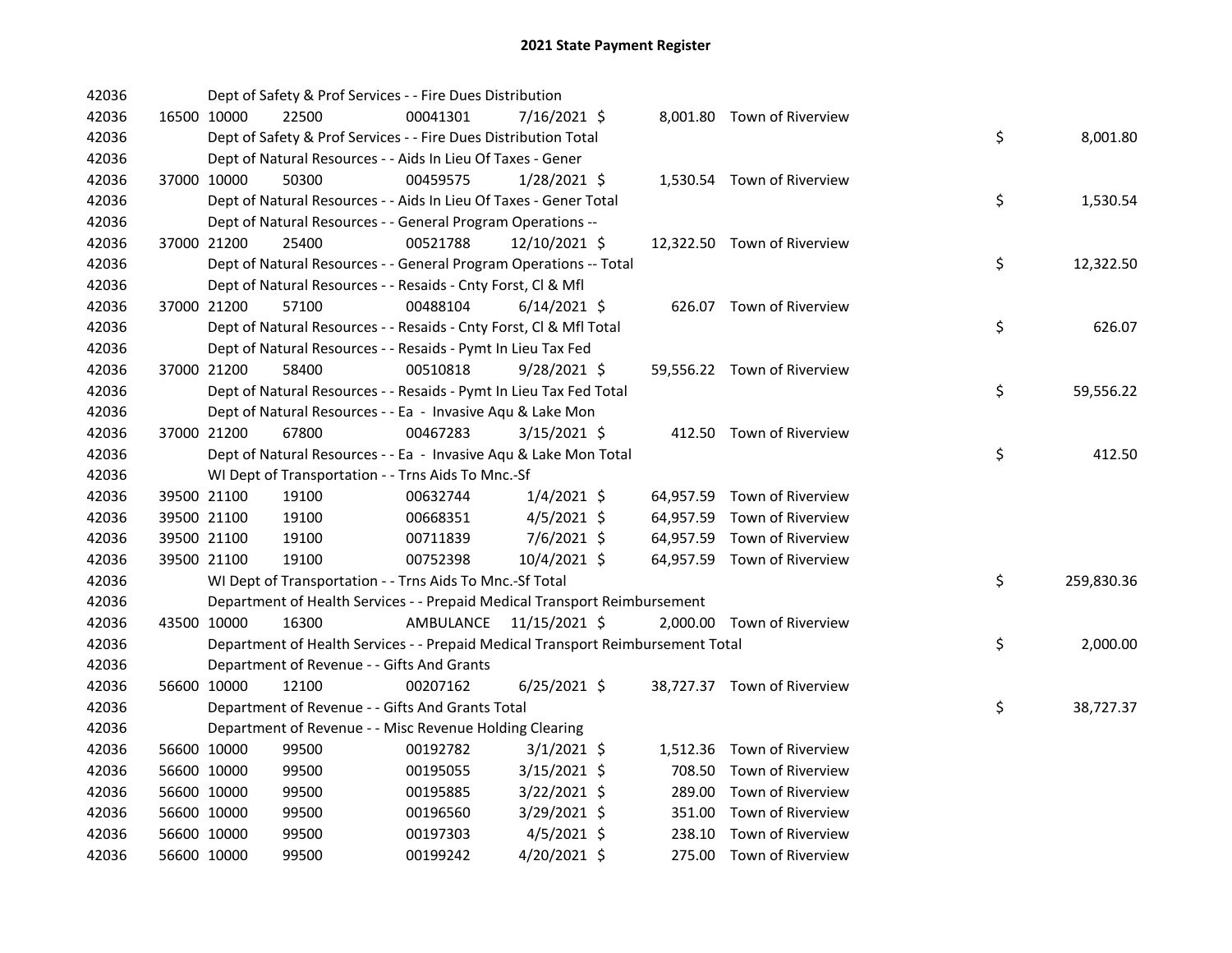| 42036       | 56600 10000 | 99500                                                            | 00199884 | $4/26/2021$ \$ | 641.48    | Town of Riverview |                  |
|-------------|-------------|------------------------------------------------------------------|----------|----------------|-----------|-------------------|------------------|
| 42036       | 56600 10000 | 99500                                                            | 00203037 | $5/24/2021$ \$ | 796.00    | Town of Riverview |                  |
| 42036       | 56600 10000 | 99500                                                            | 00203739 | $6/2/2021$ \$  | 304.81    | Town of Riverview |                  |
| 42036       | 56600 10000 | 99500                                                            | 00212169 | $8/9/2021$ \$  | 165.43    | Town of Riverview |                  |
| 42036       |             | Department of Revenue - - Misc Revenue Holding Clearing Total    |          |                |           |                   | \$<br>5,281.68   |
| 42036       |             | Shared Revenue and Tax Relief - - County And Municipal Aid       |          |                |           |                   |                  |
| 42036       | 83500 10000 | 10500                                                            | 00081822 | 7/26/2021 \$   | 2,399.19  | Town of Riverview |                  |
| 42036       | 83500 10000 | 10500                                                            | 00088924 | 11/15/2021 \$  | 11,595.42 | Town of Riverview |                  |
| 42036       |             | Shared Revenue and Tax Relief - - County And Municipal Aid Total |          |                |           |                   | \$<br>13,994.61  |
| 42036       |             | Shared Revenue and Tax Relief - - Exempt Computer Aid            |          |                |           |                   |                  |
| 42036       | 83500 10000 | 10900                                                            | 00084405 | 7/26/2021 \$   | 210.96    | Town of Riverview |                  |
| 42036       |             | Shared Revenue and Tax Relief - - Exempt Computer Aid Total      |          |                |           |                   | \$<br>210.96     |
| 42036       |             | Shared Revenue and Tax Relief - - Utility Aid                    |          |                |           |                   |                  |
| 42036       | 83500 10000 | 11000                                                            | 00081822 | 7/26/2021 \$   | 76.47     | Town of Riverview |                  |
| 42036       | 83500 10000 | 11000                                                            | 00088924 | 11/15/2021 \$  | 460.47    | Town of Riverview |                  |
| 42036       |             | Shared Revenue and Tax Relief - - Utility Aid Total              |          |                |           |                   | \$<br>536.94     |
| 42036       |             | Shared Revenue and Tax Relief - - Personal Property Aid          |          |                |           |                   |                  |
| 42036       | 83500 10000 | 11100                                                            | 00077576 | $5/3/2021$ \$  | 102.75    | Town of Riverview |                  |
| 42036       |             | Shared Revenue and Tax Relief - - Personal Property Aid Total    |          |                |           |                   | \$<br>102.75     |
| 42036 Total |             |                                                                  |          |                |           |                   | \$<br>403,134.30 |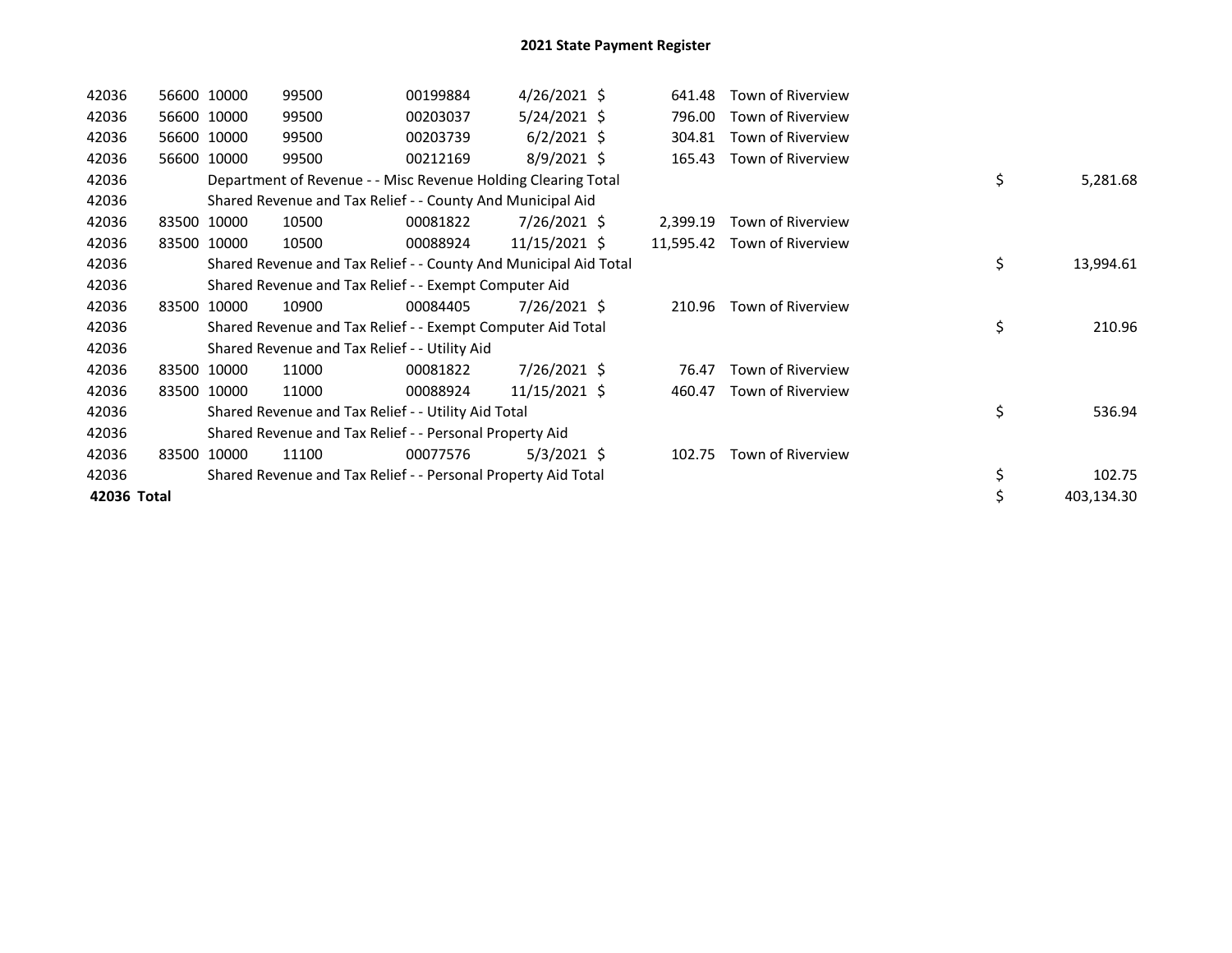| 42038       |             |             | Dept of Safety & Prof Services - - Fire Dues Distribution            |          |                |  |                          |    |            |
|-------------|-------------|-------------|----------------------------------------------------------------------|----------|----------------|--|--------------------------|----|------------|
| 42038       | 16500 10000 |             | 22500                                                                | 00041302 | 7/16/2021 \$   |  | 3,858.99 Town of Spruce  |    |            |
| 42038       |             |             | Dept of Safety & Prof Services - - Fire Dues Distribution Total      |          |                |  |                          | \$ | 3,858.99   |
| 42038       |             |             | Dept of Natural Resources - - Resaids - Cnty Forst, Cl & Mfl         |          |                |  |                          |    |            |
| 42038       |             | 37000 21200 | 57100                                                                | 00488105 | $6/14/2021$ \$ |  | 451.79 Town of Spruce    |    |            |
| 42038       |             |             | Dept of Natural Resources - - Resaids - Cnty Forst, Cl & Mfl Total   |          |                |  |                          | \$ | 451.79     |
| 42038       |             |             | Dept of Natural Resources - - Fin Asst For Responsible Units         |          |                |  |                          |    |            |
| 42038       |             | 37000 27400 | 67000                                                                | 00483612 | $5/21/2021$ \$ |  | 698.20 Town of Spruce    |    |            |
| 42038       |             |             | Dept of Natural Resources - - Fin Asst For Responsible Units Total   |          |                |  |                          | \$ | 698.20     |
| 42038       |             |             | Dept of Natural Resources - - Recycling Consolidation Grants         |          |                |  |                          |    |            |
| 42038       |             | 37000 27400 | 67300                                                                | 00483612 | 5/21/2021 \$   |  | 217.54 Town of Spruce    |    |            |
| 42038       |             |             | Dept of Natural Resources - - Recycling Consolidation Grants Total   |          |                |  |                          | \$ | 217.54     |
| 42038       |             |             | WI Dept of Transportation - - Trns Aids To Mnc.-Sf                   |          |                |  |                          |    |            |
| 42038       |             | 39500 21100 | 19100                                                                | 00632745 | $1/4/2021$ \$  |  | 27,904.15 Town of Spruce |    |            |
| 42038       |             | 39500 21100 | 19100                                                                | 00668352 | $4/5/2021$ \$  |  | 27,904.15 Town of Spruce |    |            |
| 42038       |             | 39500 21100 | 19100                                                                | 00711840 | 7/6/2021 \$    |  | 27,904.15 Town of Spruce |    |            |
| 42038       |             | 39500 21100 | 19100                                                                | 00752399 | 10/4/2021 \$   |  | 27,904.17 Town of Spruce |    |            |
| 42038       |             |             | WI Dept of Transportation - - Trns Aids To Mnc.-Sf Total             |          |                |  |                          | \$ | 111,616.62 |
| 42038       |             |             | WI Dept of Transportation - - Supplemental Transportation Aids       |          |                |  |                          |    |            |
| 42038       |             | 39500 21100 | 19600                                                                | 00633694 | $1/4/2021$ \$  |  | 19,697.05 Town of Spruce |    |            |
| 42038       |             |             | WI Dept of Transportation - - Supplemental Transportation Aids Total |          |                |  |                          | \$ | 19,697.05  |
| 42038       |             |             | Department of Revenue - - Gifts And Grants                           |          |                |  |                          |    |            |
| 42038       | 56600 10000 |             | 12100                                                                | 00207163 | $6/25/2021$ \$ |  | 44,170.13 Town of Spruce |    |            |
| 42038       |             |             | Department of Revenue - - Gifts And Grants Total                     |          |                |  |                          | \$ | 44,170.13  |
| 42038       |             |             | Shared Revenue and Tax Relief - - County And Municipal Aid           |          |                |  |                          |    |            |
| 42038       |             | 83500 10000 | 10500                                                                | 00081823 | 7/26/2021 \$   |  | 1,512.62 Town of Spruce  |    |            |
| 42038       | 83500 10000 |             | 10500                                                                | 00088925 | 11/15/2021 \$  |  | 8,571.50 Town of Spruce  |    |            |
| 42038       |             |             | Shared Revenue and Tax Relief - - County And Municipal Aid Total     |          |                |  |                          | \$ | 10,084.12  |
| 42038       |             |             | Shared Revenue and Tax Relief - - Exempt Computer Aid                |          |                |  |                          |    |            |
| 42038       | 83500 10000 |             | 10900                                                                | 00084406 | 7/26/2021 \$   |  | 5.19 Town of Spruce      |    |            |
| 42038       |             |             | Shared Revenue and Tax Relief - - Exempt Computer Aid Total          |          |                |  |                          | \$ | 5.19       |
| 42038       |             |             | Shared Revenue and Tax Relief - - Personal Property Aid              |          |                |  |                          |    |            |
| 42038       | 83500 10000 |             | 11100                                                                | 00077577 | $5/3/2021$ \$  |  | 41.36 Town of Spruce     |    |            |
| 42038       |             |             | Shared Revenue and Tax Relief - - Personal Property Aid Total        |          |                |  |                          | \$ | 41.36      |
| 42038 Total |             |             |                                                                      |          |                |  |                          | \$ | 190,840.99 |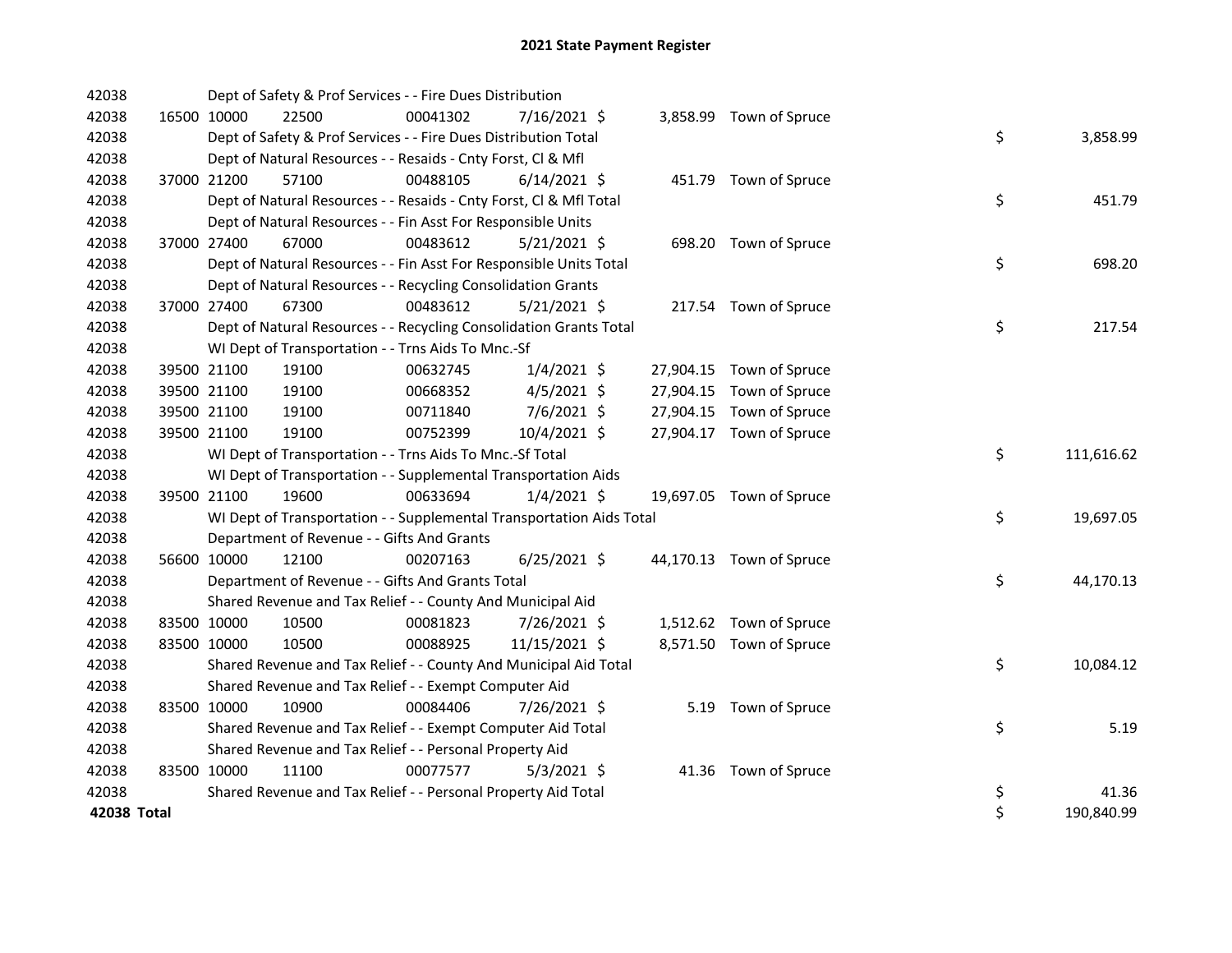| 42040 |             | Dept of Safety & Prof Services - - Fire Dues Distribution          |          |                |        |                          |    |            |
|-------|-------------|--------------------------------------------------------------------|----------|----------------|--------|--------------------------|----|------------|
| 42040 | 16500 10000 | 22500                                                              | 00041303 | 7/16/2021 \$   |        | 5,343.67 Town Of Stiles  |    |            |
| 42040 |             | Dept of Safety & Prof Services - - Fire Dues Distribution Total    |          |                |        |                          | \$ | 5,343.67   |
| 42040 |             | Dept of Natural Resources - - Aids In Lieu Of Taxes - Gener        |          |                |        |                          |    |            |
| 42040 | 37000 10000 | 50300                                                              | 00459535 | $1/28/2021$ \$ |        | 995.46 Town Of Stiles    |    |            |
| 42040 |             | Dept of Natural Resources - - Aids In Lieu Of Taxes - Gener Total  |          |                |        |                          | \$ | 995.46     |
| 42040 |             | Dept of Natural Resources - - Seg Earned                           |          |                |        |                          |    |            |
| 42040 | 37000 21200 | 100SE                                                              | 00456033 | $1/12/2021$ \$ |        | 284.89 Town Of Stiles    |    |            |
| 42040 |             | Dept of Natural Resources - - Seg Earned Total                     |          |                |        |                          | \$ | 284.89     |
| 42040 |             | Dept of Natural Resources - - Resaids - Cnty Forst, CI & Mfl       |          |                |        |                          |    |            |
| 42040 | 37000 21200 | 57100                                                              | 00488106 | $6/14/2021$ \$ |        | 902.75 Town Of Stiles    |    |            |
| 42040 |             | Dept of Natural Resources - - Resaids - Cnty Forst, CI & Mfl Total |          |                |        |                          | \$ | 902.75     |
| 42040 |             | WI Dept of Transportation - - Trns Aids To Mnc.-Sf                 |          |                |        |                          |    |            |
| 42040 | 39500 21100 | 19100                                                              | 00632746 | $1/4/2021$ \$  |        | 31,516.29 Town Of Stiles |    |            |
| 42040 | 39500 21100 | 19100                                                              | 00668353 | $4/5/2021$ \$  |        | 31,516.29 Town Of Stiles |    |            |
| 42040 | 39500 21100 | 19100                                                              | 00711841 | 7/6/2021 \$    |        | 31,516.29 Town Of Stiles |    |            |
| 42040 | 39500 21100 | 19100                                                              | 00752400 | 10/4/2021 \$   |        | 31,516.29 Town Of Stiles |    |            |
| 42040 |             | WI Dept of Transportation - - Trns Aids To Mnc.-Sf Total           |          |                |        |                          | \$ | 126,065.16 |
| 42040 |             | Department of Revenue - - Gifts And Grants                         |          |                |        |                          |    |            |
| 42040 | 56600 10000 | 12100                                                              | 00207164 | $6/25/2021$ \$ |        | 79,338.76 Town Of Stiles |    |            |
| 42040 |             | Department of Revenue - - Gifts And Grants Total                   |          |                |        |                          | \$ | 79,338.76  |
| 42040 |             | Department of Revenue - - Misc Revenue Holding Clearing            |          |                |        |                          |    |            |
| 42040 | 56600 10000 | 99500                                                              | 00192783 | $3/1/2021$ \$  |        | 3,335.48 Town Of Stiles  |    |            |
| 42040 | 56600 10000 | 99500                                                              | 00195056 | 3/15/2021 \$   | 78.00  | Town Of Stiles           |    |            |
| 42040 | 56600 10000 | 99500                                                              | 00197304 | $4/5/2021$ \$  | 310.00 | Town Of Stiles           |    |            |
| 42040 | 56600 10000 | 99500                                                              | 00198508 | $4/12/2021$ \$ | 78.55  | Town Of Stiles           |    |            |
| 42040 | 56600 10000 | 99500                                                              | 00199885 | 4/26/2021 \$   | 81.00  | Town Of Stiles           |    |            |
| 42040 | 56600 10000 | 99500                                                              | 00202315 | $5/17/2021$ \$ | 799.00 | Town Of Stiles           |    |            |
| 42040 | 56600 10000 | 99500                                                              | 00205899 | $6/21/2021$ \$ | 394.00 | Town Of Stiles           |    |            |
| 42040 | 56600 10000 | 99500                                                              | 00210833 | 7/26/2021 \$   | 225.37 | Town Of Stiles           |    |            |
| 42040 | 56600 10000 | 99500                                                              | 00214803 | $9/13/2021$ \$ | 97.80  | Town Of Stiles           |    |            |
| 42040 |             | Department of Revenue - - Misc Revenue Holding Clearing Total      |          |                |        |                          | \$ | 5,399.20   |
| 42040 |             | Shared Revenue and Tax Relief - - County And Municipal Aid         |          |                |        |                          |    |            |
| 42040 | 83500 10000 | 10500                                                              | 00081824 | 7/26/2021 \$   |        | 7,708.90 Town Of Stiles  |    |            |
| 42040 | 83500 10000 | 10500                                                              | 00088926 | 11/15/2021 \$  |        | 43,683.74 Town Of Stiles |    |            |
| 42040 |             | Shared Revenue and Tax Relief - - County And Municipal Aid Total   |          |                |        |                          | \$ | 51,392.64  |
| 42040 |             | Shared Revenue and Tax Relief - - Exempt Computer Aid              |          |                |        |                          |    |            |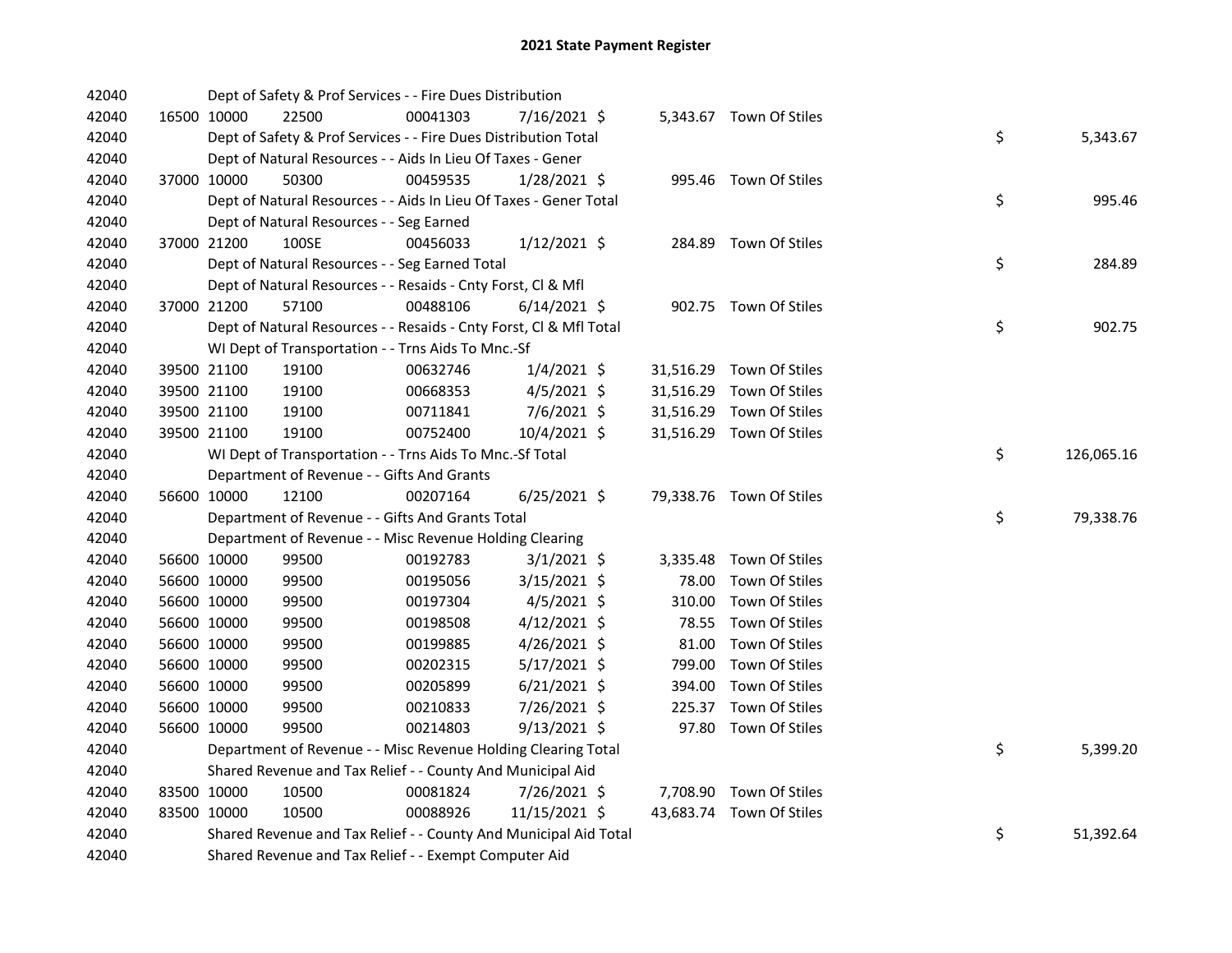| 42040       | 83500 10000 |             | 10900                                                                         | 00084407 | 7/26/2021 \$   | 83.14     | Town Of Stiles |    |            |
|-------------|-------------|-------------|-------------------------------------------------------------------------------|----------|----------------|-----------|----------------|----|------------|
| 42040       |             |             | Shared Revenue and Tax Relief - - Exempt Computer Aid Total                   |          |                |           |                | \$ | 83.14      |
| 42040       |             |             | Shared Revenue and Tax Relief - - Utility Aid                                 |          |                |           |                |    |            |
| 42040       |             | 83500 10000 | 11000                                                                         | 00081824 | 7/26/2021 \$   | 2.682.89  | Town Of Stiles |    |            |
| 42040       |             | 83500 10000 | 11000                                                                         | 00088926 | 11/15/2021 \$  | 15,281.18 | Town Of Stiles |    |            |
| 42040       |             |             | Shared Revenue and Tax Relief - - Utility Aid Total                           |          |                |           |                | \$ | 17,964.07  |
| 42040       |             |             | Shared Revenue and Tax Relief - - Personal Property Aid                       |          |                |           |                |    |            |
| 42040       |             | 83500 10000 | 11100                                                                         | 00077578 | $5/3/2021$ \$  | 2,076.92  | Town Of Stiles |    |            |
| 42040       |             |             | Shared Revenue and Tax Relief - - Personal Property Aid Total                 |          |                |           |                | \$ | 2,076.92   |
| 42040       |             |             | Shared Revenue and Tax Relief - - State Aid; Video Service Provider Fee       |          |                |           |                |    |            |
| 42040       |             | 83500 10000 | 11200                                                                         | 00083061 | 7/26/2021 \$   | 321.83    | Town Of Stiles |    |            |
| 42040       |             |             | Shared Revenue and Tax Relief - - State Aid; Video Service Provider Fee Total |          |                |           |                | \$ | 321.83     |
| 42040       |             |             | Shared Revenue and Tax Relief - - Lottery & Gaming Credit                     |          |                |           |                |    |            |
| 42040       |             | 83500 52100 | 36300                                                                         | 00074315 | $3/22/2021$ \$ | 3,715.89  | Town Of Stiles |    |            |
| 42040       |             |             | Shared Revenue and Tax Relief - - Lottery & Gaming Credit Total               |          |                |           |                | \$ | 3,715.89   |
| 42040 Total |             |             |                                                                               |          |                |           |                | \$ | 293,884.38 |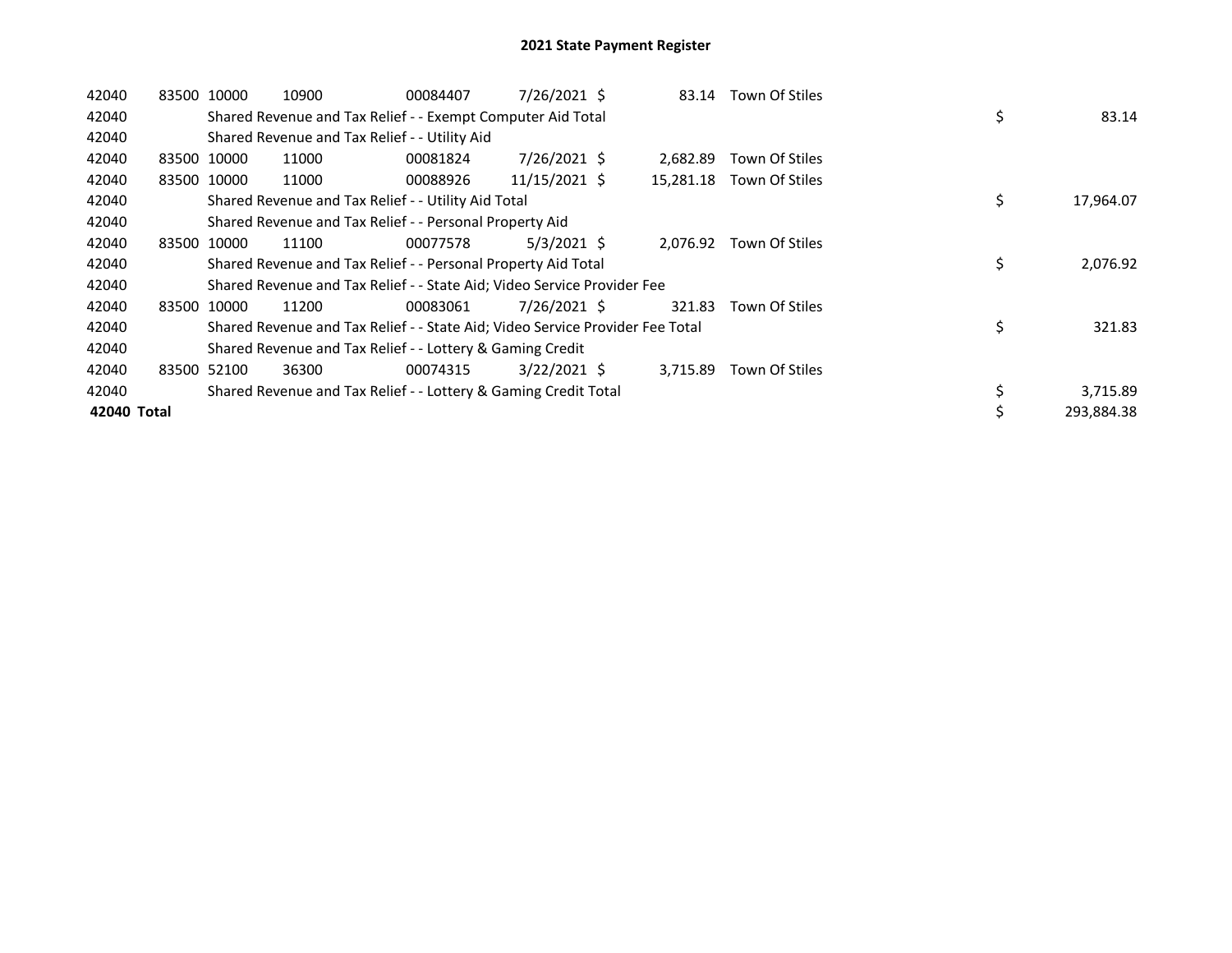| 42042 |             | Dept of Safety & Prof Services - - Fire Dues Distribution          |          |                |  |                            |                  |
|-------|-------------|--------------------------------------------------------------------|----------|----------------|--|----------------------------|------------------|
| 42042 | 16500 10000 | 22500                                                              | 00041305 | 7/16/2021 \$   |  | 9,231.23 Town Of Townsend  |                  |
| 42042 |             | Dept of Safety & Prof Services - - Fire Dues Distribution Total    |          |                |  |                            | \$<br>9,231.23   |
| 42042 |             | Dept of Natural Resources - - Aids In Lieu Of Taxes - Gener        |          |                |  |                            |                  |
| 42042 | 37000 10000 | 50300                                                              | 00459554 | 1/28/2021 \$   |  | 1,939.82 Town Of Townsend  |                  |
| 42042 |             | Dept of Natural Resources - - Aids In Lieu Of Taxes - Gener Total  |          |                |  |                            | \$<br>1,939.82   |
| 42042 |             | Dept of Natural Resources - - General Program Operations --        |          |                |  |                            |                  |
| 42042 | 37000 21200 | 25400                                                              | 00520285 | 11/22/2021 \$  |  | 9,603.93 Town Of Townsend  |                  |
| 42042 |             | Dept of Natural Resources - - General Program Operations -- Total  |          |                |  |                            | \$<br>9,603.93   |
| 42042 |             | Dept of Natural Resources - - Resaids - Cnty Forst, Cl & Mfl       |          |                |  |                            |                  |
| 42042 | 37000 21200 | 57100                                                              | 00488107 | $6/14/2021$ \$ |  | 302.20 Town Of Townsend    |                  |
| 42042 |             | Dept of Natural Resources - - Resaids - Cnty Forst, Cl & Mfl Total |          |                |  |                            | \$<br>302.20     |
| 42042 |             | Dept of Natural Resources - - Resaids - Pymt In Lieu Tax Fed       |          |                |  |                            |                  |
| 42042 | 37000 21200 | 58400                                                              | 00510819 | $9/28/2021$ \$ |  | 34,150.80 Town Of Townsend |                  |
| 42042 |             | Dept of Natural Resources - - Resaids - Pymt In Lieu Tax Fed Total |          |                |  |                            | \$<br>34,150.80  |
| 42042 |             | WI Dept of Transportation - - Trns Aids To Mnc.-Sf                 |          |                |  |                            |                  |
| 42042 | 39500 21100 | 19100                                                              | 00632747 | $1/4/2021$ \$  |  | 64,294.02 Town Of Townsend |                  |
| 42042 | 39500 21100 | 19100                                                              | 00668354 | $4/5/2021$ \$  |  | 64,294.02 Town Of Townsend |                  |
| 42042 | 39500 21100 | 19100                                                              | 00711842 | 7/6/2021 \$    |  | 64,294.02 Town Of Townsend |                  |
| 42042 | 39500 21100 | 19100                                                              | 00752401 | 10/4/2021 \$   |  | 64,294.02 Town Of Townsend |                  |
| 42042 |             | WI Dept of Transportation - - Trns Aids To Mnc.-Sf Total           |          |                |  |                            | \$<br>257,176.08 |
| 42042 |             | WI Dept of Transportation - - Loc Rd Imp Prg St Fd                 |          |                |  |                            |                  |
| 42042 | 39500 21100 | 27800                                                              | 00785422 | 12/20/2021 \$  |  | 19,336.64 Town Of Townsend |                  |
| 42042 |             | WI Dept of Transportation - - Loc Rd Imp Prg St Fd Total           |          |                |  |                            | \$<br>19,336.64  |
| 42042 |             | Department of Revenue - - Gifts And Grants                         |          |                |  |                            |                  |
| 42042 | 56600 10000 | 12100                                                              | 00207165 | $6/25/2021$ \$ |  | 51,863.27 Town Of Townsend |                  |
| 42042 |             | Department of Revenue - - Gifts And Grants Total                   |          |                |  |                            | \$<br>51,863.27  |
| 42042 |             | Shared Revenue and Tax Relief - - County And Municipal Aid         |          |                |  |                            |                  |
| 42042 | 83500 10000 | 10500                                                              | 00081825 | 7/26/2021 \$   |  | 1,574.46 Town Of Townsend  |                  |
| 42042 | 83500 10000 | 10500                                                              | 00088927 | 11/15/2021 \$  |  | 8,921.91 Town Of Townsend  |                  |
| 42042 |             | Shared Revenue and Tax Relief - - County And Municipal Aid Total   |          |                |  |                            | \$<br>10,496.37  |
| 42042 |             | Shared Revenue and Tax Relief - - Exempt Computer Aid              |          |                |  |                            |                  |
| 42042 | 83500 10000 | 10900                                                              | 00084408 | 7/26/2021 \$   |  | 86.26 Town Of Townsend     |                  |
| 42042 |             | Shared Revenue and Tax Relief - - Exempt Computer Aid Total        |          |                |  |                            | \$<br>86.26      |
| 42042 |             | Shared Revenue and Tax Relief - - Personal Property Aid            |          |                |  |                            |                  |
| 42042 | 83500 10000 | 11100                                                              | 00077579 | $5/3/2021$ \$  |  | 254.70 Town Of Townsend    |                  |
| 42042 |             | Shared Revenue and Tax Relief - - Personal Property Aid Total      |          |                |  |                            | \$<br>254.70     |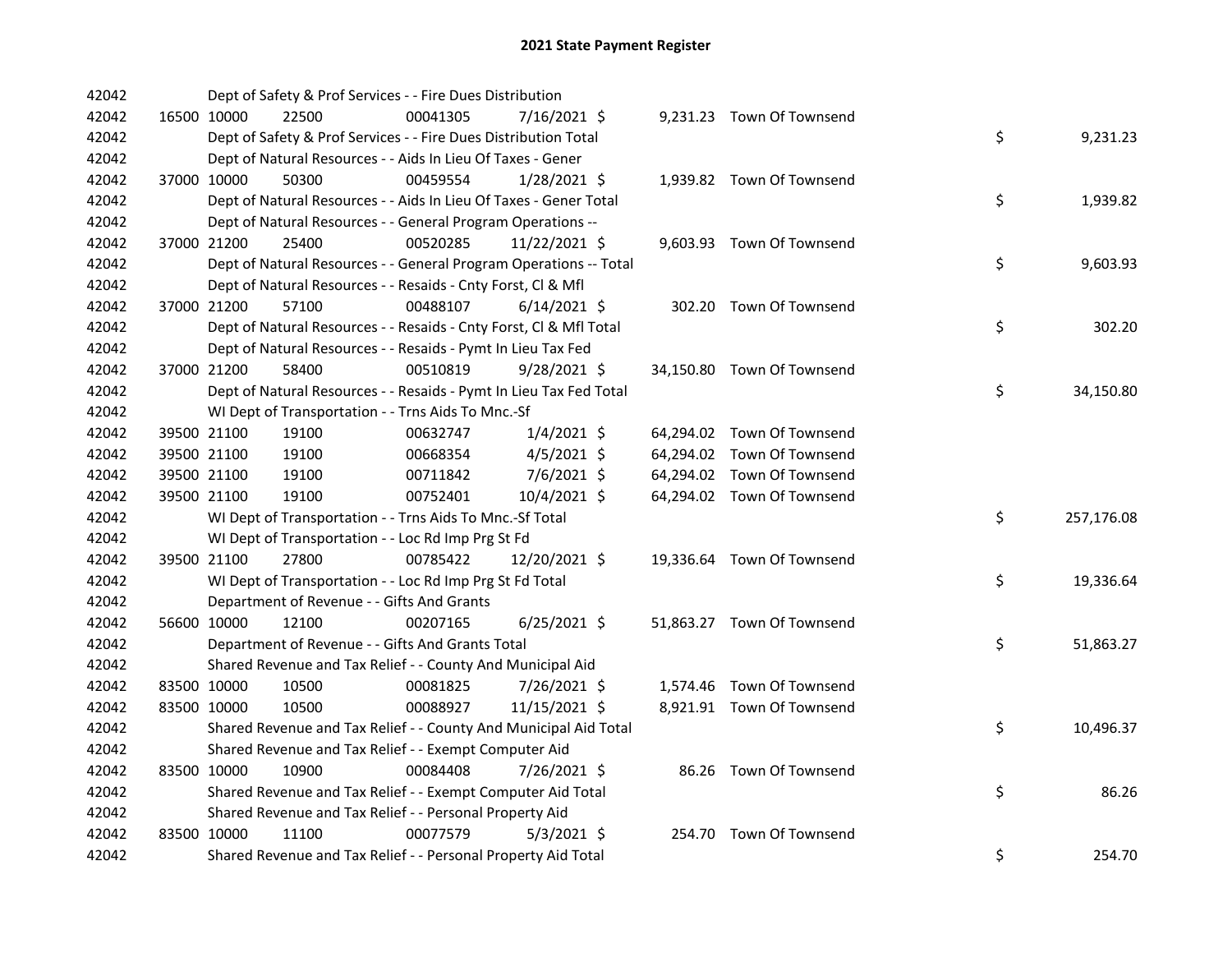| 42042       |             | Shared Revenue and Tax Relief - - Lottery & Gaming Credit       |          |                |        |                         |  |
|-------------|-------------|-----------------------------------------------------------------|----------|----------------|--------|-------------------------|--|
| 42042       | 83500 52100 | 36300                                                           | 00074316 | $3/22/2021$ \$ |        | 498.45 Town Of Townsend |  |
| 42042       |             | Shared Revenue and Tax Relief - - Lottery & Gaming Credit Total |          |                | 498.45 |                         |  |
| 42042 Total |             |                                                                 |          | 394,939.75     |        |                         |  |
|             |             |                                                                 |          |                |        |                         |  |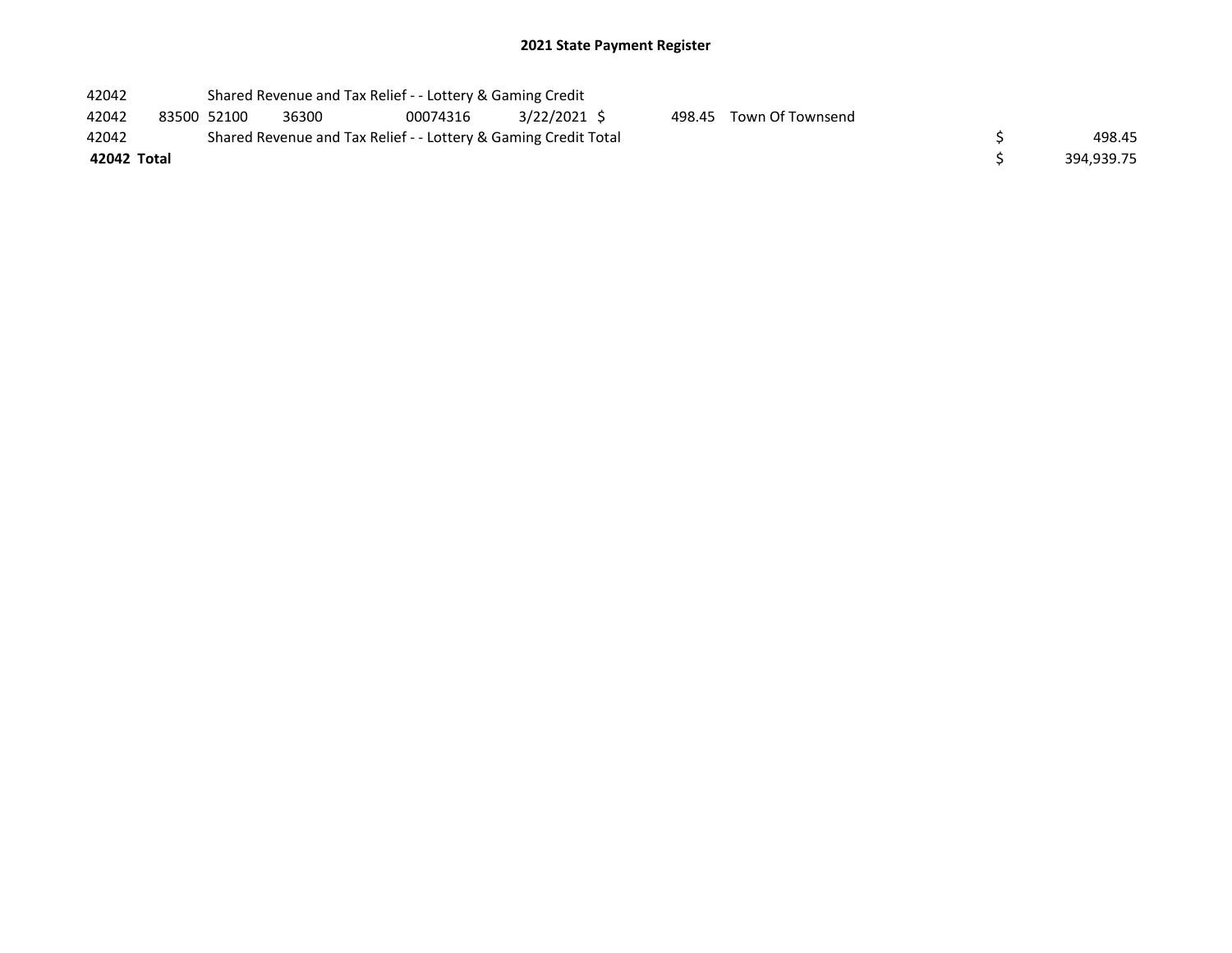| 42044       |             | Dept of Safety & Prof Services - - Fire Dues Distribution          |          |                |  |                             |    |            |
|-------------|-------------|--------------------------------------------------------------------|----------|----------------|--|-----------------------------|----|------------|
| 42044       | 16500 10000 | 22500                                                              | 00041306 | 7/16/2021 \$   |  | 3,232.76 Town Of Underhill  |    |            |
| 42044       |             | Dept of Safety & Prof Services - - Fire Dues Distribution Total    |          |                |  |                             | \$ | 3,232.76   |
| 42044       |             | Dept of Natural Resources - - Aids In Lieu Of Taxes - Gener        |          |                |  |                             |    |            |
| 42044       | 37000 10000 | 50300                                                              | 00459591 | $1/28/2021$ \$ |  | 740.24 Town Of Underhill    |    |            |
| 42044       |             | Dept of Natural Resources - - Aids In Lieu Of Taxes - Gener Total  |          |                |  |                             | \$ | 740.24     |
| 42044       |             | Dept of Natural Resources - - Resaids - Cnty Forst, Cl & Mfl       |          |                |  |                             |    |            |
| 42044       | 37000 21200 | 57100                                                              | 00488108 | $6/14/2021$ \$ |  | 949.59 Town Of Underhill    |    |            |
| 42044       |             | Dept of Natural Resources - - Resaids - Cnty Forst, Cl & Mfl Total |          |                |  |                             | \$ | 949.59     |
| 42044       |             | Dept of Natural Resources - - Fin Asst For Responsible Units       |          |                |  |                             |    |            |
| 42044       | 37000 27400 | 67000                                                              | 00483959 | $5/21/2021$ \$ |  | 1,334.58 Town Of Underhill  |    |            |
| 42044       |             | Dept of Natural Resources - - Fin Asst For Responsible Units Total |          |                |  |                             | \$ | 1,334.58   |
| 42044       |             | WI Dept of Transportation - - Trns Aids To Mnc.-Sf                 |          |                |  |                             |    |            |
| 42044       | 39500 21100 | 19100                                                              | 00632748 | $1/4/2021$ \$  |  | 24,867.45 Town Of Underhill |    |            |
| 42044       | 39500 21100 | 19100                                                              | 00668355 | $4/5/2021$ \$  |  | 24,867.45 Town Of Underhill |    |            |
| 42044       | 39500 21100 | 19100                                                              | 00711843 | 7/6/2021 \$    |  | 24,867.45 Town Of Underhill |    |            |
| 42044       | 39500 21100 | 19100                                                              | 00752402 | 10/4/2021 \$   |  | 24,867.45 Town Of Underhill |    |            |
| 42044       |             | WI Dept of Transportation - - Trns Aids To Mnc.-Sf Total           |          |                |  |                             | \$ | 99,469.80  |
| 42044       |             | Department of Revenue - - Gifts And Grants                         |          |                |  |                             |    |            |
| 42044       | 56600 10000 | 12100                                                              | 00207166 | $6/25/2021$ \$ |  | 46,891.51 Town Of Underhill |    |            |
| 42044       |             | Department of Revenue - - Gifts And Grants Total                   |          |                |  |                             | \$ | 46,891.51  |
| 42044       |             | Shared Revenue and Tax Relief - - County And Municipal Aid         |          |                |  |                             |    |            |
| 42044       | 83500 10000 | 10500                                                              | 00081826 | 7/26/2021 \$   |  | 2,061.65 Town Of Underhill  |    |            |
| 42044       | 83500 10000 | 10500                                                              | 00088928 | 11/15/2021 \$  |  | 11,682.67 Town Of Underhill |    |            |
| 42044       |             | Shared Revenue and Tax Relief - - County And Municipal Aid Total   |          |                |  |                             | \$ | 13,744.32  |
| 42044       |             | Shared Revenue and Tax Relief - - Exempt Computer Aid              |          |                |  |                             |    |            |
| 42044       | 83500 10000 | 10900                                                              | 00084409 | 7/26/2021 \$   |  | 11.43 Town Of Underhill     |    |            |
| 42044       |             | Shared Revenue and Tax Relief - - Exempt Computer Aid Total        |          |                |  |                             | \$ | 11.43      |
| 42044       |             | Shared Revenue and Tax Relief - - Utility Aid                      |          |                |  |                             |    |            |
| 42044       | 83500 10000 | 11000                                                              | 00081826 | 7/26/2021 \$   |  | 38.58 Town Of Underhill     |    |            |
| 42044       | 83500 10000 | 11000                                                              | 00088928 | 11/15/2021 \$  |  | 203.20 Town Of Underhill    |    |            |
| 42044       |             | Shared Revenue and Tax Relief - - Utility Aid Total                |          |                |  |                             | \$ | 241.78     |
| 42044       |             | Shared Revenue and Tax Relief - - Personal Property Aid            |          |                |  |                             |    |            |
| 42044       | 83500 10000 | 11100                                                              | 00077580 | $5/3/2021$ \$  |  | 506.06 Town Of Underhill    |    |            |
| 42044       |             | Shared Revenue and Tax Relief - - Personal Property Aid Total      |          |                |  |                             | \$ | 506.06     |
| 42044 Total |             |                                                                    |          |                |  |                             | \$ | 167,122.07 |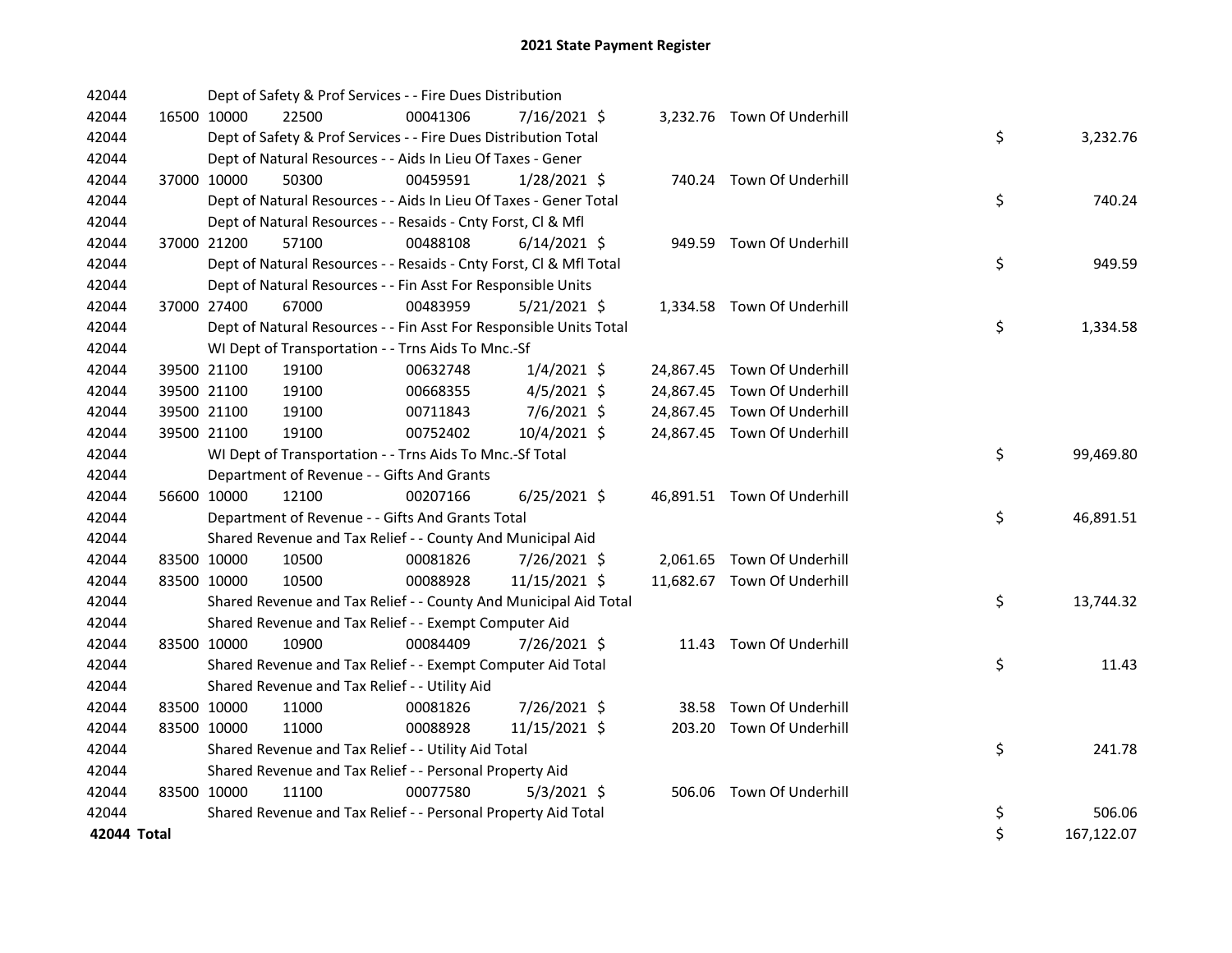| 42146 |             |             | Dept of Safety & Prof Services - - Fire Dues Distribution             |          |                |          |                            |    |            |
|-------|-------------|-------------|-----------------------------------------------------------------------|----------|----------------|----------|----------------------------|----|------------|
| 42146 |             | 16500 10000 | 22500                                                                 | 00041290 | 7/16/2021 \$   |          | 1,410.13 Village Of Lena   |    |            |
| 42146 |             |             | Dept of Safety & Prof Services - - Fire Dues Distribution Total       |          |                |          |                            | \$ | 1,410.13   |
| 42146 |             |             | WI Dept of Transportation - - Trns Aids To Mnc.-Sf                    |          |                |          |                            |    |            |
| 42146 |             | 39500 21100 | 19100                                                                 | 00632749 | $1/4/2021$ \$  |          | 9,387.10 Village Of Lena   |    |            |
| 42146 |             | 39500 21100 | 19100                                                                 | 00668356 | $4/5/2021$ \$  | 9,387.10 | Village Of Lena            |    |            |
| 42146 |             | 39500 21100 | 19100                                                                 | 00711844 | 7/6/2021 \$    | 9,387.10 | Village Of Lena            |    |            |
| 42146 |             | 39500 21100 | 19100                                                                 | 00752403 | 10/4/2021 \$   |          | 9,387.12 Village Of Lena   |    |            |
| 42146 |             |             | WI Dept of Transportation - - Trns Aids To Mnc.-Sf Total              |          |                |          |                            | \$ | 37,548.42  |
| 42146 |             |             | Department of Justice - - Officer training reimbursement              |          |                |          |                            |    |            |
| 42146 |             | 45500 10000 | 21400                                                                 | 00105496 | 11/18/2021 \$  |          | 160.00 Village Of Lena     |    |            |
| 42146 |             |             | Department of Justice - - Officer training reimbursement Total        |          |                |          |                            | \$ | 160.00     |
| 42146 |             |             | Department of Administration - - Telecom Access; School Dist          |          |                |          |                            |    |            |
| 42146 |             | 50500 25500 | 46600                                                                 | 00145275 | 5/20/2021 \$   |          | 20.00 Village Of Lena      |    |            |
| 42146 |             |             | Department of Administration - - Telecom Access; School Dist Total    |          |                |          |                            | \$ | 20.00      |
| 42146 |             |             | Department of Revenue - - Gifts And Grants                            |          |                |          |                            |    |            |
| 42146 |             | 56600 10000 | 12100                                                                 | 00207167 | $6/25/2021$ \$ |          | 28,208.18 Village Of Lena  |    |            |
| 42146 |             |             | Department of Revenue - - Gifts And Grants Total                      |          |                |          |                            | \$ | 28,208.18  |
| 42146 |             |             | Department of Revenue - - Misc Revenue Holding Clearing               |          |                |          |                            |    |            |
| 42146 |             | 56600 10000 | 99500                                                                 | 00188914 | $1/8/2021$ \$  | 371.85   | Village Of Lena            |    |            |
| 42146 |             | 56600 10000 | 99500                                                                 | 00190983 | $2/5/2021$ \$  | 290.30   | Village Of Lena            |    |            |
| 42146 |             | 56600 10000 | 99500                                                                 | 00193591 | $3/5/2021$ \$  | 1,455.85 | Village Of Lena            |    |            |
| 42146 |             | 56600 10000 | 99500                                                                 | 00197873 | 4/7/2021 \$    | 823.16   | Village Of Lena            |    |            |
| 42146 | 56600 10000 |             | 99500                                                                 | 00201235 | $5/7/2021$ \$  | 492.62   | Village Of Lena            |    |            |
| 42146 |             | 56600 10000 | 99500                                                                 | 00204460 | $6/7/2021$ \$  |          | 449.30 Village Of Lena     |    |            |
| 42146 |             |             | Department of Revenue - - Misc Revenue Holding Clearing Total         |          |                |          |                            | \$ | 3,883.08   |
| 42146 |             |             | Shared Revenue and Tax Relief - - Expenditure Restraint Program       |          |                |          |                            |    |            |
| 42146 |             | 83500 10000 | 10100                                                                 | 00081827 | 7/26/2021 \$   |          | 4,865.50 Village Of Lena   |    |            |
| 42146 |             |             | Shared Revenue and Tax Relief - - Expenditure Restraint Program Total |          |                |          |                            | \$ | 4,865.50   |
| 42146 |             |             | Shared Revenue and Tax Relief - - County And Municipal Aid            |          |                |          |                            |    |            |
| 42146 |             | 83500 10000 | 10500                                                                 | 00081827 | 7/26/2021 \$   |          | 23,288.93 Village Of Lena  |    |            |
| 42146 |             | 83500 10000 | 10500                                                                 | 00088929 | 11/15/2021 \$  |          | 140,595.28 Village Of Lena |    |            |
| 42146 |             |             | Shared Revenue and Tax Relief - - County And Municipal Aid Total      |          |                |          |                            | \$ | 163,884.21 |
| 42146 |             |             | Shared Revenue and Tax Relief - - Exempt Computer Aid                 |          |                |          |                            |    |            |
| 42146 | 83500 10000 |             | 10900                                                                 | 00084410 | 7/26/2021 \$   |          | 289.95 Village Of Lena     |    |            |
| 42146 |             |             | Shared Revenue and Tax Relief - - Exempt Computer Aid Total           |          |                |          |                            | \$ | 289.95     |
| 42146 |             |             | Shared Revenue and Tax Relief - - Utility Aid                         |          |                |          |                            |    |            |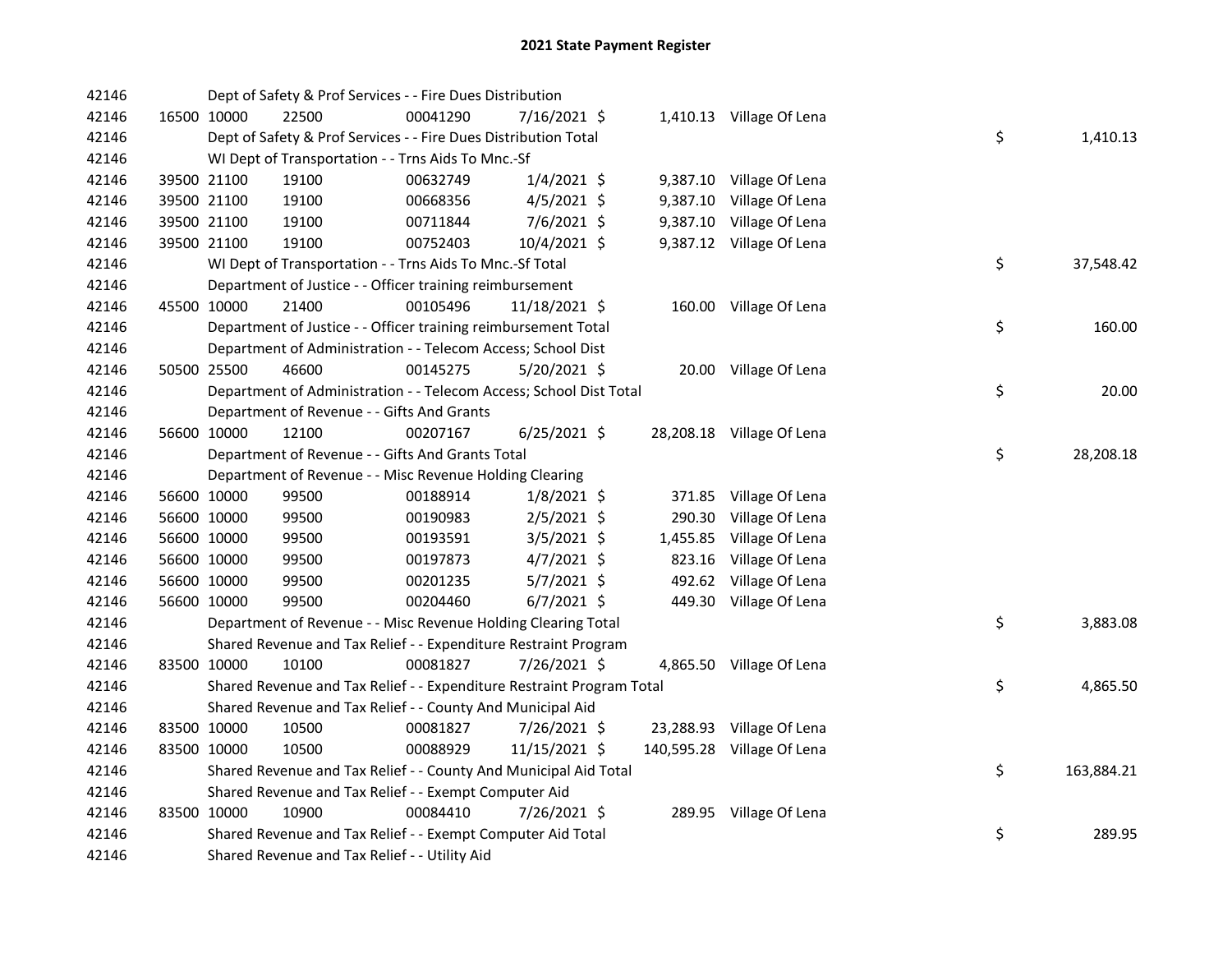| 42146       | 83500 10000 |             | 11000 | 00081827                                                      | 7/26/2021 \$  | 48.95  | Village Of Lena |            |
|-------------|-------------|-------------|-------|---------------------------------------------------------------|---------------|--------|-----------------|------------|
| 42146       |             | 83500 10000 | 11000 | 00088929                                                      | 11/15/2021 \$ | 304.63 | Village Of Lena |            |
| 42146       |             |             |       | Shared Revenue and Tax Relief - - Utility Aid Total           |               |        |                 | 353.58     |
| 42146       |             |             |       | Shared Revenue and Tax Relief - - Personal Property Aid       |               |        |                 |            |
| 42146       |             | 83500 10000 | 11100 | 00077581                                                      | 5/3/2021 \$   | 842.64 | Village Of Lena |            |
| 42146       |             |             |       | Shared Revenue and Tax Relief - - Personal Property Aid Total |               |        |                 | 842.64     |
| 42146 Total |             |             |       |                                                               |               |        |                 | 241,465.69 |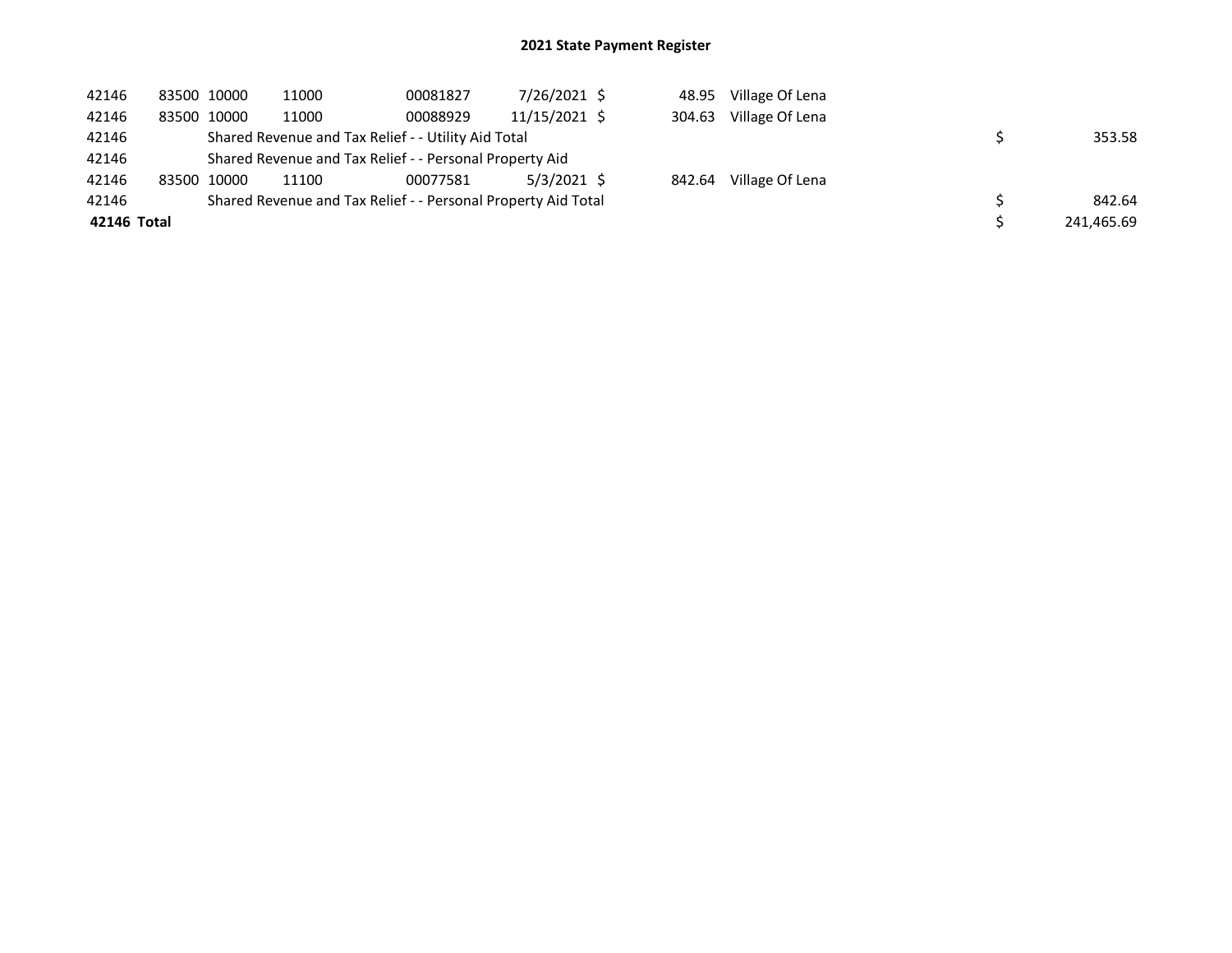| 42171       |             |       | Dept of Natural Resources - - Aids In Lieu Of Taxes - Gener       |             |                           |  |        |
|-------------|-------------|-------|-------------------------------------------------------------------|-------------|---------------------------|--|--------|
| 42171       | 37000 10000 | 50300 | 00459731                                                          | 1/28/2021 S | 170.31 Village of Pulaski |  |        |
| 42171       |             |       | Dept of Natural Resources - - Aids In Lieu Of Taxes - Gener Total |             |                           |  | 170.31 |
| 42171 Total |             |       |                                                                   |             |                           |  | 170.31 |
|             |             |       |                                                                   |             |                           |  |        |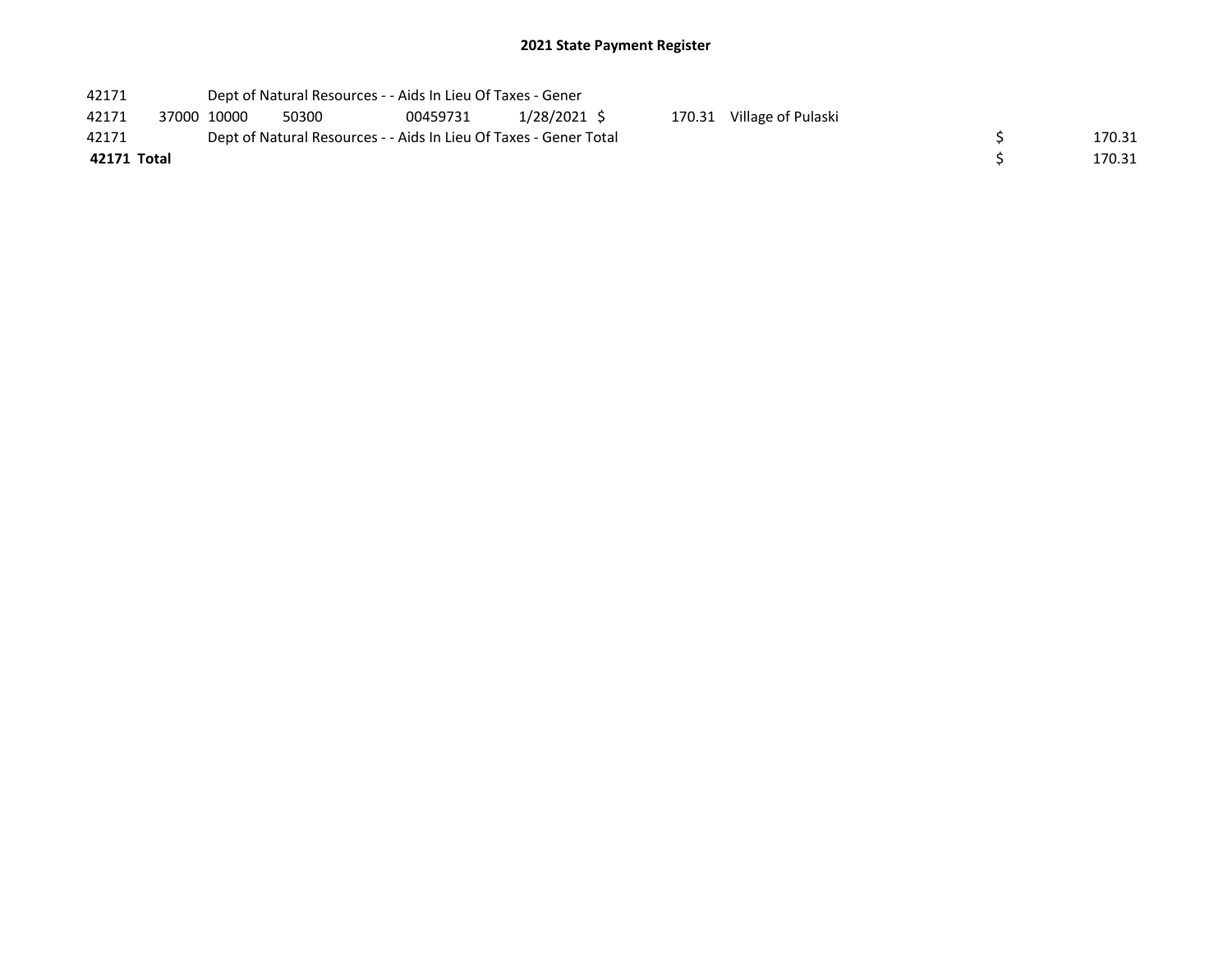| 42181 |             | Dept of Safety & Prof Services - - Fire Dues Distribution             |          |                |        |                              |    |            |
|-------|-------------|-----------------------------------------------------------------------|----------|----------------|--------|------------------------------|----|------------|
| 42181 | 16500 10000 | 22500                                                                 | 00041304 | 7/16/2021 \$   |        | 1,079.31 Village of Suring   |    |            |
| 42181 |             | Dept of Safety & Prof Services - - Fire Dues Distribution Total       |          |                |        |                              | \$ | 1,079.31   |
| 42181 |             | Dept of Natural Resources - - Aids In Lieu Of Taxes - Gener           |          |                |        |                              |    |            |
| 42181 | 37000 10000 | 50300                                                                 | 00459719 | 1/28/2021 \$   |        | 109.54 Village of Suring     |    |            |
| 42181 |             | Dept of Natural Resources - - Aids In Lieu Of Taxes - Gener Total     |          |                |        |                              | \$ | 109.54     |
| 42181 |             | WI Dept of Transportation - - Trns Aids To Mnc.-Sf                    |          |                |        |                              |    |            |
| 42181 | 39500 21100 | 19100                                                                 | 00632750 | $1/4/2021$ \$  |        | 8,216.18 Village of Suring   |    |            |
| 42181 | 39500 21100 | 19100                                                                 | 00668357 | $4/5/2021$ \$  |        | 8,216.18 Village of Suring   |    |            |
| 42181 | 39500 21100 | 19100                                                                 | 00711845 | $7/6/2021$ \$  |        | 8,216.18 Village of Suring   |    |            |
| 42181 | 39500 21100 | 19100                                                                 | 00752404 | 10/4/2021 \$   |        | 8,216.20 Village of Suring   |    |            |
| 42181 |             | WI Dept of Transportation - - Trns Aids To Mnc.-Sf Total              |          |                |        |                              | \$ | 32,864.74  |
| 42181 |             | Department of Justice - - Officer training reimbursement              |          |                |        |                              |    |            |
| 42181 | 45500 10000 | 21400                                                                 | 00106112 | 11/29/2021 \$  |        | 160.00 Village of Suring     |    |            |
| 42181 |             | Department of Justice - - Officer training reimbursement Total        |          |                |        |                              | \$ | 160.00     |
| 42181 |             | Commissioners of Public Lands - - Balsht Common School Fund           |          |                |        |                              |    |            |
| 42181 | 50700 37400 | 57700                                                                 | 00003750 | 7/20/2021 \$   |        | 260,000.00 Village of Suring |    |            |
| 42181 |             | Commissioners of Public Lands - - Balsht Common School Fund Total     |          |                |        |                              | \$ | 260,000.00 |
| 42181 |             | Department of Revenue - - Gifts And Grants                            |          |                |        |                              |    |            |
| 42181 | 56600 10000 | 12100                                                                 | 00207168 | $6/25/2021$ \$ |        | 27,318.49 Village of Suring  |    |            |
| 42181 |             | Department of Revenue - - Gifts And Grants Total                      |          |                |        |                              | \$ | 27,318.49  |
| 42181 |             | Department of Revenue - - Misc Revenue Holding Clearing               |          |                |        |                              |    |            |
| 42181 | 56600 10000 | 99500                                                                 | 00193592 | $3/5/2021$ \$  | 575.09 | Village of Suring            |    |            |
| 42181 | 56600 10000 | 99500                                                                 | 00197874 | $4/7/2021$ \$  | 649.21 | Village of Suring            |    |            |
| 42181 | 56600 10000 | 99500                                                                 | 00201236 | $5/7/2021$ \$  | 661.08 | Village of Suring            |    |            |
| 42181 | 56600 10000 | 99500                                                                 | 00204461 | $6/7/2021$ \$  |        | 172.85 Village of Suring     |    |            |
| 42181 |             | Department of Revenue - - Misc Revenue Holding Clearing Total         |          |                |        |                              | \$ | 2,058.23   |
| 42181 |             | Shared Revenue and Tax Relief - - Expenditure Restraint Program       |          |                |        |                              |    |            |
| 42181 | 83500 10000 | 10100                                                                 | 00081828 | 7/26/2021 \$   |        | 10,723.31 Village of Suring  |    |            |
| 42181 |             | Shared Revenue and Tax Relief - - Expenditure Restraint Program Total |          |                |        |                              | \$ | 10,723.31  |
| 42181 |             | Shared Revenue and Tax Relief - - County And Municipal Aid            |          |                |        |                              |    |            |
| 42181 | 83500 10000 | 10500                                                                 | 00081828 | $7/26/2021$ \$ |        | 25,012.09 Village of Suring  |    |            |
| 42181 | 83500 10000 | 10500                                                                 | 00088930 | 11/15/2021 \$  |        | 141,735.17 Village of Suring |    |            |
| 42181 |             | Shared Revenue and Tax Relief - - County And Municipal Aid Total      |          |                |        |                              | \$ | 166,747.26 |
| 42181 |             | Shared Revenue and Tax Relief - - Exempt Computer Aid                 |          |                |        |                              |    |            |
| 42181 | 83500 10000 | 10900                                                                 | 00084411 | 7/26/2021 \$   |        | 1,375.97 Village of Suring   |    |            |
| 42181 | 83500 10000 | 10900                                                                 | 00085859 | 7/26/2021 \$   |        | 123.59 Village of Suring     |    |            |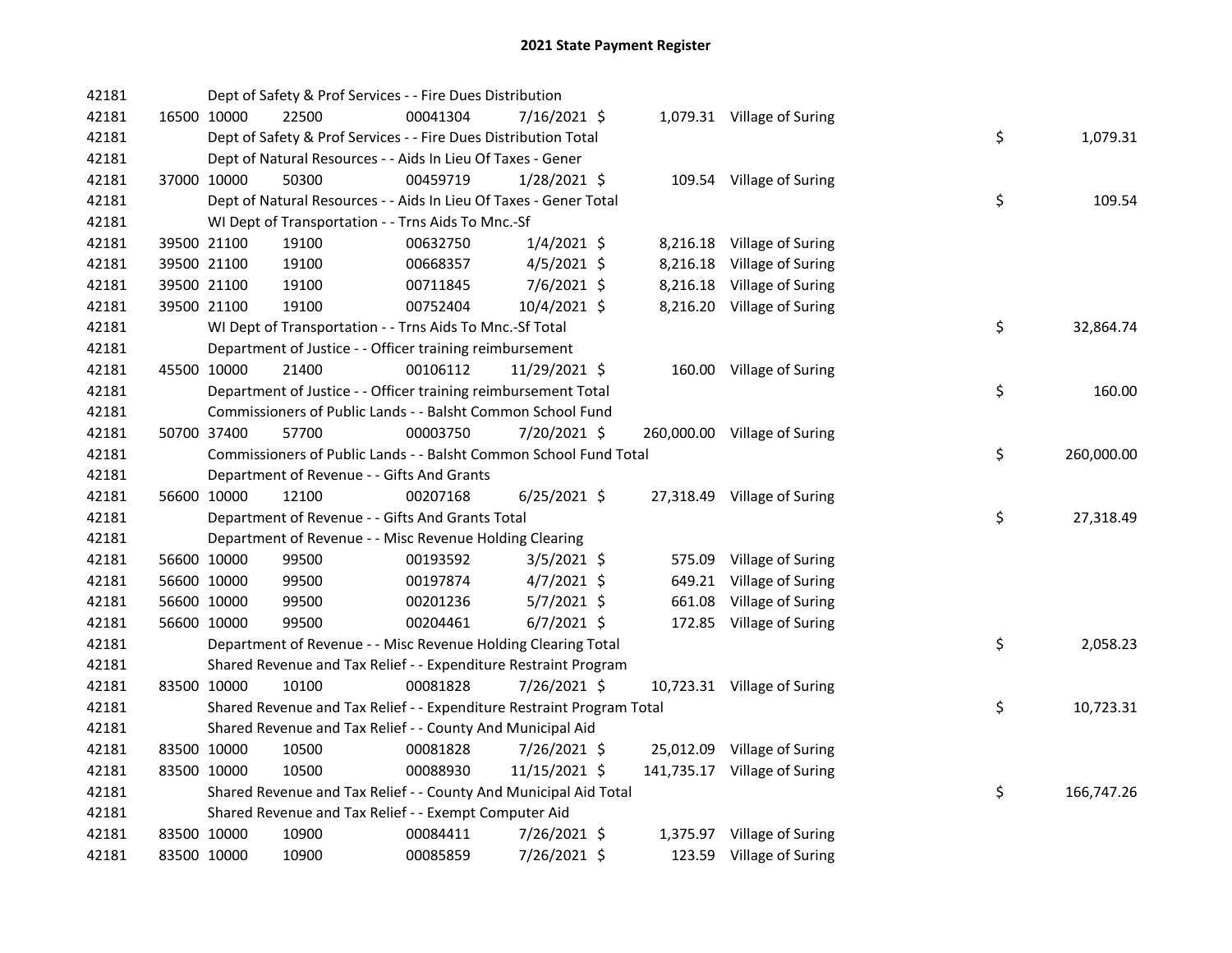| 42181       |                                                               |       | Shared Revenue and Tax Relief - - Exempt Computer Aid Total     |                | 1,499.56 |          |                   |  |            |
|-------------|---------------------------------------------------------------|-------|-----------------------------------------------------------------|----------------|----------|----------|-------------------|--|------------|
| 42181       |                                                               |       | Shared Revenue and Tax Relief - - Personal Property Aid         |                |          |          |                   |  |            |
| 42181       | 83500 10000                                                   | 11100 | 00077582                                                        | $5/3/2021$ \$  |          | 1,603.68 | Village of Suring |  |            |
| 42181       | 83500 10000                                                   | 11100 | 00078946                                                        | $5/3/2021$ \$  |          | 2.299.04 | Village of Suring |  |            |
| 42181       | Shared Revenue and Tax Relief - - Personal Property Aid Total |       |                                                                 |                |          |          |                   |  | 3,902.72   |
| 42181       |                                                               |       | Shared Revenue and Tax Relief - - Lottery & Gaming Credit       |                |          |          |                   |  |            |
| 42181       | 83500 52100                                                   | 36300 | 00074317                                                        | $3/22/2021$ \$ |          | 602.05   | Village of Suring |  |            |
| 42181       |                                                               |       | Shared Revenue and Tax Relief - - Lottery & Gaming Credit Total |                |          |          |                   |  | 602.05     |
| 42181 Total |                                                               |       |                                                                 |                |          |          |                   |  | 507,065.21 |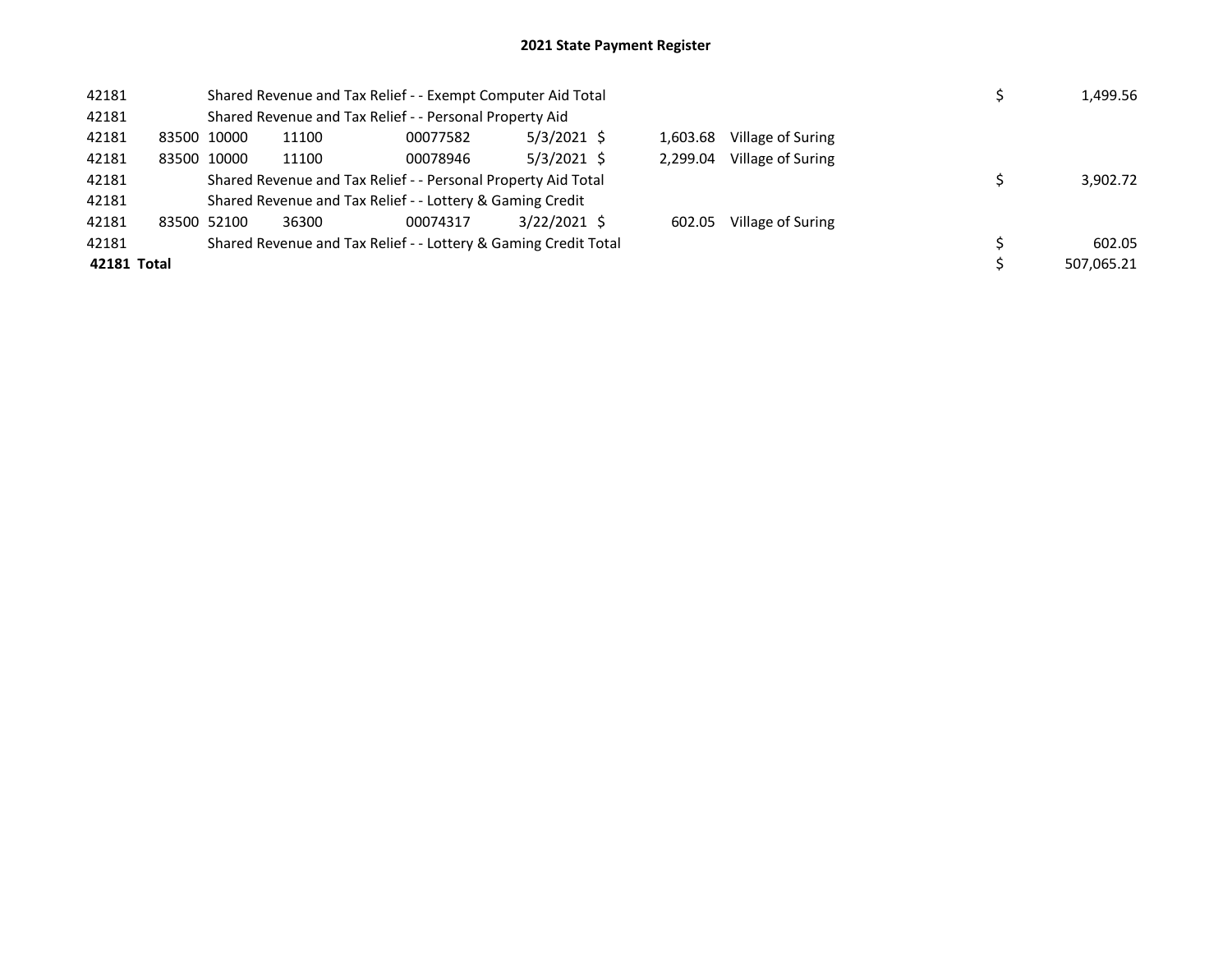| 42231 | Dept of Safety & Prof Services - - Fire Dues Distribution          |          |                |           |                           |                  |
|-------|--------------------------------------------------------------------|----------|----------------|-----------|---------------------------|------------------|
| 42231 | 16500 10000<br>22500                                               | 00041285 | 7/16/2021 \$   |           | 2,879.69 City Of Gillett  |                  |
| 42231 | Dept of Safety & Prof Services - - Fire Dues Distribution Total    |          |                |           |                           | \$<br>2,879.69   |
| 42231 | Dept of Natural Resources - - GPO - Federal Funds                  |          |                |           |                           |                  |
| 42231 | 37000 10000<br>94100                                               | 00467187 | 3/10/2021 \$   |           | 45,000.00 City Of Gillett |                  |
| 42231 | Dept of Natural Resources - - GPO - Federal Funds Total            |          |                |           |                           | \$<br>45,000.00  |
| 42231 | Dept of Natural Resources - - Resaids - Fire Suppress Grant        |          |                |           |                           |                  |
| 42231 | 37000 21200<br>54500                                               | 00459499 | $1/27/2021$ \$ |           | 5,862.50 City Of Gillett  |                  |
| 42231 | Dept of Natural Resources - - Resaids - Fire Suppress Grant Total  |          |                |           |                           | \$<br>5,862.50   |
| 42231 | Dept of Natural Resources - - Resaids - Cnty Forst, Cl & Mfl       |          |                |           |                           |                  |
| 42231 | 37000 21200<br>57100                                               | 00488109 | $6/14/2021$ \$ |           | 8.47 City Of Gillett      |                  |
| 42231 | Dept of Natural Resources - - Resaids - Cnty Forst, Cl & Mfl Total |          |                |           |                           | \$<br>8.47       |
| 42231 | Dept of Natural Resources - - Ra- Atv Project Aids                 |          |                |           |                           |                  |
| 42231 | 37000 21200<br>57700                                               | 00467185 | 3/10/2021 \$   |           | 13,394.19 City Of Gillett |                  |
| 42231 | Dept of Natural Resources - - Ra- Atv Project Aids Total           |          |                |           |                           | \$<br>13,394.19  |
| 42231 | Dept of Natural Resources - - Fin Asst For Responsible Units       |          |                |           |                           |                  |
| 42231 | 37000 27400<br>67000                                               | 00483408 | $5/21/2021$ \$ |           | 4,862.82 City Of Gillett  |                  |
| 42231 | Dept of Natural Resources - - Fin Asst For Responsible Units Total |          |                |           |                           | \$<br>4,862.82   |
| 42231 | WI Dept of Transportation - - Trns Aids To Mnc.-Sf                 |          |                |           |                           |                  |
| 42231 | 39500 21100<br>19100                                               | 00632751 | $1/4/2021$ \$  |           | 27,286.36 City Of Gillett |                  |
| 42231 | 39500 21100<br>19100                                               | 00668358 | $4/5/2021$ \$  | 27,286.36 | City Of Gillett           |                  |
| 42231 | 39500 21100<br>19100                                               | 00711846 | $7/6/2021$ \$  | 27,286.36 | City Of Gillett           |                  |
| 42231 | 39500 21100<br>19100                                               | 00752405 | 10/4/2021 \$   |           | 27,286.38 City Of Gillett |                  |
| 42231 | WI Dept of Transportation - - Trns Aids To Mnc.-Sf Total           |          |                |           |                           | \$<br>109,145.46 |
| 42231 | WI Dept of Transportation - - Loc Rd Imp Prg St Fd                 |          |                |           |                           |                  |
| 42231 | 39500 21100<br>27800                                               | 00666680 | 3/19/2021 \$   |           | 29,458.35 City Of Gillett |                  |
| 42231 | WI Dept of Transportation - - Loc Rd Imp Prg St Fd Total           |          |                |           |                           | \$<br>29,458.35  |
| 42231 | Department of Justice - - Officer training reimbursement           |          |                |           |                           |                  |
| 42231 | 45500 10000<br>21400                                               | 00105282 | 11/16/2021 \$  |           | 800.00 City Of Gillett    |                  |
| 42231 | Department of Justice - - Officer training reimbursement Total     |          |                |           |                           | \$<br>800.00     |
| 42231 | Department of Administration - - Telecom Access; School Dist       |          |                |           |                           |                  |
| 42231 | 46600<br>50500 25500                                               | 00140526 | $3/5/2021$ \$  |           | 159.00 City Of Gillett    |                  |
| 42231 | Department of Administration - - Telecom Access; School Dist Total |          |                |           |                           | \$<br>159.00     |
| 42231 | Department of Revenue - - Gifts And Grants                         |          |                |           |                           |                  |
| 42231 | 56600 10000<br>12100                                               | 00207169 | $6/25/2021$ \$ |           | 67,772.89 City Of Gillett |                  |
| 42231 | Department of Revenue - - Gifts And Grants Total                   |          |                |           |                           | \$<br>67,772.89  |
| 42231 | Department of Revenue - - Misc Revenue Holding Clearing            |          |                |           |                           |                  |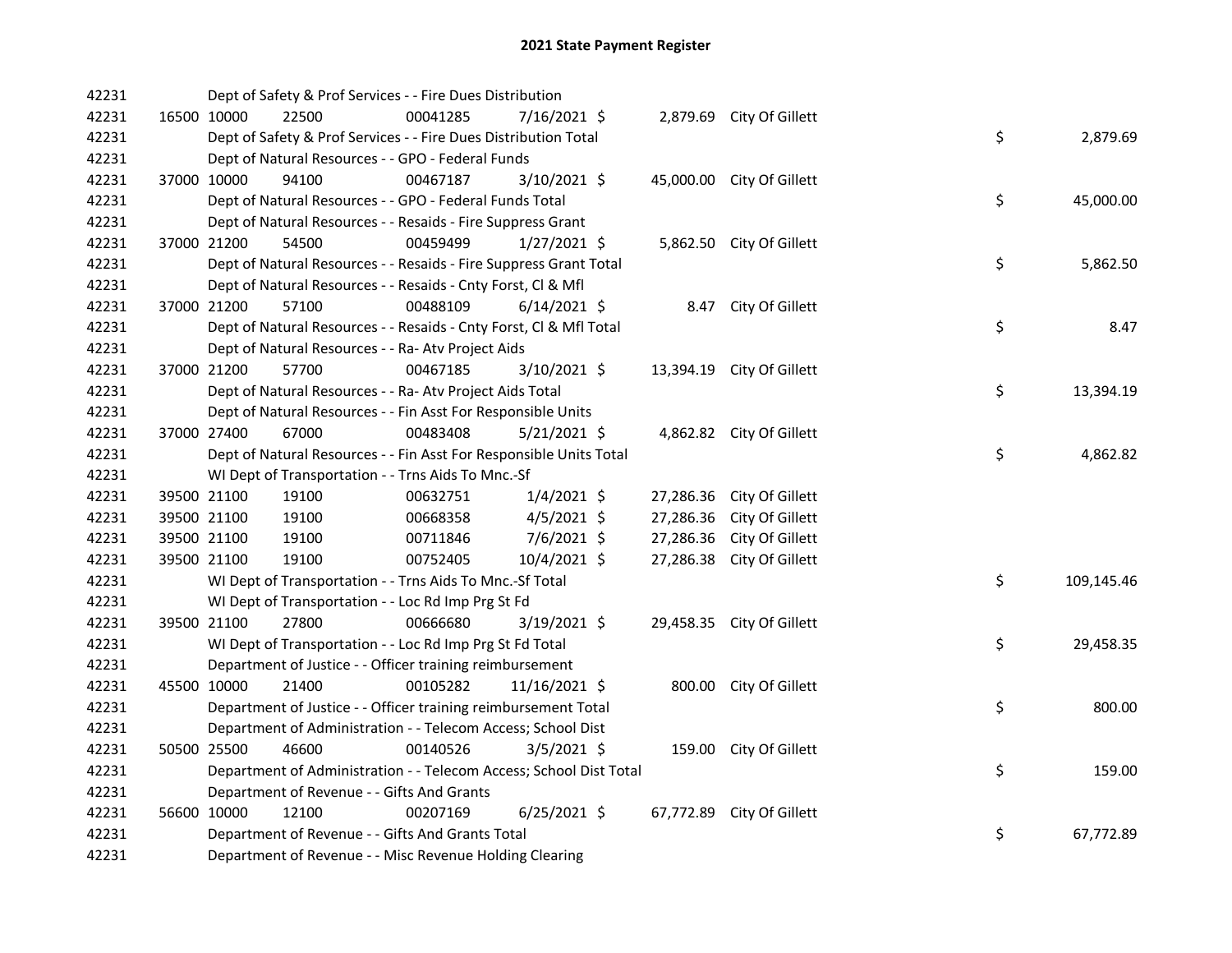| 42231       | 56600 10000 | 99500 | 00188912                                                                      | $1/8/2021$ \$  | 844.98     | City Of Gillett           |                  |
|-------------|-------------|-------|-------------------------------------------------------------------------------|----------------|------------|---------------------------|------------------|
| 42231       | 56600 10000 | 99500 | 00197870                                                                      | $4/7/2021$ \$  | 381.85     | City Of Gillett           |                  |
| 42231       | 56600 10000 | 99500 | 00201233                                                                      | $5/7/2021$ \$  | 971.90     | City Of Gillett           |                  |
| 42231       | 56600 10000 | 99500 | 00211782                                                                      | $8/6/2021$ \$  | 673.00     | City Of Gillett           |                  |
| 42231       | 56600 10000 | 99500 | 00214394                                                                      | $9/8/2021$ \$  | 840.17     | City Of Gillett           |                  |
| 42231       | 56600 10000 | 99500 | 00216646                                                                      | 10/7/2021 \$   | 130.12     | City Of Gillett           |                  |
| 42231       | 56600 10000 | 99500 | 00219234                                                                      | 11/5/2021 \$   | 186.72     | City Of Gillett           |                  |
| 42231       | 56600 10000 | 99500 | 00221385                                                                      | 12/7/2021 \$   | 212.25     | City Of Gillett           |                  |
| 42231       |             |       | Department of Revenue - - Misc Revenue Holding Clearing Total                 |                |            |                           | \$<br>4,240.99   |
| 42231       |             |       | Shared Revenue and Tax Relief - - County And Municipal Aid                    |                |            |                           |                  |
| 42231       | 83500 10000 | 10500 | 00081829                                                                      | 7/26/2021 \$   | 70,644.91  | City Of Gillett           |                  |
| 42231       | 83500 10000 | 10500 | 00088931                                                                      | 11/15/2021 \$  | 400,321.14 | City Of Gillett           |                  |
| 42231       |             |       | Shared Revenue and Tax Relief - - County And Municipal Aid Total              |                |            |                           | \$<br>470,966.05 |
| 42231       |             |       | Shared Revenue and Tax Relief - - Exempt Computer Aid                         |                |            |                           |                  |
| 42231       | 83500 10000 | 10900 | 00084412                                                                      | 7/26/2021 \$   | 347.11     | City Of Gillett           |                  |
| 42231       | 83500 10000 | 10900 | 00085860                                                                      | 7/26/2021 \$   | 605.05     | City Of Gillett           |                  |
| 42231       |             |       | Shared Revenue and Tax Relief - - Exempt Computer Aid Total                   |                |            |                           | \$<br>952.16     |
| 42231       |             |       | Shared Revenue and Tax Relief - - Utility Aid                                 |                |            |                           |                  |
| 42231       | 83500 10000 | 11000 | 00081829                                                                      | 7/26/2021 \$   |            | 1,932.62 City Of Gillett  |                  |
| 42231       | 83500 10000 | 11000 | 00088931                                                                      | 11/15/2021 \$  | 13,954.97  | City Of Gillett           |                  |
| 42231       |             |       | Shared Revenue and Tax Relief - - Utility Aid Total                           |                |            |                           | \$<br>15,887.59  |
| 42231       |             |       | Shared Revenue and Tax Relief - - Personal Property Aid                       |                |            |                           |                  |
| 42231       | 83500 10000 | 11100 | 00078947                                                                      | $5/3/2021$ \$  |            | 24,831.96 City Of Gillett |                  |
| 42231       |             |       | Shared Revenue and Tax Relief - - Personal Property Aid Total                 |                |            |                           | \$<br>24,831.96  |
| 42231       |             |       | Shared Revenue and Tax Relief - - State Aid; Video Service Provider Fee       |                |            |                           |                  |
| 42231       | 83500 10000 | 11200 | 00083062                                                                      | 7/26/2021 \$   |            | 977.22 City Of Gillett    |                  |
| 42231       |             |       | Shared Revenue and Tax Relief - - State Aid; Video Service Provider Fee Total |                |            |                           | \$<br>977.22     |
| 42231       |             |       | Shared Revenue and Tax Relief - - Lottery & Gaming Credit                     |                |            |                           |                  |
| 42231       | 83500 52100 | 36300 | 00074318                                                                      | $3/22/2021$ \$ |            | 2,027.66 City Of Gillett  |                  |
| 42231       |             |       | Shared Revenue and Tax Relief - - Lottery & Gaming Credit Total               |                |            |                           | \$<br>2,027.66   |
| 42231 Total |             |       |                                                                               |                |            |                           | \$<br>799,227.00 |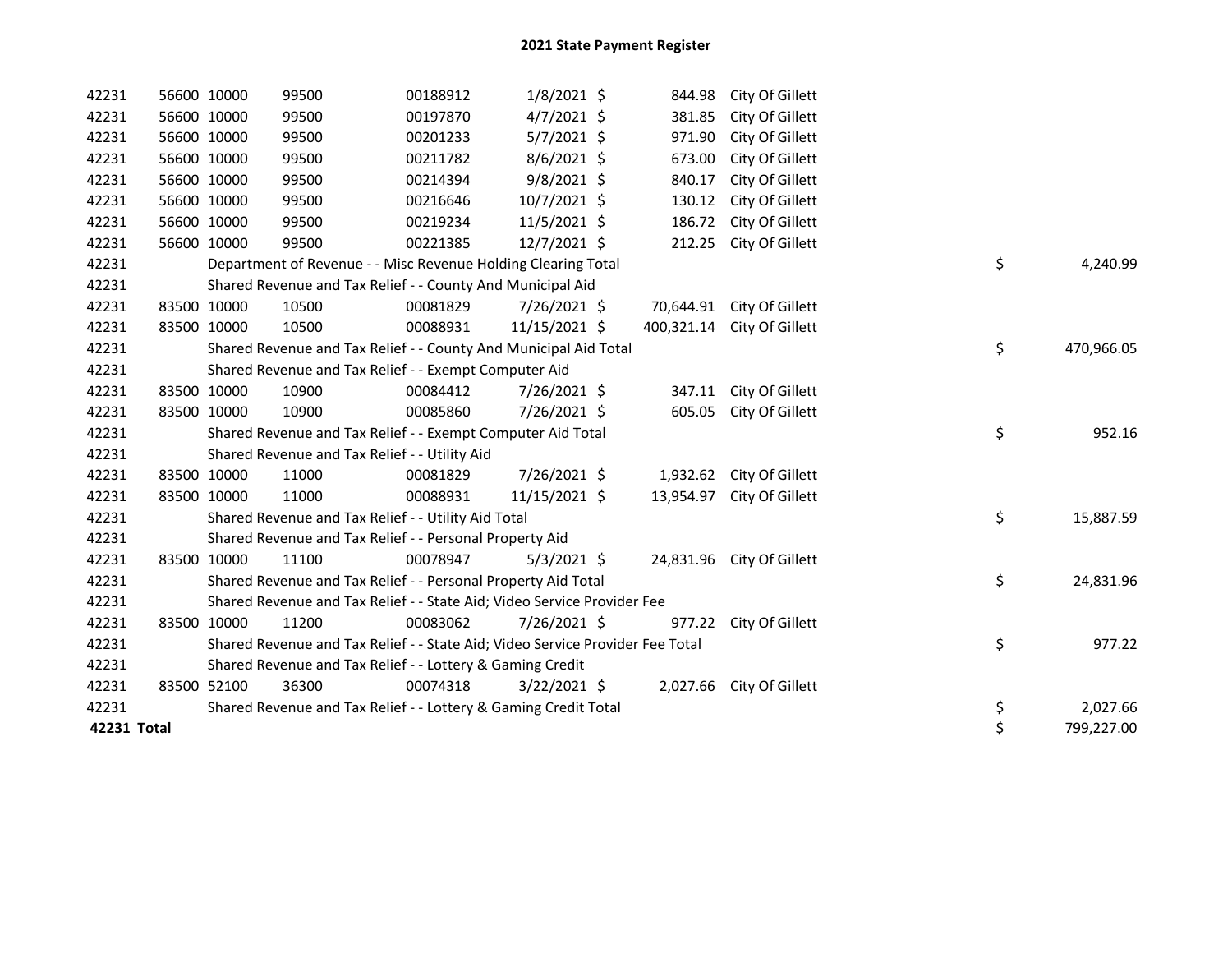| 42265 |             | Dept of Safety & Prof Services - - Fire Dues Distribution                 |           |                |           |                          |    |            |
|-------|-------------|---------------------------------------------------------------------------|-----------|----------------|-----------|--------------------------|----|------------|
| 42265 | 16500 10000 | 22500                                                                     | 00041298  | 7/15/2021 \$   |           | 10,074.15 City Of Oconto |    |            |
| 42265 |             | Dept of Safety & Prof Services - - Fire Dues Distribution Total           |           |                |           |                          | \$ | 10,074.15  |
| 42265 |             | Dept of Natural Resources - - Aids In Lieu Of Taxes - Gener               |           |                |           |                          |    |            |
| 42265 | 37000 10000 | 50300                                                                     | 00476063  | $4/21/2021$ \$ | 11.74     | City Of Oconto           |    |            |
| 42265 | 37000 10000 | 50300                                                                     | 00476064  | $4/21/2021$ \$ |           | 32.36 City Of Oconto     |    |            |
| 42265 |             | Dept of Natural Resources - - Aids In Lieu Of Taxes - Gener Total         |           |                |           |                          | \$ | 44.10      |
| 42265 |             | Dept of Natural Resources - - Seg Earned                                  |           |                |           |                          |    |            |
| 42265 | 37000 21200 | 100SE                                                                     | 00486128  | $6/8/2021$ \$  |           | 45.98 City Of Oconto     |    |            |
| 42265 |             | Dept of Natural Resources - - Seg Earned Total                            |           |                |           |                          | \$ | 45.98      |
| 42265 |             | Dept of Natural Resources - - Aids In Lieu Of Taxes - Sum S               |           |                |           |                          |    |            |
| 42265 | 37000 21200 | 57900                                                                     | 00476062  | $4/21/2021$ \$ | 224.87    | City Of Oconto           |    |            |
| 42265 | 37000 21200 | 57900                                                                     | 00476065  | $4/21/2021$ \$ | 22.26     | City Of Oconto           |    |            |
| 42265 |             | Dept of Natural Resources - - Aids In Lieu Of Taxes - Sum S Total         |           |                |           |                          | \$ | 247.13     |
| 42265 |             | Dept of Natural Resources - - Rec & Resource Aids, Fed                    |           |                |           |                          |    |            |
| 42265 | 37000 21200 | 58300                                                                     | 00482654  | 5/20/2021 \$   |           | 3,948.33 City Of Oconto  |    |            |
| 42265 |             | Dept of Natural Resources - - Rec & Resource Aids, Fed Total              |           |                |           |                          | \$ | 3,948.33   |
| 42265 |             | Dept of Natural Resources - - Fin Asst For Responsible Units              |           |                |           |                          |    |            |
| 42265 | 37000 27400 | 67000                                                                     | 00483595  | $5/21/2021$ \$ |           | 14,578.15 City Of Oconto |    |            |
| 42265 |             | Dept of Natural Resources - - Fin Asst For Responsible Units Total        |           |                |           |                          | \$ | 14,578.15  |
| 42265 |             | WI Dept of Transportation - - Trns Aids To Mnc.-Sf                        |           |                |           |                          |    |            |
| 42265 | 39500 21100 | 19100                                                                     | 00632752  | $1/4/2021$ \$  | 86,685.69 | City Of Oconto           |    |            |
| 42265 | 39500 21100 | 19100                                                                     | 00668359  | $4/5/2021$ \$  | 86,685.69 | City Of Oconto           |    |            |
| 42265 | 39500 21100 | 19100                                                                     | 00711847  | 7/6/2021 \$    | 86,685.69 | City Of Oconto           |    |            |
| 42265 | 39500 21100 | 19100                                                                     | 00752406  | 10/4/2021 \$   | 86,685.72 | City Of Oconto           |    |            |
| 42265 |             | WI Dept of Transportation - - Trns Aids To Mnc.-Sf Total                  |           |                |           |                          | \$ | 346,742.79 |
| 42265 |             | WI Dept of Transportation - - Aero Assistance Sfd                         |           |                |           |                          |    |            |
| 42265 | 39500 21100 | 26400                                                                     | 00639209  | $1/13/2021$ \$ |           | 16,494.45 City Of Oconto |    |            |
| 42265 |             | WI Dept of Transportation - - Aero Assistance Sfd Total                   |           |                |           |                          | \$ | 16,494.45  |
| 42265 |             | WI Dept of Transportation - - Aero Assistance Lfd                         |           |                |           |                          |    |            |
| 42265 | 39500 21100 | 27400                                                                     | 00639209  | $1/13/2021$ \$ |           | 4,123.61 City Of Oconto  |    |            |
| 42265 |             | WI Dept of Transportation - - Aero Assistance Lfd Total                   |           |                |           |                          | \$ | 4,123.61   |
| 42265 |             | WI Dept of Transportation - - Aero Assistance Ffd                         |           |                |           |                          |    |            |
| 42265 | 39500 21100 | 28400                                                                     | 00772733  | 11/12/2021 \$  |           | 30,000.00 City Of Oconto |    |            |
| 42265 |             | WI Dept of Transportation - - Aero Assistance Ffd Total                   |           |                |           |                          | \$ | 30,000.00  |
| 42265 |             | Department of Health Services - - Prepaid Medical Transport Reimbursement |           |                |           |                          |    |            |
| 42265 | 43500 10000 | 16300                                                                     | AMBULANCE | 11/15/2021 \$  | 15,176.47 | City Of Oconto           |    |            |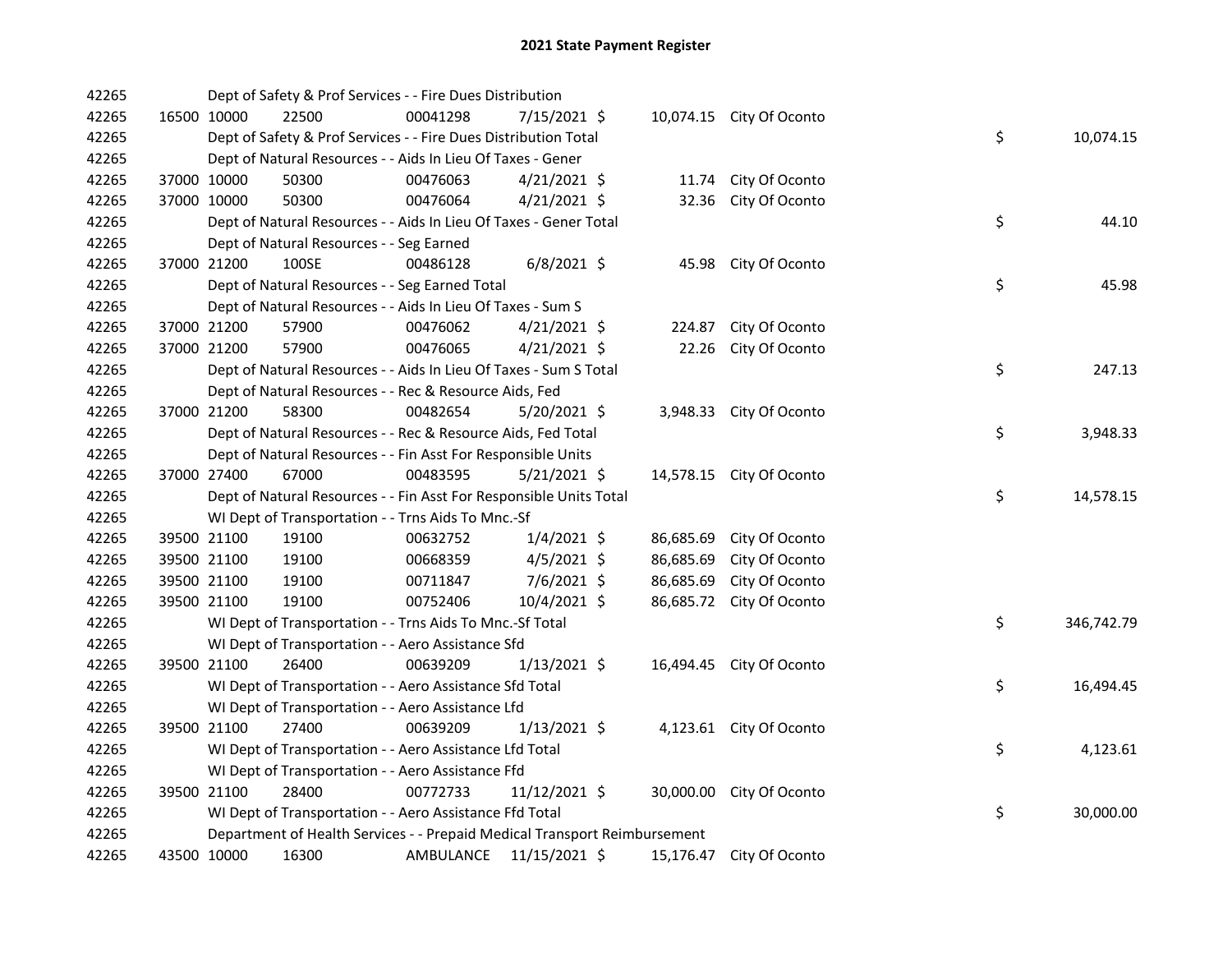| 42265 |             | Department of Health Services - - Prepaid Medical Transport Reimbursement Total | \$       | 15,176.47      |            |                         |    |            |
|-------|-------------|---------------------------------------------------------------------------------|----------|----------------|------------|-------------------------|----|------------|
| 42265 |             | Department of Justice - - Officer training reimbursement                        |          |                |            |                         |    |            |
| 42265 | 45500 10000 | 21400                                                                           | 00105881 | 11/23/2021 \$  |            | 1,440.00 City Of Oconto |    |            |
| 42265 |             | Department of Justice - - Officer training reimbursement Total                  |          |                |            |                         | \$ | 1,440.00   |
| 42265 |             | Department of Military Affairs - - Disaster Recovery Aid                        |          |                |            |                         |    |            |
| 42265 | 46500 10000 | 30500                                                                           | 00100079 | $9/15/2021$ \$ | 129.25     | City Of Oconto          |    |            |
| 42265 | 46500 10000 | 30500                                                                           | 00100414 | 9/23/2021 \$   | 8,482.12   | City Of Oconto          |    |            |
| 42265 | 46500 10000 | 30500                                                                           | 00102084 | $11/1/2021$ \$ | 237.53     | City Of Oconto          |    |            |
| 42265 |             | Department of Military Affairs - - Disaster Recovery Aid Total                  |          |                |            |                         | \$ | 8,848.90   |
| 42265 |             | Department of Military Affairs - - Federal Aid, Local Assistance                |          |                |            |                         |    |            |
| 42265 | 46500 10000 | 34200                                                                           | 00100079 | $9/15/2021$ \$ |            | 775.50 City Of Oconto   |    |            |
| 42265 | 46500 10000 | 34200                                                                           | 00100414 | $9/23/2021$ \$ | 50,892.75  | City Of Oconto          |    |            |
| 42265 | 46500 10000 | 34200                                                                           | 00102084 | $11/1/2021$ \$ |            | 3,925.15 City Of Oconto |    |            |
| 42265 |             | Department of Military Affairs - - Federal Aid, Local Assistance Total          |          |                |            |                         | \$ | 55,593.40  |
| 42265 |             | Department of Revenue - - Gifts And Grants                                      |          |                |            |                         |    |            |
| 42265 | 56600 10000 | 12100                                                                           | 00207170 | $6/25/2021$ \$ | 237,859.29 | City Of Oconto          |    |            |
| 42265 |             | Department of Revenue - - Gifts And Grants Total                                |          |                |            |                         | \$ | 237,859.29 |
| 42265 |             | Department of Revenue - - Misc Revenue Holding Clearing                         |          |                |            |                         |    |            |
| 42265 | 56600 10000 | 99500                                                                           | 00188911 | $1/8/2021$ \$  | 2,621.60   | City Of Oconto          |    |            |
| 42265 | 56600 10000 | 99500                                                                           | 00190981 | 2/5/2021 \$    | 1,871.78   | City Of Oconto          |    |            |
| 42265 | 56600 10000 | 99500                                                                           | 00192781 | $3/1/2021$ \$  | 280.20     | City Of Oconto          |    |            |
| 42265 | 56600 10000 | 99500                                                                           | 00192785 | $3/1/2021$ \$  | 3,866.04   | City Of Oconto          |    |            |
| 42265 | 56600 10000 | 99500                                                                           | 00193589 | $3/5/2021$ \$  | 6,852.53   | City Of Oconto          |    |            |
| 42265 | 56600 10000 | 99500                                                                           | 00194201 | 3/8/2021 \$    | 1,395.90   | City Of Oconto          |    |            |
| 42265 | 56600 10000 | 99500                                                                           | 00195057 | 3/15/2021 \$   | 771.20     | City Of Oconto          |    |            |
| 42265 | 56600 10000 | 99500                                                                           | 00195887 | 3/22/2021 \$   | 1,416.57   | City Of Oconto          |    |            |
| 42265 | 56600 10000 | 99500                                                                           | 00197305 | $4/5/2021$ \$  | 229.00     | City Of Oconto          |    |            |
| 42265 | 56600 10000 | 99500                                                                           | 00197869 | $4/7/2021$ \$  | 5,977.85   | City Of Oconto          |    |            |
| 42265 | 56600 10000 | 99500                                                                           | 00198510 | $4/12/2021$ \$ | 324.00     | City Of Oconto          |    |            |
| 42265 | 56600 10000 | 99500                                                                           | 00199244 | 4/20/2021 \$   | 1,396.21   | City Of Oconto          |    |            |
| 42265 | 56600 10000 | 99500                                                                           | 00199886 | $4/26/2021$ \$ | 260.70     | City Of Oconto          |    |            |
| 42265 | 56600 10000 | 99500                                                                           | 00201232 | $5/7/2021$ \$  | 3,238.35   | City Of Oconto          |    |            |
| 42265 | 56600 10000 | 99500                                                                           | 00201676 | 5/10/2021 \$   | 75.35      | City Of Oconto          |    |            |
| 42265 | 56600 10000 | 99500                                                                           | 00203038 | $5/24/2021$ \$ | 337.23     | City Of Oconto          |    |            |
| 42265 | 56600 10000 | 99500                                                                           | 00204458 | $6/7/2021$ \$  | 4,537.76   | City Of Oconto          |    |            |
| 42265 | 56600 10000 | 99500                                                                           | 00205400 | $6/14/2021$ \$ | 477.00     | City Of Oconto          |    |            |
| 42265 | 56600 10000 | 99500                                                                           | 00209034 | 7/8/2021 \$    |            | 2,154.80 City Of Oconto |    |            |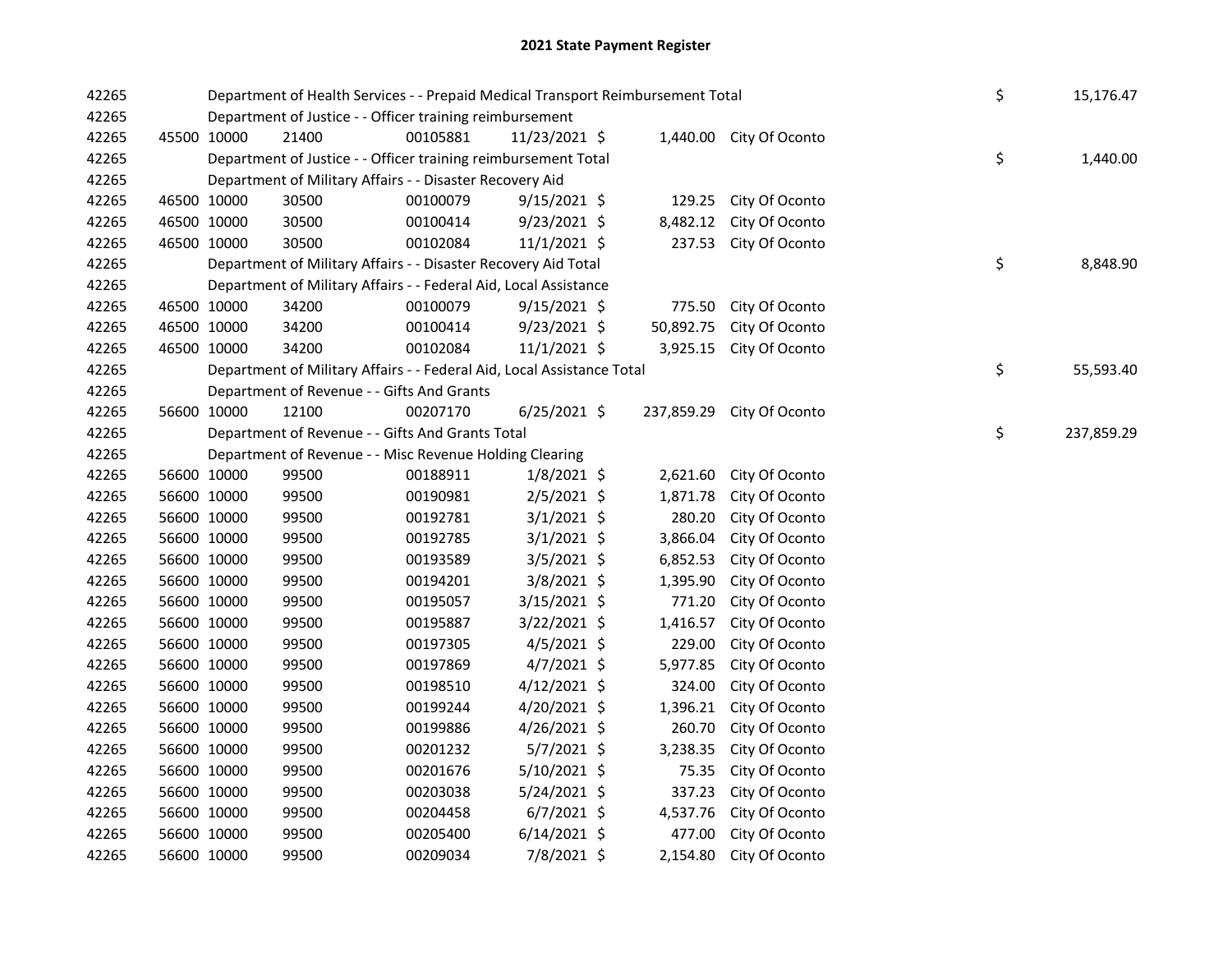| 42265       | 56600 10000 | 99500                                                                         | 00211781 | 8/6/2021 \$    | 2,946.47   | City Of Oconto              |    |              |
|-------------|-------------|-------------------------------------------------------------------------------|----------|----------------|------------|-----------------------------|----|--------------|
| 42265       | 56600 10000 | 99500                                                                         | 00214393 | 9/8/2021 \$    | 15,831.47  | City Of Oconto              |    |              |
| 42265       | 56600 10000 | 99500                                                                         | 00214804 | $9/13/2021$ \$ | 431.70     | City Of Oconto              |    |              |
| 42265       | 56600 10000 | 99500                                                                         | 00216645 | 10/7/2021 \$   | 1,665.12   | City Of Oconto              |    |              |
| 42265       | 56600 10000 | 99500                                                                         | 00219233 | 11/5/2021 \$   | 779.64     | City Of Oconto              |    |              |
| 42265       | 56600 10000 | 99500                                                                         | 00221384 | 12/7/2021 \$   | 1,114.44   | City Of Oconto              |    |              |
| 42265       |             | Department of Revenue - - Misc Revenue Holding Clearing Total                 |          |                |            |                             | \$ | 60,852.91    |
| 42265       |             | Shared Revenue and Tax Relief - - County And Municipal Aid                    |          |                |            |                             |    |              |
| 42265       | 83500 10000 | 10500                                                                         | 00081830 | 7/26/2021 \$   | 264,750.71 | City Of Oconto              |    |              |
| 42265       | 83500 10000 | 10500                                                                         | 00088932 | 11/15/2021 \$  |            | 1,485,077.57 City Of Oconto |    |              |
| 42265       |             | Shared Revenue and Tax Relief - - County And Municipal Aid Total              |          |                |            |                             | \$ | 1,749,828.28 |
| 42265       |             | Shared Revenue and Tax Relief - - Exempt Computer Aid                         |          |                |            |                             |    |              |
| 42265       | 83500 10000 | 10900                                                                         | 00084413 | 7/26/2021 \$   |            | 11,802.35 City Of Oconto    |    |              |
| 42265       | 83500 10000 | 10900                                                                         | 00085861 | 7/26/2021 \$   |            | 1,608.14 City Of Oconto     |    |              |
| 42265       |             | Shared Revenue and Tax Relief - - Exempt Computer Aid Total                   |          |                |            |                             | \$ | 13,410.49    |
| 42265       |             | Shared Revenue and Tax Relief - - Utility Aid                                 |          |                |            |                             |    |              |
| 42265       | 83500 10000 | 11000                                                                         | 00081830 | 7/26/2021 \$   |            | 413.31 City Of Oconto       |    |              |
| 42265       | 83500 10000 | 11000                                                                         | 00088932 | 11/15/2021 \$  |            | 2,434.06 City Of Oconto     |    |              |
| 42265       |             | Shared Revenue and Tax Relief - - Utility Aid Total                           |          |                |            |                             | \$ | 2,847.37     |
| 42265       |             | Shared Revenue and Tax Relief - - Personal Property Aid                       |          |                |            |                             |    |              |
| 42265       | 83500 10000 | 11100                                                                         | 00077583 | $5/3/2021$ \$  |            | 2,558.22 City Of Oconto     |    |              |
| 42265       | 83500 10000 | 11100                                                                         | 00078948 | $5/3/2021$ \$  |            | 3,793.25 City Of Oconto     |    |              |
| 42265       |             | Shared Revenue and Tax Relief - - Personal Property Aid Total                 |          |                |            |                             | \$ | 6,351.47     |
| 42265       |             | Shared Revenue and Tax Relief - - State Aid; Video Service Provider Fee       |          |                |            |                             |    |              |
| 42265       | 83500 10000 | 11200                                                                         | 00083063 | 7/26/2021 \$   |            | 9,038.16 City Of Oconto     |    |              |
| 42265       |             | Shared Revenue and Tax Relief - - State Aid; Video Service Provider Fee Total |          |                |            |                             | \$ | 9,038.16     |
| 42265       |             | Shared Revenue and Tax Relief - - Payments For Municipal Svcs                 |          |                |            |                             |    |              |
| 42265       | 83500 10000 | 50100                                                                         | 00073713 | $2/1/2021$ \$  |            | 344.44 City Of Oconto       |    |              |
| 42265       |             | Shared Revenue and Tax Relief - - Payments For Municipal Svcs Total           |          |                |            |                             | \$ | 344.44       |
| 42265       |             | Shared Revenue and Tax Relief - - Lottery & Gaming Credit                     |          |                |            |                             |    |              |
| 42265       | 83500 52100 | 36300                                                                         | 00074319 | $3/22/2021$ \$ |            | 5,479.49 City Of Oconto     |    |              |
| 42265       |             | Shared Revenue and Tax Relief - - Lottery & Gaming Credit Total               |          |                |            |                             | \$ | 5,479.49     |
| 42265 Total |             |                                                                               |          |                |            |                             | \$ | 2,593,369.36 |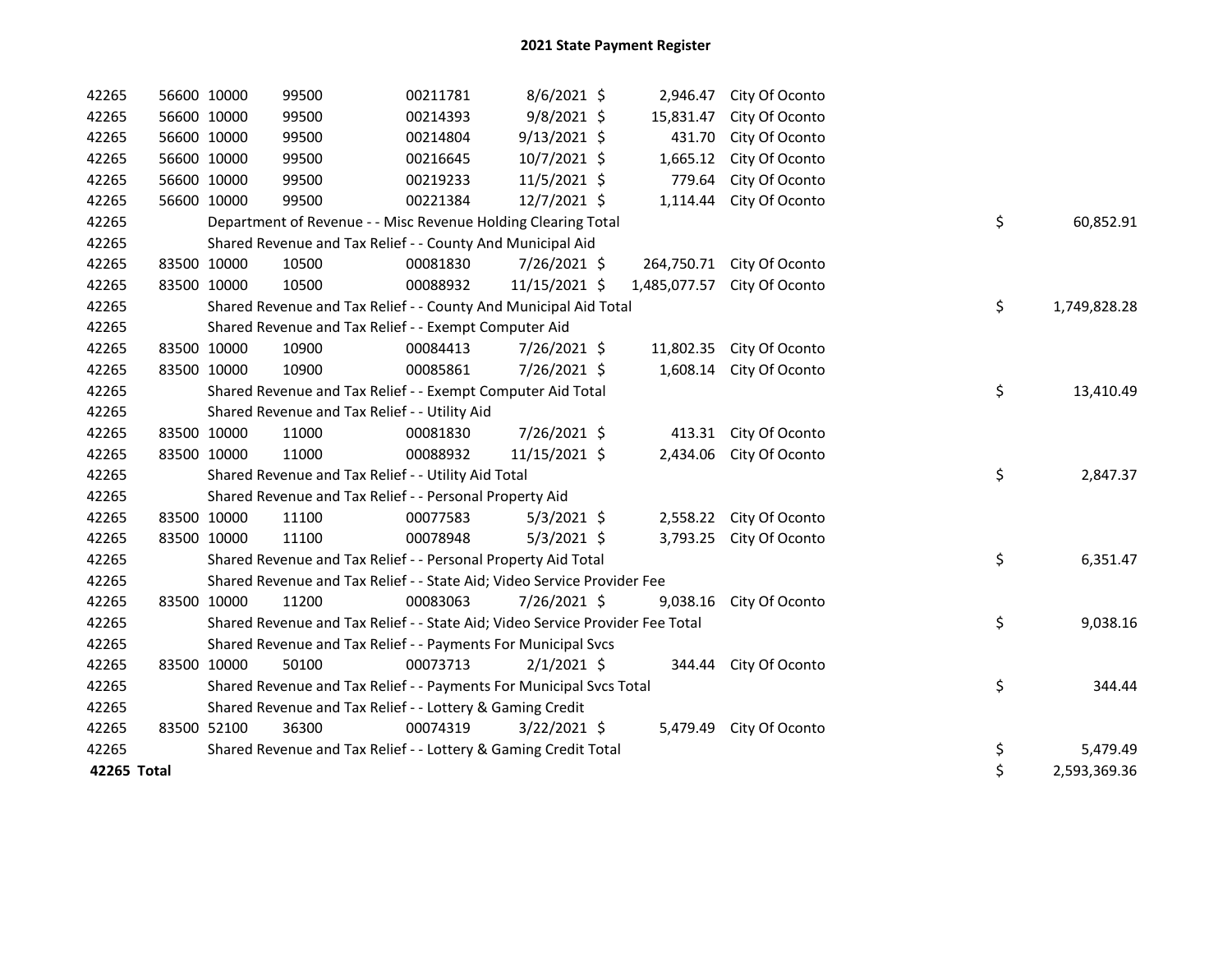| 42266 | Dept of Safety & Prof Services - - Fire Dues Distribution         |                                                          |          |                |  |            |                                |  |    |            |
|-------|-------------------------------------------------------------------|----------------------------------------------------------|----------|----------------|--|------------|--------------------------------|--|----|------------|
| 42266 | 16500 10000                                                       | 22500                                                    | 00041296 | 7/16/2021 \$   |  |            | 7,700.43 City Of Oconto Falls  |  |    |            |
| 42266 | Dept of Safety & Prof Services - - Fire Dues Distribution Total   |                                                          |          |                |  |            |                                |  | \$ | 7,700.43   |
| 42266 | Dept of Natural Resources - - Aids In Lieu Of Taxes - Gener       |                                                          |          |                |  |            |                                |  |    |            |
| 42266 | 37000 10000                                                       | 50300                                                    | 00459652 | 1/28/2021 \$   |  | 59.14      | City Of Oconto Falls           |  |    |            |
| 42266 | Dept of Natural Resources - - Aids In Lieu Of Taxes - Gener Total |                                                          |          |                |  |            |                                |  | \$ | 59.14      |
| 42266 | Dept of Natural Resources - - Aids In Lieu Of Taxes - Sum S       |                                                          |          |                |  |            |                                |  |    |            |
| 42266 | 37000 21200                                                       | 57900                                                    | 00476066 | $4/21/2021$ \$ |  |            | 7.90 City Of Oconto Falls      |  |    |            |
| 42266 | Dept of Natural Resources - - Aids In Lieu Of Taxes - Sum S Total |                                                          |          |                |  |            |                                |  | \$ | 7.90       |
| 42266 | WI Dept of Transportation - - Conn Hwy Aids St Fds                |                                                          |          |                |  |            |                                |  |    |            |
| 42266 | 39500 21100                                                       | 16200                                                    | 00633588 | $1/4/2021$ \$  |  |            | 5,380.72 City Of Oconto Falls  |  |    |            |
| 42266 | 39500 21100                                                       | 16200                                                    | 00669195 | $4/5/2021$ \$  |  | 5,380.72   | City Of Oconto Falls           |  |    |            |
| 42266 | 39500 21100                                                       | 16200                                                    | 00712683 | 7/6/2021 \$    |  | 5,380.72   | City Of Oconto Falls           |  |    |            |
| 42266 | 39500 21100                                                       | 16200                                                    | 00753242 | 10/4/2021 \$   |  | 5,380.74   | City Of Oconto Falls           |  |    |            |
| 42266 |                                                                   | WI Dept of Transportation - - Conn Hwy Aids St Fds Total |          |                |  |            |                                |  | \$ | 21,522.90  |
| 42266 |                                                                   | WI Dept of Transportation - - Trns Aids To Mnc.-Sf       |          |                |  |            |                                |  |    |            |
| 42266 | 39500 21100                                                       | 19100                                                    | 00632753 | $1/4/2021$ \$  |  | 50,881.71  | City Of Oconto Falls           |  |    |            |
| 42266 | 39500 21100                                                       | 19100                                                    | 00668360 | $4/5/2021$ \$  |  | 50,881.71  | City Of Oconto Falls           |  |    |            |
| 42266 | 39500 21100                                                       | 19100                                                    | 00711848 | 7/6/2021 \$    |  | 50,881.71  | City Of Oconto Falls           |  |    |            |
| 42266 | 39500 21100                                                       | 19100                                                    | 00752407 | 10/4/2021 \$   |  |            | 50,881.71 City Of Oconto Falls |  |    |            |
| 42266 | WI Dept of Transportation - - Trns Aids To Mnc.-Sf Total          |                                                          |          |                |  |            |                                |  | \$ | 203,526.84 |
| 42266 | Department of Justice - - Officer training reimbursement          |                                                          |          |                |  |            |                                |  |    |            |
| 42266 | 45500 10000                                                       | 21400                                                    | 00105883 | 11/24/2021 \$  |  |            | 960.00 City Of Oconto Falls    |  |    |            |
| 42266 | Department of Justice - - Officer training reimbursement Total    |                                                          |          |                |  |            |                                |  | \$ | 960.00     |
| 42266 | Department of Revenue - - Gifts And Grants                        |                                                          |          |                |  |            |                                |  |    |            |
| 42266 | 56600 10000                                                       | 12100                                                    | 00207171 | $6/25/2021$ \$ |  | 146,326.64 | City Of Oconto Falls           |  |    |            |
| 42266 | Department of Revenue - - Gifts And Grants Total                  |                                                          |          |                |  |            |                                |  | \$ | 146,326.64 |
| 42266 | Shared Revenue and Tax Relief - - County And Municipal Aid        |                                                          |          |                |  |            |                                |  |    |            |
| 42266 | 83500 10000                                                       | 10500                                                    | 00081831 | 7/26/2021 \$   |  | 71,830.47  | City Of Oconto Falls           |  |    |            |
| 42266 | 83500 10000                                                       | 10500                                                    | 00088933 | 11/15/2021 \$  |  | 407,039.30 | City Of Oconto Falls           |  |    |            |
| 42266 | Shared Revenue and Tax Relief - - County And Municipal Aid Total  |                                                          |          |                |  |            |                                |  | \$ | 478,869.77 |
| 42266 | Shared Revenue and Tax Relief - - Exempt Computer Aid             |                                                          |          |                |  |            |                                |  |    |            |
| 42266 | 83500 10000                                                       | 10900                                                    | 00084414 | $7/26/2021$ \$ |  |            | 13,134.37 City Of Oconto Falls |  |    |            |
| 42266 | \$<br>Shared Revenue and Tax Relief - - Exempt Computer Aid Total |                                                          |          |                |  |            |                                |  |    | 13,134.37  |
| 42266 | Shared Revenue and Tax Relief - - Personal Property Aid           |                                                          |          |                |  |            |                                |  |    |            |
| 42266 | 83500 10000                                                       | 11100                                                    | 00077584 | $5/3/2021$ \$  |  |            | 3,660.11 City Of Oconto Falls  |  |    |            |
| 42266 | 83500 10000                                                       | 11100                                                    | 00078949 | $5/3/2021$ \$  |  |            | 8,197.46 City Of Oconto Falls  |  |    |            |